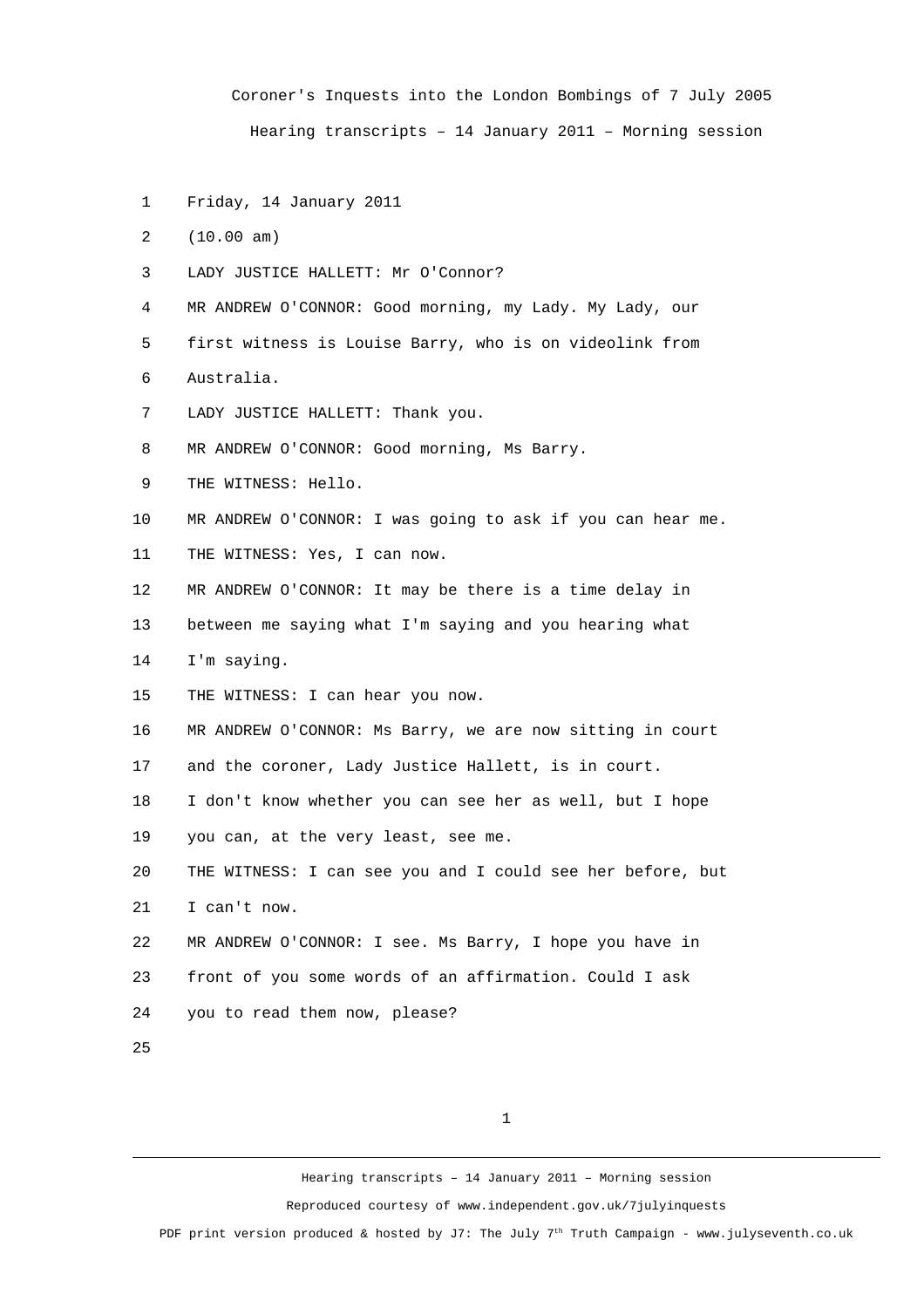1 MS LOUISE BARRY (affirmed)

| $\overline{c}$ | Questions by MR ANDREW O'CONNOR                            |
|----------------|------------------------------------------------------------|
| 3              | (Evidence given by videolink)                              |
| 4              | MR ANDREW O'CONNOR: Can you give your full name, please?   |
| 5              | A. Louise Barry.                                           |
| 6              | Q. Ms Barry, you were born and brought up in Australia; is |
| 7              | that right?                                                |
| 8              | A. Yes.                                                    |
| 9              | Q. But in 2005, you were living and working in London?     |
| 10             | A. Yes.                                                    |
| 11             | Q. In fact, you were living in Westbourne Park in west     |
| 12             | London and you were working as a marketing engineer in     |
| 13             | Islington. Is that right?                                  |
| 14             | A. Yes.                                                    |
| 15             | Q. Your daily routine involved you commuting to work using |
| 16             | a Hammersmith & City Line, in the first instance, and      |
| 17             | then presumably changing at some point to get to           |
| 18             | Islington?                                                 |
| 19             | A. Yes.                                                    |
| 20             | Q. On 7 July 2005, you were on your way to work on         |
| 21             | a Hammersmith & City Line train, and I believe that, at    |
| 22             | about 8.50 that morning, you were sitting on the train     |
| 23             | at the platform at Edgware Road. Is that right?            |
| 24             | A. Yes, I was standing actually.                           |
| 25             | Q. You were standing on the train, and what happened while |
|                |                                                            |

Hearing transcripts – 14 January 2011 – Morning session Reproduced courtesy of www.independent.gov.uk/7julyinquests PDF print version produced & hosted by J7: The July 7<sup>th</sup> Truth Campaign - www.julyseventh.co.uk

2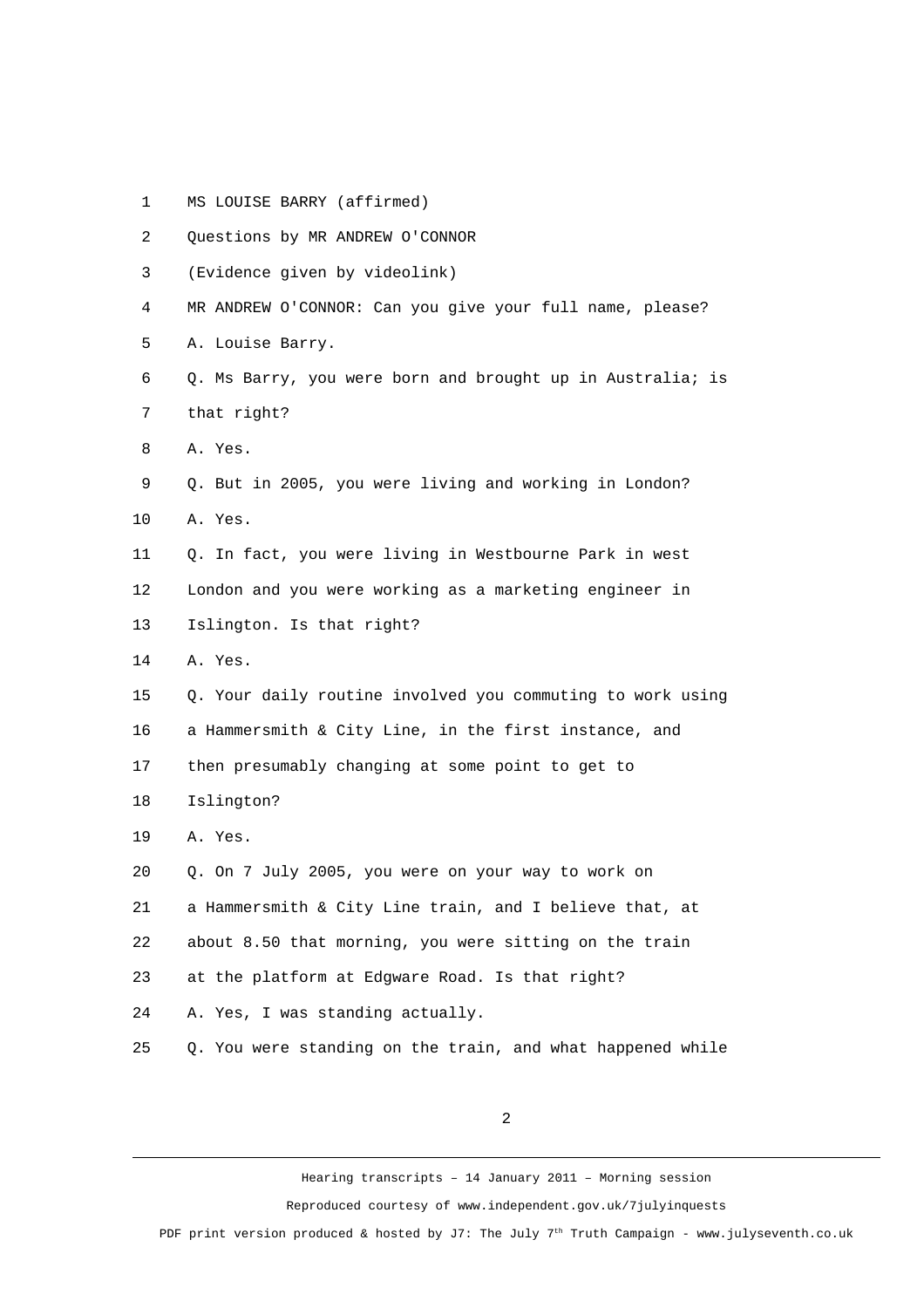1 the train was at Edgware Road station?

| 2  | A. There was a really loud bang and the lights in the Tube  |
|----|-------------------------------------------------------------|
| 3  | flickered on and off inside the Tube and the doors          |
| 4  | opened and closed, and then I think they stayed open for    |
| 5  | a bit, and then everybody was wondering what had            |
| 6  | happened, and that's when I texted my boyfriend at the      |
| 7  | time -- I don't know why I just thought a bomb had gone     |
| 8  | off -- and then we waited -- we waited because, usually,    |
| 9  | at Edgware Road the Tube always -- you often waited at      |
| 10 | Edgware Road longer than other stops, but the doors kept    |
| 11 | kind of opening and closing, and then there was an          |
| 12 | announcement that everybody had to evacuate the entire      |
| 13 | station.                                                    |
| 14 | Q. We know now, of course, Ms Barry, that what had happened |
| 15 | was that a bomb had indeed gone off on another train,       |
| 16 | one that, in fact, was going in the opposite direction      |
| 17 | to yours, one that had just left Edgware Road on its way    |
| 18 | to Paddington. Can I take you back to your thoughts at      |
| 19 | that moment? What did you think had happened?               |
| 20 | A. Well, my initial gut instinct was that a bomb had gone   |
| 21 | off because of the loud sound -- I'd never heard a bang     |
| 22 | like that before, and even now, I get jittery around        |
| 23 | loud noises -- the only sound I can liken it to would be    |
| 24 | that of a lightning strike crack, sort of very strong.      |
| 25 | But then they made us evacuate and people were              |

3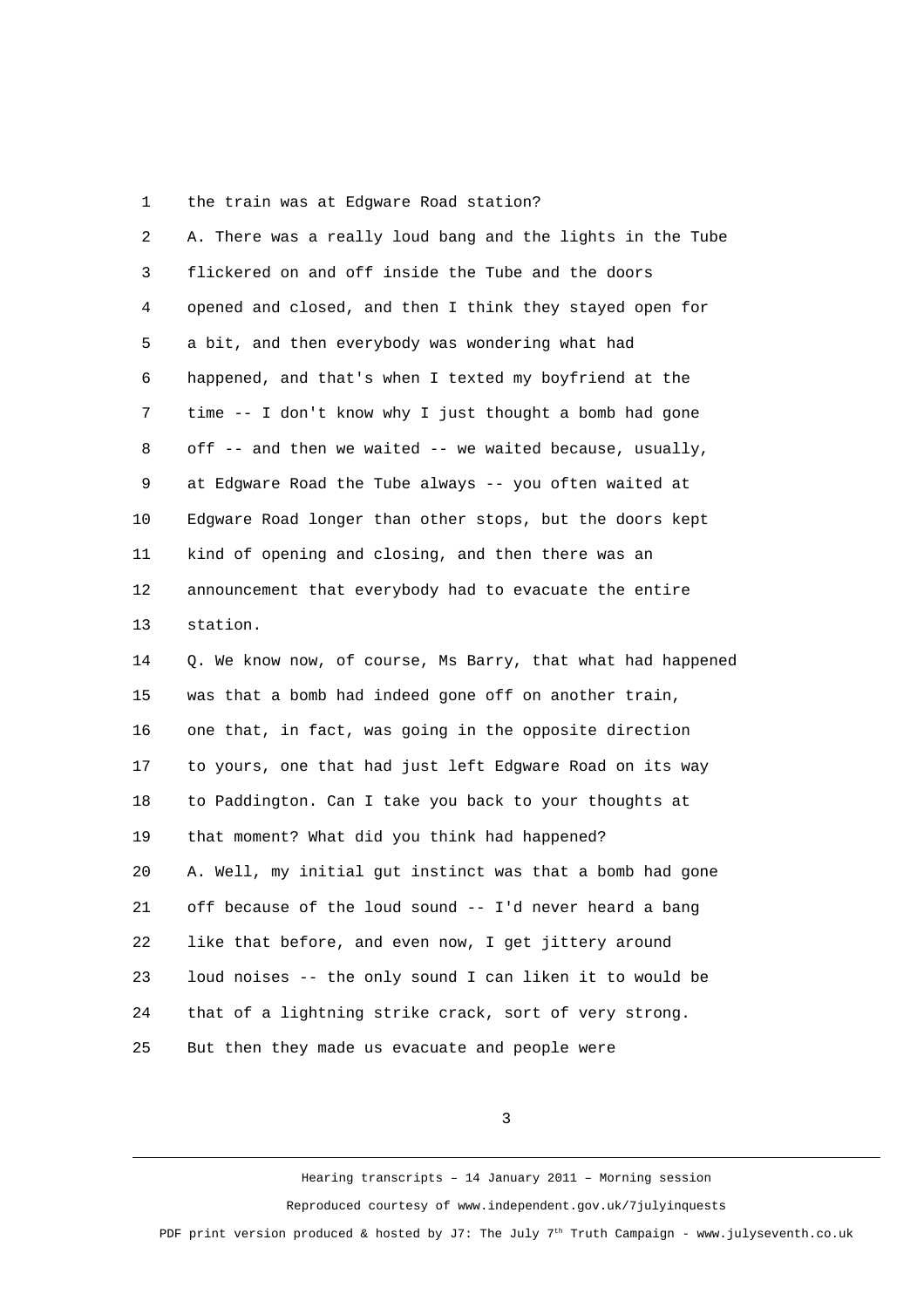1 asking what happened, and then people started talking 2 about a power surge.

 3 Q. Was that other commuters talking about a power surge or 4 were you actually told, either on a tannoy, or by 5 London Underground staff, what may have happened? 6 A. Yes, at the time, when I was at Edgware Road, I believe 7 that there was a couple of, like, you know, Metropol -- 8 Tube workers that might have said something about 9 a power surge and I remember walking up to 10 Edgware Road -- I'd never been on that road before 11 because I always took the Tube -- and there was 12 roadworks going on, and then I thought "Ah" -- 13 I remember thinking maybe the guys had, like, hit 14 something underground that had caused -- I was trying to 15 link what I'd been told with, when I saw these workmen, 16 "Oh, okay, it was these guys that have caused the 17 problem". 18 Q. I see. In any event, you left Edgware Road station. 19 Were you actually told to? 20 A. Yes, everybody was told to leave. 21 Q. I think it's right to say that you then went to 22 Baker Street station hoping to get a train from there? 23 A. Yes, I went into Baker Street. I just kept walking down 24 the street, not knowing the bus system, because I ride 25 underground, but I did see the Baker Street, and I went

4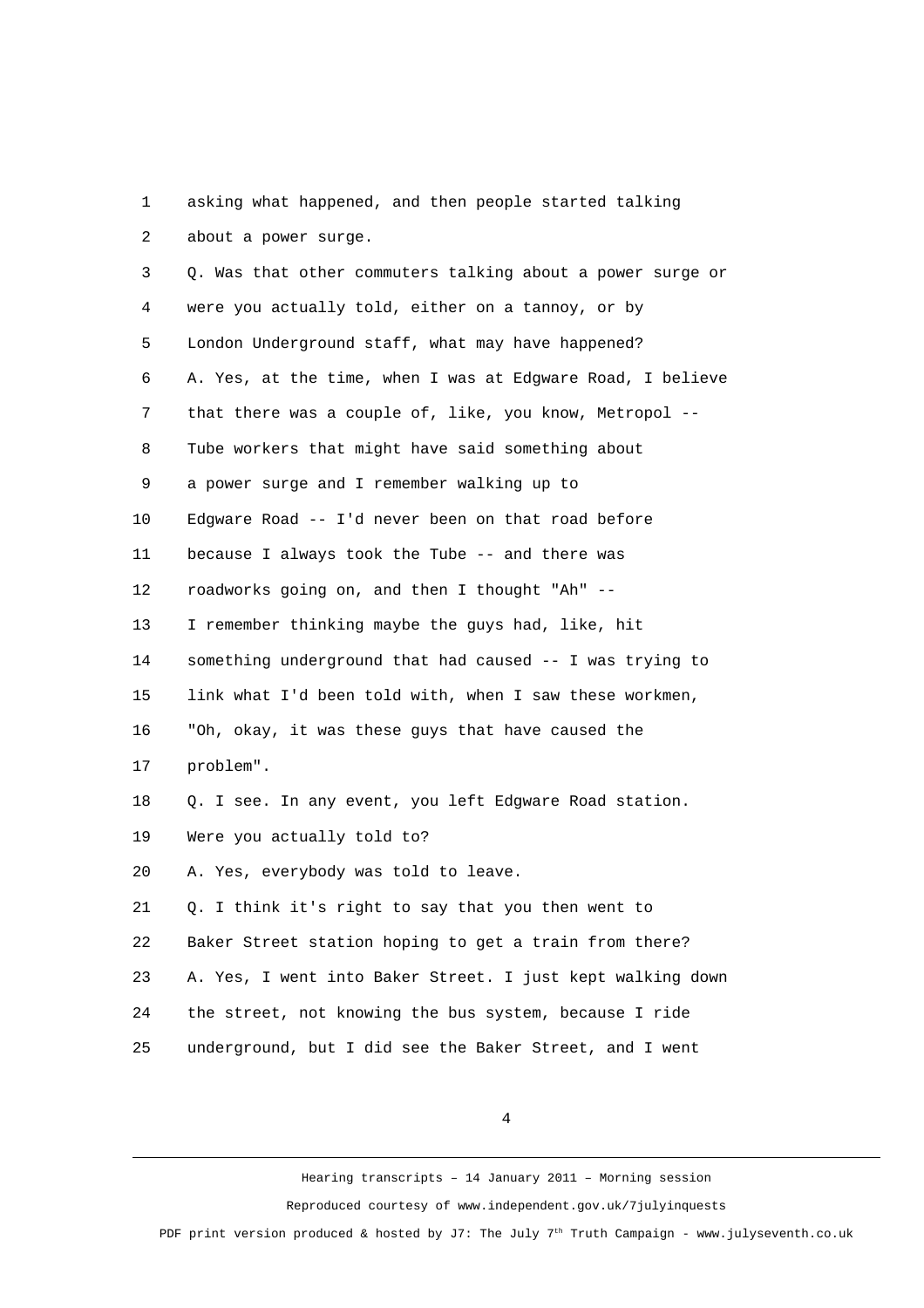| 1              | in and it was like a ghost -- it was like a ghost         |
|----------------|-----------------------------------------------------------|
| $\overline{c}$ | station, there was really no one there, I was, like,      |
| 3              | walking into a very empty station, and it was an          |
| 4              | announcement that was on that said -- I think then it     |
| 5              | was due to a power surge, or something, due to            |
| 6              | something, you know, "You must evacuate the station".     |
| 7              | I think the words "evacuate" were being used. It was      |
| 8              | definitely, "You must leave the station".                 |
| 9              | Q. So that station also was unsuccessful for you. You     |
| 10             | then, I think, went back on to the street and tried to    |
| 11             | make your way to work by bus and, in the first instance,  |
| 12             | you got on to what you describe in your statement as      |
| 13             | a "bendy bus".                                            |
| 14             | A. Yes.                                                   |
| 15             | Q. That would be a single-deck bus?                       |
| 16             | A. Yes, but two, they're --                               |
| 17             | Q. Interconnected?                                        |
| 18             | A. Two of them, yes.                                      |
| 19             | Q. So you travelled on that bus towards the centre of the |
| 20             | city, did you?                                            |
| 21             | A. Yes, I let everybody get on, there were so many people |
| 22             | and they seemed to be in a rush, but I had a lot more     |
| 23             | time that morning, so I wasn't so eager to, you know,     |
| 24             | push and get on buses, there were a lot of people         |
| 25             | packing on. So I really just sat back and waited, and     |
|                |                                                           |

5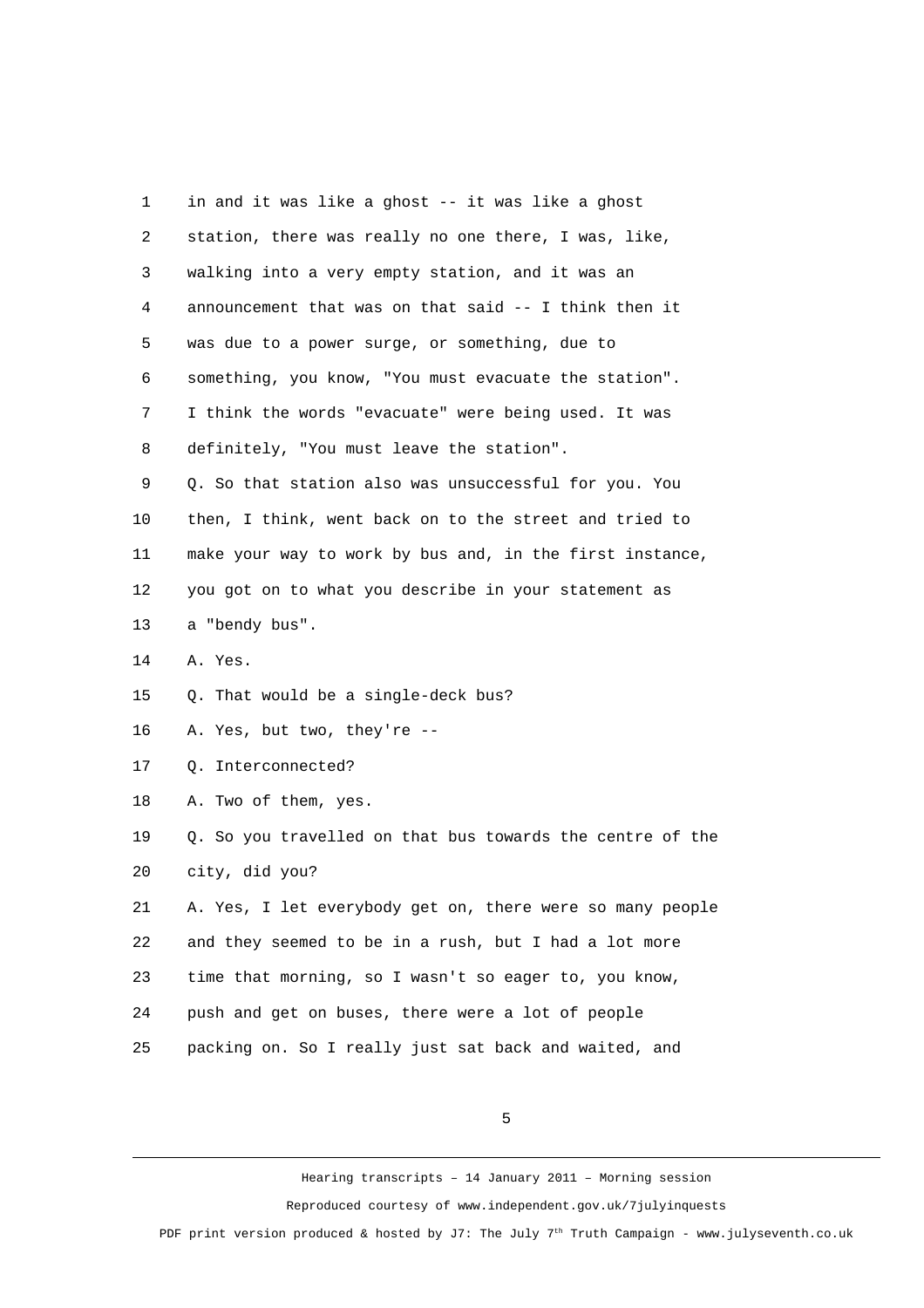1 then I got on that and I thought it was going to take -- 2 to be honest, I don't know where I thought it was going, 3 but it only went to Edgware Road, Edgware Road -- the 4 one before -- what's it called? Euston, not 5 Edgware Road, the other one that starts with an E, yes. 6 Q. It went to Euston. Did it actually -- we know -- 7 I think you say in your statement that then you changed 8 from that bus on to the double decker, number 30, bus? 9 A. Yes, we had to disembark, like, again, I was, like, 10 evacuated off that bus. I was told to get off, this bus 11 had come to the end of the line, and that's when 12 I started asking people, I said, "I need to get to 13 Angel, Islington, and I don't know how to get there", 14 and people gave me two options of numbers of buses, one 15 I think was a 201 and one was a number 30. 16 Q. As we know, you got on to the number 30 bus. 17 A. Yes, that was the first one I saw, yes. 18 Q. Was that actually Euston mainline station? There are 19 a number of bus stops nearby, and then there's a bus 20 station which is right in front of the mainline train 21 station, was that actually in the bus station that you 22 changed buses or was it near to it? 23 A. No, see, I think I was on it -- I thought I was on it 24 more -- it kind of does like a horseshoe. 25 Q. Yes.

6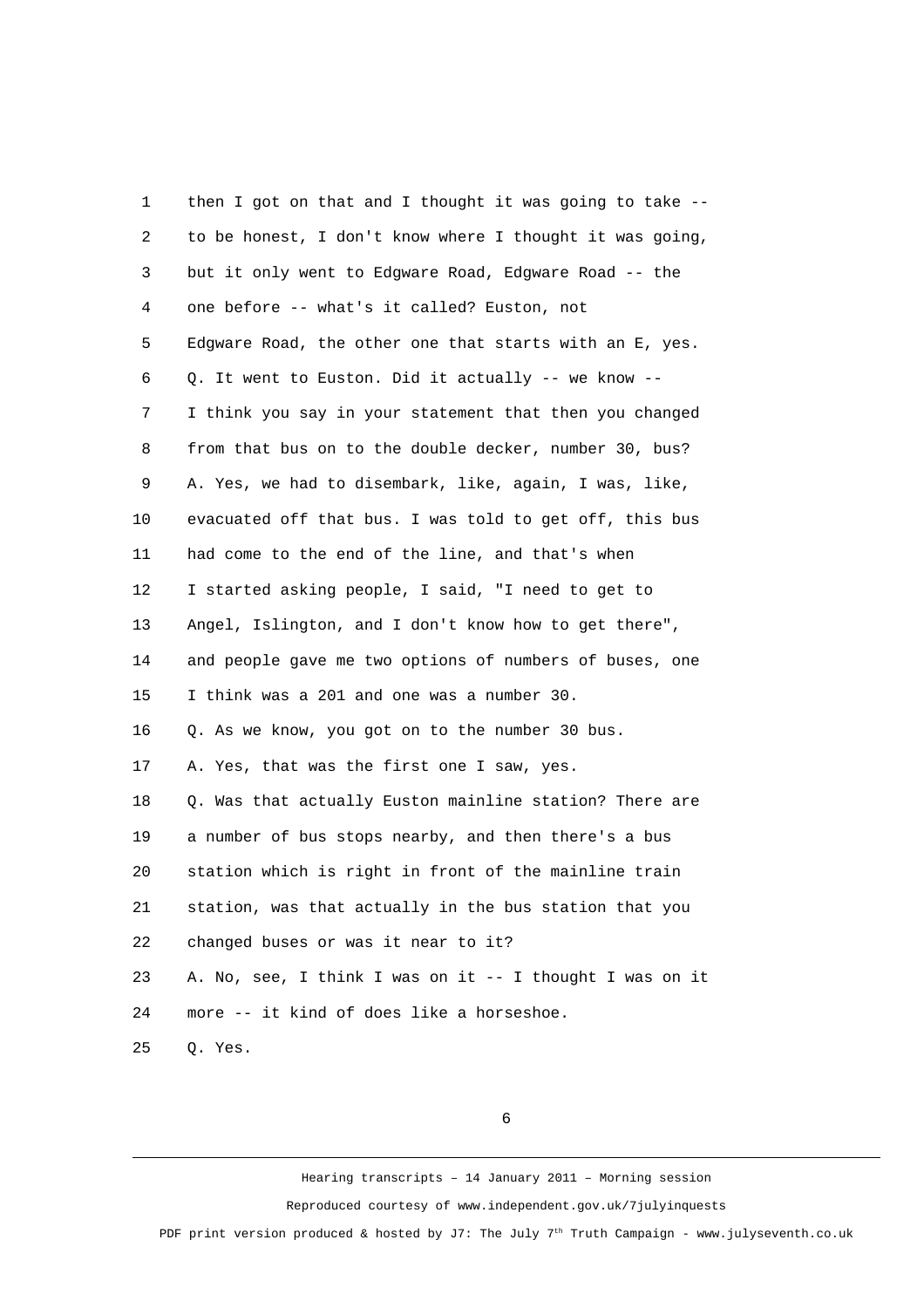| 1              | A. For some reason, I feel like I got on it very early,  |
|----------------|----------------------------------------------------------|
| $\overline{2}$ | because when I -- from what I remember, I got on the bus |
| 3              | and it was relatively empty, so I could -- I would be    |
| 4              | aligned to the back seat in the corner and I really      |
| 5              | don't -- and then I think it took off, and then it was   |
| 6              | amongst all these other buses and it was -- it was just  |
| 7              | chocker full -- everyone got on.                         |
| 8              | Q. Ms Barry, that's certainly consistent with other      |
| 9              | evidence we've heard. The bus did stop shortly before    |
| 10             | it went into the main bus station at Euston. So it       |
| 11             | sounds like you got on at that point.                    |
| 12             | A. Yes.                                                  |
| 13             | Q. You sat, I believe, on the lower deck of the bus?     |
| 14             | A. Yes.                                                  |
| 15             | Q. Could we have on the screen, please, [INQ10285-6].    |
| 16             | Ms Barry you can probably see this on the screen,        |
| 17             | but I hope you've got it, in any event, in front of you. |
| 18             | A. Yes.                                                  |
| 19             | Q. It's a coloured diagram showing the layout of the two |
| 20             | decks of the bus, and if you look at the top of your     |
| 21             | page, we see the lower deck. Do you see that?            |
| 22             | A. Yes.                                                  |
| 23             | Q. You describe in your witness statement sitting at the |
| 24             | very rear of the bus on the long bench seat at the       |
| 25             | back $-$                                                 |

7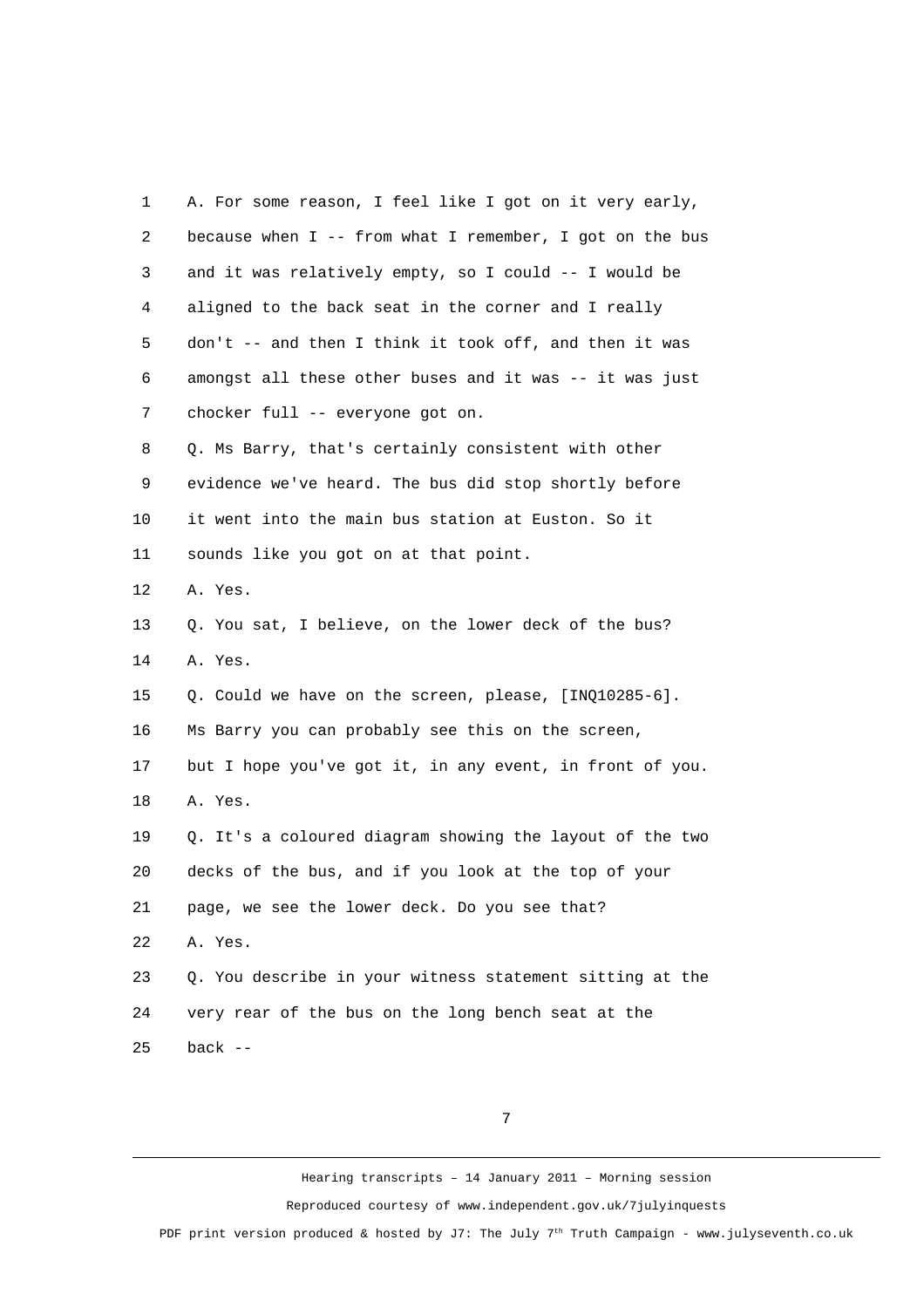1 A. Yes.

| 2              | Q. -- on the nearside of the bus next to the window. So   |
|----------------|-----------------------------------------------------------|
| 3              | that would be position 24 on this plan. Is that right?    |
| 4              | Is that where you sat?                                    |
| 5              | A. Is it the one with all the coloured people?            |
| 6              | Q. Yes, that's the one we're looking at.                  |
| $\overline{7}$ | A. Oh, yes, I was in 24, yes.                             |
| 8              | Q. Good. In your statement, you describe talking to       |
| 9              | a number of people who were sitting around you. I'm       |
| 10             | going to ask you a few particular questions about that    |
| 11             | in a minute, but can I just ask you this first: was that  |
| 12             | before you actually got into Euston bus station or        |
| 13             | afterwards or both?                                       |
| 14             | A. No, it was -- from what I remember, it was afterwards. |
| 15             | I seem to -- I seem to recall -- well, I seem to recall,  |
| 16             | but it could just be my -- but I feel like the back row   |
| 17             | was empty to a degree when I got on, and I got on, sat    |
| 18             | down, in my own world, and then it was piling up and, as  |
| 19             | it was piling up, the people were all talking to each     |
| 20             | other, and everybody was talking, so it became kind       |
| 21             | of -- you know, a social atmosphere, very unlike being    |
| 22             | on any public transport in London.                        |
| 23             | Q. That sort of commenced after the bus had arrived at    |
| 24             | Euston station and everyone got on?                       |
| 25             | A. Yes. There was a few people who got on when I got on   |
|                |                                                           |

8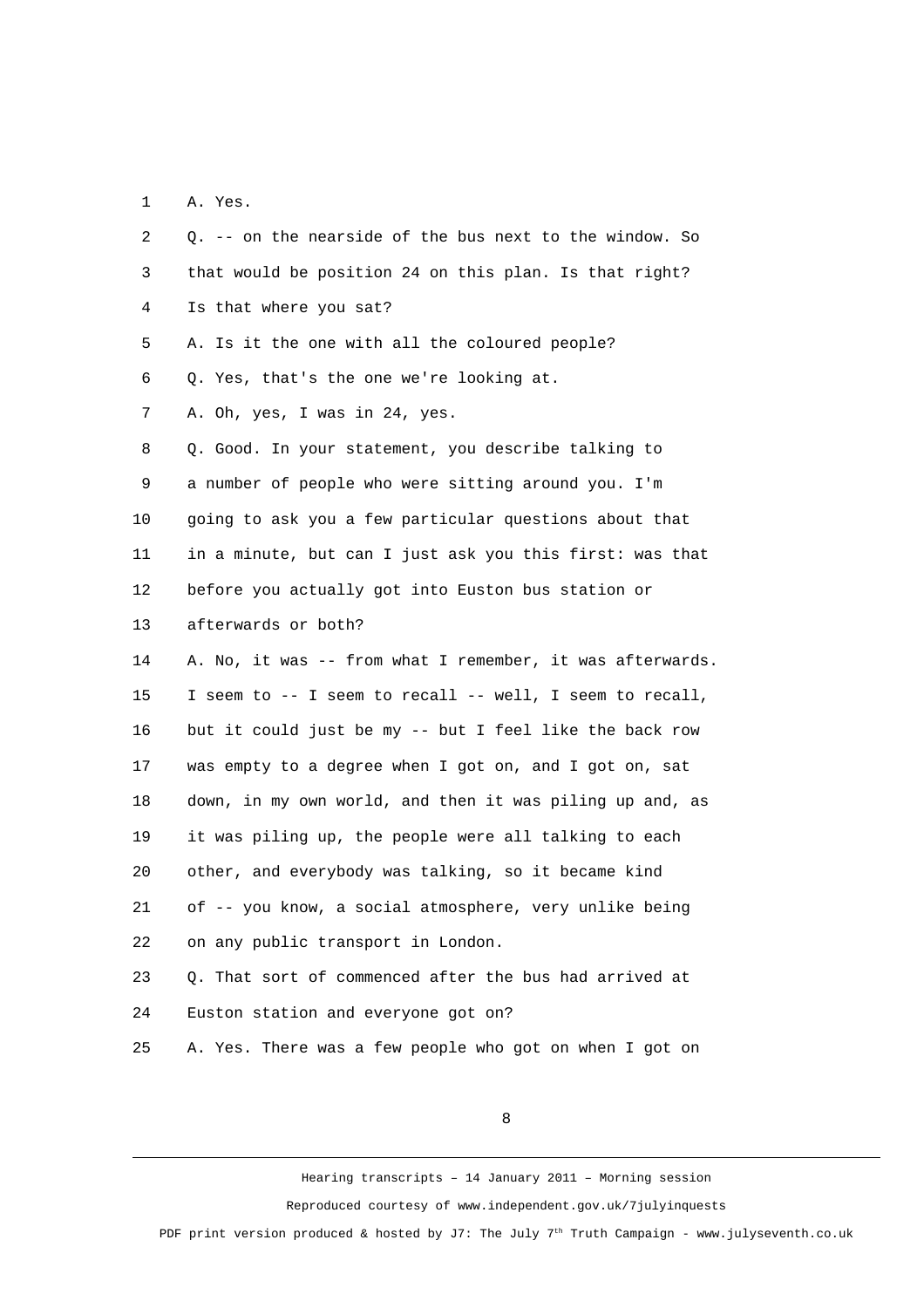1 and then it just got really full.

2 Q. I see, thank you.

 3 Can I ask you to look back at the plan, the coloured 4 plan where we've agreed that you were sitting at 5 position 24? Certainly, by the time the bus left Euston 6 bus station, we think that you were probably sitting 7 opposite a lady named Shyanuja Parathasangary. Do you 8 see the individual marked with a number 20 on this plan? 9 A. Yes. 10 Q. Do you have any memory of her, Ms Barry? 11 A. I don't. I mean, to be honest, it is very hard to 12 remember what I remember, but I seem to remember a lady 13 with long, dark hair, straight. 14 Q. She was a coloured lady, her family were from Sri Lanka. 15 A. Yes, yes. I seem to recall glasses, I don't know if she 16 wore glasses, but ... And I remember our knees touching 17 because we kind of sat -- well, not touching, you know, 18 but crushed up because you're quite close. 19 Q. As we'll hear in a minute, you spoke to a number of 20 people sitting around you. Was she one of the people 21 you spoke to or not? 22 A. Possibly. There was -- there seemed to be a group of 23 people -- like, some of the people from what I felt were 24 more over this side -- that knew each other already, so 25 there was a group that were already engaged in

9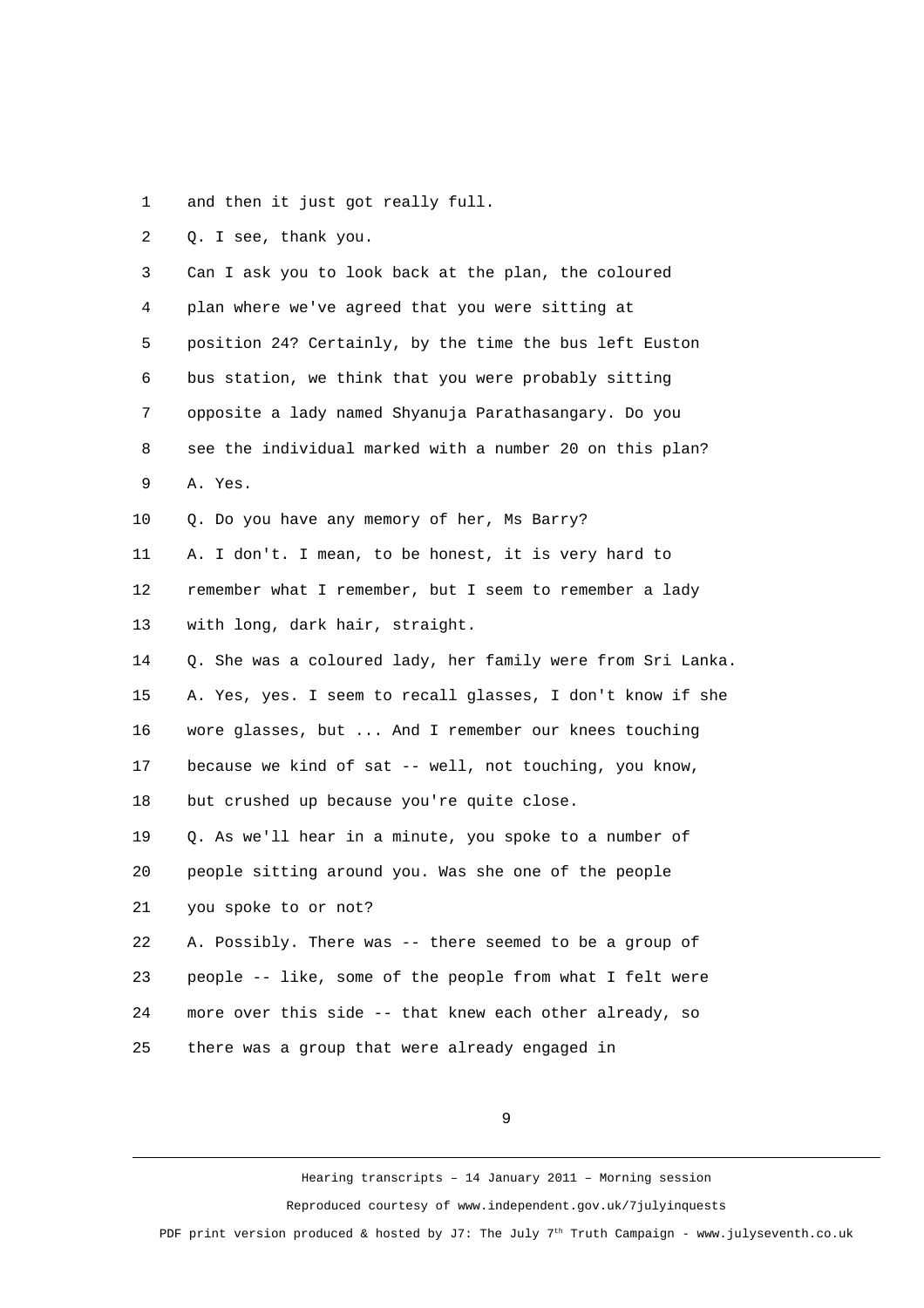1 conversation. I felt like there was women who knew each 2 other and they were talking and we were all kind of -- 3 everybody was engaging with everybody, and then, like, 4 I took a phone call in the middle of, you know, the 5 conversation, but it was just like you would have in any 6 random, social, public space where people don't know 7 you, but you kind of engaged but you disengaged. But it 8 was so much so that that's when Sam Ly actually 9 overheard my phone conversation. 10 Q. Just pause there. 11 A. And he -- 12 Q. Just pause there for a minute, Ms Barry. You've 13 mentioned Sam Ly. Looking back at the plan, we have him 14 marked at position 17, but I think in your statement you 15 think that he may have been sitting one seat next to 16 that on the aisle. It may be that there's not 17 a difficulty here because we have another witness who's 18 going to say that he -- I think that he was initially 19 sitting in the aisle seat and then may have moved to sit 20 next to the window a little bit later. 21 But in any event, you remember him, do you, sitting 22 one set of seats further away from you than 23 Shyanuja Parathasangary? 24 A. Yes, I remember him there, because you've got the people 25 in front of you and then he was in the next one and he

10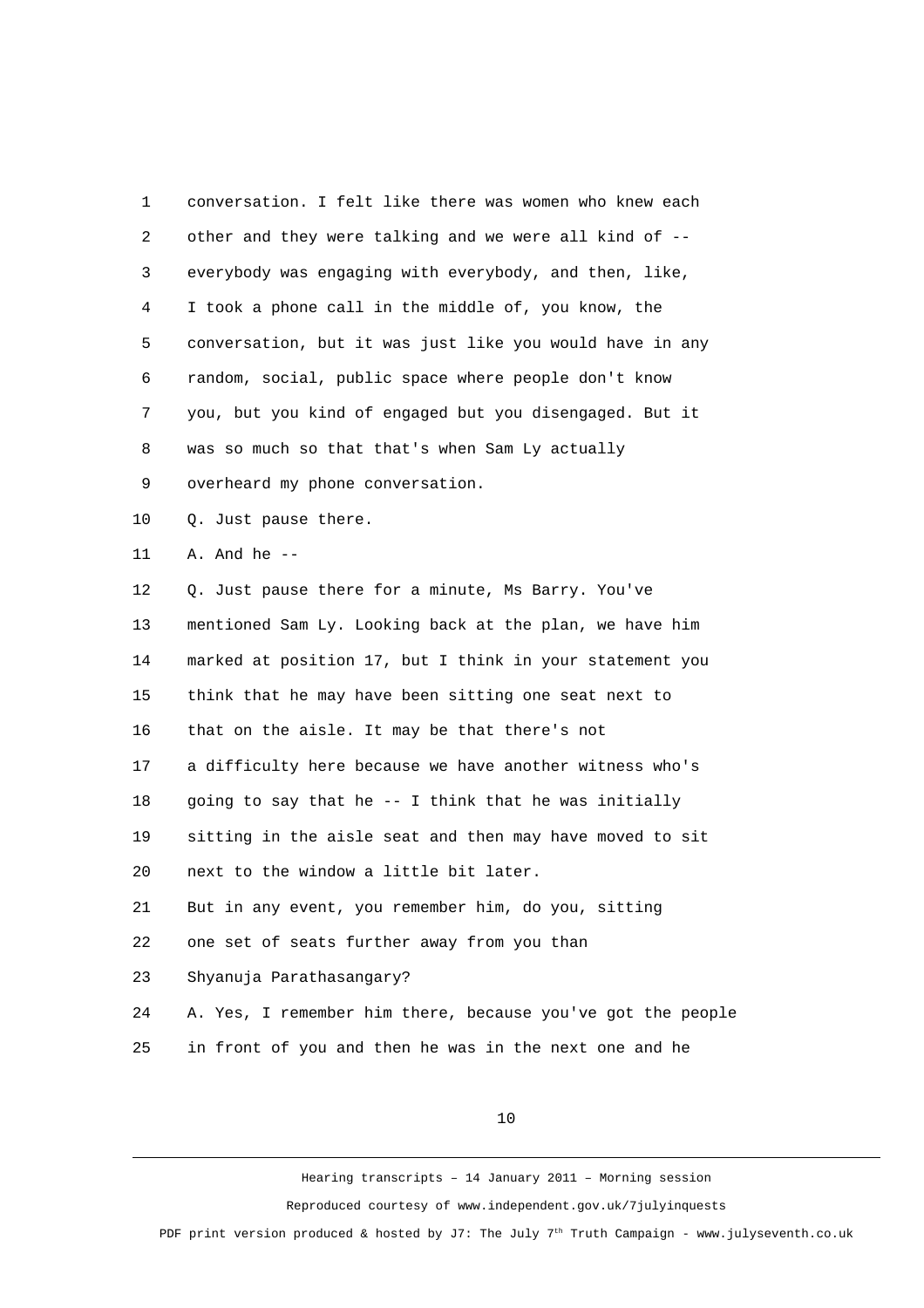1 stood up to turn around to speak to me, and it possibly 2 might have been because he was a -- we had a similar 3 accent and, obviously, I was one of those loud, rude 4 people on the telephone, too. Because then there were 5 so many people, a lot of people got off, much later -- 6 well, much later, but once it got up towards 7 Tavistock Square, there was a whole disembarkment of 8 people, so perhaps he might have moved over then. But, 9 by then, there was no more social conversations going on 10 by that stage. 11 0. Let's just stick, then, with Sam Ly for a moment. You 12 say, possibly because he heard you speaking, he stood up 13 and said something to you, did he? 14 A. He stood up. He -- I had said -- I was talking to 15 somebody about -- my brother had called me from 16 Australia, and he was at home, he was in the family 17 home, he was with my grandparents, and he said -- and 18 I said -- I'd been looking out the window, I could see 19 security from Baker Street to Euston, I could see 20 security people around, and I still always felt that 21 a bomb had gone off, but there was this power surge, 22 power surge, power surge talk, that had been going on, 23 and then Sam Ly turned around and he held up his phone 24 and he was going -- I was saying "I think bombs are 25 going off" to my brother, I said "A bomb went off on the

11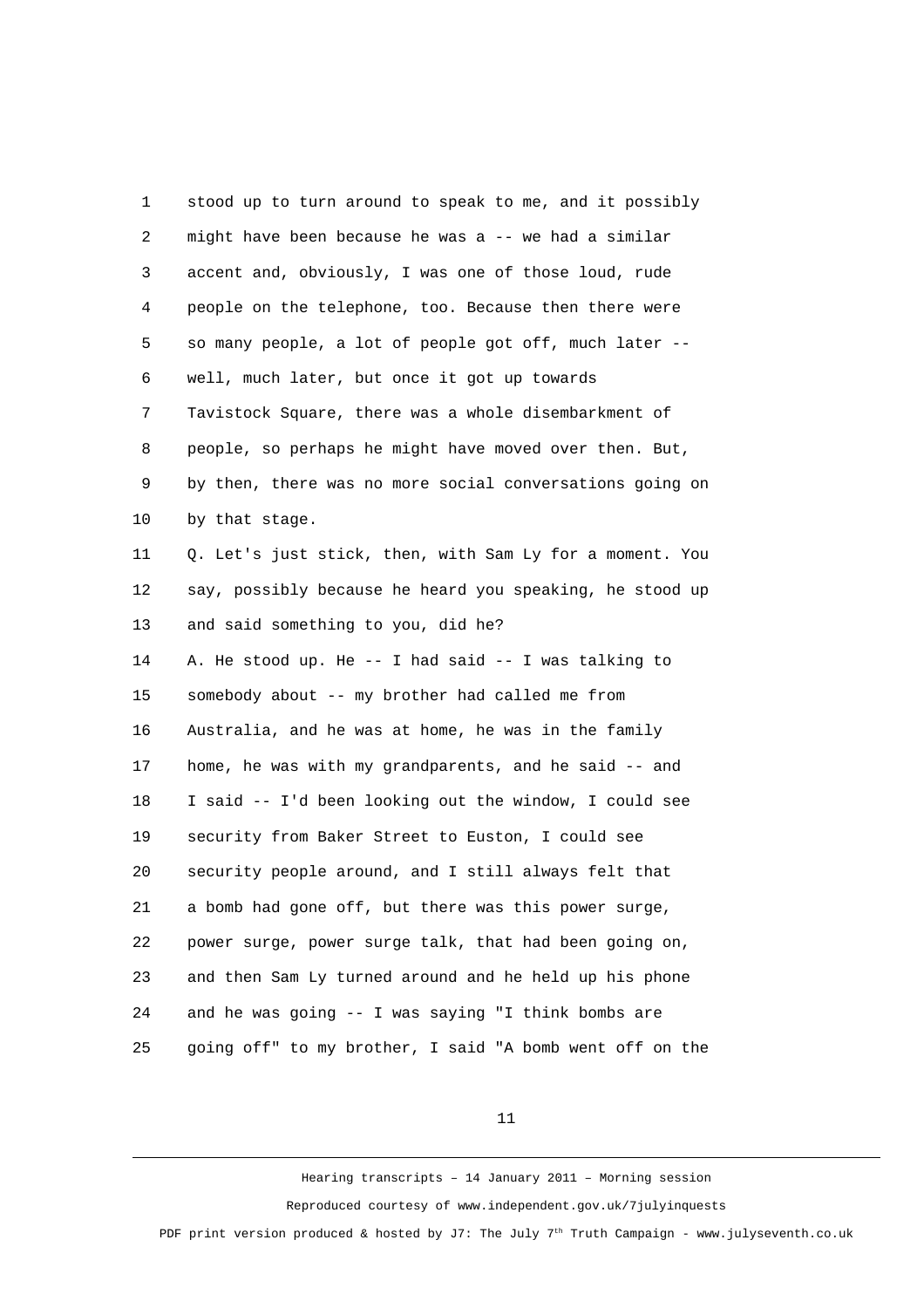1 Tube", and Sam Ly stood up and went, "No, no, no, I've 2 spoken to my boss at work, and" -- I can hardly remember 3 the names of the stations now, the big, other one, over, 4 and they said -- he was going, "He was at that station 5 and it's a power surge, it's a power surge". So he was 6 trying to convince me otherwise. 7 Q. Then that was when other people sitting around you 8 joined in the conversation, was it? 9 A. Oh, we probably had the conversations before that, and 10 then I got a phone call, and then he had that to say, 11 and everyone was talking, "Oh, I wonder what's going 12 on", and ... 13 0. Was there also a discussion about the Olympics? 14 Because, of course, the Olympics had been awarded to 15 London the day before, and some of the witnesses recall 16 that being the subject of conversation on the bus. 17 A. I know, there was such -- you know, such opposition 18 going on that day, but it did flip from the power surge 19 to, "Wow! What about the Olympics?". So it was very -- 20 you know, everybody -- it was like a heightened energy, 21 because it was so different, you know, such a different 22 atmosphere to being ... 23 Q. Thank you, Ms Barry. Now moving on, you've described

24 that the bus took some time to leave Euston bus station 25 and the traffic we've heard from other witnesses -- and

12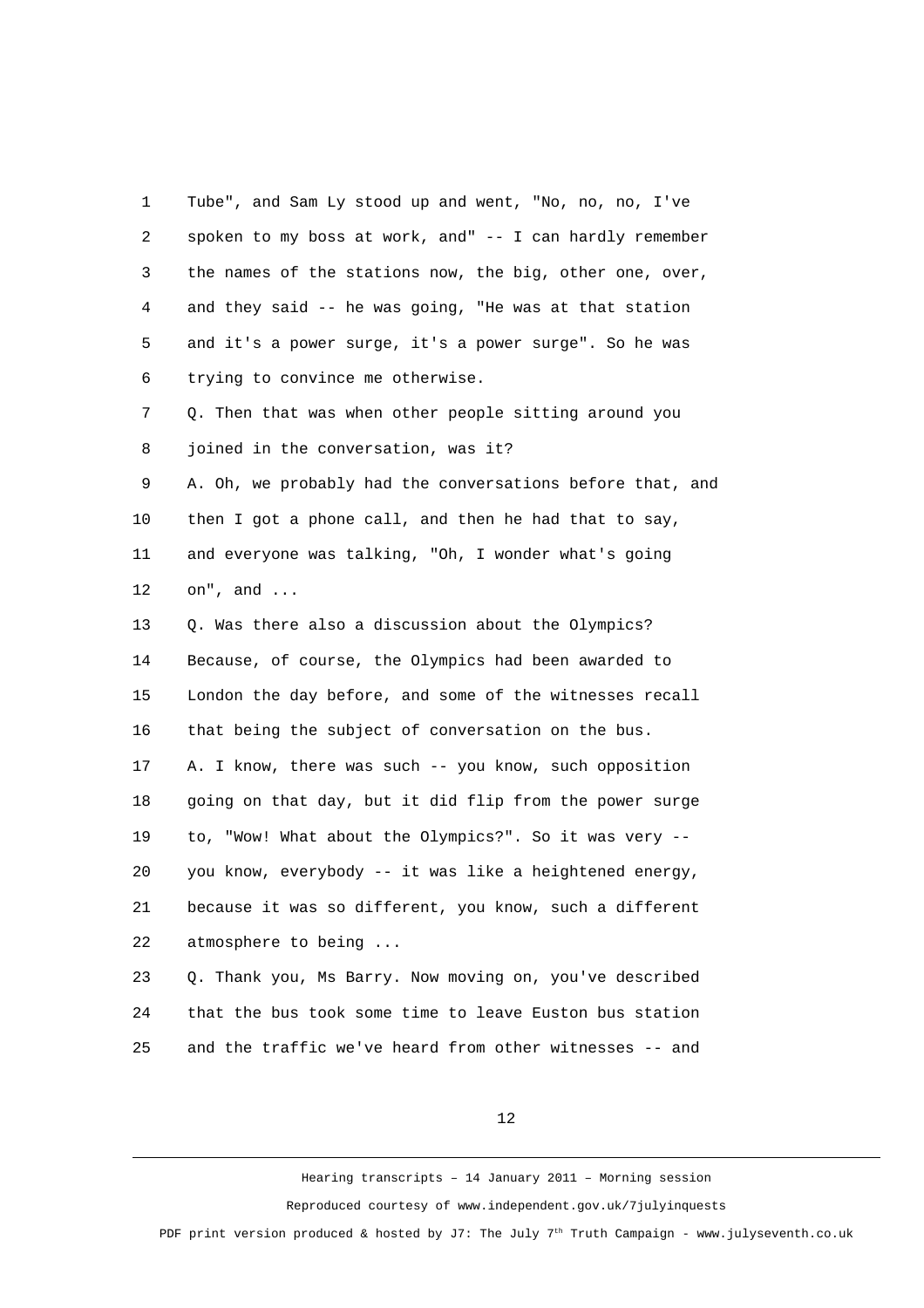- 1 we will hear later on today -- was gridlocked on
- 2 Euston Road. Do you recall that?
- 3 A. Yes, I do.
- 4 Q. The bus drove straight over Euston Road down towards 5 Tavistock Square?
- 6 A. Yes.

 7 Q. You mentioned a moment ago that there came a time when 8 a number of people left the bus. Was it after the bus 9 had crossed over Euston Road? 10 A. After the bus had crossed over Euston Road, people 11 realised it was not going the way it was meant to go. 12 I had no idea where it was meant to go anyway, so 13 I was -- to me, I was lost, because I was above ground, 14 you know, I was like a rat that had come out of the 15 tunnel. I was, like, "What's going on up here?", 16 because I just didn't really know the streets that well, 17 although my boyfriend, in very recent months, had 18 started to drive to work, but it was a totally different 19 way. 20 So I had no idea where I was, I'd never seen this 21 part. But a lot of other people knew that it wasn't 22 going the way they wanted it to go, and they -- and 23 there was -- you know, they were, "Well, it's going" -- 24 to me -- people were talking, "Oh, it's not going the 25 way it's supposed to go, and it's taking so long", and

13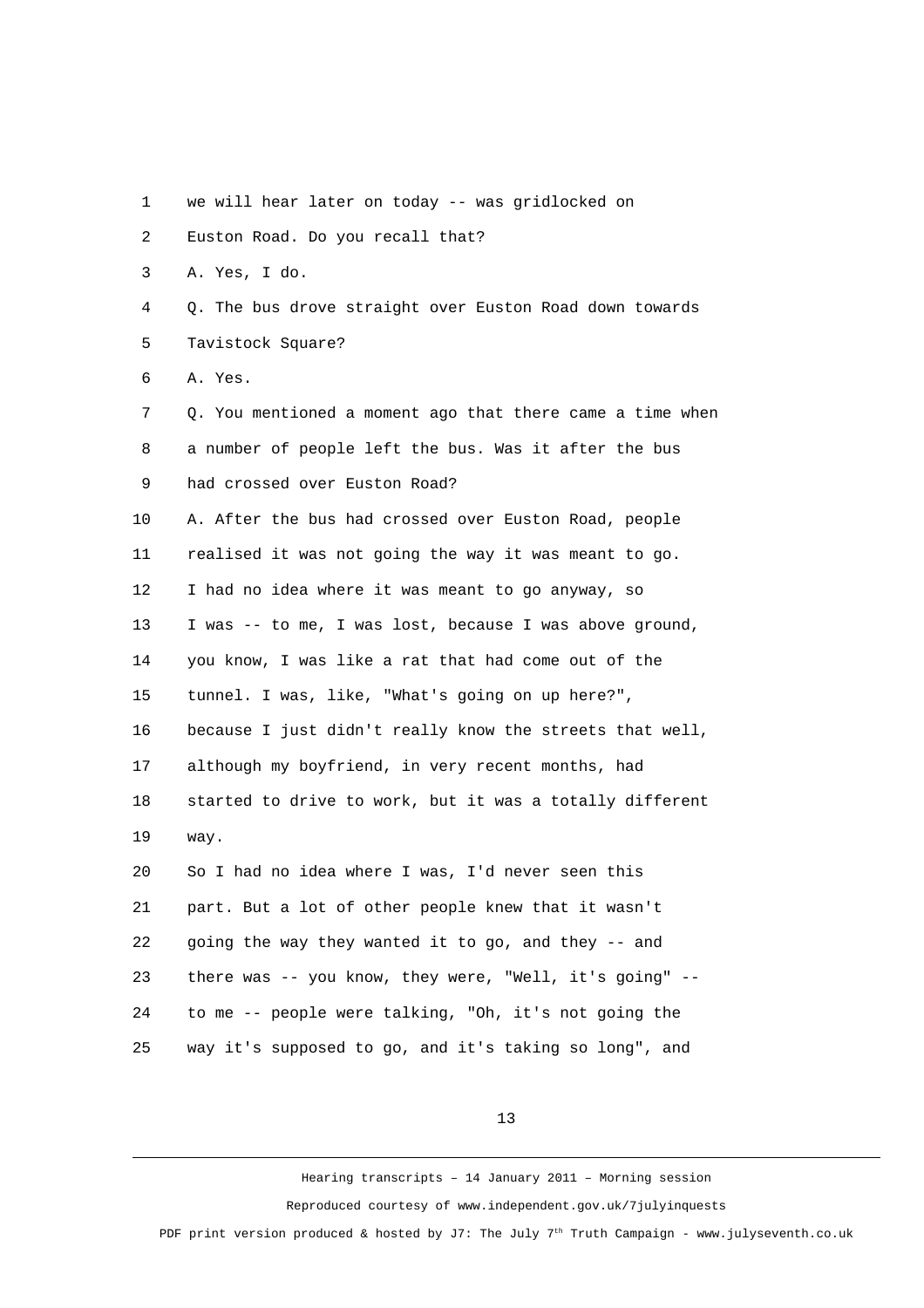1 it's raining and I'm looking at my watch and thinking 2 "I don't actually have to be at the office until 10.00". 3 I had my interview -- I had my interview, the first 4 interview, at, like, 10.00 or possibly even 10.30, so 5 I was in no rush. 6 Q. From your seat at the back of the bus you would have had 7 quite a good view of all the people getting off at that 8 point. Can you give us an idea of how many people got 9 off? 10 A. Yes, it's funny, isn't it, because I was also reading, 11 I did always read the daily Metro, so in a way, you 12 know, I also was sort of consumed in that inner world as 13 well, but you're so used to blocking out. But I just 14 remember it being totally packed and all this talk 15 about -- well, not -- it wasn't very loud, I was kind 16 of -- and, anyway (inaudible), and not going fast enough 17 for people, so people got off, and I remember looking 18 out the window, and it was spitting with rain and 19 I didn't have an umbrella, looking at the watch. They 20 were all getting off, but, to me, they all know where 21 they're going, there's no use me getting off this bus, 22 because I'm going to be stuck in the rain and have no 23 idea where I'm going. I didn't know if it would take 24 longer to walk there as it would for the bus to 25 eventually get there.

14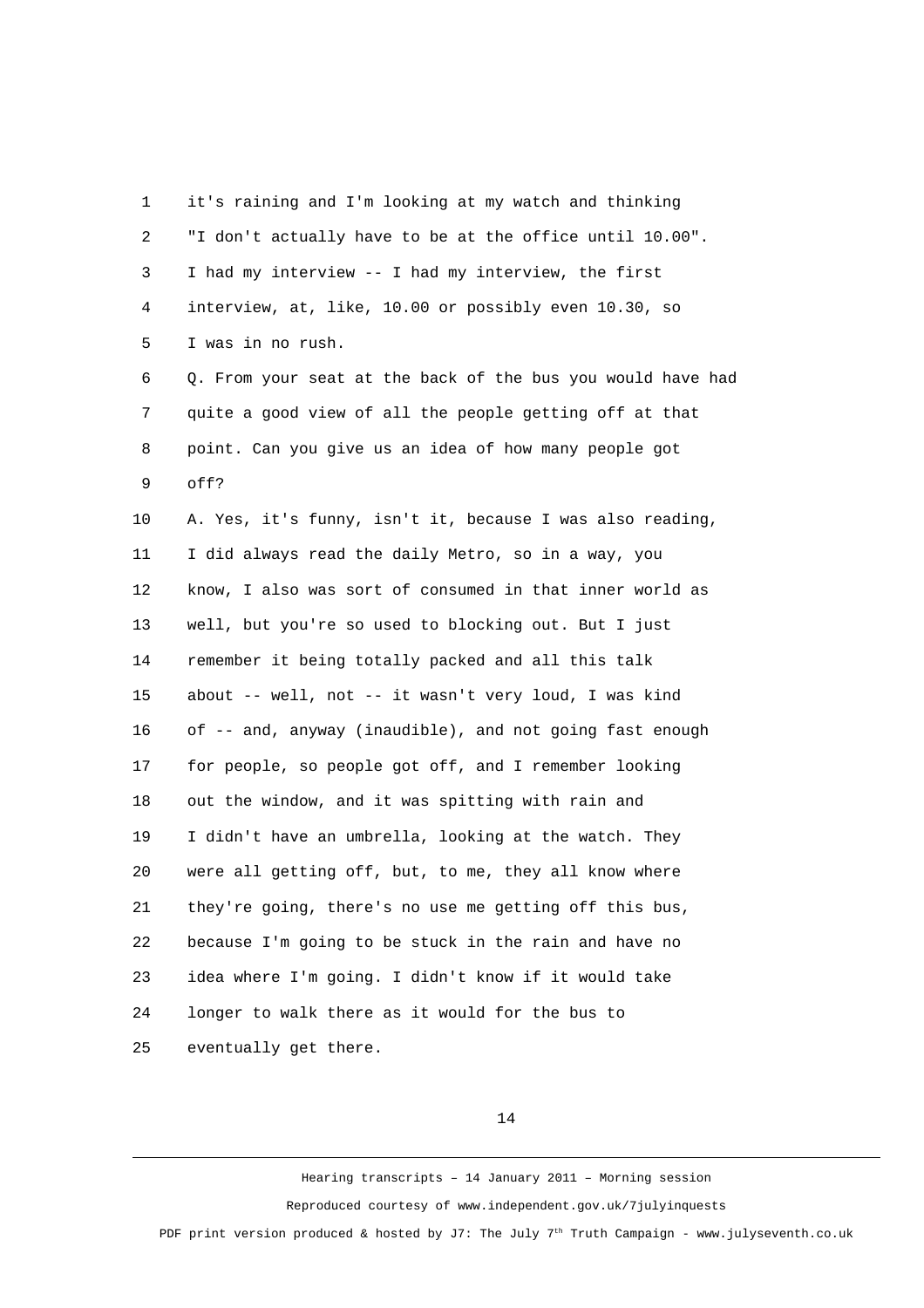1 Q. I see. But in any event, a substantial number, more 2 than 10?

3 A. All the people standing were gone.

4 Q. I see.

 5 A. I don't remember anybody standing, and I do remember 6 people, like, doing that thing where they move over 7 a seat, you know, suddenly it's full of bodies standing 8 up, there's free seats and people do a little shuffle. 9 Q. The people got off, the doors closed and the bus moved 10 off again and travelled a short distance. Tell us what 11 happened after that? 12 A. Yes, well, it was -- it wasn't so soon after me making 13 the decision not to get off the bus that it blew up, but 14 it wasn't -- you know, it wasn't immediate. 15 Q. What do you recall of the explosion, Ms Barry? 16 A. Well, just -- within, like, seconds, I received a text, 17 I pulled it out of my pocket, I read it from my 18 boyfriend, it said, "Actually, you were right. They 19 were bombs. Lucky you weren't involved", and I went 20 "Mm", put the thing in my pocket, "Bang!". 21 And then I remember being totally conscious the 22 whole time and what -- when I say "Bang!", there was 23 no -- I did not hear a loud "Bang!" like I did at 24 Edgware Road. Actually, it was almost the total 25 opposite, of -- like, all sound shut down, as if I was

15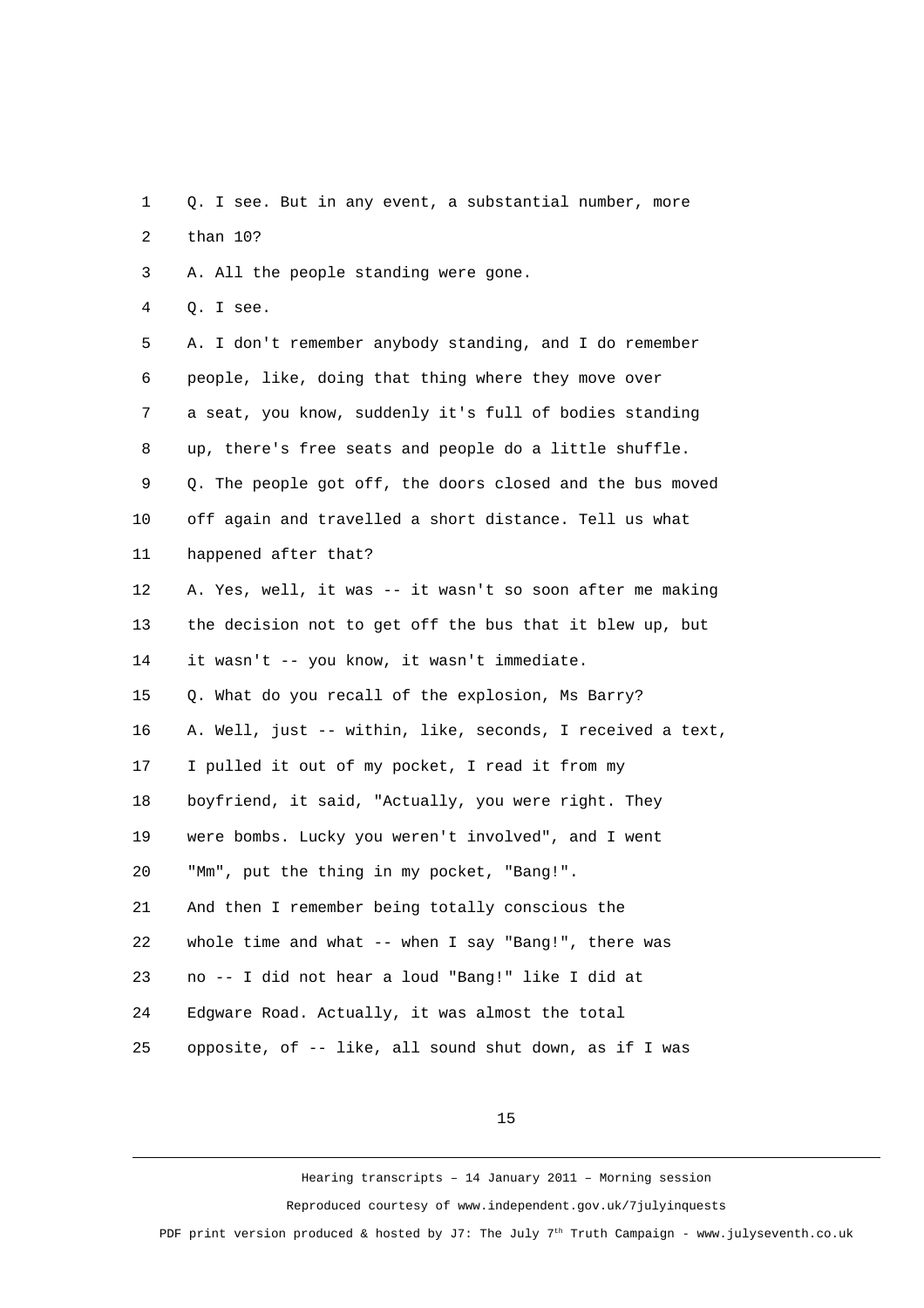1 deeply, deeply, deeply underwater -- not that I've ever 2 been and know what that sounds like -- but, like, 3 totally underwater, so the hearing was all muffled, it 4 was all like distorted sounds, but of a very low tone, 5 flashes of white light and flashes of green light, and 6 my neck felt like -- my head felt like it was being like 7 twisted off and, as all this is going on, I'm 8 consciously thinking, "I'm having an epileptic fit, 9 possibly, I've gone into some sort of psychosis", and 10 then I heard these voices, "Everything's fine. Tell her 11 everything's going to be okay, everything's fine" and 12 I think they were the people on the bus that I'd been 13 talking to, so I thought they were looking at me having 14 a seizure. 15 Q. Just pausing, you say you remained conscious throughout. 16 After the explosion, were you actually trapped inside 17 the wreckage or were you blown away from the bus? 18 A. Yes, no, I was trapped inside, I was in the brace -- 19 like, my head was between my knees, and that's when 20 I could feel -- that's when I could feel the person in 21 front of me body, I could feel bodies beside -- like, 22 sort of beside me, I could actually feel, like, limbs, 23 you know, like, human limbs. But even though I didn't 24 look up, I felt like there was something totally -- like 25 I was -- something was holding me down, and it was kind

16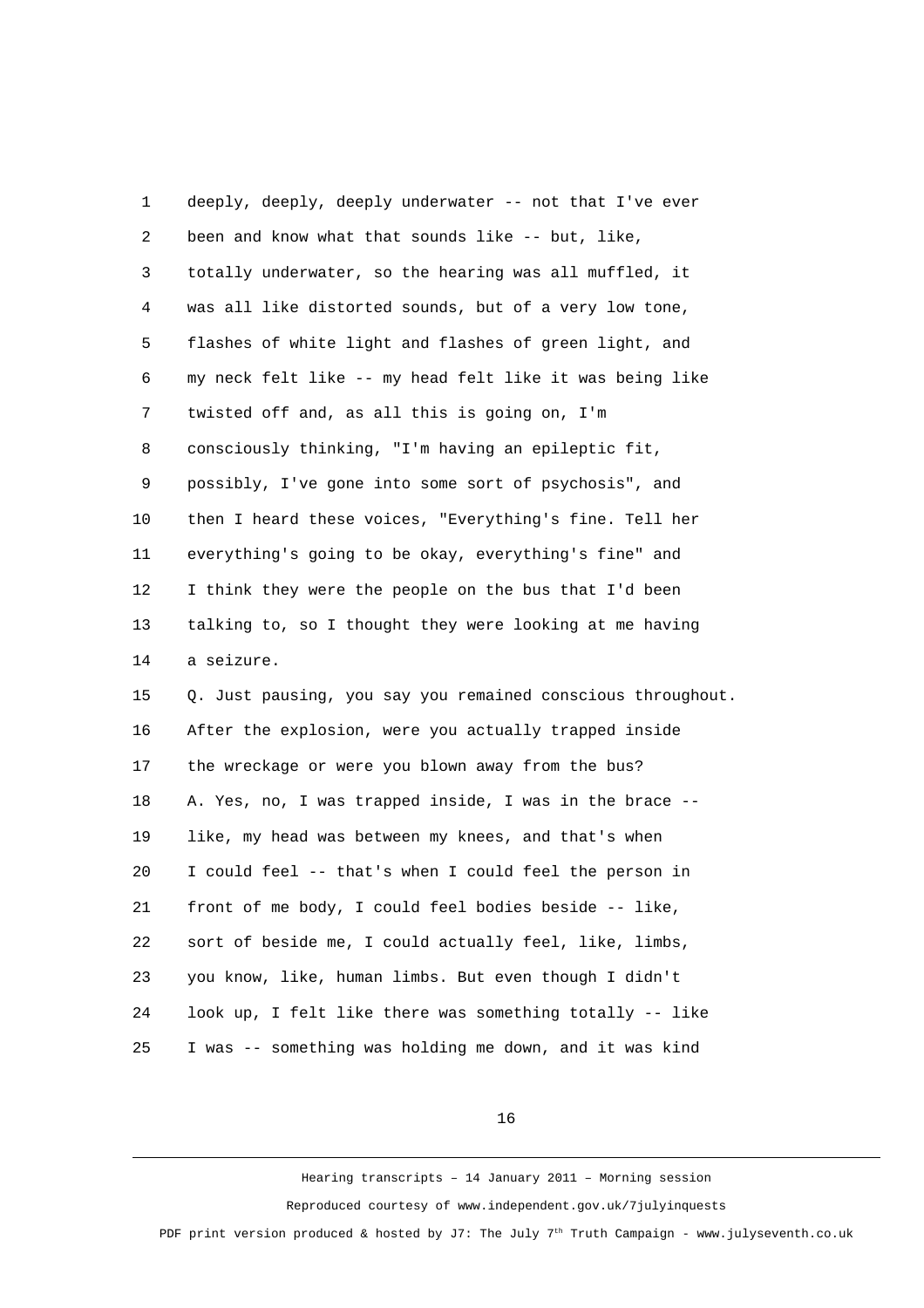| 1              | of dark or whatever, and then it started to pour boiling    |
|----------------|-------------------------------------------------------------|
| $\overline{c}$ | water on my -- boiling water was, like, starting to drip    |
| 3              | on my arm, and that brought me sort of more into --         |
| 4              | I guess started bringing me back into reality.              |
| 5              | Q. Were you, in fact, pulled out of the bus by other people |
| 6              | or did you make your own way out?                           |
| 7              | A. No, so -- (break in connection) -- dripping from -- and  |
| 8              | I thought that it was going to explode again. I was         |
| 9              | scared that some --                                         |
| 10             | Q. Ms Barry, sorry, we lost the videolink just very         |
| 11             | briefly. Just for the sake of the record, could I ask       |
| 12             | you to start your answer again?                             |
| 13             | I asked you whether you'd got out under your own            |
| 14             | steam or not. Could you just repeat what you said after     |
| 15             | that?                                                       |
| 16             | A. No, I didn't, I got out myself. The water -- the water   |
| 17             | on my arm -- I later found out it was the boiling water     |
| 18             | from the radiator. I thought it was petrol and my mind      |
| 19             | imagined, you know, a bad Hollywood A list movie of         |
| 20             | a match going off, so I thought, "I've got to get out of    |
| 21             | here", but I couldn't move. I couldn't move for --          |
| 22             | well, I just couldn't move, so then I started --            |
| 23             | I wanted to feel my legs and then I sort of could feel      |
| 24             | my legs -- well, I actually didn't worry about my arms,     |
| 25             | I thought, "I just need my legs, got to get out of          |

17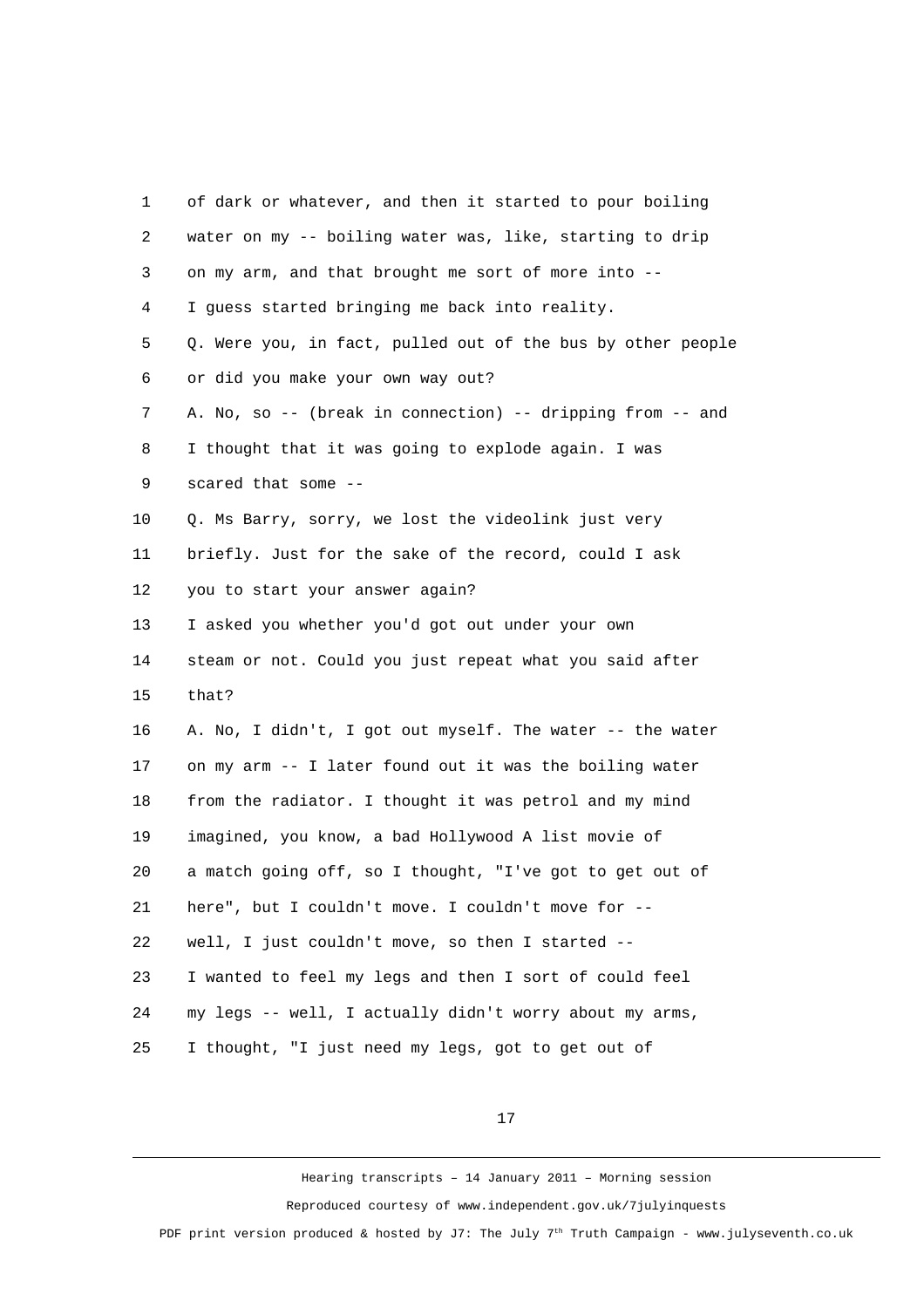1 here", but I thought I was surrounded by -- well, I was, 2 I was surrounded by bodies, and so I crawled through 3 them, through the legs of people, which felt like -- 4 that's what it felt like, and then, as I was crawling 5 through, I lost my shoes, and my bag ripped off, I had 6 a shoulder bag, and then I sort of staggered up and 7 suddenly, you know, it was, like, gone, it was daylight, 8 and then I was just standing at the back of this bus. 9 I was looking around and I couldn't scream, I wanted 10 to scream, but no voice came out, and I could see 11 a gentleman just walking in circles on the footpath, and 12 I went -- trying to scream for help and I didn't know 13 how I was going to get down, and then some guy got out 14 of his car and he came up to me and he, like, took my 15 hand and I just walked down the back of this, like, 16 panel, you know, like, and then I was on the ground. So 17 he was -- no one helped me out of the wreckage, except 18 him, to just get off the bus. 19 Q. I see. Ms Barry, you said more than once that, while 20 you were still inside the bus, there were bodies around 21 you.

22 A. Yes.

23 Q. Now, we know that there were some people in the bus, 24 like you, who survived and managed to get out alive and 25 there were, sadly, others who didn't. Do you have any

18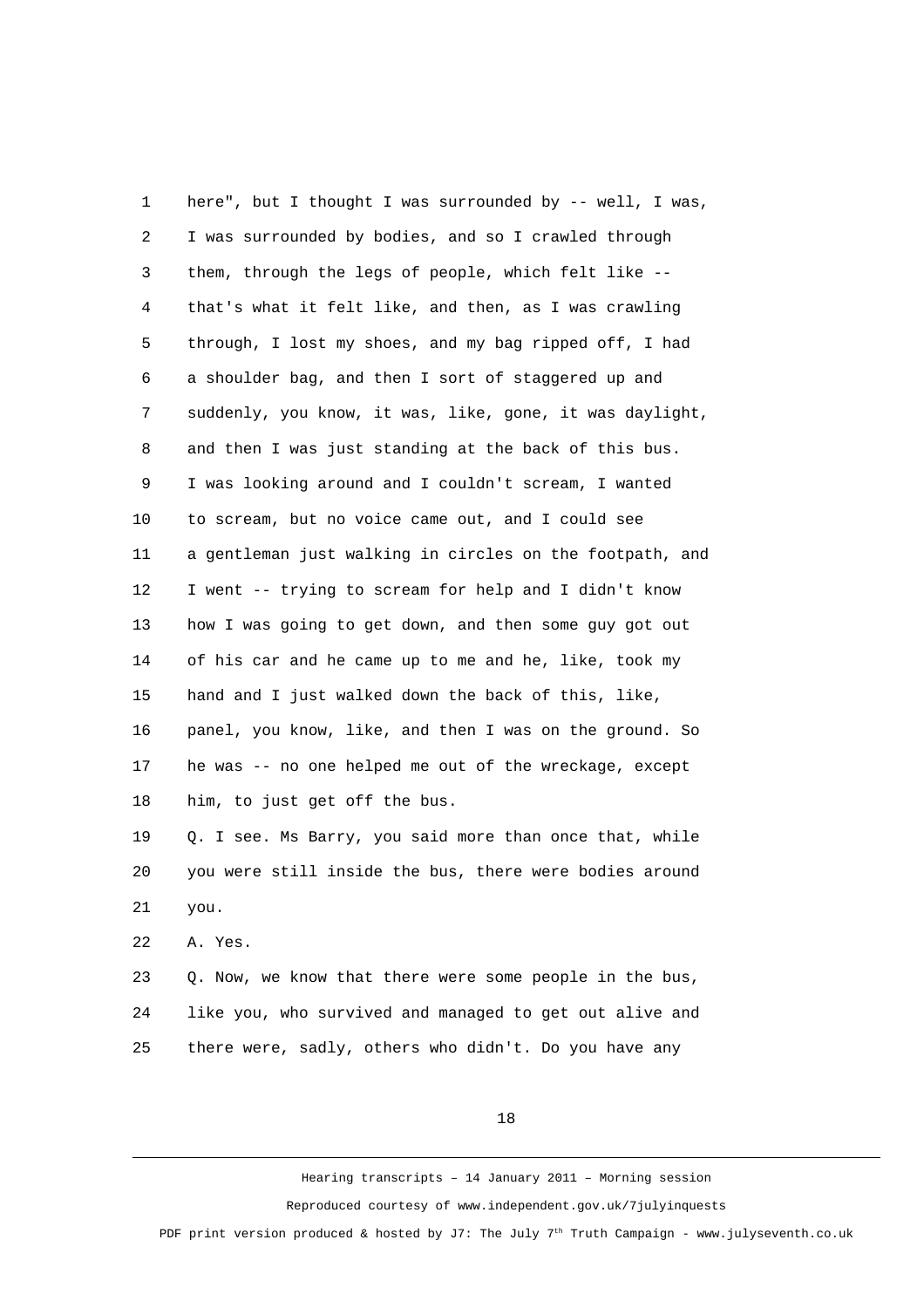1 particular memories of any particular people, for 2 example, possibly Shyanuja Parathasangary you were 3 sitting opposite, or others, for that matter? Do you 4 have any particular memories of any of those people who 5 were around you after the explosion? 6 A. I just -- the only memories I have are of the person in 7 front of me, you know, lifeless, but I didn't see her 8 face or anything like that, but, you know, the thing is 9 I do also feel like there was a little bit of movement, 10 too, beside me, like there was also someone trying to 11 scramble a bit as well. So there was -- 12 Q. Sorry, Ms Barry, just to be clear, you've described, 13 I think, the person sitting opposite you, 14 Ms Parathasangary, as lifeless. You then said there was 15 a little bit of movement, but you didn't mean movement 16 from her, I don't think, you meant movement from someone 17 else? 18 A. There was no movement from her in front of me, but there 19 was movement from directly beside me, like, from beside 20 me. 21 Q. We'll hear evidence, in fact, later on today, from the 22 person we think was sitting beside you, who, of course, 23 did survive. 24 Do you have any other memories, Ms Barry, within the 25 bus, of anyone else that you remember?

19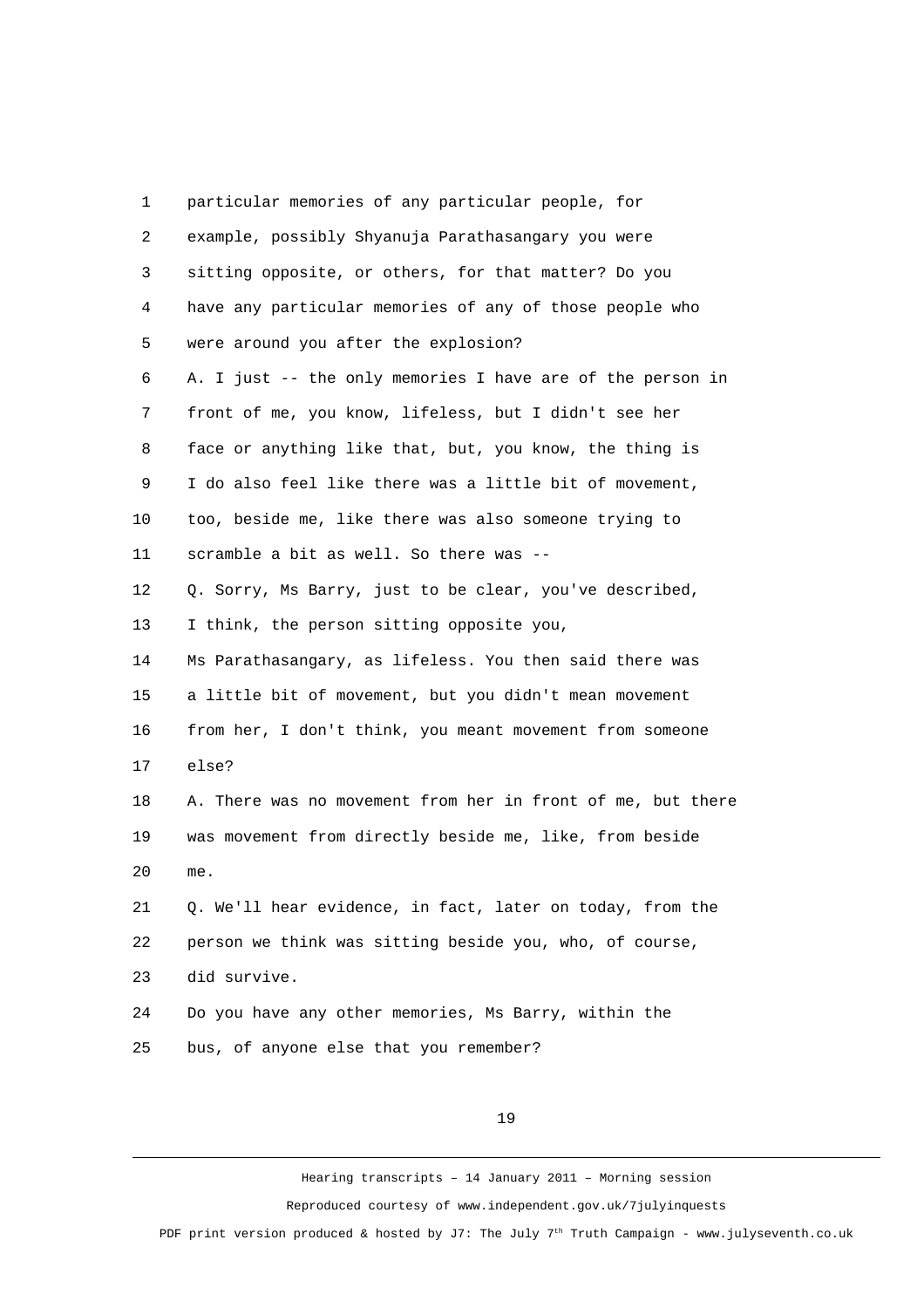1 A. No, no. No one else.

 2 Q. You've described then that you got out of the bus. 3 I think you were treated in the BMA building. Is that 4 right? 5 A. Well, initially, I was treated because I -- yes, 6 I walked down the street and I ended up in 7 Tavistock Gardens, lying down. I walked, but then, 8 suddenly, by the time I got to Tavistock Gardens, 9 I realised I couldn't actually walk anymore, so I was -- 10 people were with me there, and I was there for quite 11 a while until they transported me over there, because 12 they had to get a lot of people to come and get me on 13 a table, so they needed a lot of hands on deck. 14 Q. You had a number of injuries to your arm, your leg, your 15 head? 16 A. Yes. 17 Q. Were you treated in hospital for those injuries? 18 A. Yes. They were worried about the head, they were trying 19 to treat my head there at the scene, in the gardens, 20 because there was all this rush -- blood rushing from my 21 head, there was blood rushing from my head, so that made 22 me a bit worried, so they got a doctor and he was like, 23 "Got to find a bandage", and so he went back to find 24 a bandage and, by the time he came back, apparently the 25 bleeding had subsided.

20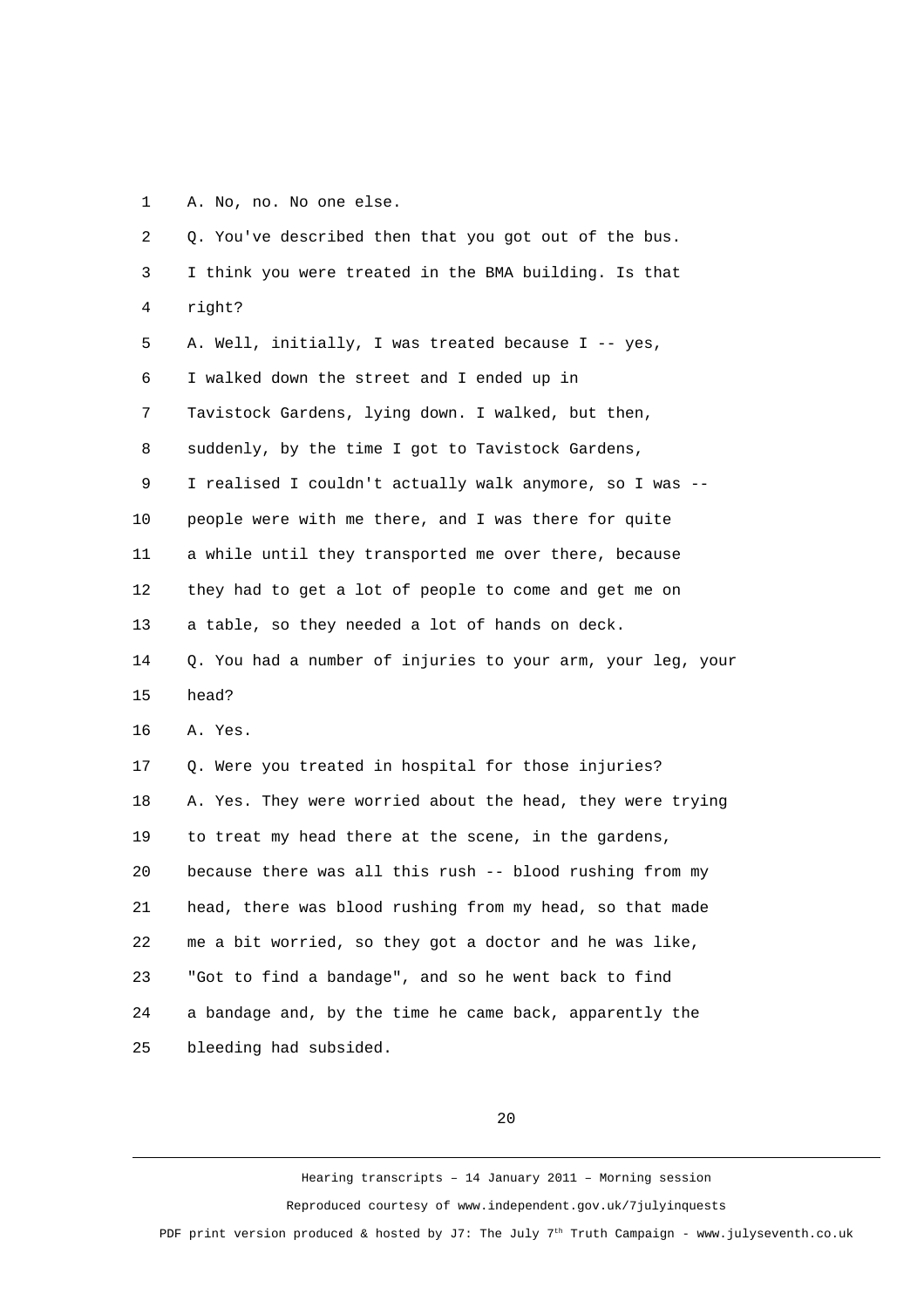1 Q. In any event, you've made a full recovery, I hope, from

 2 the injuries you suffered on that day? 3 A. Yes, to a degree. 4 MR ANDREW O'CONNOR: Ms Barry, thank you, those are all the 5 questions I had to ask. It may be that some of the 6 other barristers in court have some questions for you 7 which they'll ask now. Thank you. 8 A. Okay, thank you. 9 LADY JUSTICE HALLETT: Are there any questions? 10 Mr Saunders? 11 Ouestions by MR SAUNDERS 12 MR SAUNDERS: Ms Barry, I represent the family of the lady 13 who was sitting opposite you, Shyanu Parathasangary. 14 I just want to confirm one or two matters with you, but 15 I won't take long at all. 16 I think you've already described how close you were, 17 your legs, because her seat was facing towards the rear 18 of the bus? 19 A. Yes. 20 Q. So your knees were touching or at least very, very close 21 together? 22 A. Yes. 23 Q. I think you've recalled -- and you've described her 24 hair, which appears to be what the family and others 25 have seen as well. You're not sure whether she was

21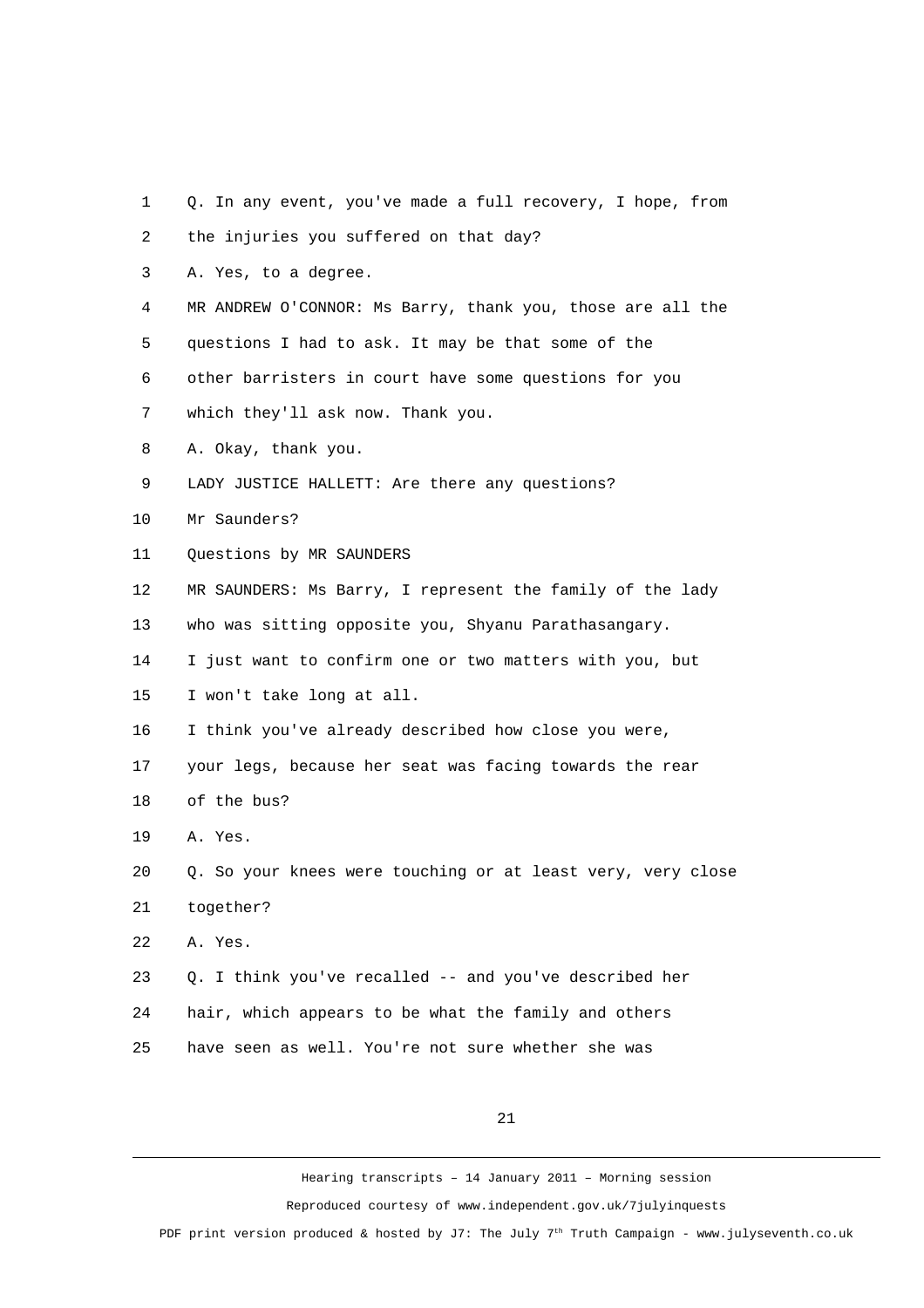| 1              | wearing glasses, but she was joining in, I think, in the    |
|----------------|-------------------------------------------------------------|
| $\overline{2}$ | general conversation before the explosion.                  |
| 3              | Can I just confirm this, Ms Barry: it appears to be         |
| 4              | from all the evidence that Shyanu did not survive the       |
| 5              | explosion, and I think that's what you, from your           |
| 6              | observation, would say as well, that you didn't see her     |
| $\overline{7}$ | move at all and she didn't say anything in the time         |
| 8              | after the explosion?                                        |
| 9              | A. Yes, and her body was so heavy that I had to -- you      |
| 10             | know, I had to get past it.                                 |
| 11             | Q. I quite understand. I think you described it a little    |
| 12             | earlier as being lifeless, as it were?                      |
| 13             | A. Yes.                                                     |
| 14             | Q. But you then had to go past her legs, as it were, to try |
| 15             | to get to the centre aisle. It's right, isn't it, that      |
| 16             | what has happened is that the upper deck on the bus has     |
| 17             | dropped on to the lower deck?                               |
| 18             | A. Yes.                                                     |
| 19             | Q. So when you were describing you were forced into the     |
| 20             | brace position, that was because the upper deck was         |
| 21             | literally coming down and pressing on the rear of the       |
| 22             | bus?                                                        |
| 23             | A. Yes, I assumed that's what gave me the nine stitches to  |
| 24             | the head.                                                   |
| 25             | Q. I think, although --                                     |

## 22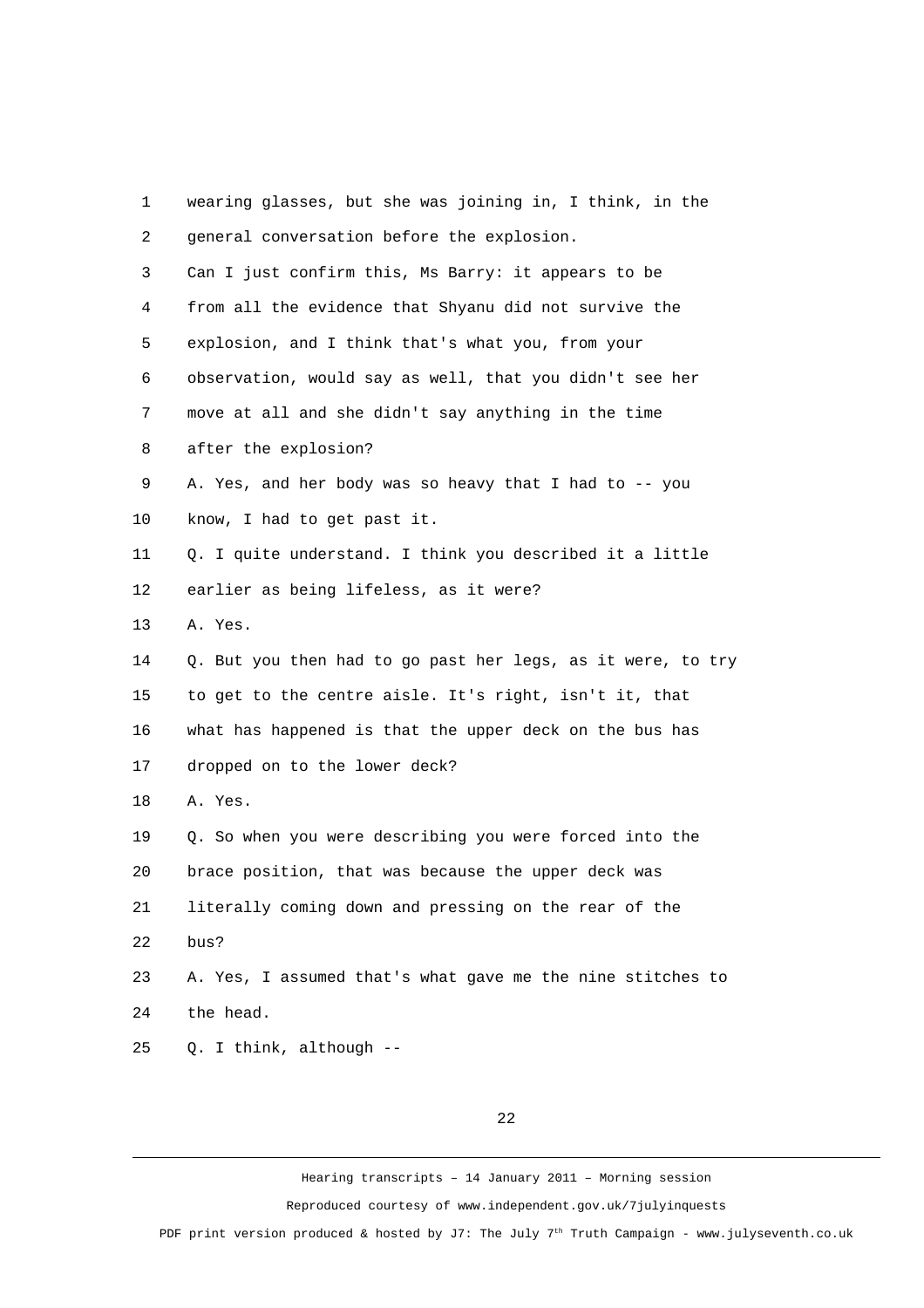1 A. And I felt trapped.

| 2  | Q. Yes, you felt trapped and that's why you had to, as it   |
|----|-------------------------------------------------------------|
| 3  | were, manoeuvre across to your right to try to get          |
| 4  | through the -- and under through the centre aisle?          |
| 5  | A. Yes.                                                     |
| 6  | Q. The only movement you're aware of is the lady that was   |
| 7  | next to you or next but one?                                |
| 8  | A. Yes.                                                     |
| 9  | Q. No movement at all from Shyanu who was obviously in      |
| 10 | front of you?                                               |
| 11 | A. No. No sound either.                                     |
| 12 | MR SAUNDERS: Thank you very much indeed for that, Ms Barry. |
| 13 | LADY JUSTICE HALLETT: Any other questions for Ms Barry?     |
| 14 | Ms Barry, can you hear me?                                  |
| 15 | A. Yes.                                                     |
| 16 | LADY JUSTICE HALLETT: I'm Lady Justice Hallett, the         |
| 17 | coroner. There are no other questions for you. Thank        |
| 18 | you very much for helping us and for staying late,          |
| 19 | I think it must be fairly late in Australia at the          |
| 20 | moment.                                                     |
| 21 | A. Yes, it's okay.                                          |
| 22 | LADY JUSTICE HALLETT: I'm really sorry that we've had to    |
| 23 | ask you to relive the events of that day. I'm sure          |
| 24 | that, even if you have recovered, for the most part,        |
| 25 | physically from your injuries, there must be other          |

23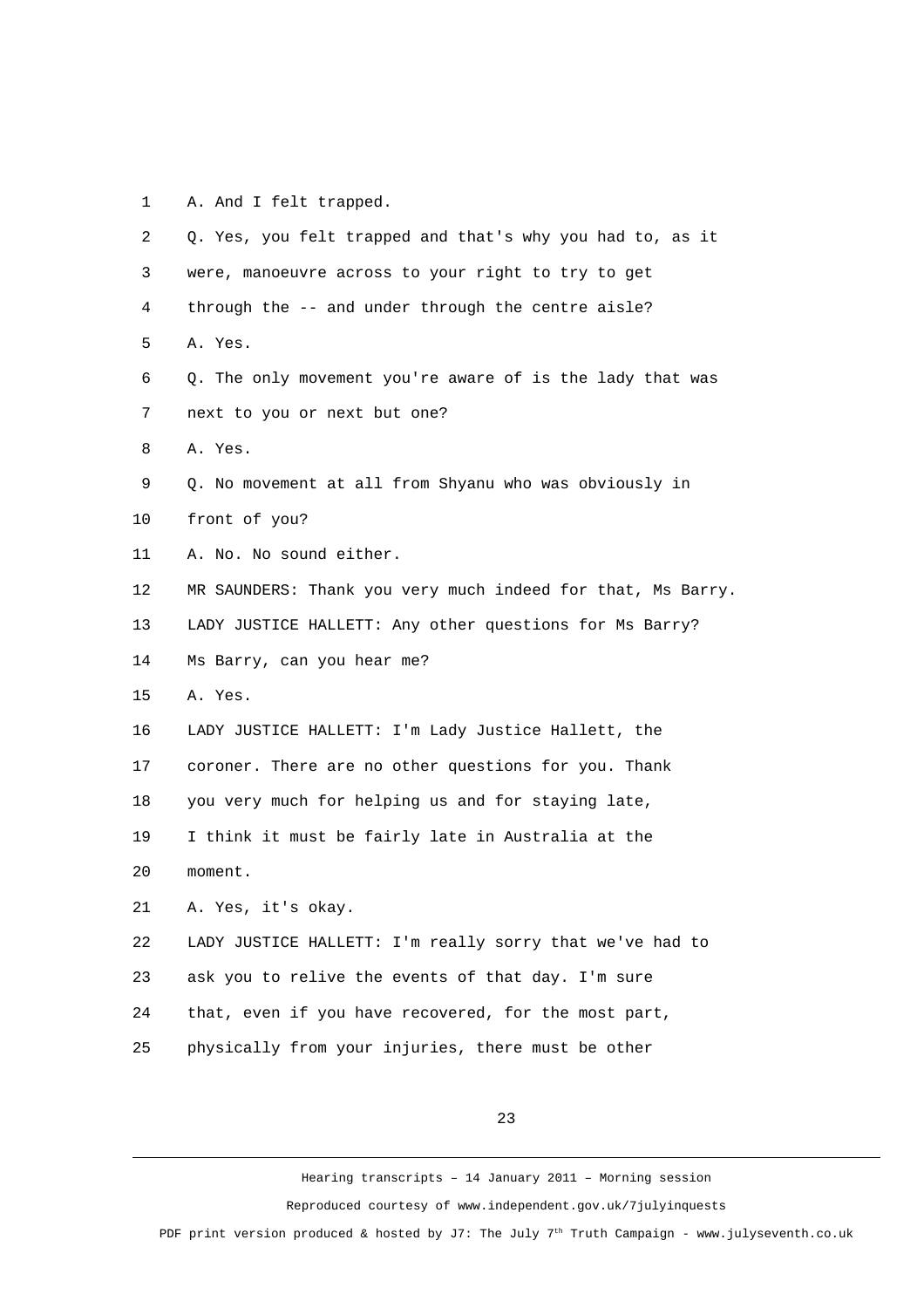1 effects. I know that by asking you to go over what 2 happened to you that day, it's not been easy. So we're 3 very grateful to you. 4 A. Thank you. 5 LADY JUSTICE HALLETT: Thank you. 6 MR ANDREW O'CONNOR: My Lady, before we call the next 7 witness, may I briefly read out two statements? They 8 are -- it seems a convenient moment to read them because 9 they are two more passengers on the bus who had earlier, 10 in fact, been on the same train as Ms Barry at 11 Edgware Road, and at least one of them heard the 12 explosion. 13 My Lady, they are Tony Cancellara and 14 Tania Calabrese, who, of course, we also heard referred 15 to in the evidence of Ms French on Wednesday. 16 My Lady, I'll start, if I may, with the statement of 17 Tony Cancellara, dated 15 July 2005. 18 Statement of MR ANTONIO CANCELLARA read 19 "My name is Antonio Cancellara. I live at the 20 address specified to the police. The following is my 21 account of the incident that occurred on 7 July 2005, 22 where a bomb exploded on a number 30 bus in 23 Tavistock Square. 24 "On this particular morning, I was travelling to 25 work with my girlfriend, Tania Calabrese, who has since

24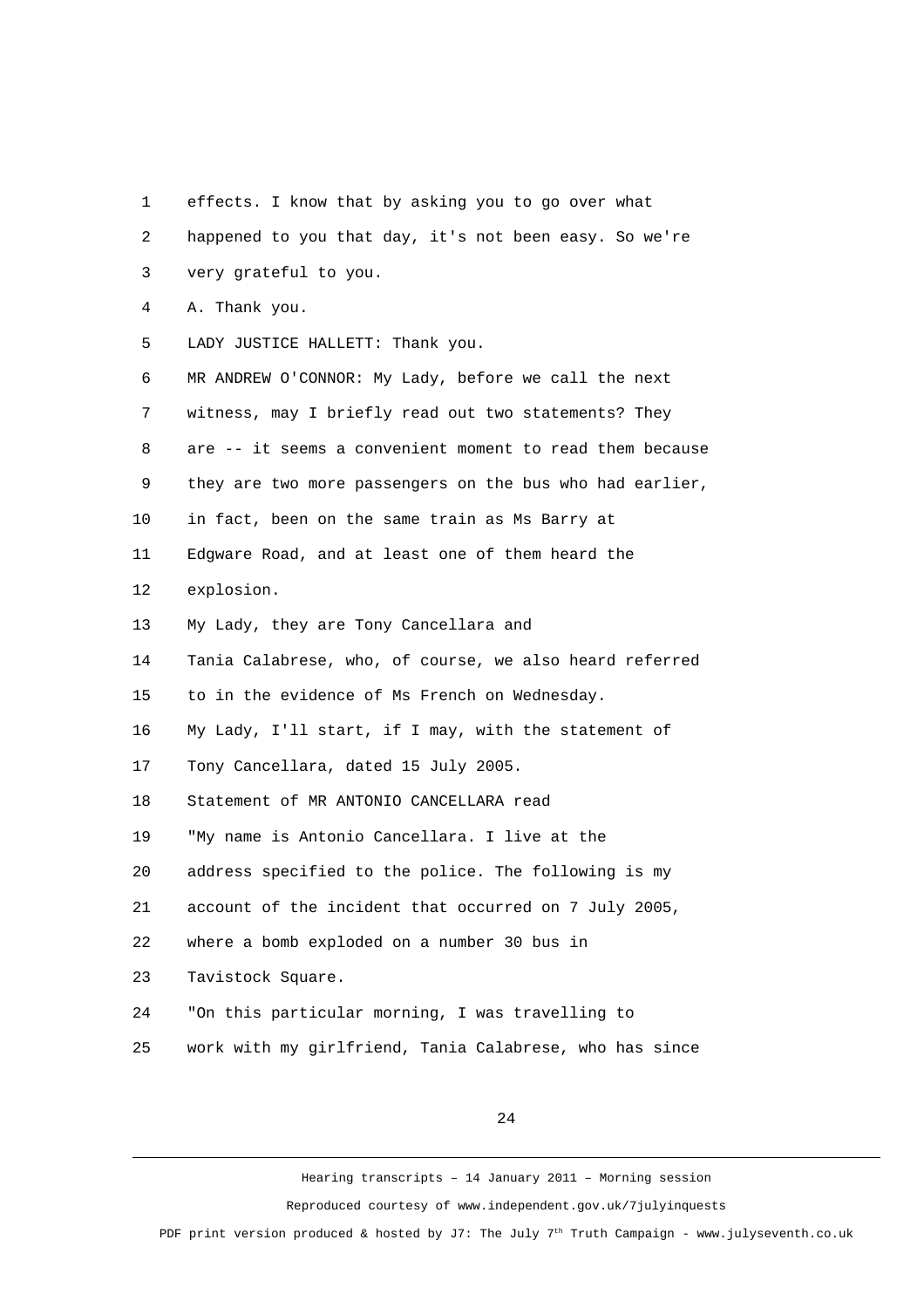1 provided a statement to police."

 2 He describes what he was wearing on the day and goes 3 on: 4 "I left my house with Tania at about 8.15 am. We 5 walked to the Hammersmith & City Tube station, a journey 6 we do every morning. It takes about ten minutes. I get 7 off at Farringdon and Tania gets off at Moorgate. It 8 was just before 8.30 when we boarded the train. We got 9 on the front carriage of the Tube because, normally, the 10 further you walk, the best chances there are of getting 11 a seat, and also, when I get off at Farringdon, it's 12 close to the exit. Halfway through the journey we 13 arrived at Edgware Road. As the train came to a halt, 14 I heard a loud bang. It sounded like a bomb blast but 15 none of us thought that it was a bomb. There was no 16 tremor or shake, which suggested that we were not too 17 close to the seat of the blast. 18 "Then, there was an announcement on the loudspeaker 19 stating that there had been a power surge and could 20 everyone evacuate the train. There was no panic in the

21 carriage as I remember. I could see nothing untoward. 22 We all assumed it was due to this power surge, so we all

23 left the train.

24 "Tania and I decided to walk to Baker Street Tube 25 station to see if we could catch a train from there. It

25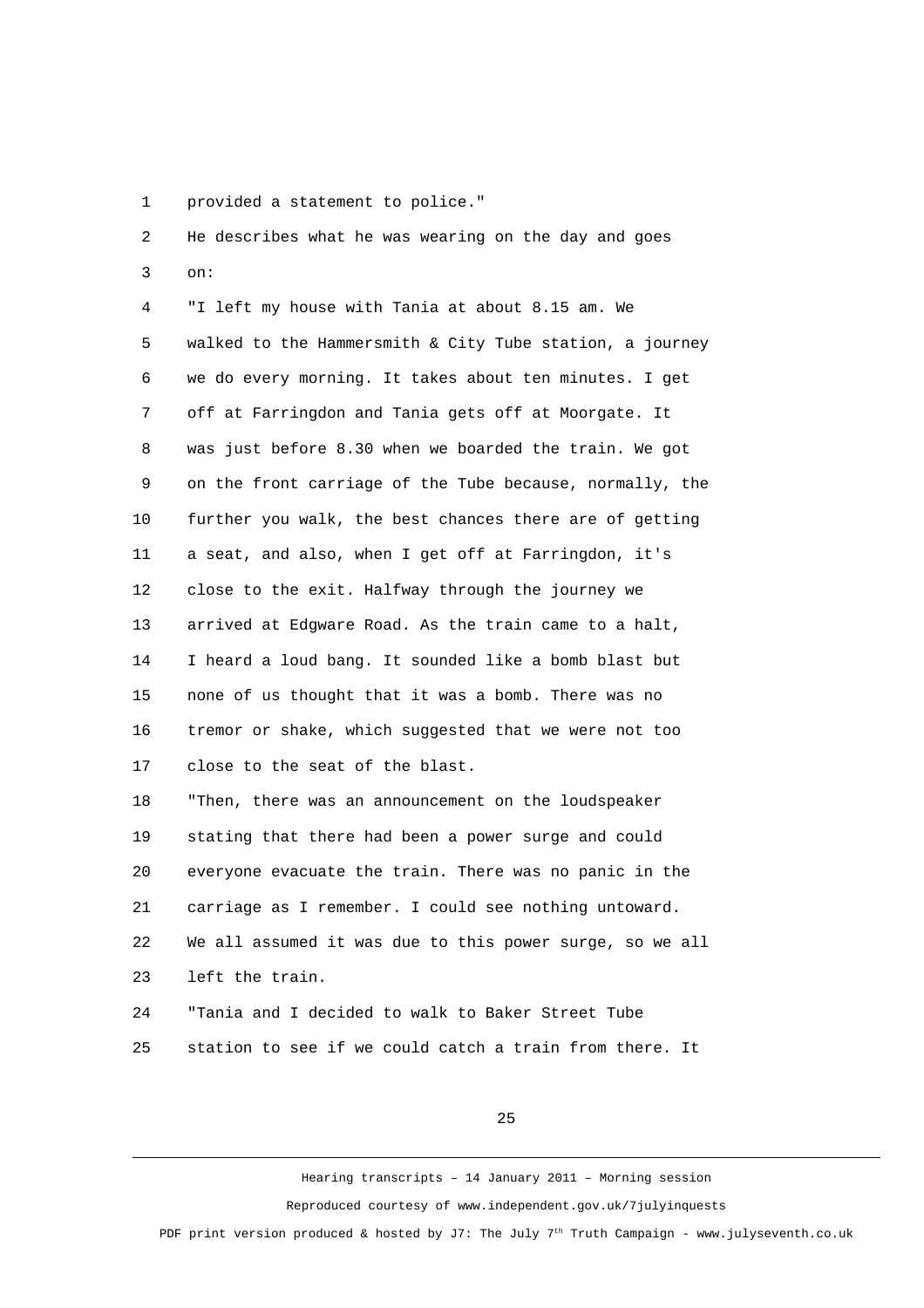1 took us about 10 or 15 minutes to get there. When we 2 arrived, we were told that trains would not be running 3 from this station either. Having lived in the area, 4 I knew we could take a bus direct to King's Cross. At 5 that moment, I saw a number 30 bus going to 6 King's Cross. It was stationary outside Baker Street 7 Tube station. We decided to run for it. In front of 8 the bus was a wall, so we had to make a slight detour 9 and come in from the back of the bus. 10 "As we ran, I could see the rear doors of the bus 11 were open. Both Tania and I had monthly passes, so to 12 make sure we got on, we avoided the front where the 13 driver sat and went straight in at the rear. Assuming 14 that the downstairs was more likely to get busier, we 15 made our way upstairs. 16 "We sat down halfway up the bus to the left, if you 17 face the front of the bus." 18 My Lady, he had prepared a sketch plan but I don't 19 propose to take you to it. The evidence, I think, is 20 that they both sat on the top deck of the bus on the 21 nearside about halfway down. You may recall that 22 Lisa French gave evidence to that effect, that they were 23 sitting just behind her. 24 The witness goes on: 25 "We could then keep an eye and see the road, and so

26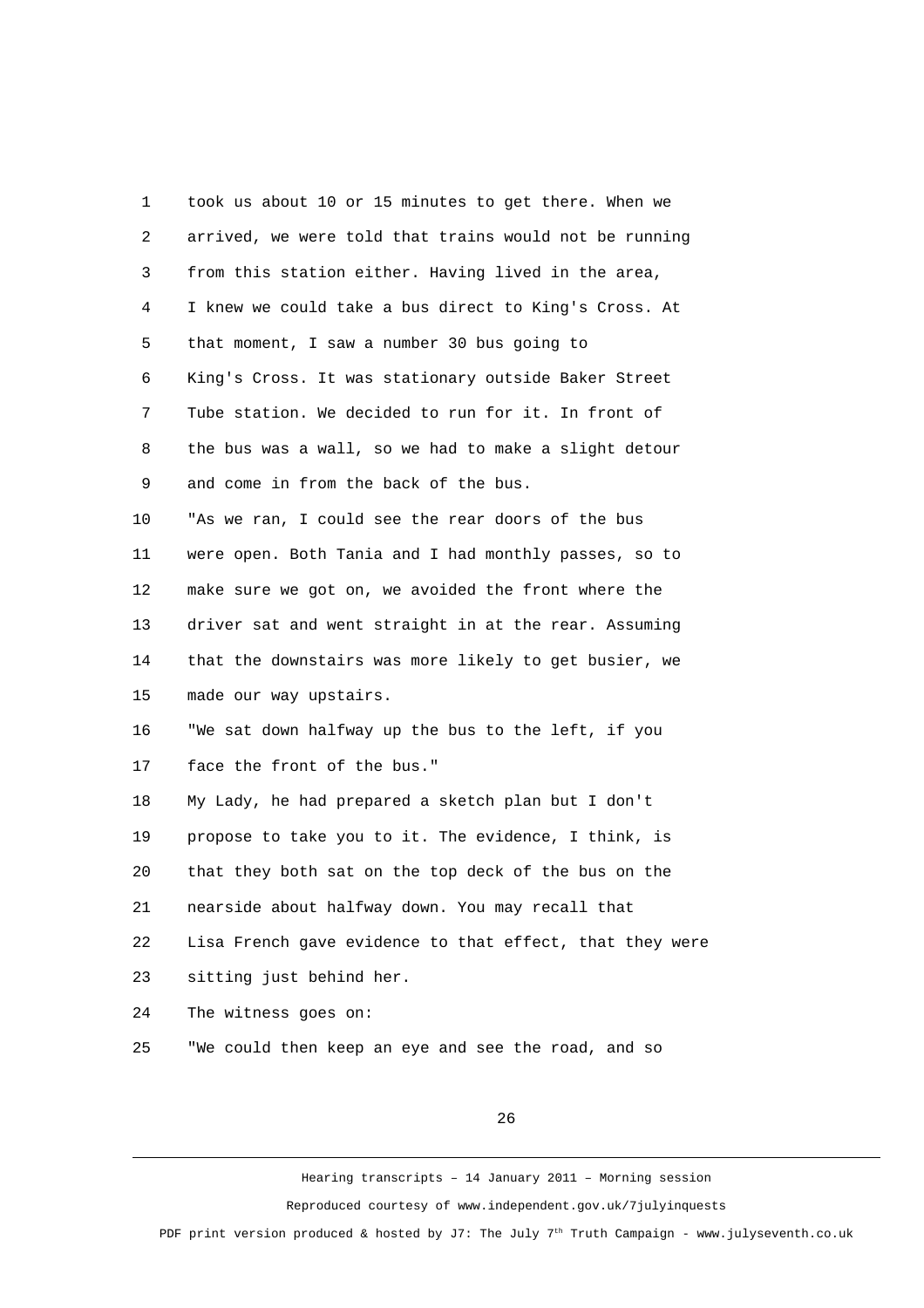1 I was hoping to sit at the front of the bus, so this 2 seat, which was halfway through, was the only double, 3 empty seat and so that is what we took. 4 "I remember at the time there were a few people in 5 front and we could not get to sit in those front seats 6 so we took the next available empty two. The bus, as 7 I remember, was not full, although I expected it to get 8 busy as everyone left the Tube station. I do not 9 remember seeing anyone else at the bus stop where we got 10 on or, indeed, if anyone else got on with us. As we 11 continued our journey, I remember two girls getting on 12 to the bus, possibly at either Euston Square station or 13 Euston station. They sat directly in front of us. 14 "At the time the girls got on, I was making 15 a telephone call to work speaking to one of [his] 16 colleagues. Using my mobile telephone, I explained that 17 I would be late due to a bomb-type noise at Edgware and 18 we all had to evacuate the train and I was now on a bus 19 making my way in. [His] colleague told him not to 20 worry, as there had been a few instances and several 21 people had rung in and were also going to be late. When 22 I finished my call, the girls turned round and said 23 'Sorry for eavesdropping on your call, but we overheard 24 you mention the bomb at Edgware. We had similar trouble 25 at King's Cross and we were told to walk to

27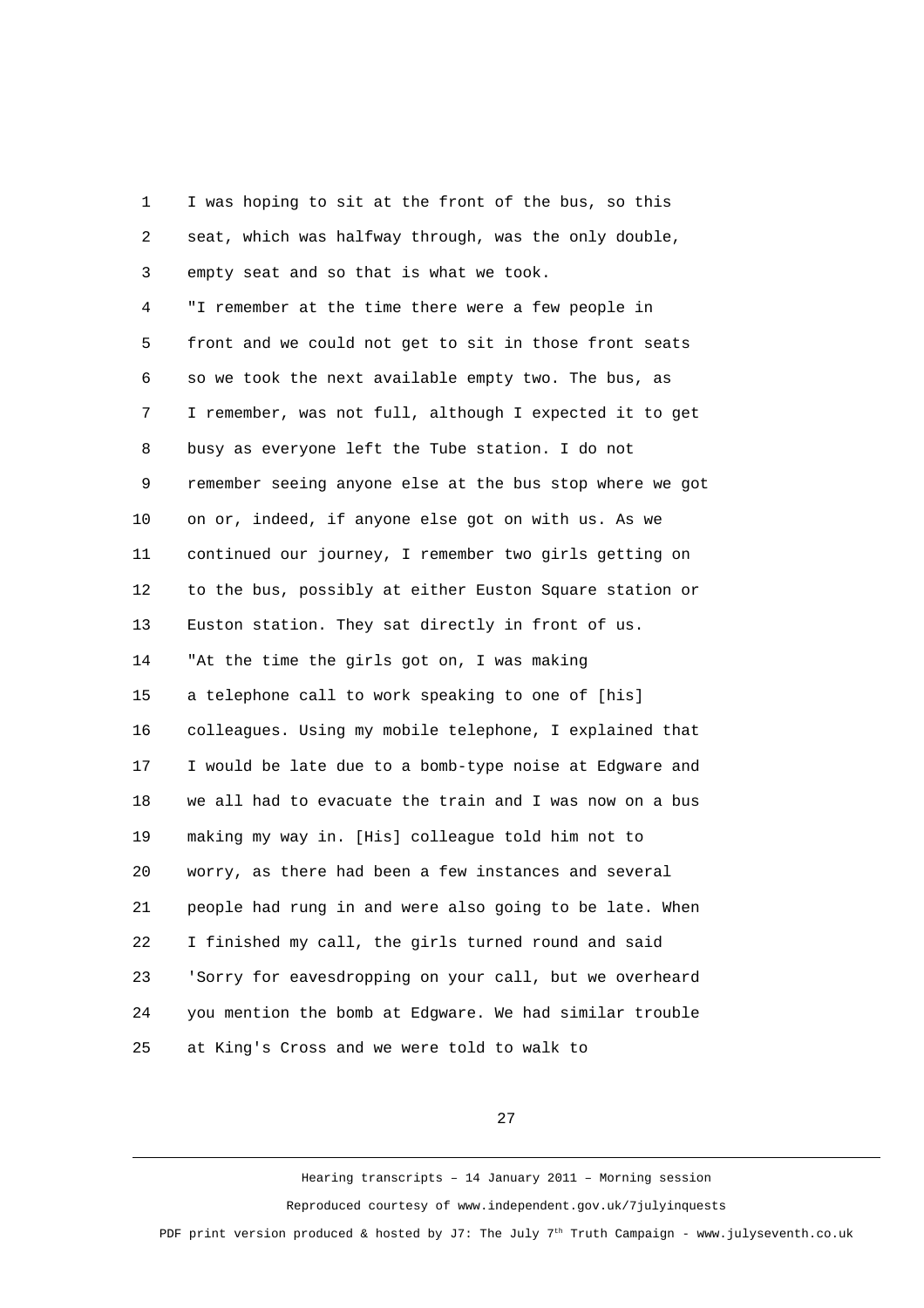1 Euston Square to see if we could catch the Northern Line 2 from there'. They had realised the trains weren't 3 running, that's why they got on this bus. 4 "During the journey, we continued to chat about the 5 morning's events. The conversation lasted around 2, 3 6 or 4 minutes. I cannot remember much about what they 7 looked like, other than that they were both white, late 8 20s to mid-30s in age, had London accents, although I am 9 not too good with accents. They had brown hair and were 10 of average build. I do not remember what they were 11 wearing. 12 "After the girls got on, we never actually travelled 13 very far. This was due to the heavy traffic. I looked 14 out of the window to my left. I could see police 15 officers taping off the areas to the side of the road. 16 It was at this point that I heard from behind where 17 I was sitting, approximately two or three seats behind, 18 a deep male voice say something like 'The police are 19 taping the road', or 'The police are blocking the road 20 up with tape' or something like that, out of 21 frustration. He was getting pretty angry. 'There is 22 police tape blocking the road' or something along those 23 lines. He got up and sounded angry or frustrated. I am 24 assuming it was more frustration because there was so 25 much traffic and we weren't going anywhere. He just ran

28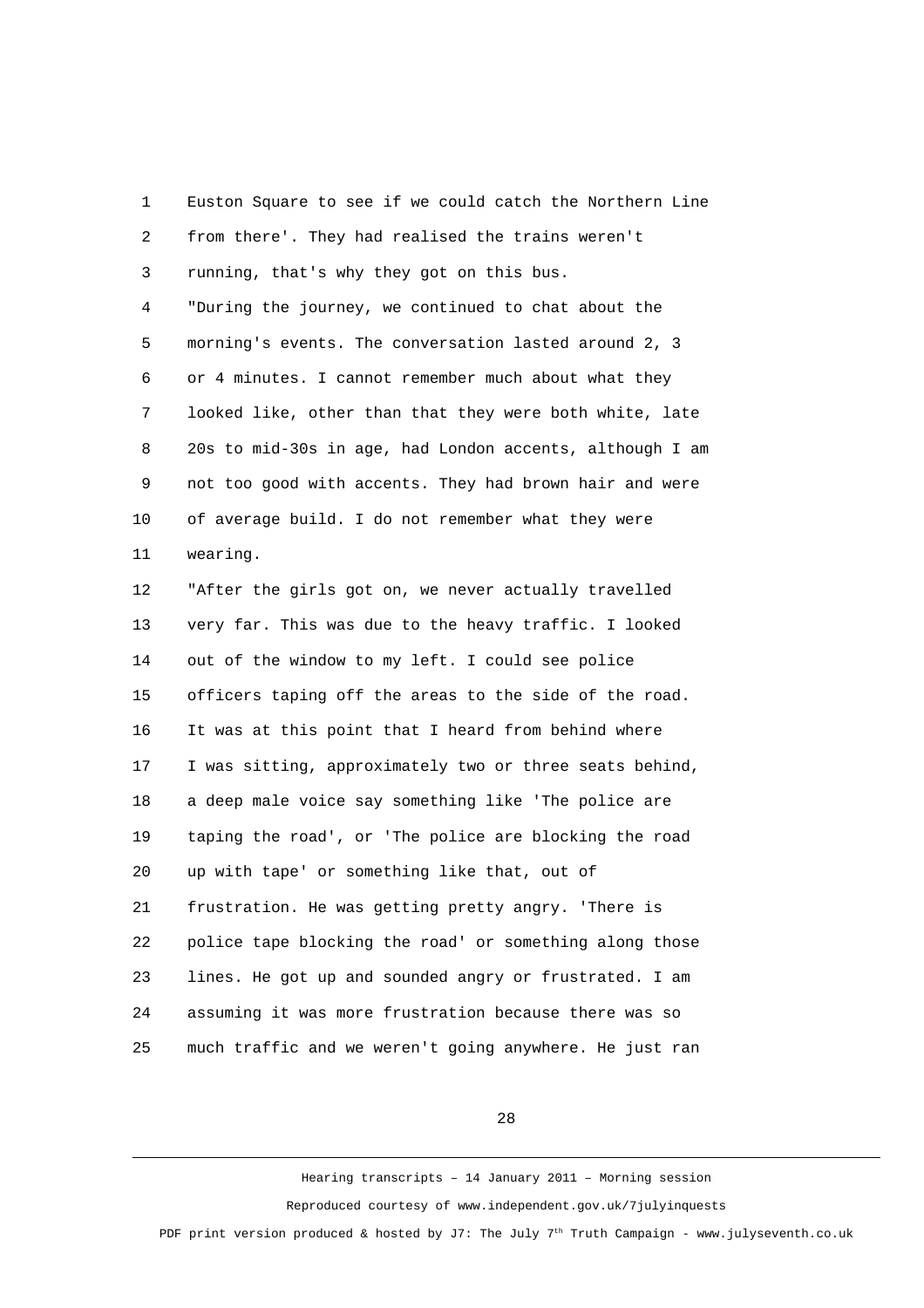1 down the stairs and, I presume, off the bus, although 2 I cannot say for sure.

 3 "The male's voice I think was English and I would 4 put it at an age between 35 to 50 years." 5 He describes the man in question, and then says: 6 "When the male left, I stood up to look out of the 7 front of the bus to see if we were going to be delayed 8 for much longer. If that was to be the case, then we 9 could get off. I explained this to Tania, who told me 10 not to be impatient. I could see there was no tape 11 ahead, only to the side roads, so there was no need to 12 get off. I sat back down and began reading my Time Out 13 magazine. I don't remember flipping the page or making 14 any comments before I heard my name being called. 15 I remember hearing it, but I was unable to move. 16 I wanted to, but I could not get up. I have since seen 17 pictures of me lying in the road at the back of the bus. 18 Tania believes I was thrown some 20 metres from the 19 rear. After I fully regained consciousness, I was led 20 to a local hotel foyer and then on to the 21 University College Hospital where they administered 22 first aid." 23 He then describes his injuries and the treatment he 24 received.

25 LADY JUSTICE HALLETT: Thank you.

29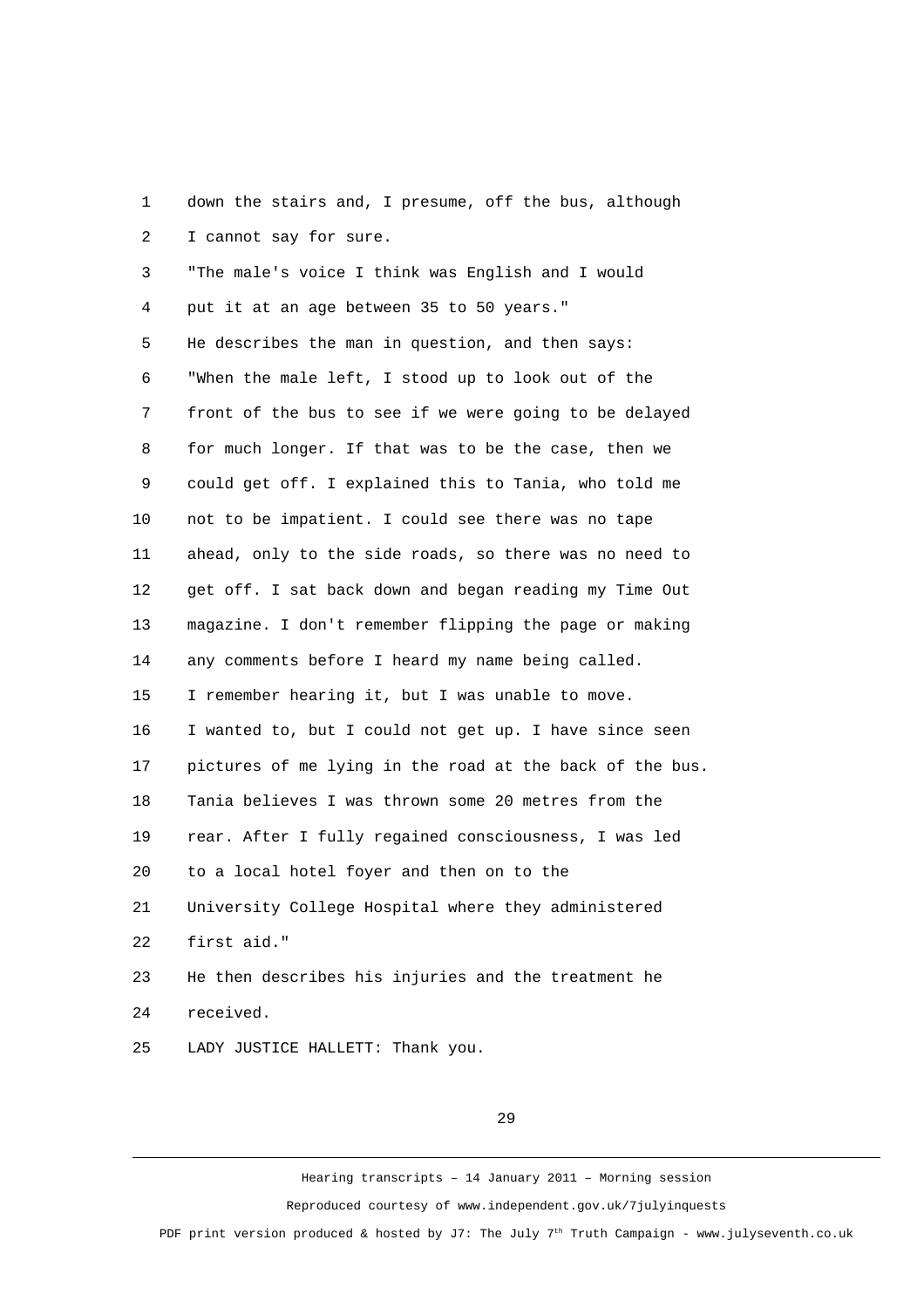1 MR ANDREW O'CONNOR: Secondly, my Lady, the statement from

2 his girlfriend, Tania Calabrese, this one dated

3 10 July 2005.

4 Statement of MS TANIA CALABRESE read

5 "On Thursday, 7 July 2005, my boyfriend,

 6 Tony Cancellara and myself left our home address at some 7 time between 8.10 and 8.15 and walked to the Hammersmith 8 Tube station on our way to work. We both got on to an 9 eastbound train on the Hammersmith & City Line. I work 10 in Moorgate and Tony works in Farringdon. As we pulled 11 into Edgware Road, I was preoccupied, but Tony mentioned 12 that he heard a bang. The power went off and then the 13 Tube doors kept opening and closing. The lights on the 14 train in the carriage went off. After a period of time, 15 we heard via a public announcement that there had been 16 a power failure and that we were to get off the train 17 and evacuate the station. Both Tony and I made our way 18 out of the station with the other passengers. On 19 reaching the street, Tony and I decided to walk to 20 Baker Street. As we approached Baker Street, we could 21 see that it, too, was also being evacuated, as 22 passengers were coming out on to the street. It was 23 then that we decided to catch a bus and we looked up and 24 saw a double decker bus, a number 30, which showed one 25 of the stops as King's Cross.

30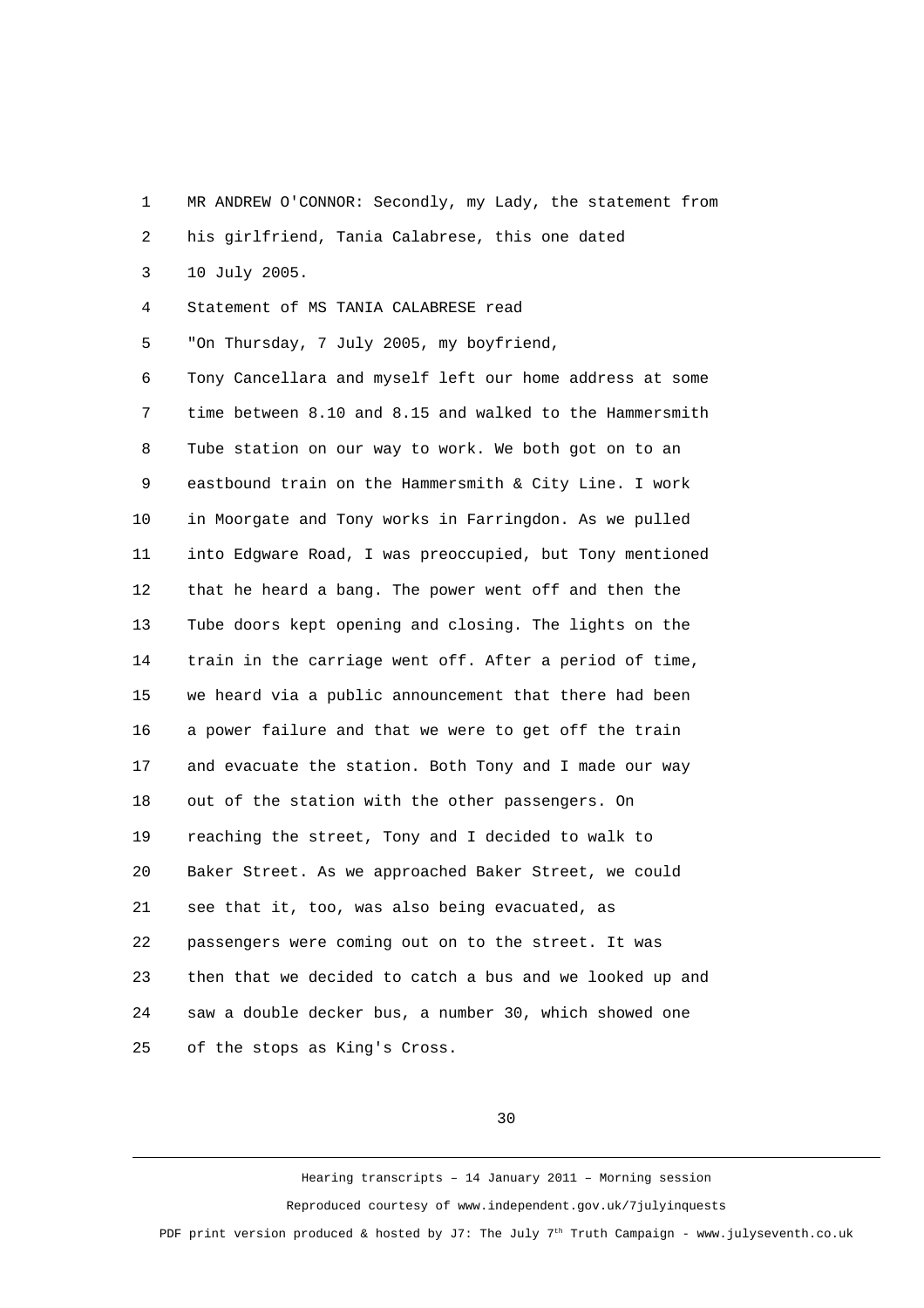1 "We tried to get on the bus, but the driver wouldn't 2 open the front doors, so we thought that the middle 3 doors were open and we jumped on. I recall that the bus 4 did not look full. Tony and I made our way to the 5 upstairs deck and sat down. The upper deck was about 6 half full with people."

 7 She describes a plan, which is consistent with that 8 of her boyfriend, describing where they sat. She goes 9 on:

10 "The bus pulled away, but was moving very slowly due 11 to the heavy traffic. There were thousands of police 12 about and I remember lots of ambulances. The bus was 13 being forced to detour due to police and roadblocks. 14 I remember getting a little frustrated by our slow 15 progress and I looked at my watch which said 9.45. 16 Using my mobile phone, I called work to tell them that 17 I was going to be late. Further to the above, I also 18 called work when we were evacuated from Edgware Road 19 Tube station to say that I would be late. Myself and 20 Tony struck up a conversation with two ladies in their 21 early 30s sitting in front of us. I think they were 22 white, but I cannot be sure. We talked about what was 23 going on and our slow progress. One of the women told 24 us she had been evacuated from King's Cross, so Tony and 25 I were deciding if we should stay on the bus. I recall

31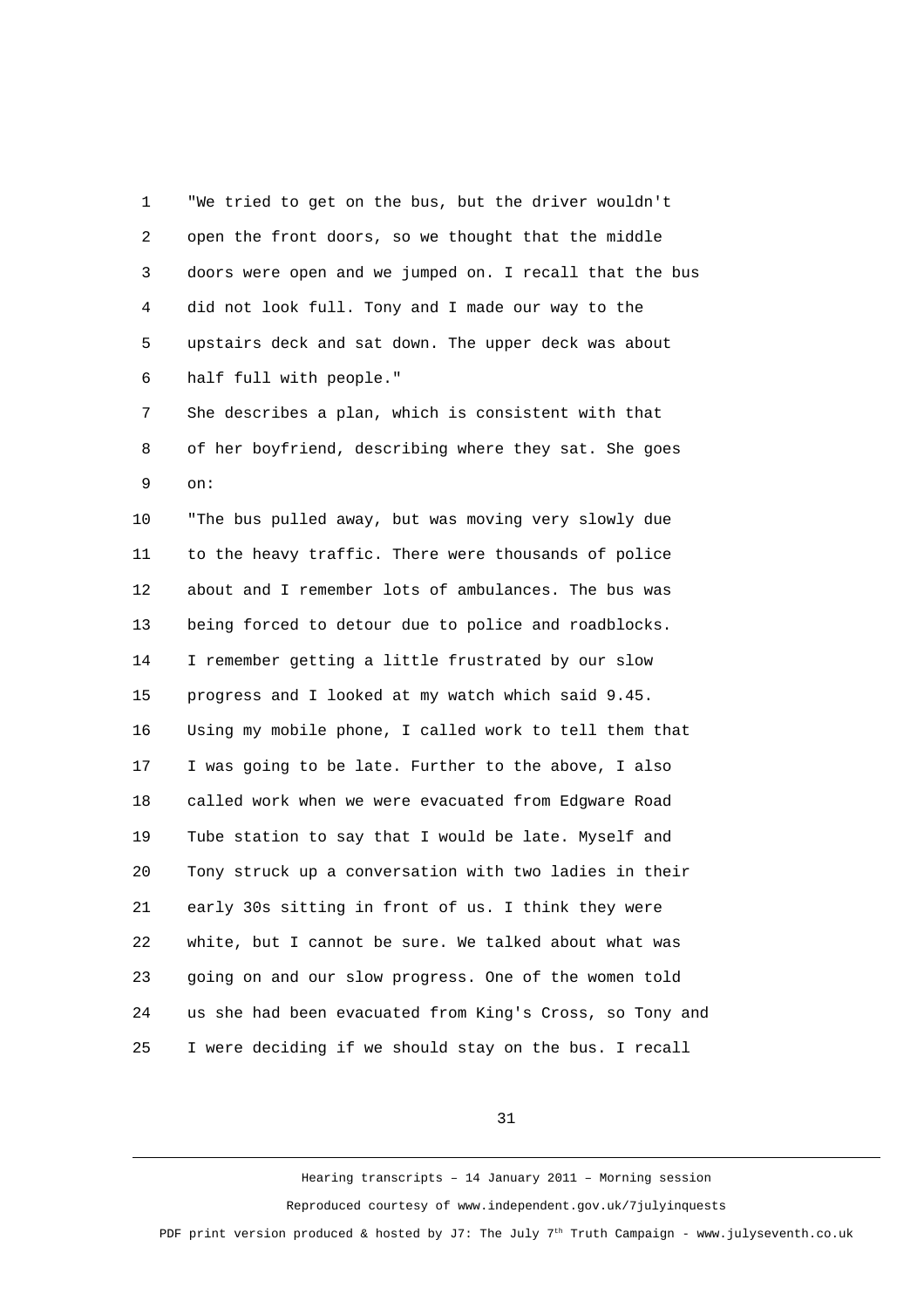| 1              | that a few people were sitting in seats behind us, but   |
|----------------|----------------------------------------------------------|
| $\overline{c}$ | I am unable to describe them in any further detail.      |
| 3              | I do remember a man and a woman. The man ran past us     |
| 4              | and got off the bus. The female, who had dark skin,      |
| 5              | Afro-Caribbean origin, wearing a black top and brown     |
| 6              | skirt, also ran out, shortly after the male. She had     |
| 7              | dark hair.                                               |
| 8              | "I do not believe that they were together, and           |
| 9              | I recall that Tony said that the man had said something  |
| 10             | like 'I don't believe this, they're putting up more      |
| 11             | police tape'. I am afraid that I cannot describe the     |
| 12             | man who ran off in any further detail, but I did think   |
| 13             | it was strange the way both of them ran past us. A few   |
| 14             | minutes later, I remember an impact from behind me.      |
| 15             | I was thrown forward and shaken really violently.        |
| 16             | I thought that we had been involved in a car accident.   |
| 17             | I felt that my face was bleeding, which it was. There    |
| 18             | was just quiet. I turned and looked behind and saw that  |
| 19             | the entire roof of the bus was missing and that the seat |
| 20             | I was sitting in was the last one still there and        |
| 21             | intact.                                                  |
| 22             | "I remember getting up and trying to get off the         |
| 23             | bus. The metal beneath my feet was collapsing as         |
| 24             | I stood there. The floor beneath me had dropped and was  |
| 25             | starting to collapse and I could see debris falling on   |

32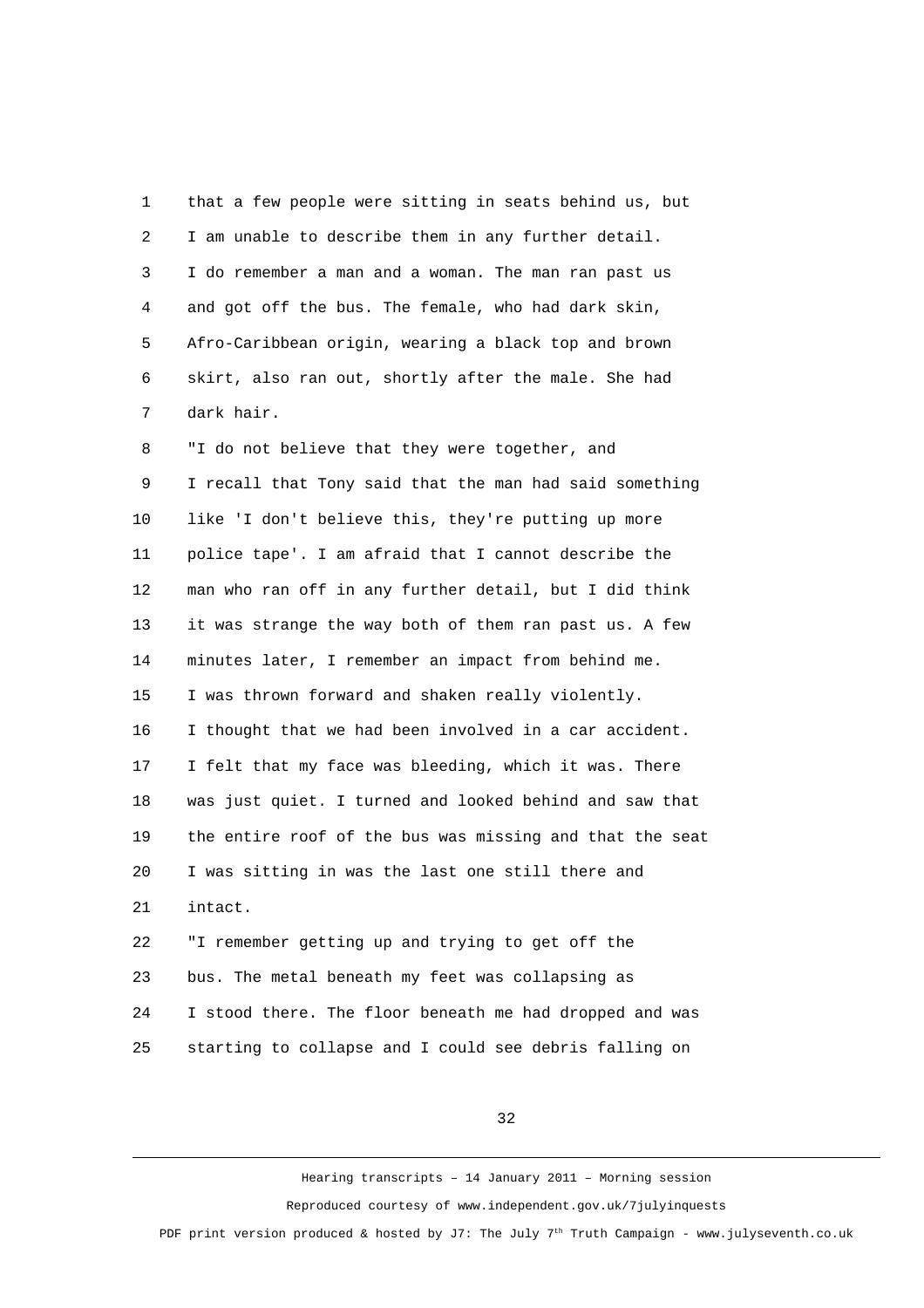1 me. Holding on to a bar or seat, I waited until the 2 floor collapsed low enough for me to jump down on to the 3 ground below. I asked whether the engine had exploded 4 and it was then I realised that Tony was not with me. 5 I started to search around the bus and I could see 6 bodies hanging off the side of the bus. I was screaming 7 out his name, trying to find him. I then found him 8 lying on the floor quite a distance from the bus. He 9 was bleeding from his head and his eyes were flickering. 10 He was also shaking. There were bodies and human 11 remains scattered over a large area from the bus. It 12 was an horrific scene. 13 "A gentleman introduced himself to me and said that 14 he was a doctor and could he help me. I was very 15 distressed and shocked because, at this point, I thought 16 that Tony may be dead. The man knelt down and he 17 started to yell out Tony's name. He opened his eyes 18 after a few minutes. He rolled over and, on speaking 19 with him, he did not know where he was or even remember 20 catching the bus. We managed to walk him into the foyer 21 of a nearby building, which I now know to be the British 22 Medical Association building." 23 My Lady, she then goes on to describe the treatment 24 that Tony Cancellara received and what she was wearing

25 that day. I won't read out that part of her statement.

33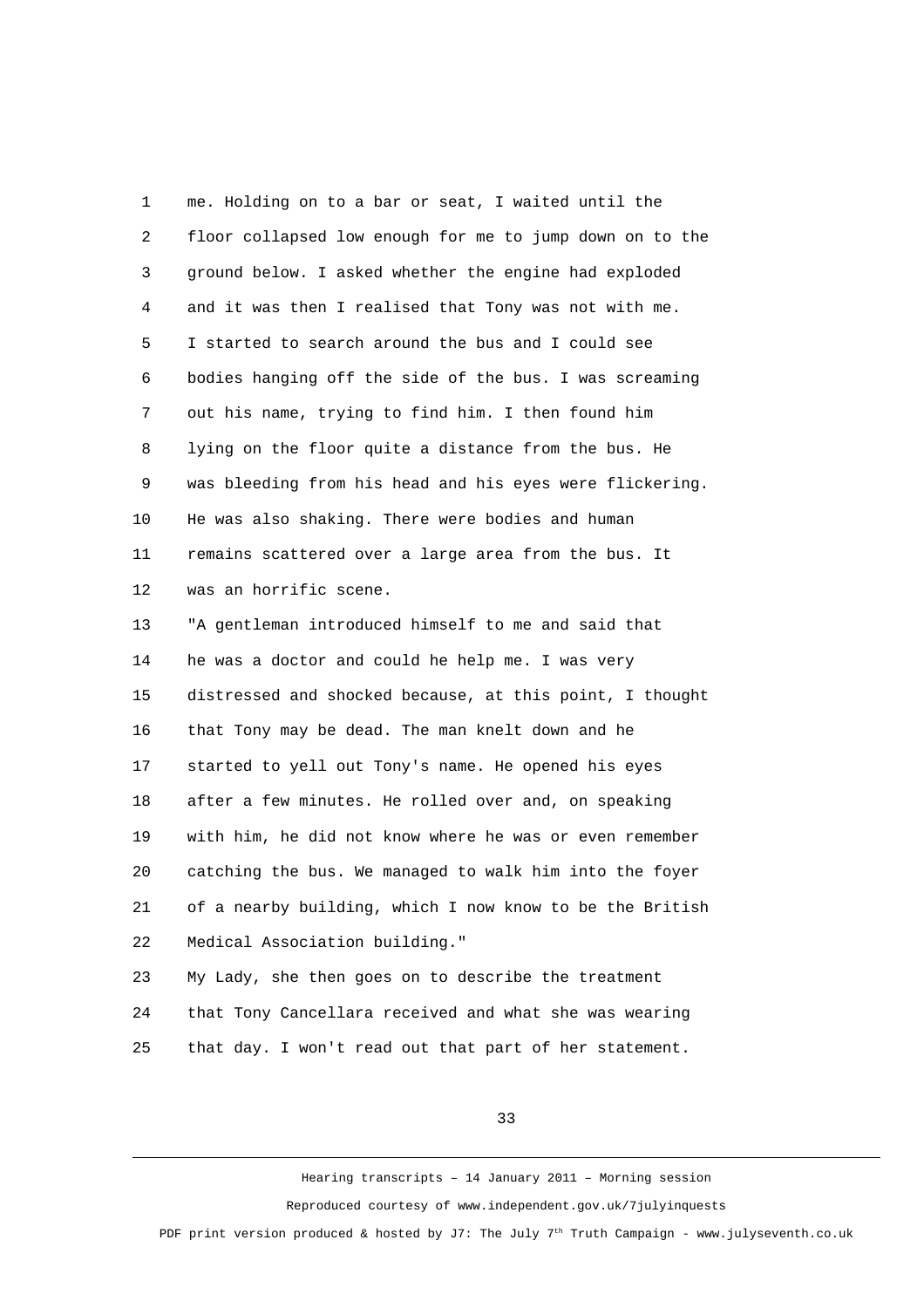- 1 LADY JUSTICE HALLETT: Thank you.
- 2 MR ANDREW O'CONNOR: My Lady, may I now invite you to call 3 George Psaradakis? 4 MR GEORGE PSARADAKIS (sworn) 5 Examination-in-chief by Mr Andrew O'Connor 6 MR ANDREW O'CONNOR: Could you give your full name, please? 7 A. My name is George Psaradakis. 8 Q. Mr Psaradakis, in 2005, you were a bus driver? 9 A. That's correct. 10 Q. I think that you'd been a bus driver for some years by 11 then. 12 A. I was a bus driver for five years at that time. 13 Q. In 2005, you worked for Stagecoach, the bus company? 14 A. That's correct. 15 Q. You drove, I think, buses on a number of different 16 routes at that time, which included the number 30 route. 17 A. That's correct. 18 Q. Before I ask you about the events of 7 July, 19 Mr Psaradakis, may I ask you about two more general 20 matters. 21 First of all, at the time, in July 2005, what 22 training had you had and what were the procedures that 23 you carried out to search the bus that you were driving 24 for suspect packages? 25 A. Well, I was trained that, before I get into my bus --

34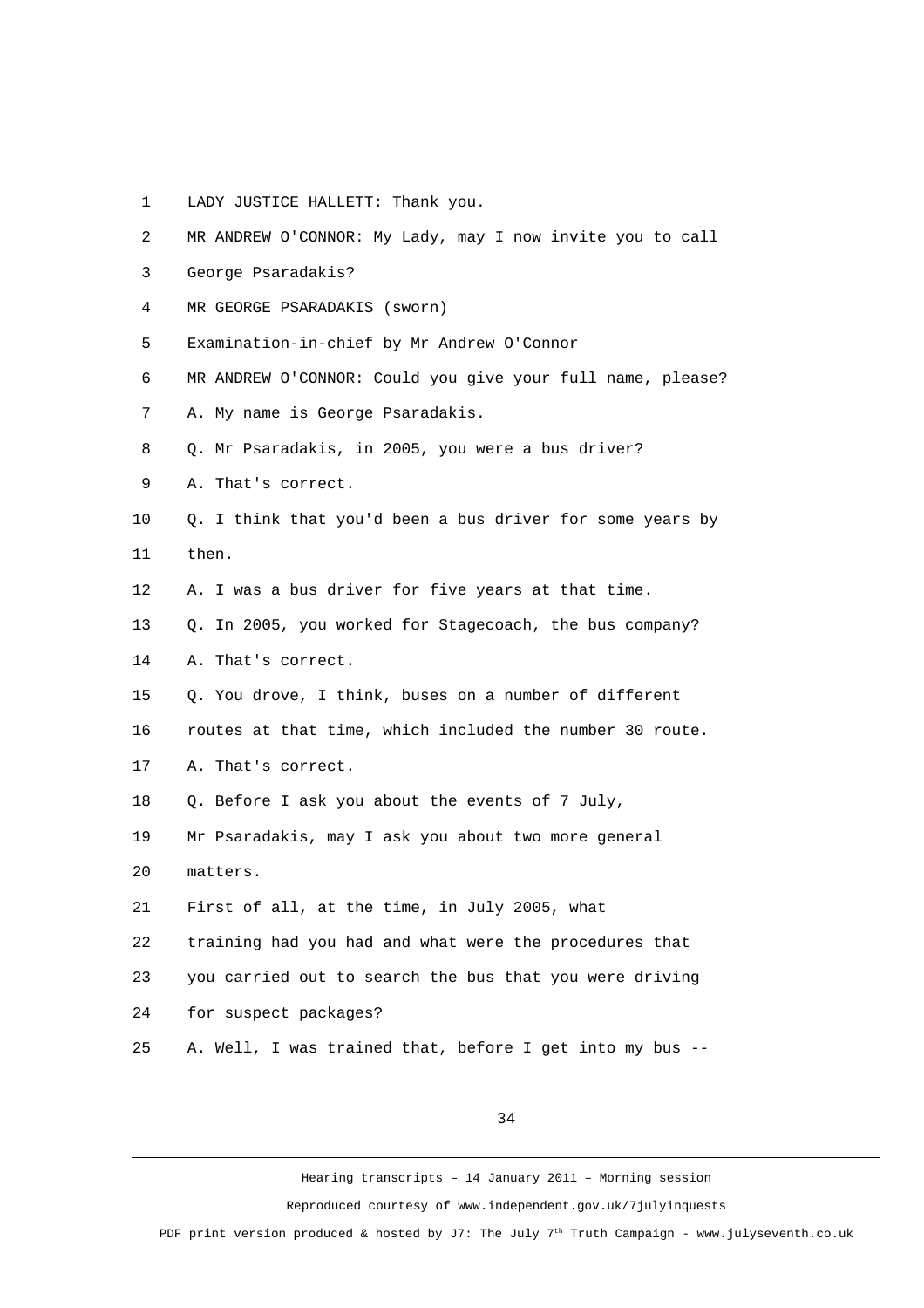1 before I start my journey, my duty, I search the bus all 2 the way round, the tyres. Then I get into my bus on the 3 lower deck and check all the seats, underneath, on both 4 sides. Then I go upstairs and do the same on the both 5 rows of seats. 6 Q. So that's a process which would take how long? Several 7 minutes, it would seem? 8 A. It can take, say, 2, 3 minutes. 9 Q. You mentioned that that was a process that you undertook 10 when you first start your work on a bus. 11 A. Yes, always we do that, always, and whenever we complete 12 a journey, we do the same, the same procedure. 13 Q. I see. The second matter was about communications, 14 Mr Psaradakis. 15 Again, as at July 2005, what equipment did you have 16 to communicate with the controller from your cab as you 17 were driving the bus? 18 A. Well, each bus is equipped with a radio and, whenever 19 there is need for the controller to talk to us, he can 20 do that and, also, whenever we want advice from the 21 controller, we do the same, you know, by pressing 22 a button and calling them. 23 Q. So it's a two-way system? 24 A. Yes. 25 Q. Thank you. Turning now to the events of 7 July 2005,

35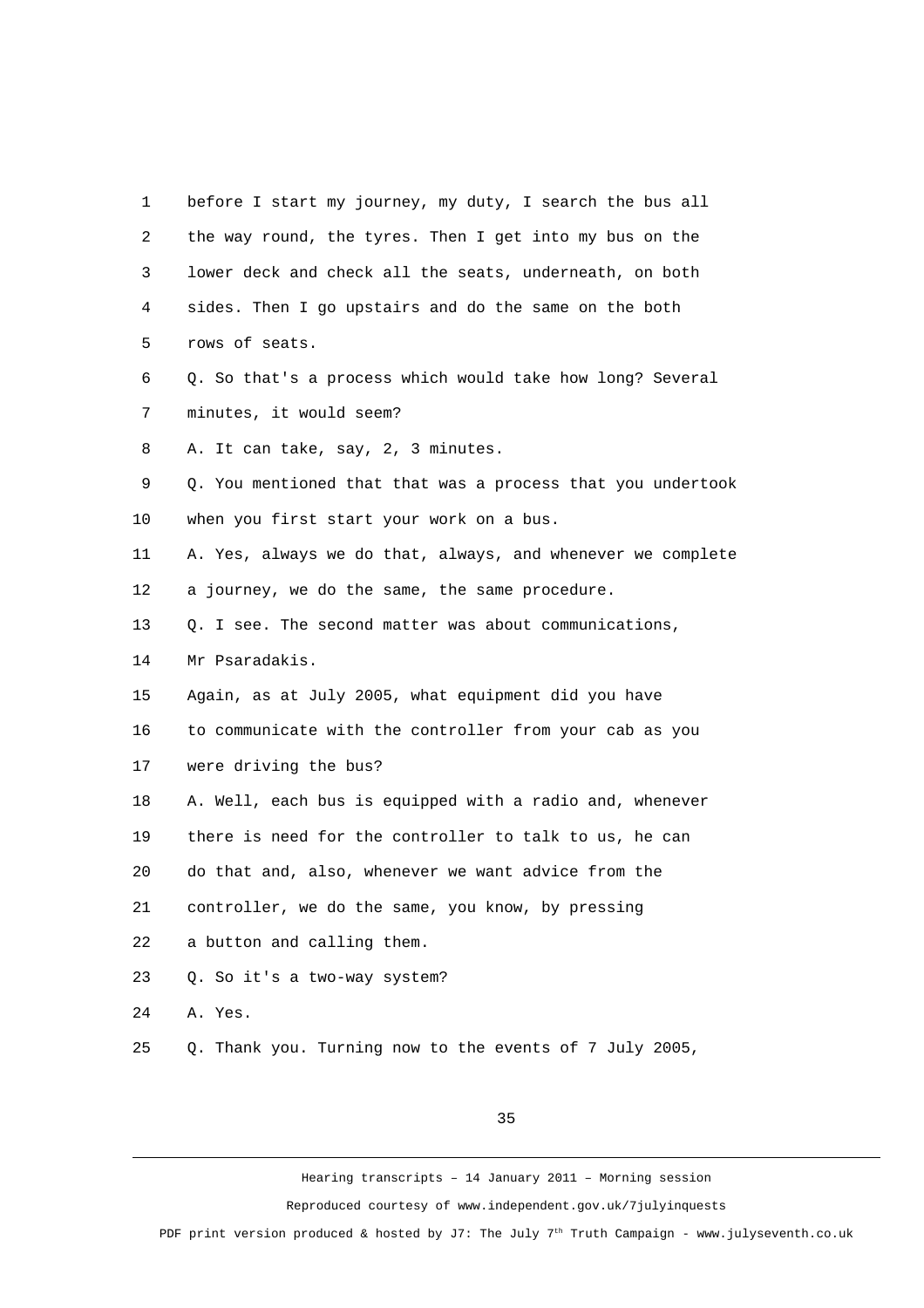- 1 you started work, I think, at about 5.30 in the morning?
- 2 A. Yes, very early in the morning.
- 3 Q. 5.30?
- 4 A. Yes.
- 5 Q. You were assigned to drive a bus on the number 30 route? 6 A. Yes.
- 7 Q. Your work for the day, I think, would have involved
- 8 driving the number 30 route, which goes from
- 9 Hackney Wick to Marble Arch. Is that right?
- 10 A. Yes.
- 11 0. Driving that route, a circular route, so from
- 12 Hackney Wick to Marble Arch and back?
- 13 A. Yes.
- 14 Q. Doing that twice, having a break, doing it again for
- 15 a third time, and that would have been the end of your
- 16 shift. Is that right?
- 17 A. Yes, that's correct.
- 18 Q. So the first circular route of the morning, did you 19 start within a few minutes of starting your shift at
- 20 about 5.30?
- 21 A. Yes. I had to travel from the garage to the stand,
- 22 Hackney Wick stand, which takes five minutes or so, ten 23 minutes.
- 24 Q. I see. But once you got to the stand, you started on 25 your journey?

36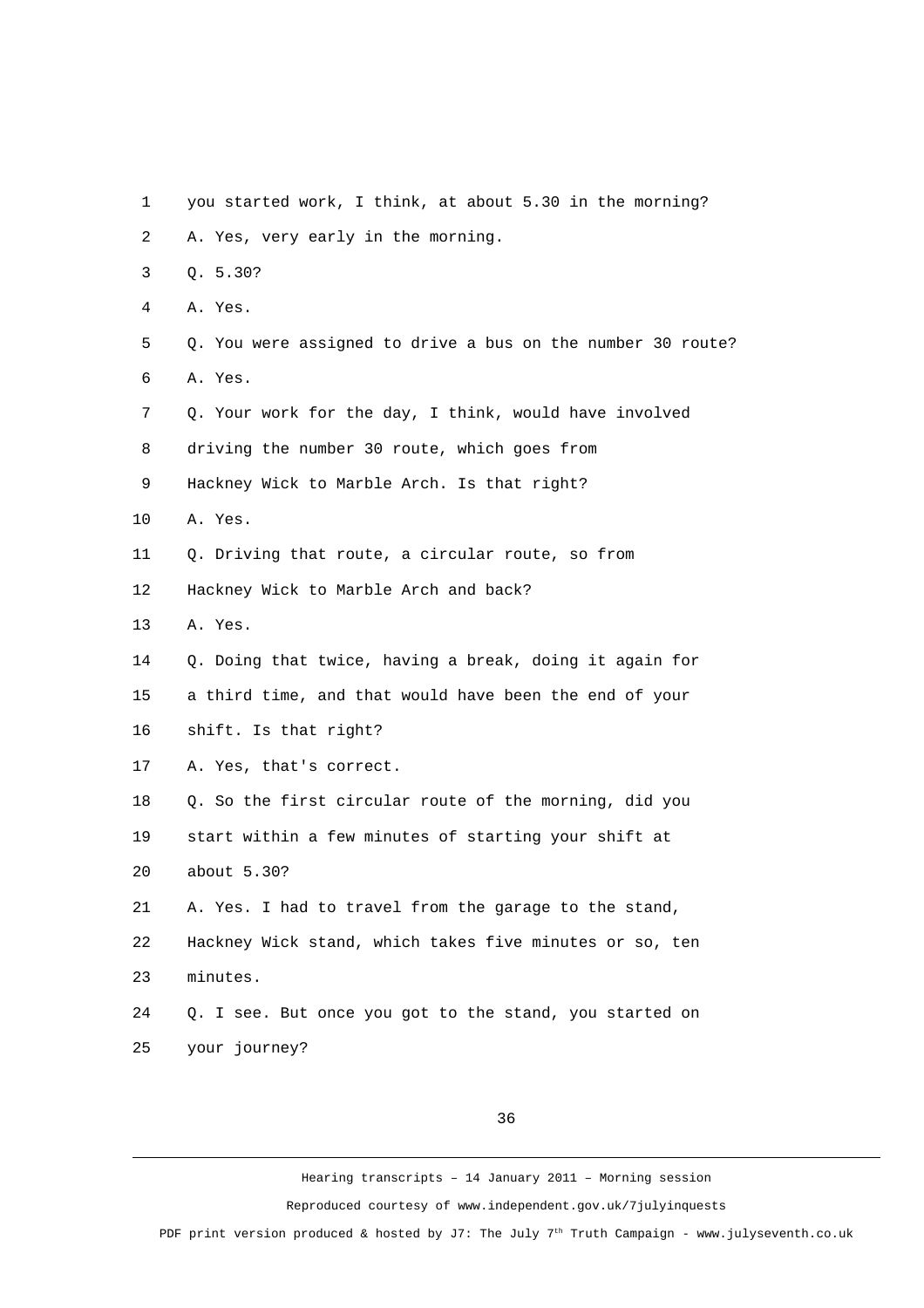1 A. Yes.

| $\overline{2}$ | Q. Did you check the bus for suspect packages?              |
|----------------|-------------------------------------------------------------|
| 3              | A. Of course.                                               |
| 4              | Q. Was that before you actually got on the bus or was it    |
| 5              | when you got to the stand before the route itself           |
| 6              | started?                                                    |
| $\overline{7}$ | A. No, I did that before I left the garage, the yard.       |
| 8              | Q. Did you also check whether your radio in the cab was     |
| 9              | working?                                                    |
| 10             | A. Yes, all the equipment I checked, all the equipment that |
| 11             | works, it worked.                                           |
| 12             | Q. Did you have any problems with the functioning of that   |
| 13             | equipment for the whole day, in fact?                       |
| 14             | A. Not at all.                                              |
| 15             | Q. As far as you were concerned, it was working             |
| 16             | satisfactorily?                                             |
| 17             | A. Yes, yes.                                                |
| 18             | Q. You started, then, from Hackney down towards             |
| 19             | Marble Arch?                                                |
| 20             | A. Yes.                                                     |
| 21             | Q. How long -- no doubt, the journey time differs according |
| 22             | to the time of day and traffic, but let's say, at that      |
| 23             | time in the morning, how long would you expect that         |
| 24             | route to take?                                              |
| 25             | A. An hour, or even less, because early in the morning it's |

37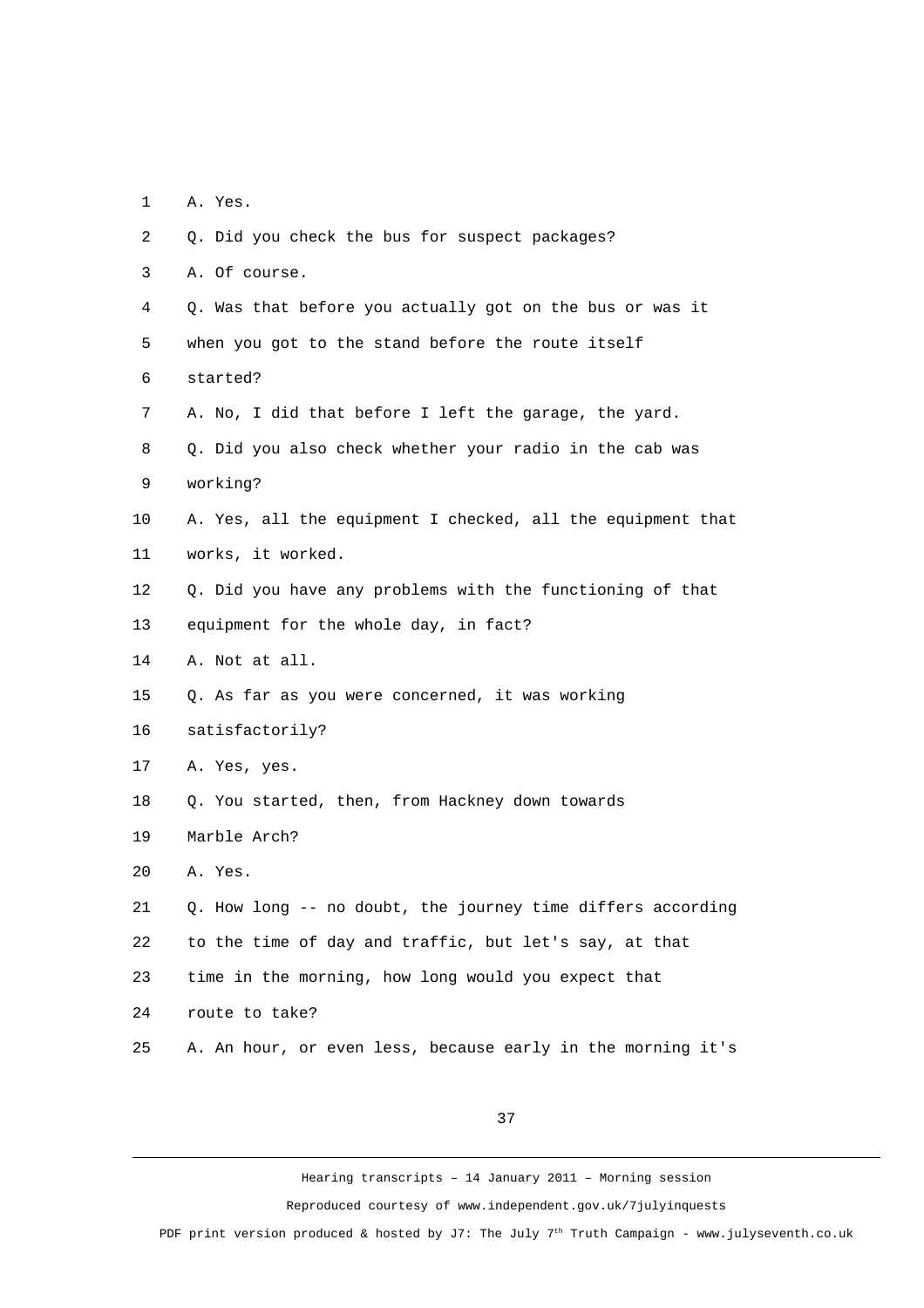1 not so busy, the roads.

| $\overline{2}$ | Q. So that's an hour from Hackney down to Marble Arch?      |
|----------------|-------------------------------------------------------------|
| 3              | A. Yes.                                                     |
| 4              | Q. Was there anything out of the ordinary about the traffic |
| 5              | that morning?                                               |
| 6              | A. No.                                                      |
| $\overline{7}$ | Q. So you drove from Hackney Wick down to Marble Arch?      |
| 8              | A. Yes.                                                     |
| 9              | Q. Did you drive straight back to Hackney, or was there     |
| 10             | a rest?                                                     |
| 11             | A. I had a few minutes' standing time, and then, when --    |
| 12             | started going back to Hackney Wick.                         |
| 13             | Q. Did the journey back take you approximately the same     |
| 14             | amount of time?                                             |
| 15             | A. The same, yes.                                           |
| 16             | Q. So when you got back to Hackney, can we assume that the  |
| 17             | time was something around 7.30 or shortly after that?       |
| 18             | A. Something like that, yes. I don't remember exactly now   |
| 19             | the times, no.                                              |
| 20             | Q. Don't worry, Mr Psaradakis, I'm not going to ask you to  |
| 21             | be precise about timings. Did you then set off              |
| 22             | immediately for your second journey or did you have         |
| 23             | a rest?                                                     |
| 24             | A. No, I had, again, standing time, it's usually maybe      |
| 25             | towards ten minutes.                                        |

38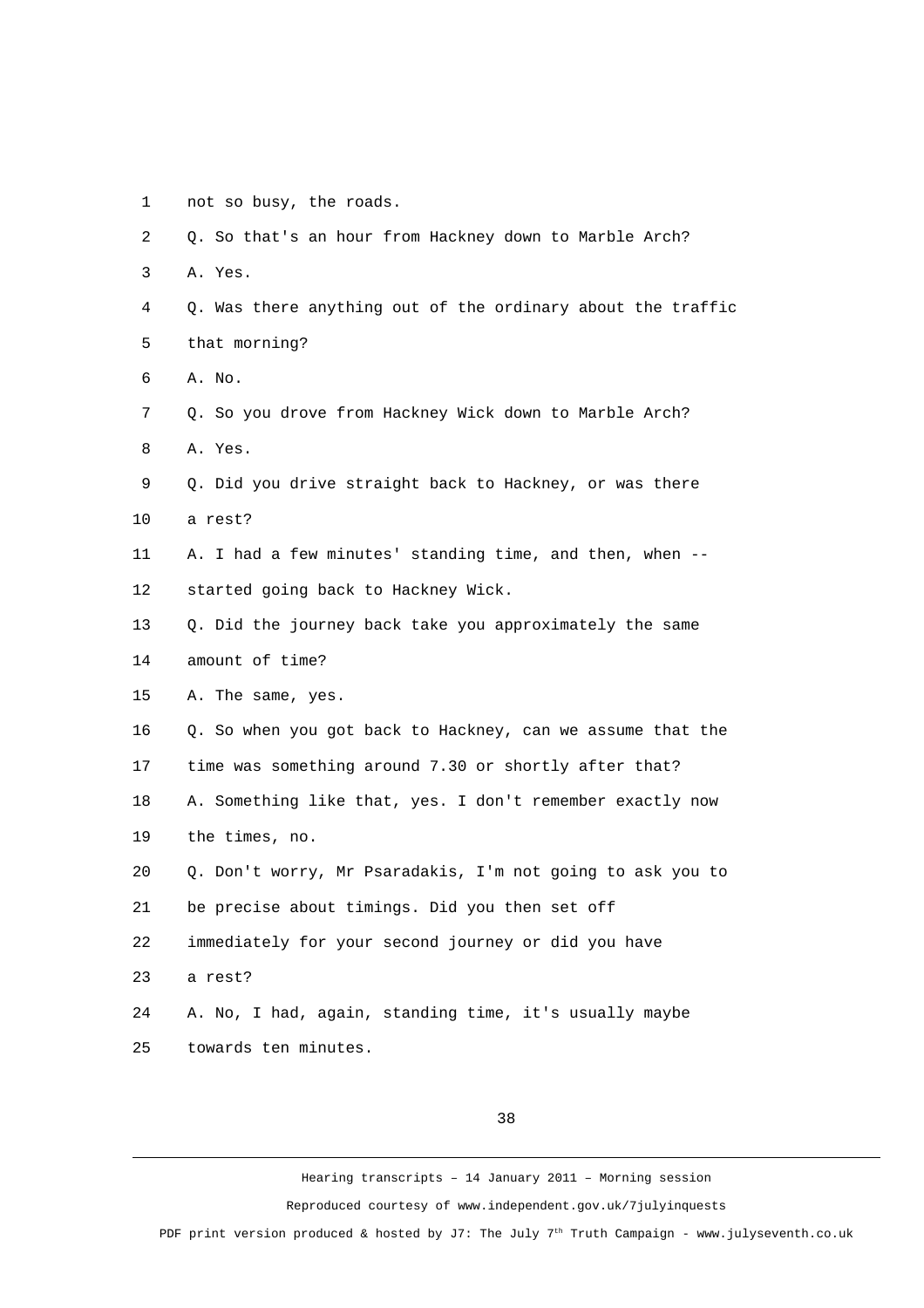1 Q. But after that time, you set off for your second 2 circular route?

3 A. Yes.

 4 Q. Did you check the bus before you started on that route? 5 A. Yes, I checked the bus, and something that is not on my 6 statement is, you know, it was really raining lightly, 7 and I noticed that, just before I went to the stand, the 8 blade -- you know, the blade of the windscreen -- didn't 9 work properly, and I thought -- I see if I can fix it 10 myself. If not, I would call my garage. But I spent 11 a bit of time and I fixed it, and then I went back to 12 Marble Arch, I started again the second round. 13 Q. So that took up a little extra time before you started? 14 A. Yes, yes. 15 Q. But otherwise, there was nothing remarkable about that? 16 A. Yes. 17 Q. Was there anything unusual about your trip, which, by 18 this time, would have taken you from around about 8.00 19 down to 8.30 to Marble Arch? 20 A. Nothing unusual at all. 21 Q. You got to Marble Arch and you were then going back 22 towards Hackney. Is that right? 23 A. Yes.

24 Q. Did you check the bus for suspect packages in the middle 25 of your journey like that?

39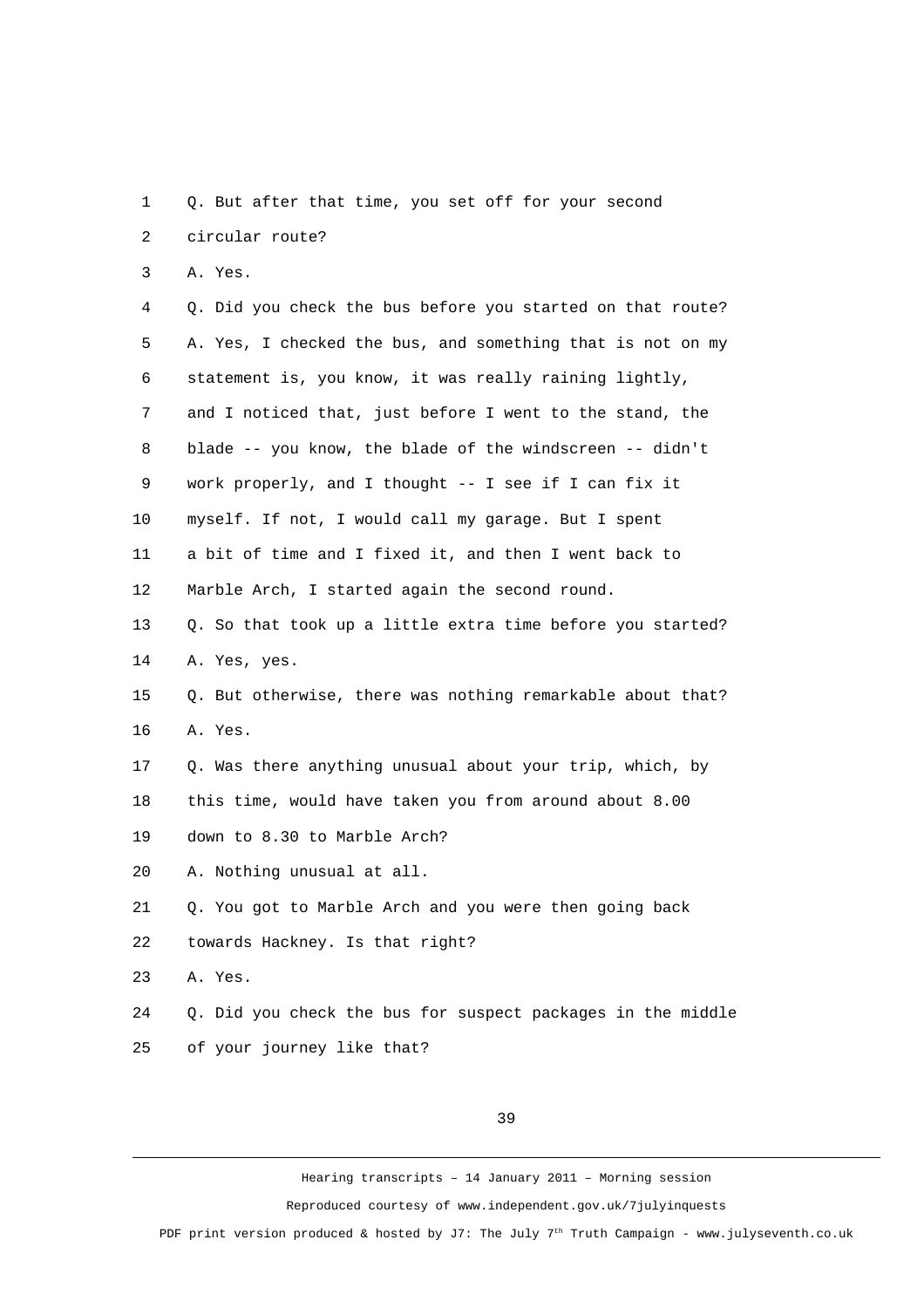1 A. No, only when we reach our destination we do check the 2 bus. 3 Q. So would you have checked it again at Marble Arch before 4 setting off to Hackney? 5 A. Yes, there was nothing suspicious, nothing at all. 6 Q. This, then, is the journey back from Marble Arch to 7 Hackney. Was there anything unusual that started to 8 develop as you drove on that route? 9 A. Nothing at all, only, soon after I started, you know, my 10 trip, the journey, I heard the controller of Centrecom 11 telling us that there is a disruption at the 12 Underground, didn't say what, and instructed us to take 13 care and assist, as much as we could, the public 14 emerging from the Tube stations, Underground stations. 15 Q. Had you, by this time, already noticed that there seemed 16 to be more people on the pavements or were you warned in 17 advance before there started to be -- 18 A. If I'm not mistaken, I heard that message at 19 Gloucester Road. It's only after I served the first 20 stop, bus stop, at Portman Road. So as I turned right 21 into Euston Road, going towards Baker Street station, 22 from afar, I could see a huge number of people obviously 23 waiting for the bus. 24 Q. Again, we don't need to be particular about the timings, 25 but this must have been about 9.00 or shortly after.

40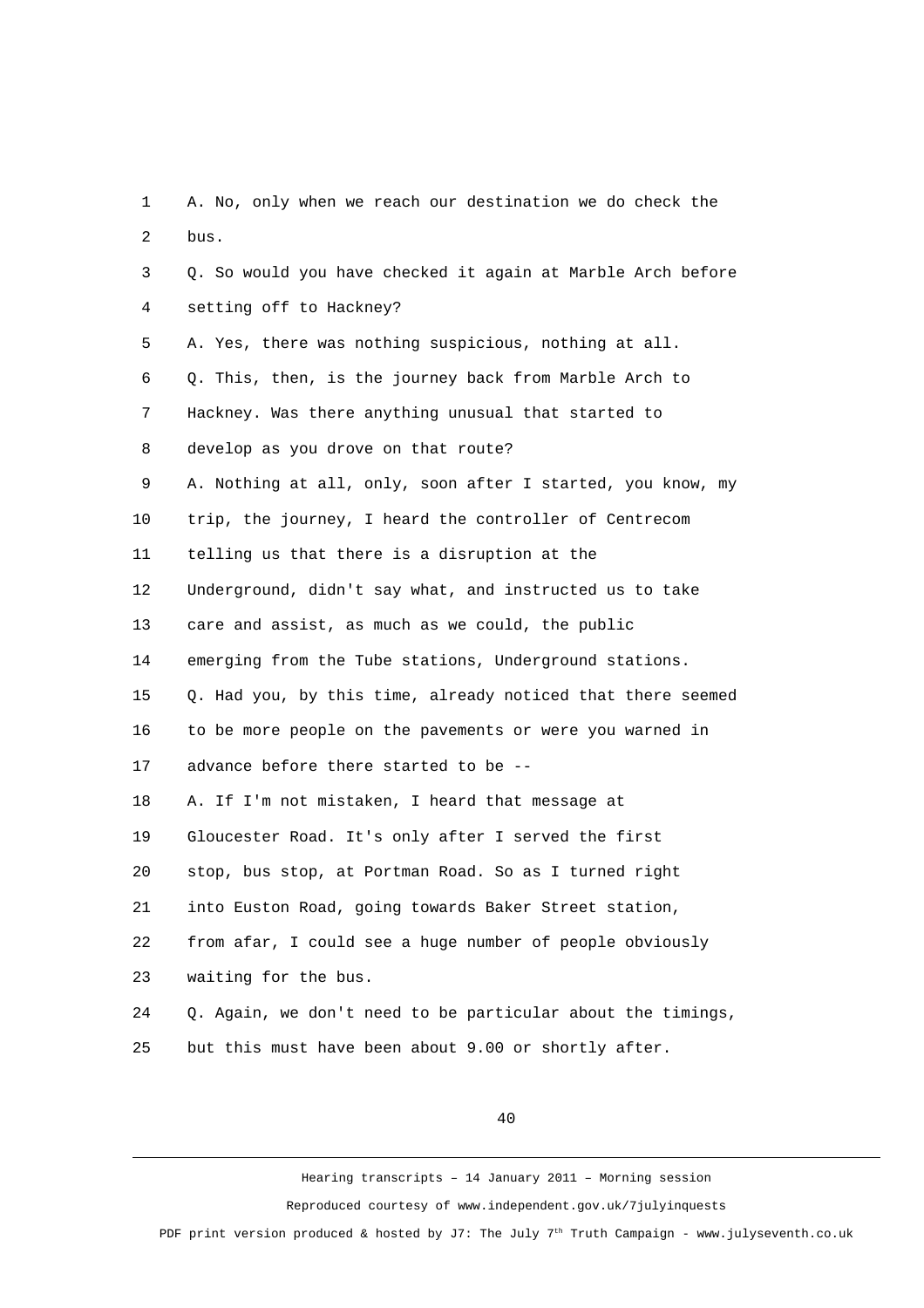1 Would that be about right?

2 A. Yes, afterwards, maybe quarter past.

- 3 Q. About quarter past 9?
- 4 A. Yes.

 5 Q. So tell us what happened, Mr Psaradakis. Describe your 6 journey along the Euston Road.

 7 A. Yes. I arrived at Baker Street Tube station stop and 8 I opened, you know, the doors, and a big number of 9 people entered the bus, so much so that it was almost 10 full up. People were worried about the -- their 11 travelling and they were asking me questions, if I'm 12 going to King's Cross or, you know, other destinations, 13 and I did help them and answer them as best as I could. 14 Q. Was it apparent to you that a lot of the people who were 15 getting on your bus weren't used to catching the bus and 16 weren't perhaps sure where the bus was going? 17 A. Yes, most of them, from the questions, they usually use 18 the Tube station, so they were worried, you know, if 19 they would arrive on time to their destination, you 20 know. So -- 21 Q. Were any of these questions not so much about where you 22 were going, but about what was going on in London that 23 morning? Did any of them ask you that?

24 A. Yes, they did ask me questions, but, I mean, I didn't 25 know to answer them that question, I didn't know what

41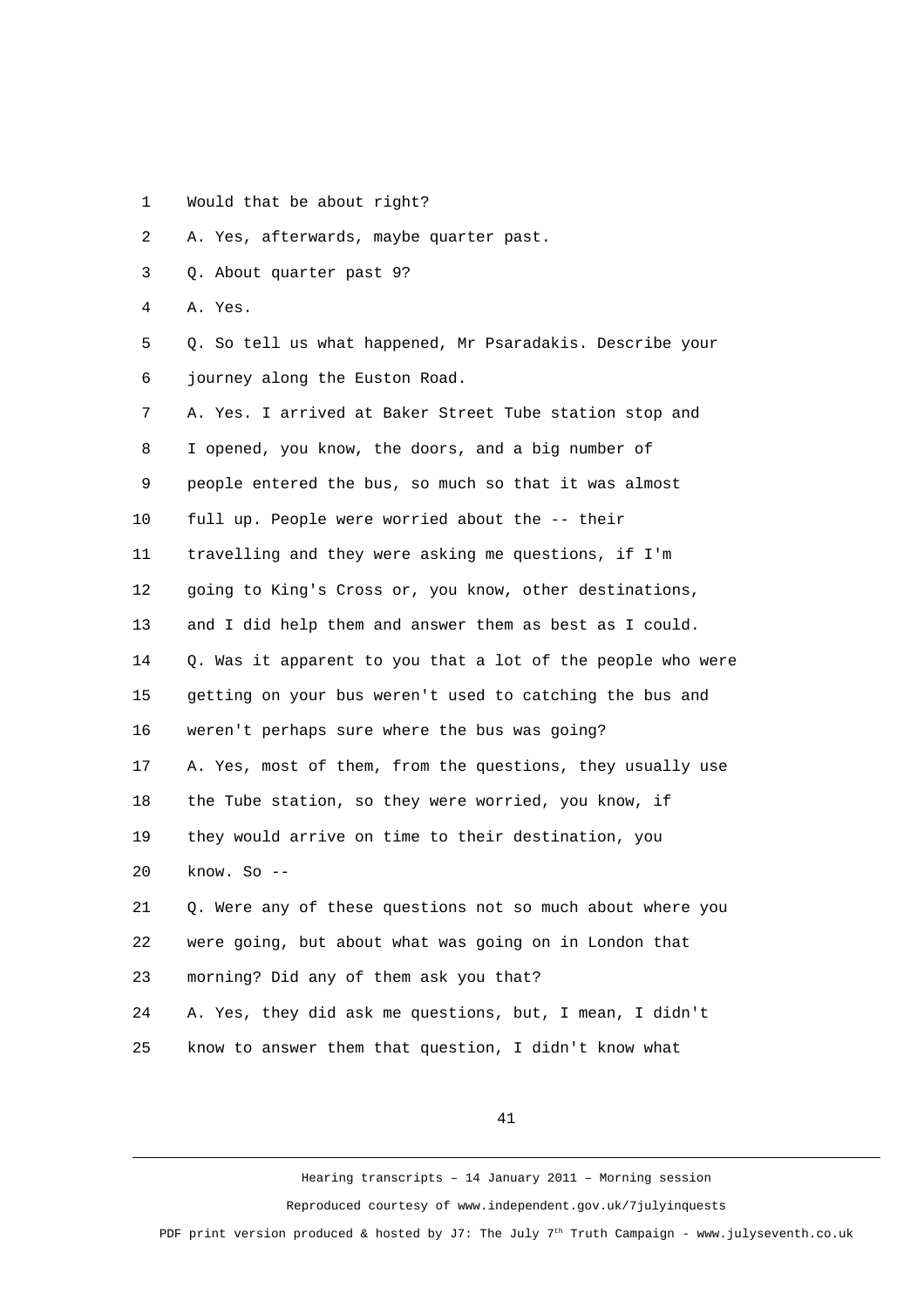1 happen -- what was happening.

2 Q. You've mentioned that initial call you received from

- 3 Centrecom --
- 4 A. Yes.
- 5 Q. -- saying that there was a disruption on the 6 Underground.
- 
- 7 A. Disruption, yes.
- 8 Q. Did you, by this stage, have any further information
- 9 from Centrecom?
- 10 A. No, no, not that I can remember. You know, I cannot be 11 accurate on that. I don't think so.
- 12 Q. You describe in your statement, then, your continued 13 journey after Baker Street along the Euston Road, and 14 you say that your bus was so full that, on occasions, 15 you didn't even stop at bus stops because you couldn't
- 16 actually take any more passengers?
- 17 A. If my mind serves me right, from Baker Street station to 18 Euston station is about four bus stops, and I might have 19 stopped a couple of times because I was so full up.
- 20 Q. Did the journey between Baker Street and Euston take
- 21 a lot longer than it normally does?
- 22 A. As I was approaching Euston station, the area, I could 23 see, especially from Euston Square Tube station in front 24 of me, many people, thousands of people, on the pavement 25 and even on the road, and I could hear the sirens of the

42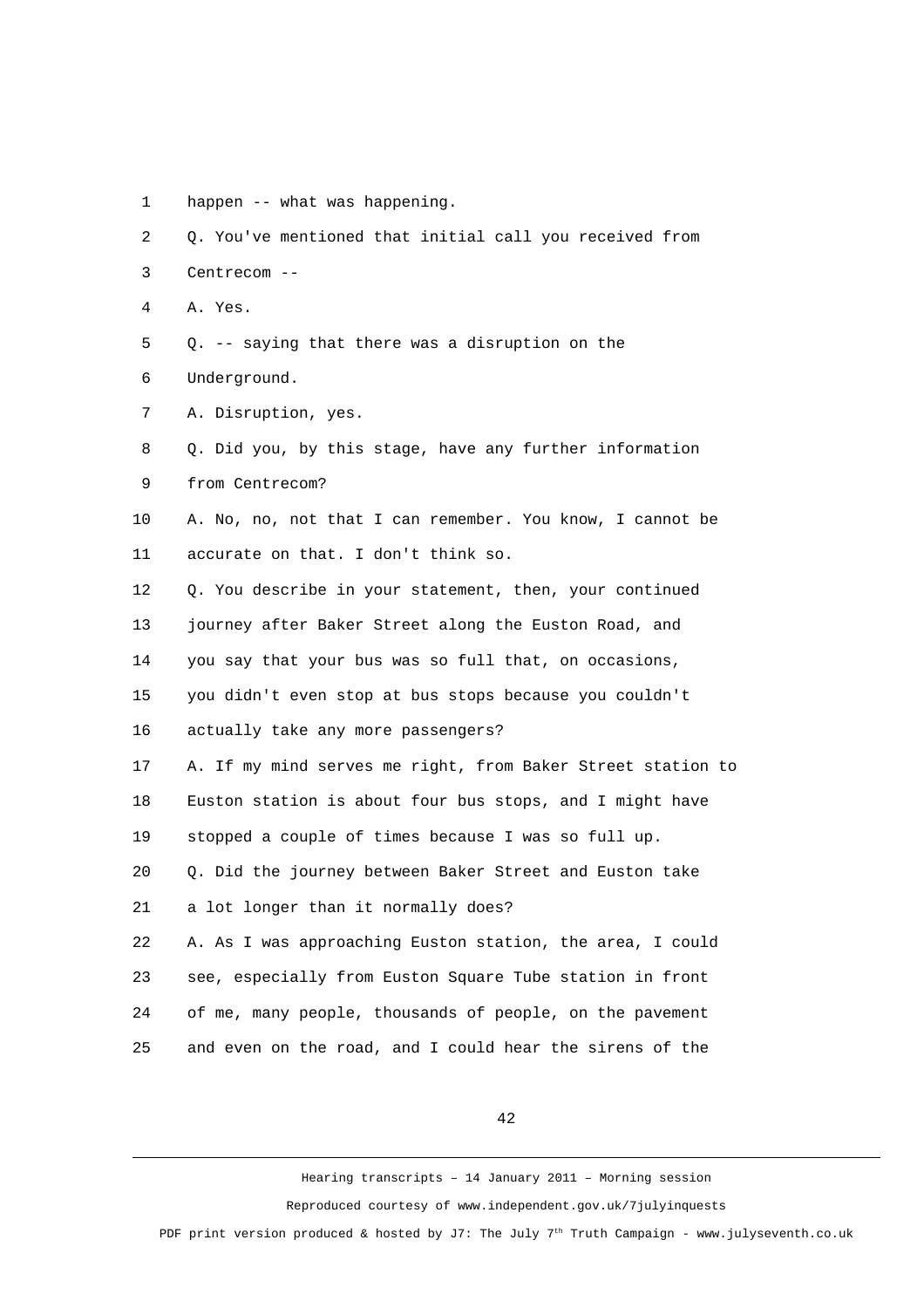| 1  | emergency service vehicles, and I could imagine that      |
|----|-----------------------------------------------------------|
| 2  | something really was -- something really bad was          |
| 3  | happening, you know. But I couldn't explain to myself,    |
| 4  | you know -- I was a million miles away from what has      |
| 5  | happened and what was about to happen. But it was so      |
| 6  | many people, too much traffic building up.                |
| 7  | Q. You reached the bus station at Euston station?         |
| 8  | A. Yes.                                                   |
| 9  | Q. You'd already been there, presumably, three times that |
| 10 | morning?                                                  |
| 11 | A. Yes.                                                   |
| 12 | Q. Was it very different on this occasion?                |
| 13 | A. Yes, because an emergency -- I think an ambulance was  |
| 14 | blocking my bus stop, so -- and there was too many        |
| 15 | people again, a plethora of people, thousands, and so     |
| 16 | I took the middle of the station, I took, you know,       |
| 17 | I used my own initiative and used the middle of the bus   |
| 18 | station to serve it, because, being a main bus station,   |
| 19 | I had to serve it and people wanted to get off.           |
| 20 | So I opened both doors and a number of people went        |
| 21 | off, but immediately I could see them coming back again   |
| 22 | because they realised they would go nowhere and, as well  |
| 23 | as them, more people entered the bus. It was too many     |
| 24 | people, overloaded, overloaded, the bus, so --            |
| 25 | Q. You were becoming concerned I think, as you refer in   |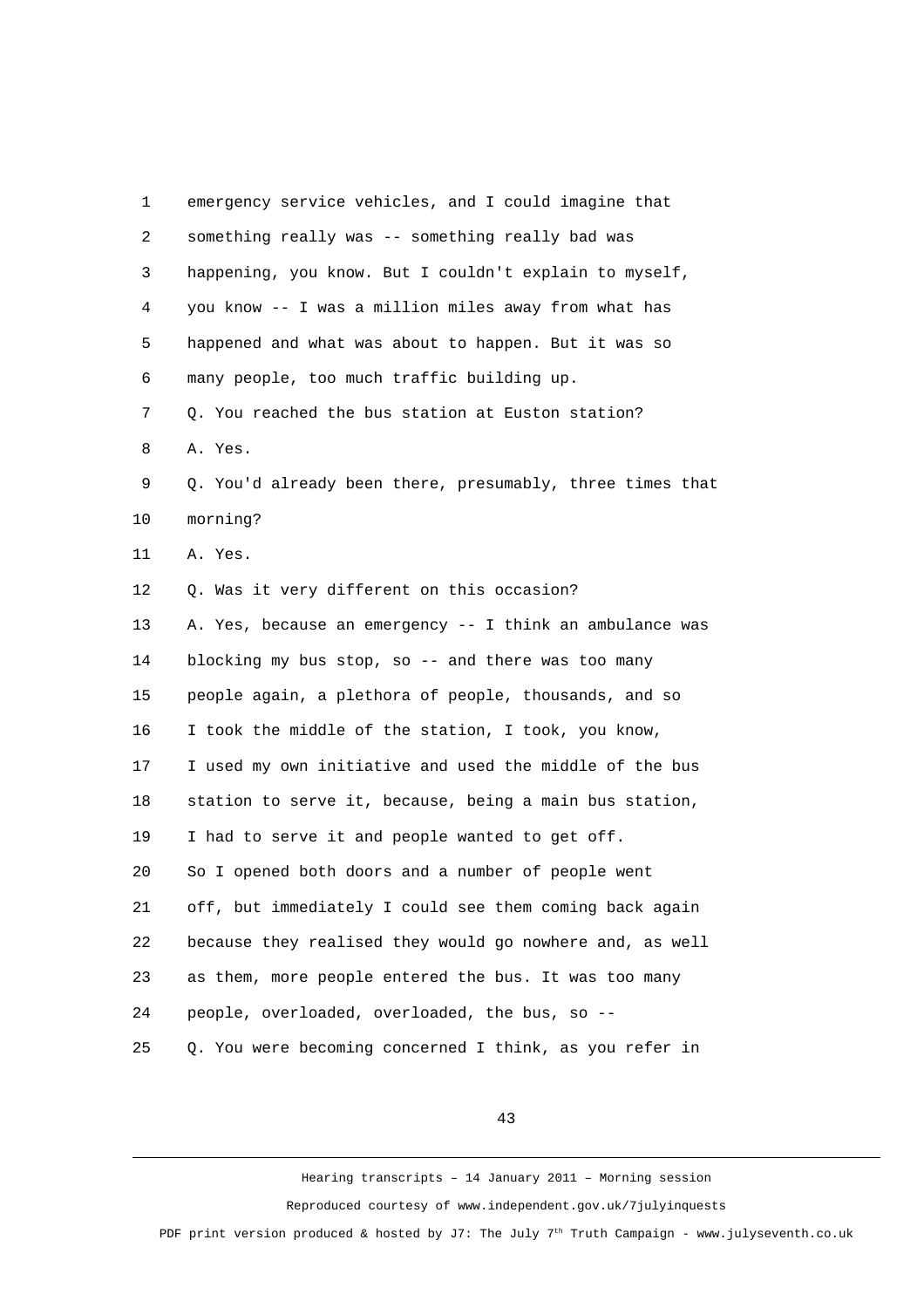| 1              | your statement, that it wouldn't be safe for you to         |
|----------------|-------------------------------------------------------------|
| $\overline{2}$ | drive because there were people standing blocking your      |
| 3              | view of the mirrors?                                        |
| 4              | A. Yes, I refused to drive and I asked the people adjacent  |
| 5              | to my cab to please get off the bus, otherwise              |
| 6              | I wouldn't, you know, carry on the journey, which they      |
| $\overline{7}$ | did, they did. They came off the bus, they cleared the      |
| 8              | front of the bus so I could see my mirrors.                 |
| 9              | I again closed the door and carried on.                     |
| 10             | Q. You've described opening both doors at the bus station,  |
| 11             | and I think your evidence is that people got off using      |
| 12             | both doors and people got on using both doors.              |
| 13             | A. Yes.                                                     |
| 14             | Q. The people who got on using the door next to your cabin, |
| 15             | did they, some of them at any rate, again ask you           |
| 16             | questions as they got on about where the bus was going?     |
| 17             | Do you have a memory of that?                               |
| 18             | A. No, no.                                                  |
| 19             | Q. We've heard from one witness -- Lisa French -- who said  |
| 20             | that she did get on and talk to you, as she got on,         |
| 21             | about where you were going. I'm sure you will say that      |
| 22             | may well have happened.                                     |
| 23             | A. Yes.                                                     |
| 24             | Q. Of course, it was also her evidence that, as she was     |
| 25             | standing talking to you, briefly, someone else got on       |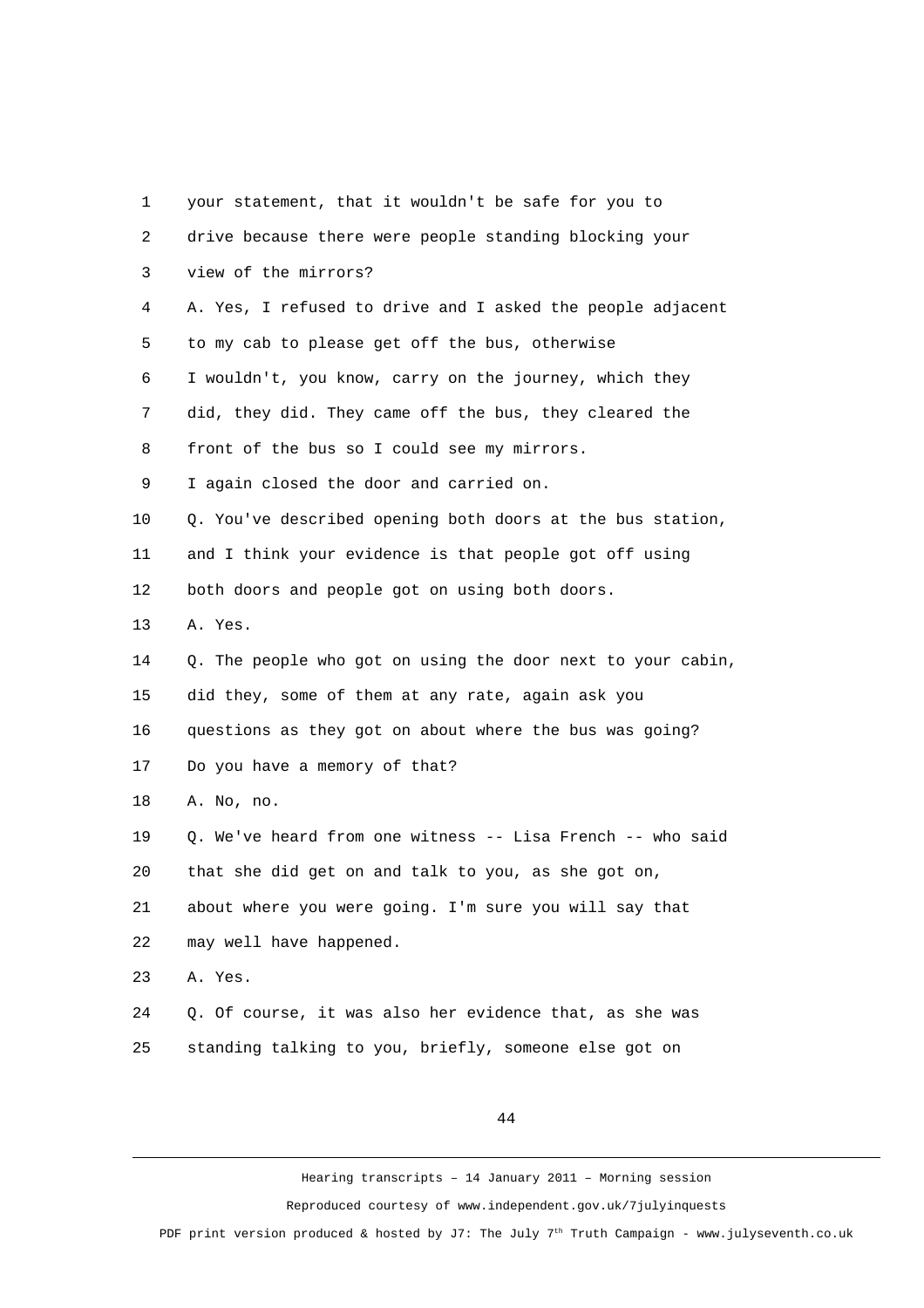| 1              | the bus, who we now believe to be Hasib Hussain carrying   |
|----------------|------------------------------------------------------------|
| $\overline{2}$ | his rucksack. Do you have any memory at all of him         |
| 3              | getting on your bus?                                       |
| 4              | A. No. Because, you see, as soon as I opened the door, you |
| 5              | know, a number of people swarmed the bus, you know, so     |
| 6              | it wasn't normal circumstances whereby there would be      |
| $\overline{7}$ | about, say, 5, 10 passengers where I can see, I can look   |
| 8              | at their face. I didn't look at their face because         |
| 9              | there was so many at once.                                 |
| 10             | Q. Yes. Were there any staff at the station, whether       |
| 11             | Stagecoach staff or Transport for London staff, anyone     |
| 12             | who you were able to ask either about what was happening   |
| 13             | that morning or whether your route would still be open?    |
| 14             | A. No. You know, at that moment, I think everything, it    |
| 15             | was happening, you know, the bombs at the Tube stations    |
| 16             | went off, so it was a confusion, you know everybody was    |
| 17             | confused. So as I was pulling away from the bus            |
| 18             | station, I had to go across Eversholt Street into          |
| 19             | Grafton Place, but at that moment, at that moment, the     |
| 20             | police was cordoning the junction.                         |
| 21             | Q. Your route would normally have taken you, I think, into |
| 22             | Grafton Place and then on to Euston Road?                  |
| 23             | A. Then left into Euston Road. So at that moment, they     |
| 24             | cordoned the Grafton Place, so my bus was in a position    |
| 25             | where I was blocking the traffic, you know, across         |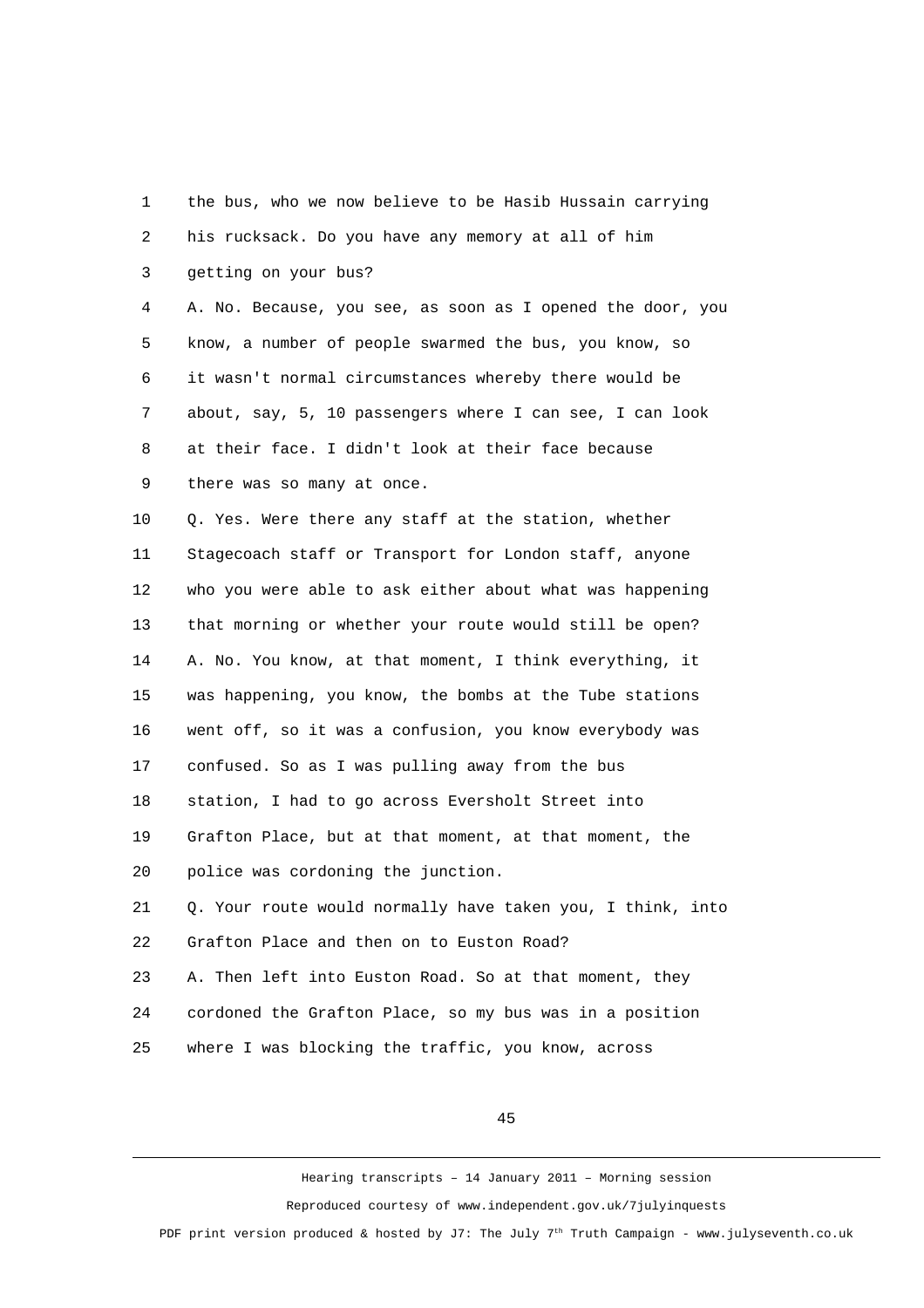## 1 Eversholt Street.

| 2  | Q. So you had then to drive across Euston Road into        |
|----|------------------------------------------------------------|
| 3  | Upper Woburn Place?                                        |
| 4  | A. Yes, because, you know, a police officer on a motorbike |
| 5  | came very angrily asking me to move away because I was     |
| 6  | blocking his way. So I thought to myself, "I'll do         |
| 7  | a right turn and then a left turn into Euston Road, and    |
| 8  | I will be back line of route".                             |
| 9  | Q. I see.                                                  |
| 10 | A. But at that moment again, the police was cordoning the  |
| 11 | junction, so I couldn't go left. So using my own           |
| 12 | initiative, not blocking, you know, the vehicles, you      |
| 13 | know, the emergency vehicles and whatever was happening,   |
| 14 | I thought -- that's the procedure, I go across             |
| 15 | Euston Road into Upper Woburn Place, which I didn't know   |
| 16 | the name of the road at that moment, and the procedure     |
| 17 | is, when I am diverting, is when I consider a safe place   |
| 18 | to stop and explain to my passengers what I was about to   |
| 19 | do, that -- I thought to myself, "This is what I'm going   |
| 20 | to do". So I cross --                                      |
| 21 | Q. Mr Psaradakis, can we just pause there for a minute?    |
| 22 | We'll come back to what happened then in a moment.         |
| 23 | Can I ask you this: by this stage, you've described        |
| 24 | that there was great confusion that morning --             |
| 25 | A. Yes.                                                    |

46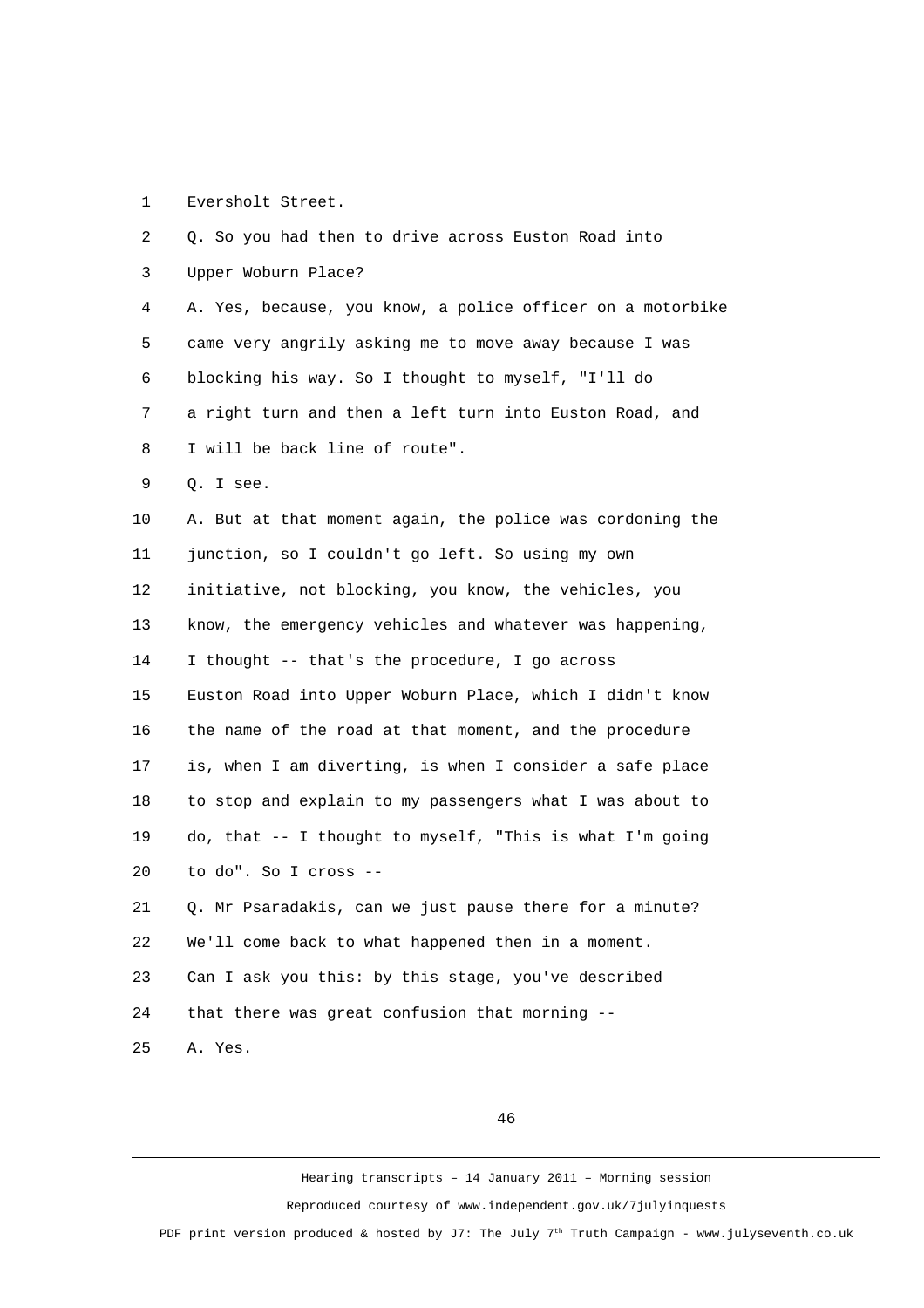1 Q. -- you must have realised that people had been turned 2 off trains at Baker Street and near Edgware Road, the 3 people who had been getting on your bus earlier in the 4 morning? 5 A. Yes. 6 Q. Thousands of people, as you put, at Euston station. You 7 were now seeing cordons being put up near King's Cross. 8 A. Yes. 9 Q. Did you have any clearer idea of what was going on that 10 morning? 11 A. Nothing. I tried to decipher, to construe what was 12 happening, but I couldn't imagine. It was -- you know, 13 we were at the epicentre, at the heart of a terrorist 14 attack. I couldn't, how ... 15 Q. Are you saying that you did think that at the time, or 16 that it didn't cross your mind? 17 A. No, I didn't, no, I was a million miles away from that 18 thought. 19 Q. Did you ask for any further information from Centrecom 20 or did they provide any further information at this time 21 what was happening? 22 A. No, because I was in the process of doing so myself, you 23 know, I would stop at the safe place, and I did stop by 24 the first bus stop at Upper Woburn Place, explained to 25 my passengers, announced to my passengers what I was

47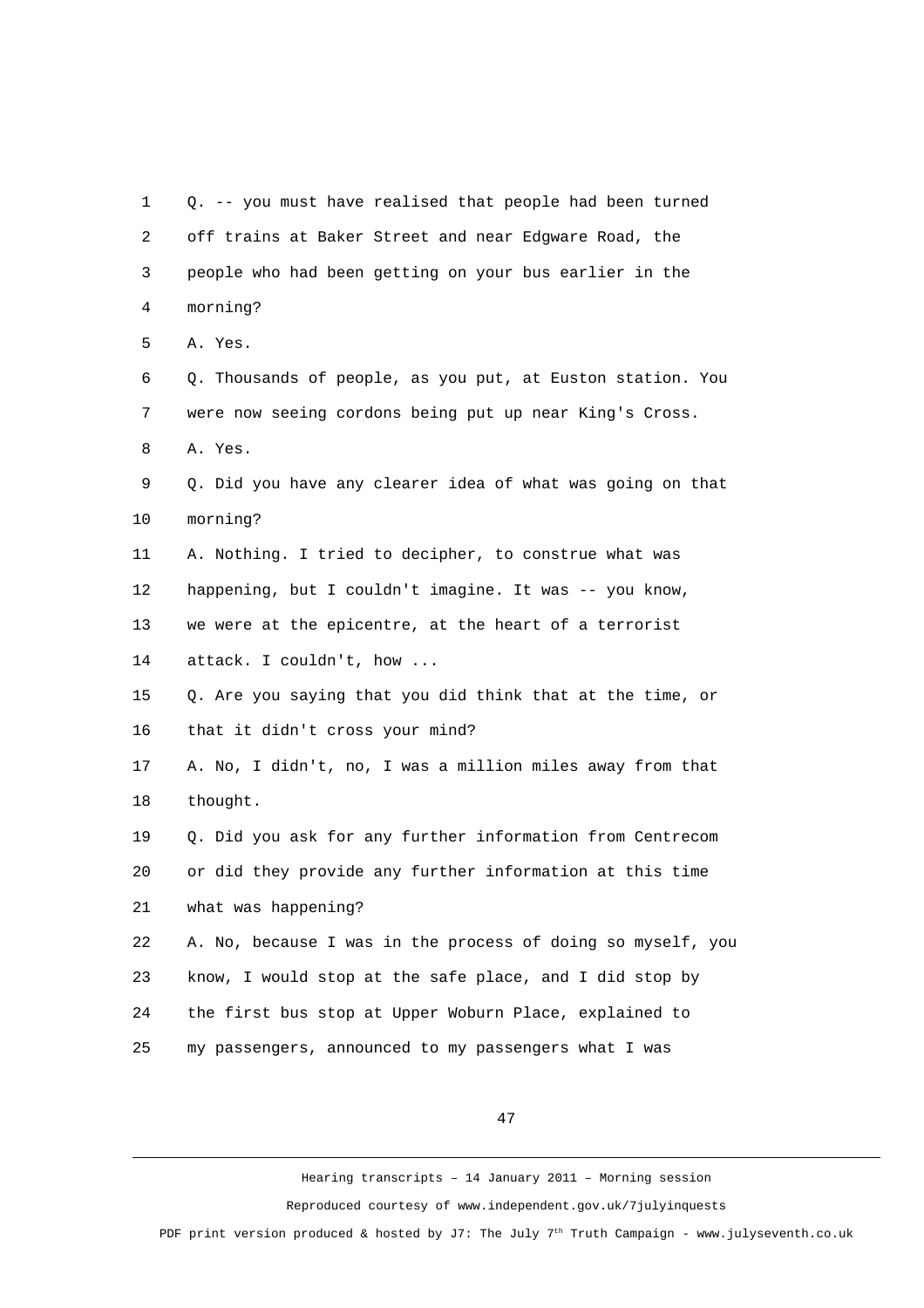1 about to do.

| $\overline{2}$ | Then I would find out the name of the location, call       |
|----------------|------------------------------------------------------------|
| 3              | my controller, explaining to him where I am, and he        |
| 4              | would give me instructions. That's the procedure.          |
| 5              | Q. I see.                                                  |
| 6              | A. I cannot, you know, drive the bus around London, you    |
| 7              | know, on my own, you know, I have to have instructions.    |
| 8              | Q. The important point, of course, was that, by driving    |
| 9              | into Upper Woburn Place, you'd driven off your route.      |
| 10             | That was the point.                                        |
| 11             | A. Yes. From the moment I entered Upper Woburn Place,      |
| 12             | I was on diversion.                                        |
| 13             | Q. Coming back to the story, then, you did drive into      |
| 14             | Upper Woburn Place, you did stop shortly after driving     |
| 15             | into Upper Woburn Place, I think you say at the first      |
| 16             | bus stop on the left-hand side.                            |
| 17             | A. Yes, yes, yes.                                          |
| 18             | Q. Did you make an announcement to your passengers at that |
| 19             | point?                                                     |
| 20             | A. Yes, I made an announcement.                            |
| 21             | Q. What did you say?                                       |
| 22             | A. Explaining to them that I was on diversion, and I would |
| 23             | have to call my base and ask them for instructions, and    |
| 24             | I also advised them those who -- that their destination    |
| 25             | is near, if they wanted to get off the bus, they could     |
|                |                                                            |

48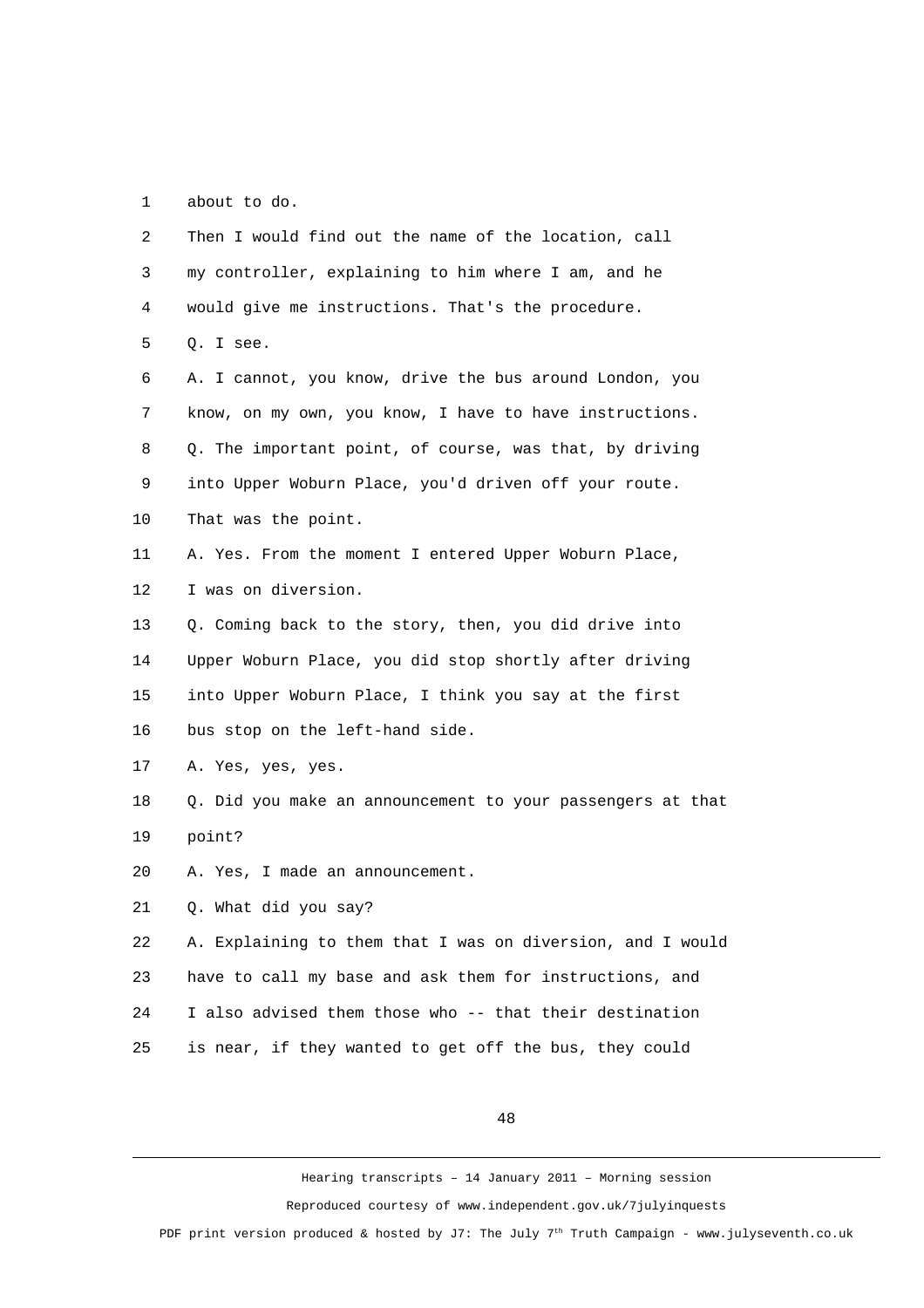| 1              | walk, and because, before I arrived at Euston station,     |
|----------------|------------------------------------------------------------|
| $\overline{c}$ | people, you know, were anxious to get off, so they kept    |
| 3              | asking me, "Driver, can you open the door, can you open    |
| 4              | the door?", so I says to them, "Those of you who want to   |
| 5              | walk and your destination is near to this location,        |
| 6              | better get off now, your time, because it might be some    |
| $\overline{7}$ | time before I get instructions from my base what to do     |
| 8              | next".                                                     |
| 9              | So again, you know, I was properly parked by the bus       |
| 10             | stop, opened my door, made the announcement, and lots of   |
| 11             | people, lots of people, got off the bus at that point.     |
| 12             | Q. Can you give us an estimate, Mr Psaradakis, of how many |
| 13             | people, very roughly, got off the bus at that point?       |
| 14             | A. 40, I don't know, 50, 30. You know, roughly, a lot,     |
| 15             | a lot of people.                                           |
| 16             | Q. You say that you said earlier that you needed to know   |
| 17             | the name of the street so that you could inform your       |
| 18             | control of that --                                         |
| 19             | A. Yes.                                                    |
| 20             | Q. -- and you didn't know the name of the street. So what  |
| 21             | did you do to try to find it out?                          |
| 22             | A. So ahead of me I could see two traffic attendants       |
| 23             | opposite, near the -- near Tavistock Square now where      |
| 24             | the park is, so I again closed the doors, pulled away,     |
| 25             | you know, very slowly, crawling speed, and when I was      |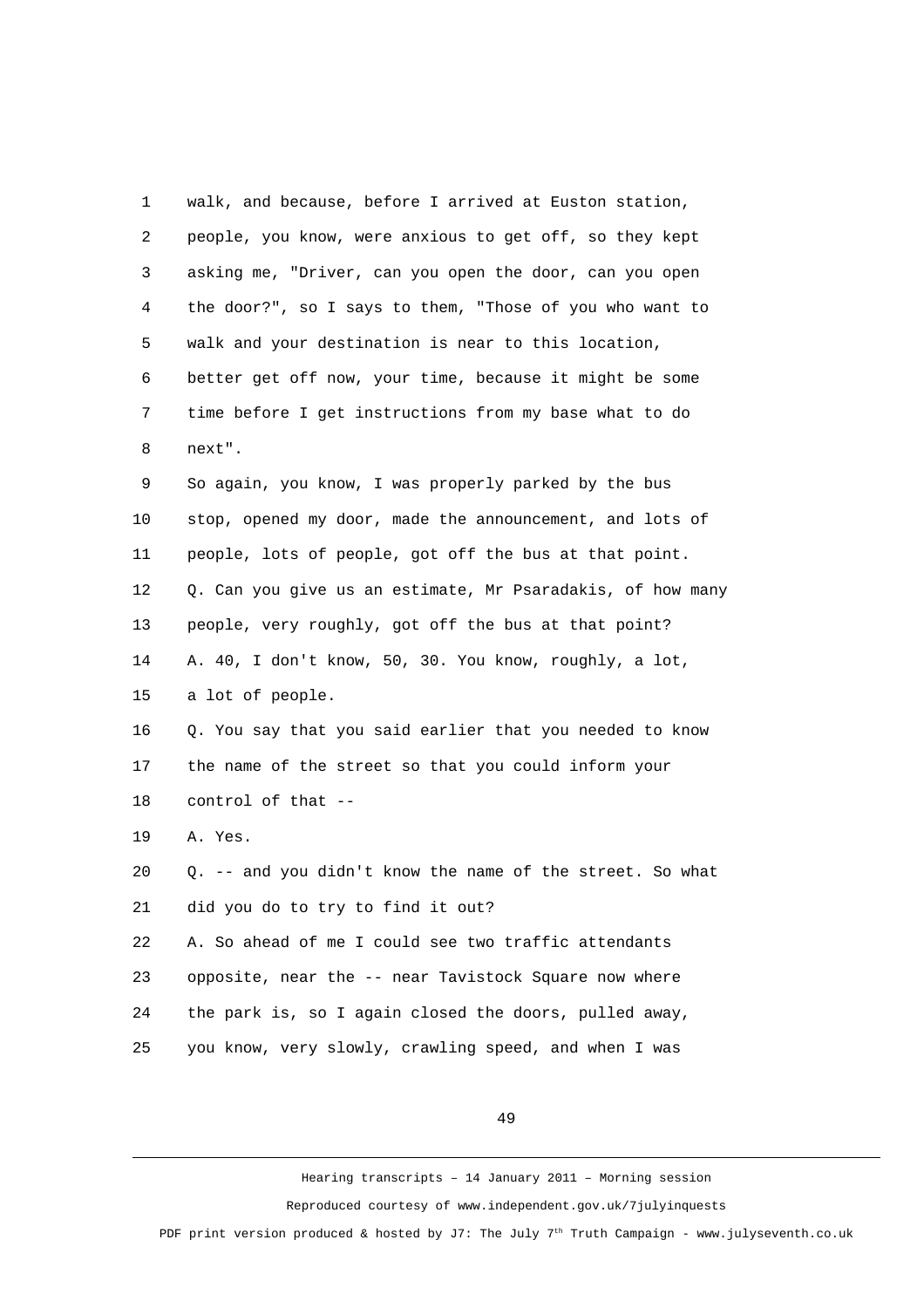| 1  | opposite the traffic wardens, again handbrakes on, stop  |
|----|----------------------------------------------------------|
| 2  | properly, opened my window and called them and they paid |
| 3  | attention to me. I says to them, "What is the name of    |
| 4  | this place?", but because they were a bit far,           |
| 5  | I couldn't hear, and all the noise -- there was lots of  |
| 6  | noise going on, traffic noise. So I says, "Can you come  |
| 7  | nearer?" So they said to me, "Tavistock Square". So      |
| 8  | I thank them, and then, as I tried to press to call my   |
| 9  | garage, "Bang!".                                         |
| 10 | Q. The explosion?                                        |
| 11 | A. The explosion.                                        |
| 12 | Q. What do you remember of the explosion?                |
| 13 | A. Well, the explosion sound, it was very loud but not   |
| 14 | piercing noise, it was blunt, you know. Yes.             |
| 15 | Q. What did you think had happened?                      |
| 16 | A. Well, I thought, "What did I hit?", so to speak, you  |
| 17 | know, but this is seconds, less than seconds, you know,  |
| 18 | hundredths of the seconds, these thoughts, because then  |
| 19 | I saw, you know, the windscreen blew away, debris is     |
| 20 | falling all over me. I was stunned, shocked, and         |
| 21 | I remember I touched my head and I could only feel dust. |
| 22 | So, shocked as I was, I got out of the bus of my cabin.  |
| 23 | Q. Just pause there. Did you get out of the bus on the   |
| 24 | offside or the nearside? Did you go back into the        |
| 25 | passenger area of the bus?                               |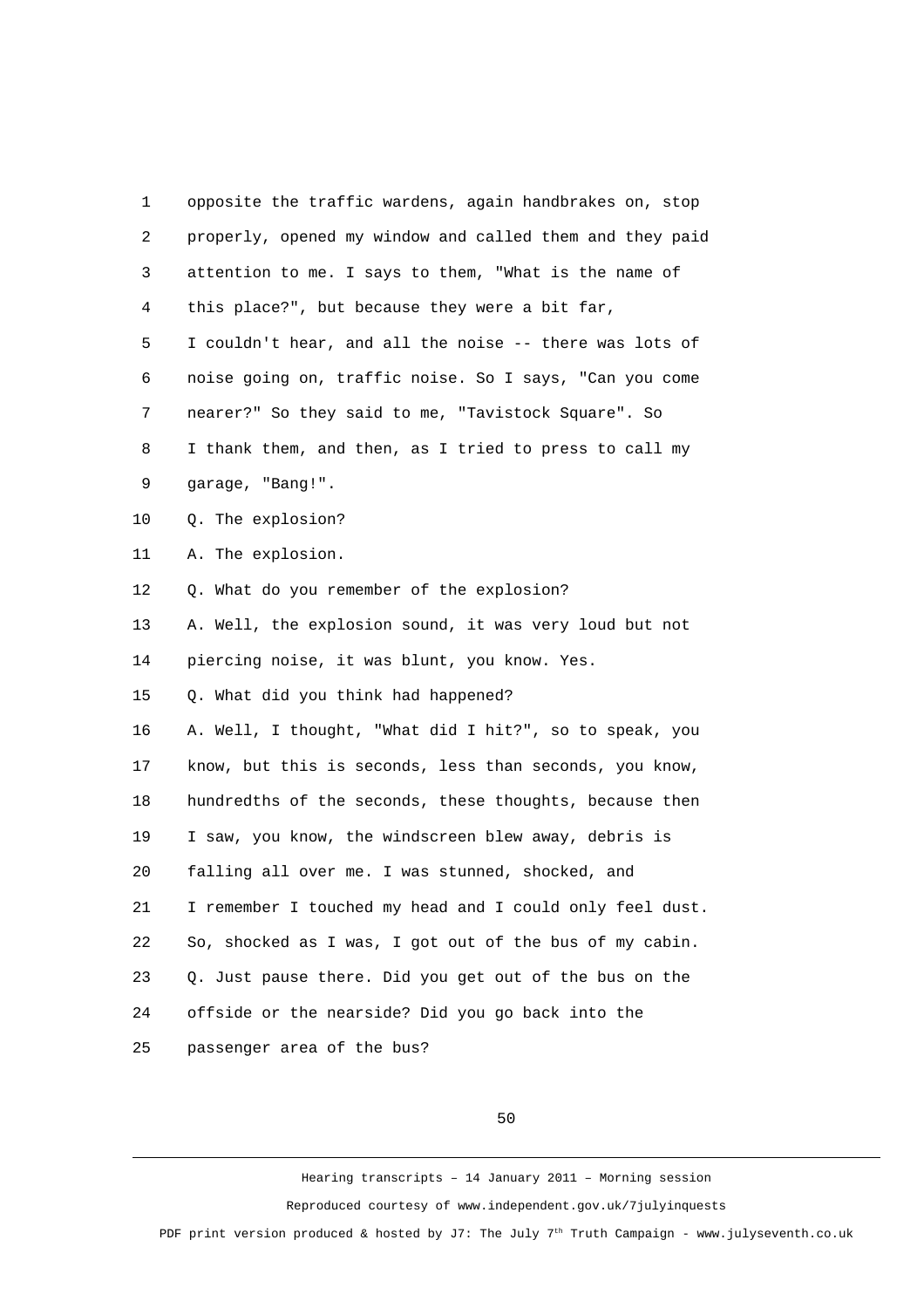1 A. The nearside, the nearside.

| $\overline{2}$ | Q. So I came out into the --                                |
|----------------|-------------------------------------------------------------|
| 3              | A. I don't know if my cab door was blown out or -- I opened |
| 4              | it -- I don't know. I can't remember, but I got off the     |
| 5              | front door, I believe.                                      |
| 6              | Q. The main front door that the passengers had used?        |
| $\overline{7}$ | A. No, the front door, the front, adjacent to my cab.       |
| 8              | Q. Yes, but the door that the passengers would use to come  |
| 9              | in and out of --                                            |
| 10             | A. To come in.                                              |
| 11             | Q. Yes. To come in. I see. What was going on at the time    |
| 12             | that you got off the bus, Mr Psaradakis?                    |
| 13             | A. Well, again, immediately after I seen that I'm okay,     |
| 14             | I thought "What happened to my passengers?". So I come      |
| 15             | out of the bus and, on the wall opposite -- I think that    |
| 16             | is the building of -- the medical building -- I've seen     |
| 17             | a leg stuck on that wall, a leg or an arm, but I think      |
| 18             | it was a leg, a whole leg, I was so shocked, but, you       |
| 19             | know, I was keep going at the back of the bus, to           |
| 20             | explore, to see what happened, and everywhere I looked      |
| 21             | there were bodies, torsos, two heads, two piles of human    |
| 22             | flesh. So, you know, I was getting so shocked, you          |
| 23             | know, so shocked.                                           |
| 24             | Q. As you say, you were clearly in very deep shock          |
| 25             | yourself. Did someone come and attend to you at that        |

51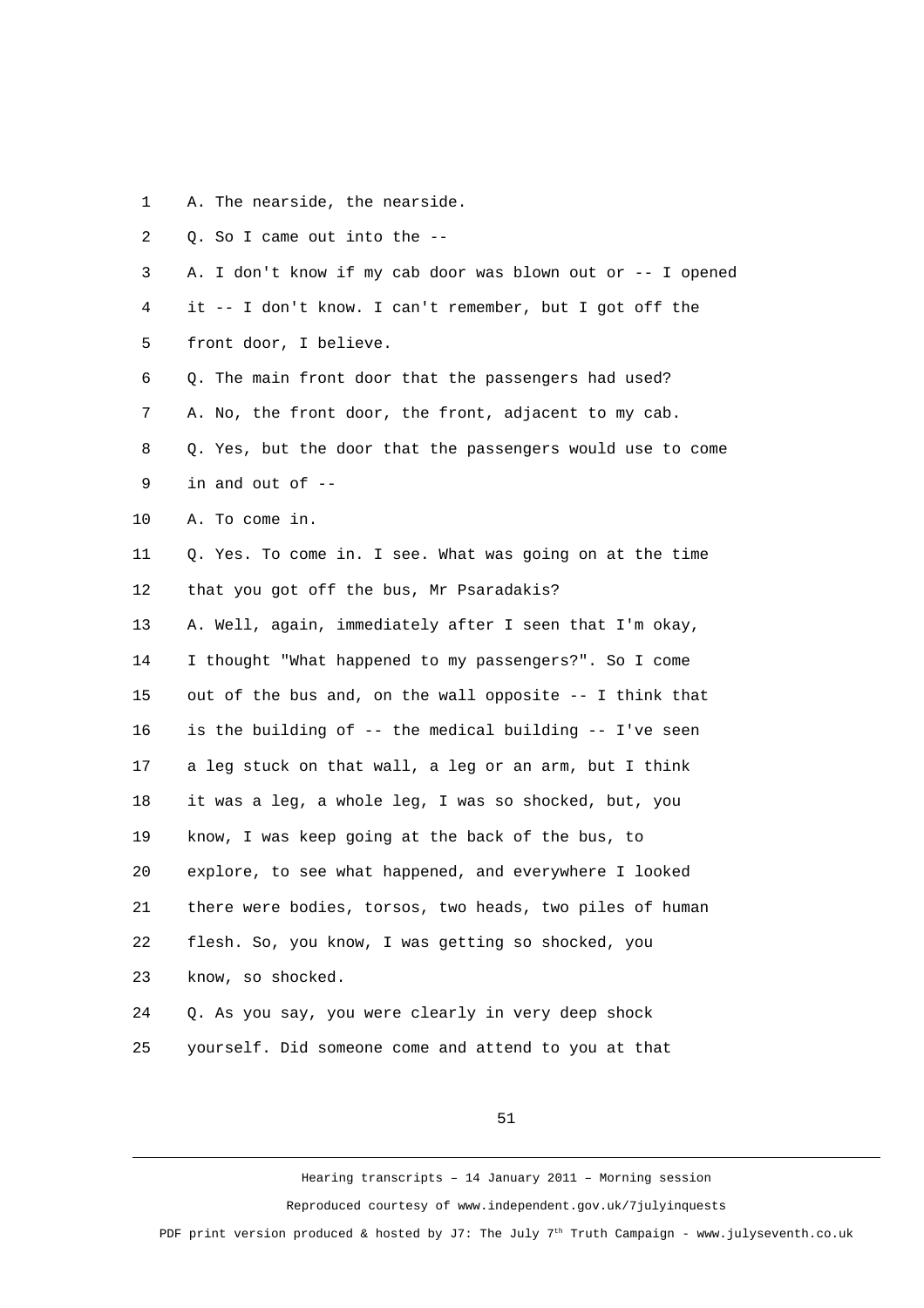1 point?

 2 A. No, I kept, you know -- I kept looking if there is 3 anybody who I could help, but again, people were 4 dismembered and -- or dying. 5 Q. Do you have any particular memories of any of the people 6 who, for example, were still inside the bus or are you 7 not able to help us with that? 8 A. No, because I did not enter the bus, you know, I was 9 exploring the road, the road, the road was strewn of 10 body parts. 11 0. I think it's right to say that the police were on the 12 scene almost as soon as you got off the bus. 13 A. Well, you know, my mind worked sometimes like in slow 14 motion and sometimes really working fast, so if somebody 15 will prove to me that I was there 20 seconds, I will 16 believe him; if somebody proves to me that I was there 17 two hours, I still believe him, because, you know, 18 I felt -- I never felt that way, never in my life. You 19 know, a few minutes before, like, people, like the lady 20 from Australia described, you know, people talking, and 21 before that even laughing, you know, the normal chatting 22 the passengers have on their mobiles, and then seeing my 23 passengers in such a state, it really -- it really 24 shocked me and I was overwhelmed and ... 25 Q. You got off the bus and you saw this terrible scene,

52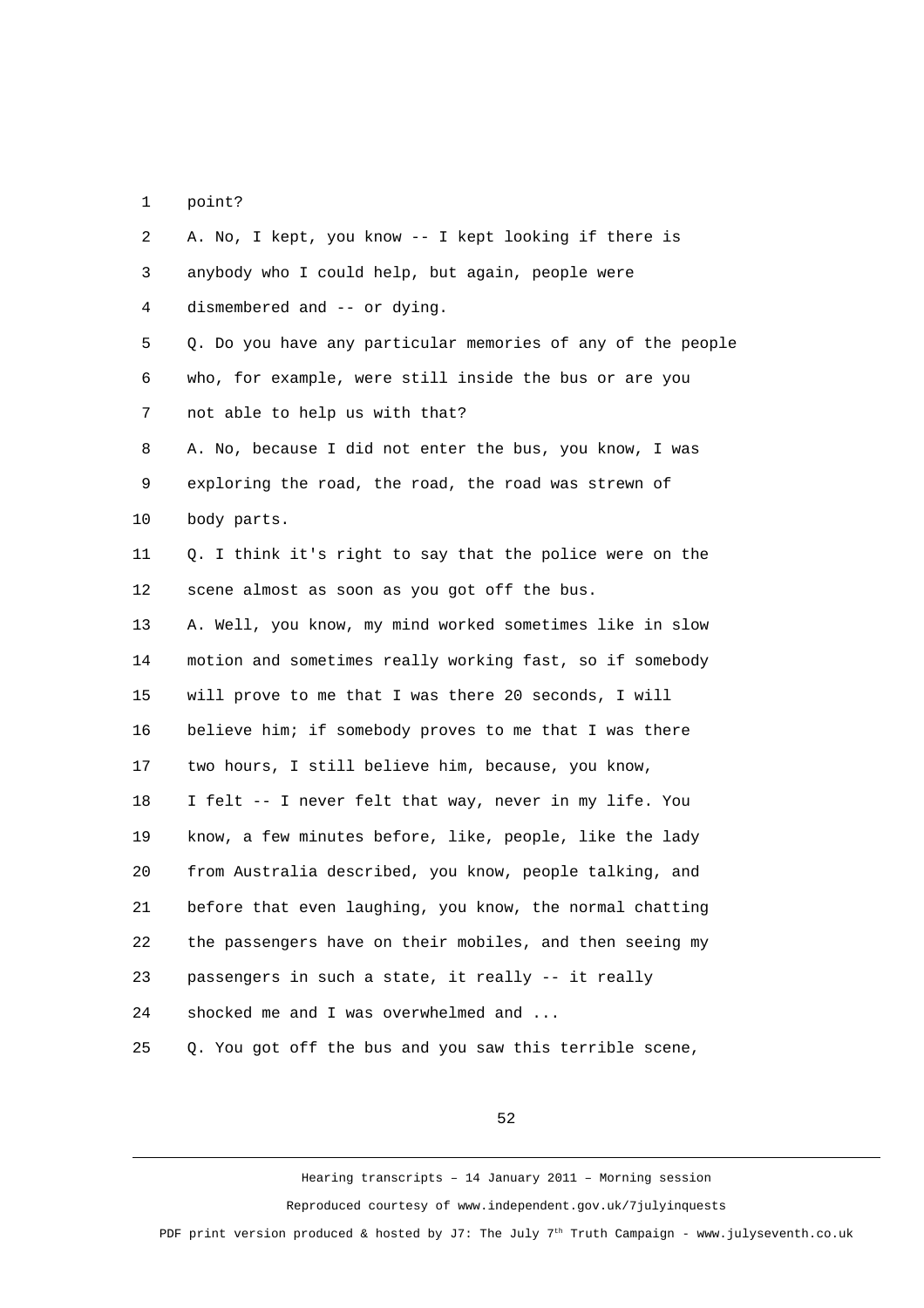1 and, as you say, you have no real knowledge of how long 2 it took? 3 A. No. 4 Q. But there did come a time when the police came and asked 5 you to move away from the scene? 6 A. Yes, I remember it was a young man, it must be -- you 7 know, he was all black and -- on his face, really badly 8 hurt, because by holding him with another person, and 9 because he was lying on his back, and he was worried, 10 you know, how he looked, you know, I tried to encourage 11 him that everything will be okay and don't worry, and 12 we -- me and the other person carried him away, because 13 he was on his back on the debris in a very awkward 14 position and hurt. So we removed him. 15 Q. Where did you move him to, Mr Psaradakis? 16 A. A bit -- on a bit flat surface, and at that moment, 17 I remember a policewoman grabbed me from the arm and 18 urged me to go with her. 19 Q. I see. Where did she take you or ask you to go? 20 A. She took me to the nearby building. 21 Q. Is that the BMA building, the medical building? 22 A. Yes. 23 Q. Were you injured yourself, Mr Psaradakis? 24 A. No. My back hurt. 25 Q. You then went away from the bus into the BMA building.

53

Hearing transcripts – 14 January 2011 – Morning session Reproduced courtesy of www.independent.gov.uk/7julyinquests

PDF print version produced & hosted by J7: The July  $7<sup>th</sup>$  Truth Campaign - www.julyseventh.co.uk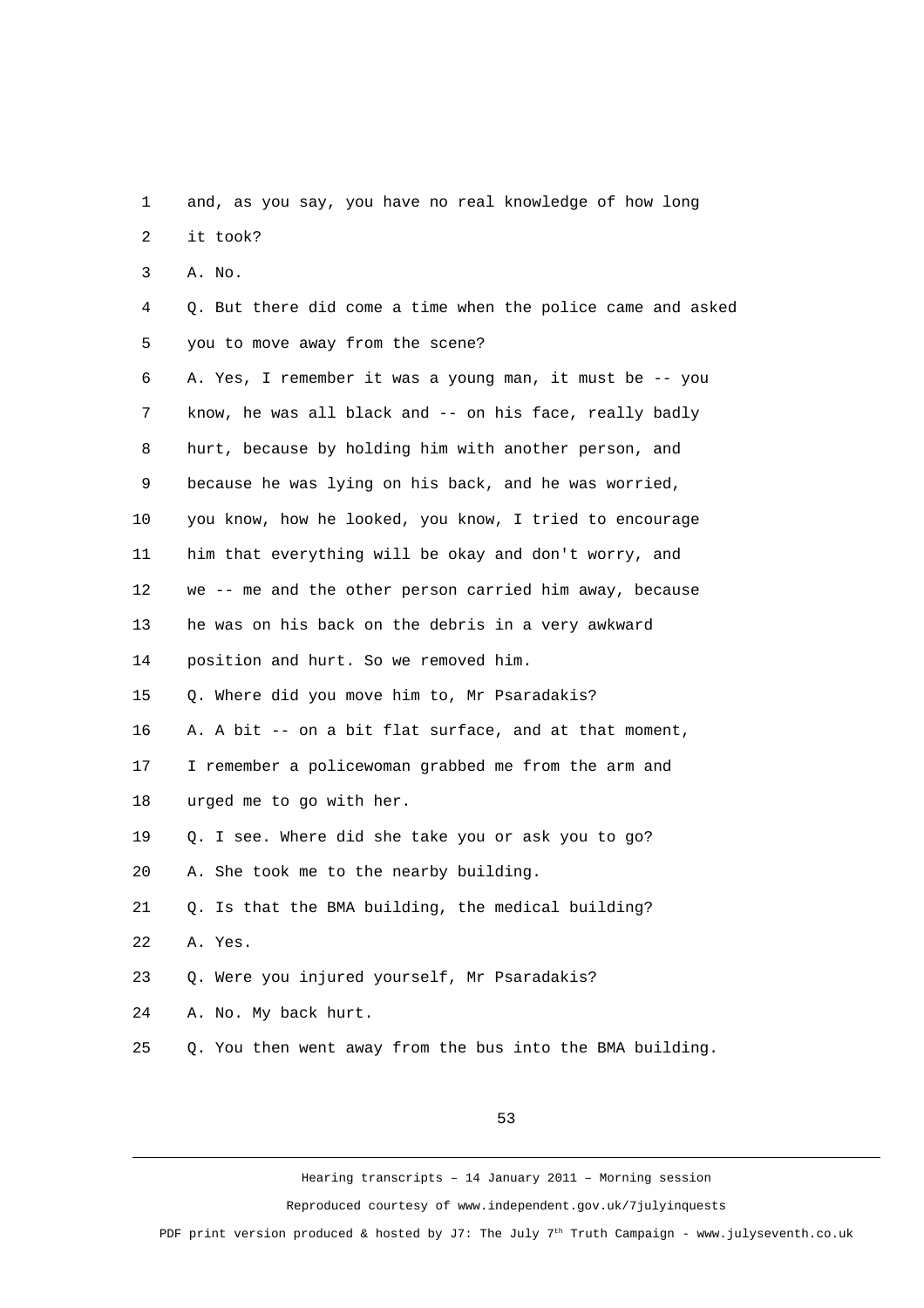1 A. Yes.

 2 Q. Did you go back to the bus at all that morning? 3 A. No. 4 MR ANDREW O'CONNOR: Thank you very much, Mr Psaradakis. 5 Those are all the questions I have for you. It may be 6 that others want to ask you some questions now. Thank 7 you. 8 LADY JUSTICE HALLETT: Ms Gallagher? 9 Questions by MS GALLAGHER 10 MS GALLAGHER: Just one very brief matter. You've already 11 described in detail the check of the bus you did at the 12 garage at the start of that day. Is that called a power 13 check? 14 A. No. 15 Q. It's just it's described as a power check in your 16 witness statement. But it's right that the purpose of 17 it is to check the bus is fit for travel -- 18 A. Yes. 19 Q. -- the equipment is all working? 20 Just to clarify this, it obviously doesn't include 21 checking the CCTV on the bus. You'd no means of doing 22 that? 23 A. No. 24 Q. It's just that there is quite a lot of reference online 25 and various conspiracy theories relating to the fact

54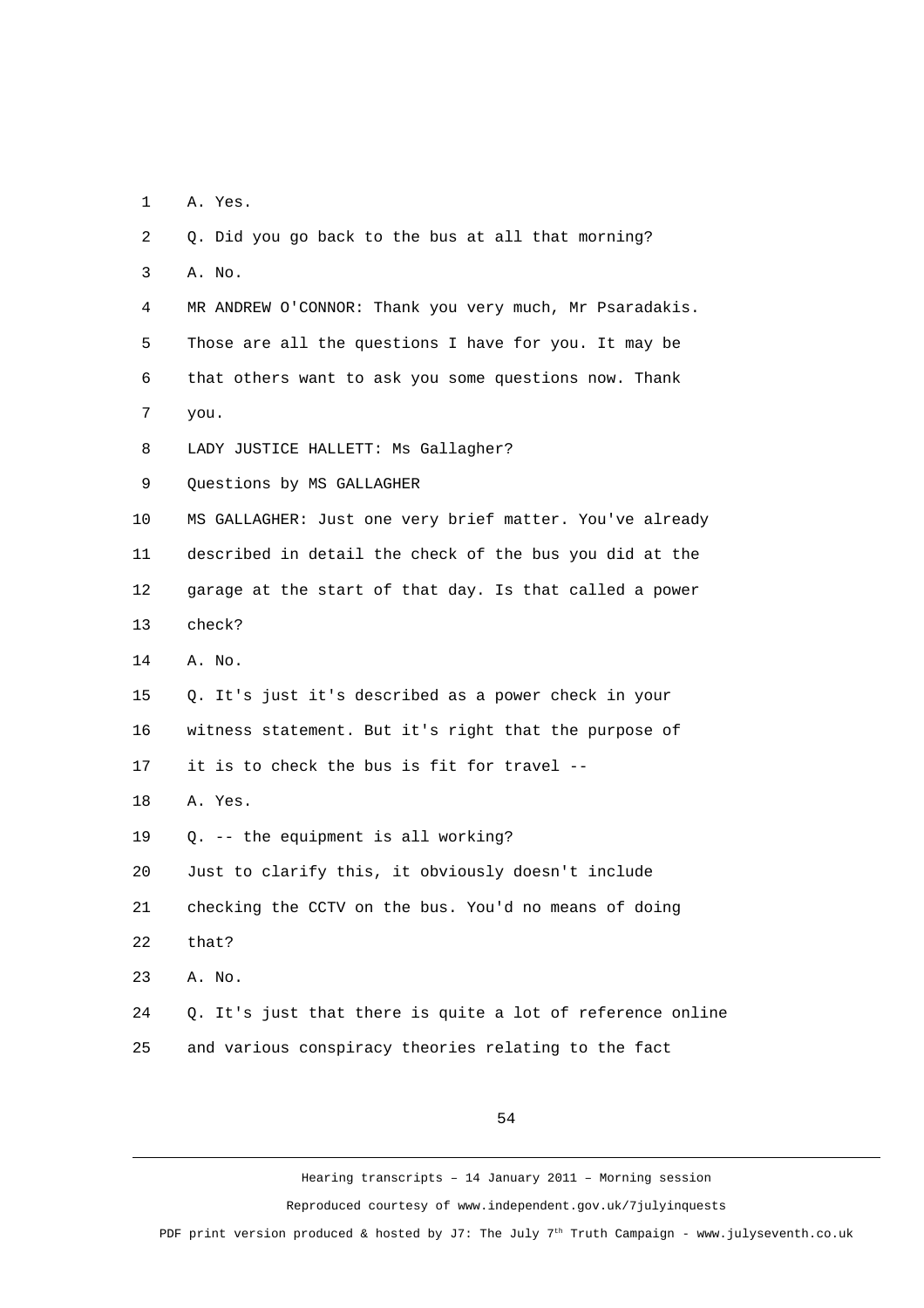| 1              | that the CCTV on the bus wasn't working, so I just          |
|----------------|-------------------------------------------------------------|
| $\overline{2}$ | wanted to clarify that you had no means of knowing          |
| 3              | whether or not the CCTV was working?                        |
| 4              | A. No, because it's not my job to check the CCTV.           |
| 5              | Q. And, of course, it wouldn't stop you setting off. Your   |
| 6              | focus was on whether or not the bus was fit for             |
| 7              | travel --                                                   |
| 8              | A. Fit for travel.                                          |
| 9              | Q. -- and if it was working in that sense?                  |
| 10             | A. Yes.                                                     |
| 11             | MS GALLAGHER: Thank you very much. I have nothing further.  |
| 12             | LADY JUSTICE HALLETT: Fit for travel, but also no           |
| 13             | suspicious packages?                                        |
| 14             | A. No suspicious packages.                                  |
| 15             | LADY JUSTICE HALLETT: Any other questions? Yes, Ms Sheff.   |
| 16             | Questions by MS SHEFF                                       |
| 17             | MS SHEFF: Can I ask you about the radio message that you    |
| 18             | received from Centrecom? Centrecom is a two-way             |
| 19             | communication system, is it?                                |
| 20             | A. Yes.                                                     |
| 21             | Q. Does it just involve the bus transport system or does it |
| 22             | also cover Tubes and trains?                                |
| 23             | A. As far as I know, bus system.                            |
| 24             | Q. Just buses?                                              |
| 25             | A. Yes, but I don't know maybe if they inform the Tube as   |
|                |                                                             |

Hearing transcripts – 14 January 2011 – Morning session Reproduced courtesy of www.independent.gov.uk/7julyinquests

PDF print version produced & hosted by J7: The July 7<sup>th</sup> Truth Campaign - www.julyseventh.co.uk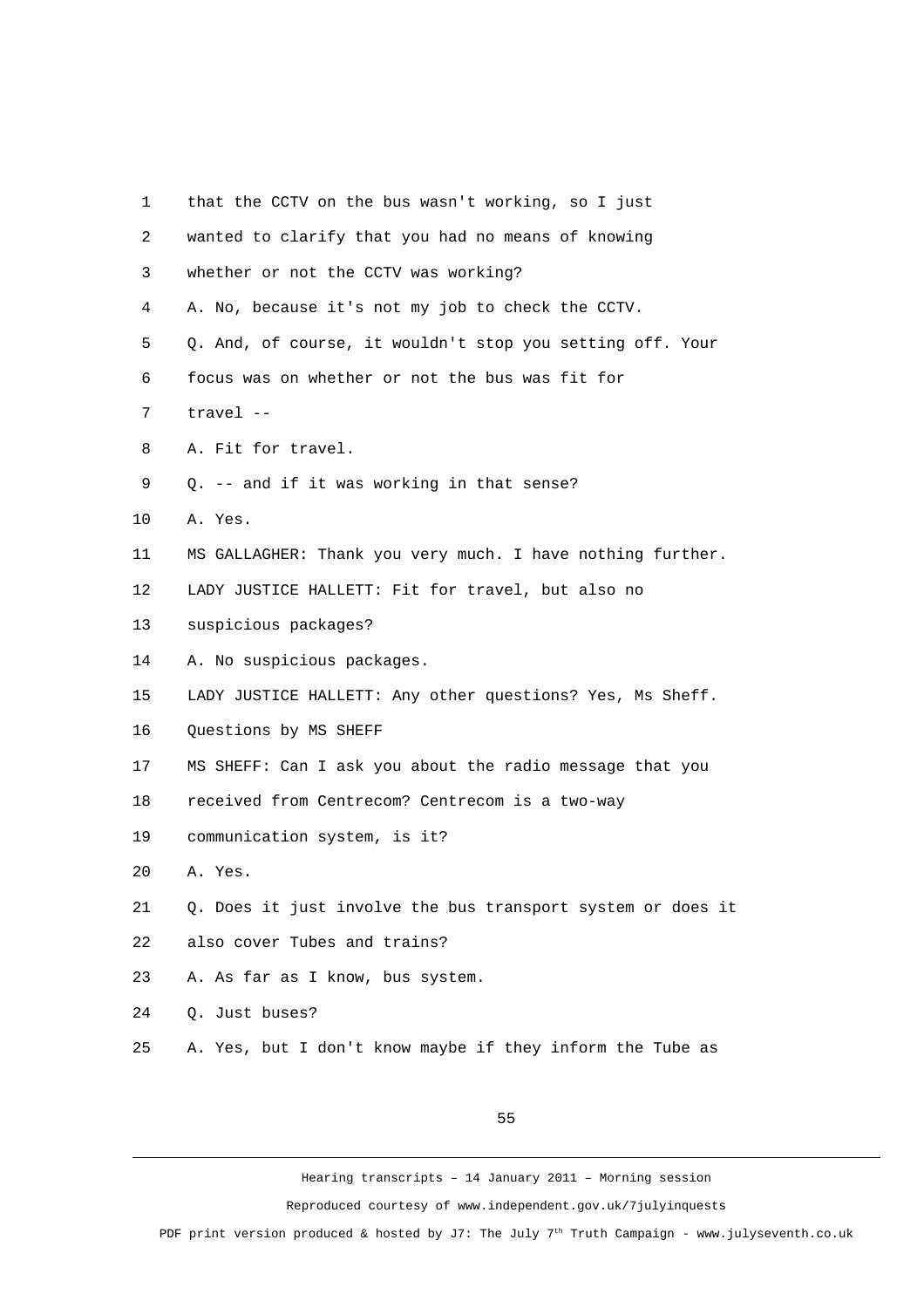1 well, I don't know.

| $\overline{2}$ | Q. Because as far as you were aware, you'd only had ever   |
|----------------|------------------------------------------------------------|
|                |                                                            |
| 3              | messages about the bus system?                             |
| 4              | A. Yes.                                                    |
| 5              | Q. You were also able to report any difficulties you had   |
| 6              | through that system?                                       |
| 7              | A. Yes.                                                    |
| 8              | Q. Can you remember what time you received that message?   |
| 9              | A. Maybe 9.00, something like that, because the bomb       |
| 10             | exploded at 9.47. So 9.10, 9.00, something like that.      |
| 11             | Q. So some time between 9.00 and 9.10 am?                  |
| 12             | A. Yes.                                                    |
| 13             | Q. What did the message state? What did they tell you?     |
| 14             | A. Like I say, they told us that there is a disruption at  |
| 15             | the Underground.                                           |
| 16             | Q. "Destruction"?                                          |
| 17             | A. No, "disruption", they wouldn't say "destruction", no.  |
| 18             | I know in my statement it says "destruction". No, it's     |
| 19             | disruption.                                                |
| 20             | Q. Disruption. Thank you for clarifying that.              |
| 21             | A. Yes, yes.                                               |
| 22             | Q. Did they say what the disruption was? Was it general or |
| 23             | specific?                                                  |
| 24             | A. General, they didn't describe, no.                      |
| 25             | Q. So no particular lines were mentioned?                  |

56

Hearing transcripts – 14 January 2011 – Morning session

Reproduced courtesy of www.independent.gov.uk/7julyinquests

PDF print version produced & hosted by J7: The July 7<sup>th</sup> Truth Campaign - www.julyseventh.co.uk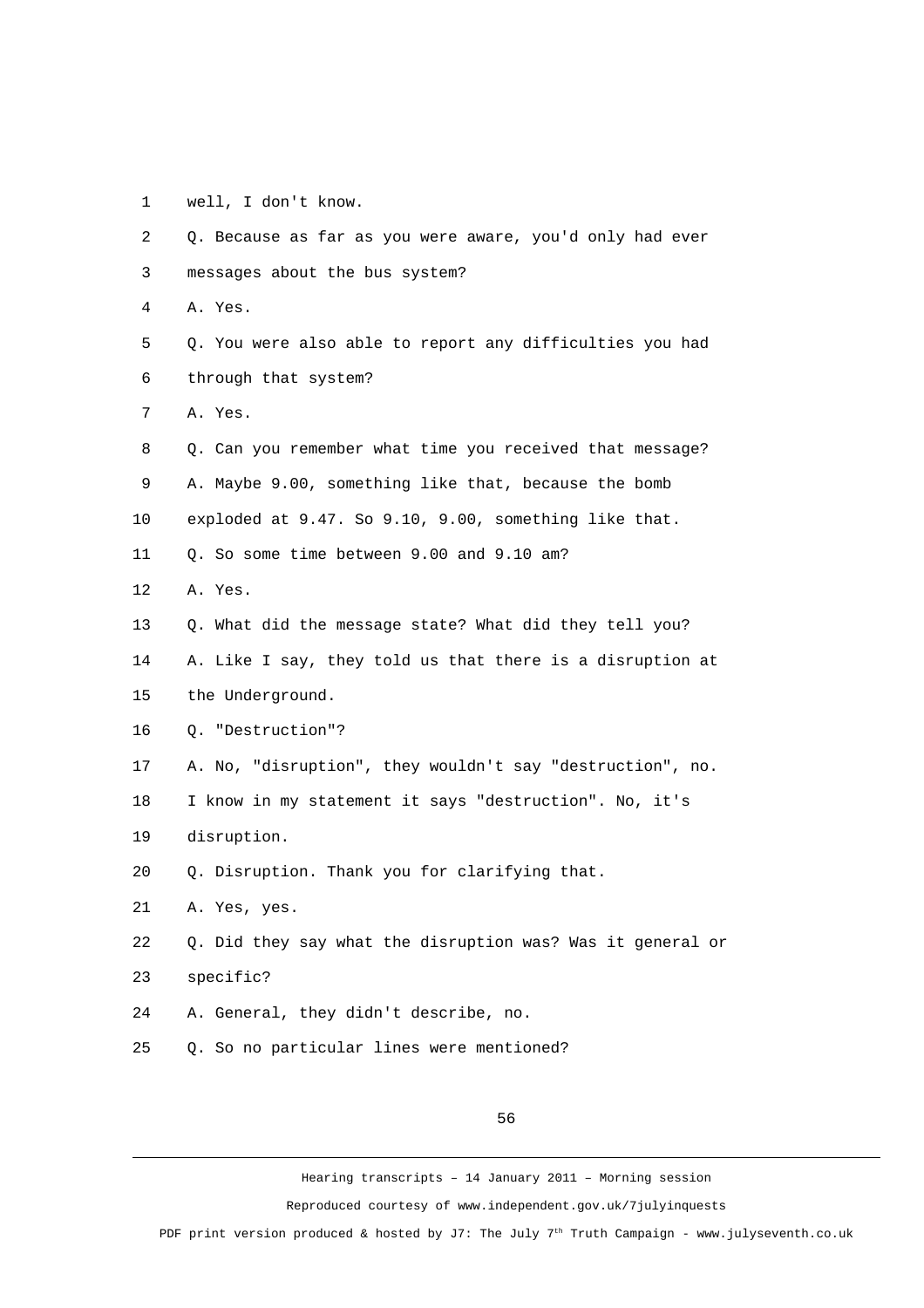1 A. No.

| $\overline{2}$ | Q. The nature of the disruption wasn't described?             |
|----------------|---------------------------------------------------------------|
| 3              | A. No, only they advised us to help the travelling public     |
| 4              | as much as we could, to assist.                               |
| 5              | Q. Yes. In fact, I wanted to ask you about that. Is it        |
| 6              | considered to be the role of the buses to assist in the       |
| 7              | transport of passengers who may be affected by problems       |
| 8              | on the Tube?                                                  |
| 9              | A. Yes, yes, of course, we always help one another, you       |
| 10             | know, either when the buses are in trouble, the               |
| 11             | Underground will help, or the other way round.                |
| 12             | Q. So if passengers are stranded by disruption at Tube        |
| 13             | stations, the buses --                                        |
| 14             | A. Will have to help.                                         |
| 15             | $Q. -$ - go in and help to transport them away from the scene |
| 16             | and to wherever they want to go?                              |
| 17             | A. That's correct, that's correct.                            |
| 18             | Q. Was that, as you saw it, your role on that day?            |
| 19             | A. Yes.                                                       |
| 20             | Q. Despite the fact that you were, as you've told us, quite   |
| 21             | overwhelmed by the number of passengers who were trying       |
| 22             | to board your bus and --                                      |
| 23             | A. Yes.                                                       |
| 24             | Q. -- move away from the area around Euston station?          |
| 25             | A. Yes.                                                       |

57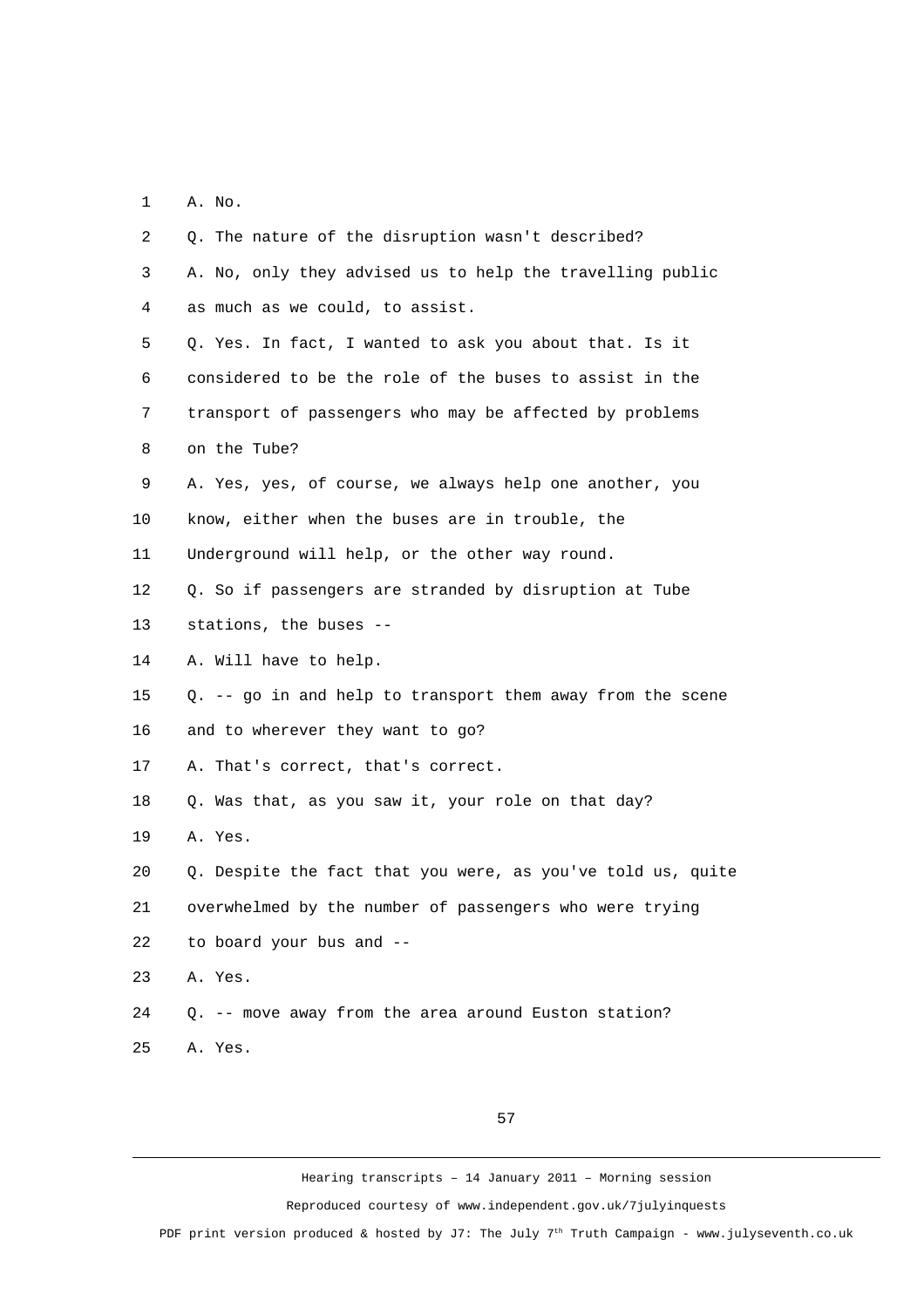1 Q. You said you couldn't remember whether you received any 2 other messages from Centrecom during the course of your 3 journey. 4 A. Yes, I cannot remember. 5 Q. Do you remember, at any stage, any mention, either 6 through Centrecom, or maybe through overhearing the 7 conversation of passengers, of any bombs or explosions 8 or any terrorist activity? 9 A. No, no. My main concern was to drive safely, yes. 10 Q. Was there any mention of the possibility of the buses 11 being in danger? 12 A. On that day? 13 Q. Yes. 14 A. No. 15 Q. Or any mention of closing the bus network? 16 A. No. 17 MS SHEFF: Thank you very much indeed. 18 LADY JUSTICE HALLETT: Any other questions? 19 Thank you very much, Mr Psaradakis. I'm sorry that 20 we've had to ask you to go back over what must have been 21 an horrific sight for you, and it was an horrific 22 experience and I'm very grateful to you. 23 A. Thank you. 24 MR ANDREW O'CONNOR: My Lady, just before the break, may 25 I spend two minutes reading the statement of

58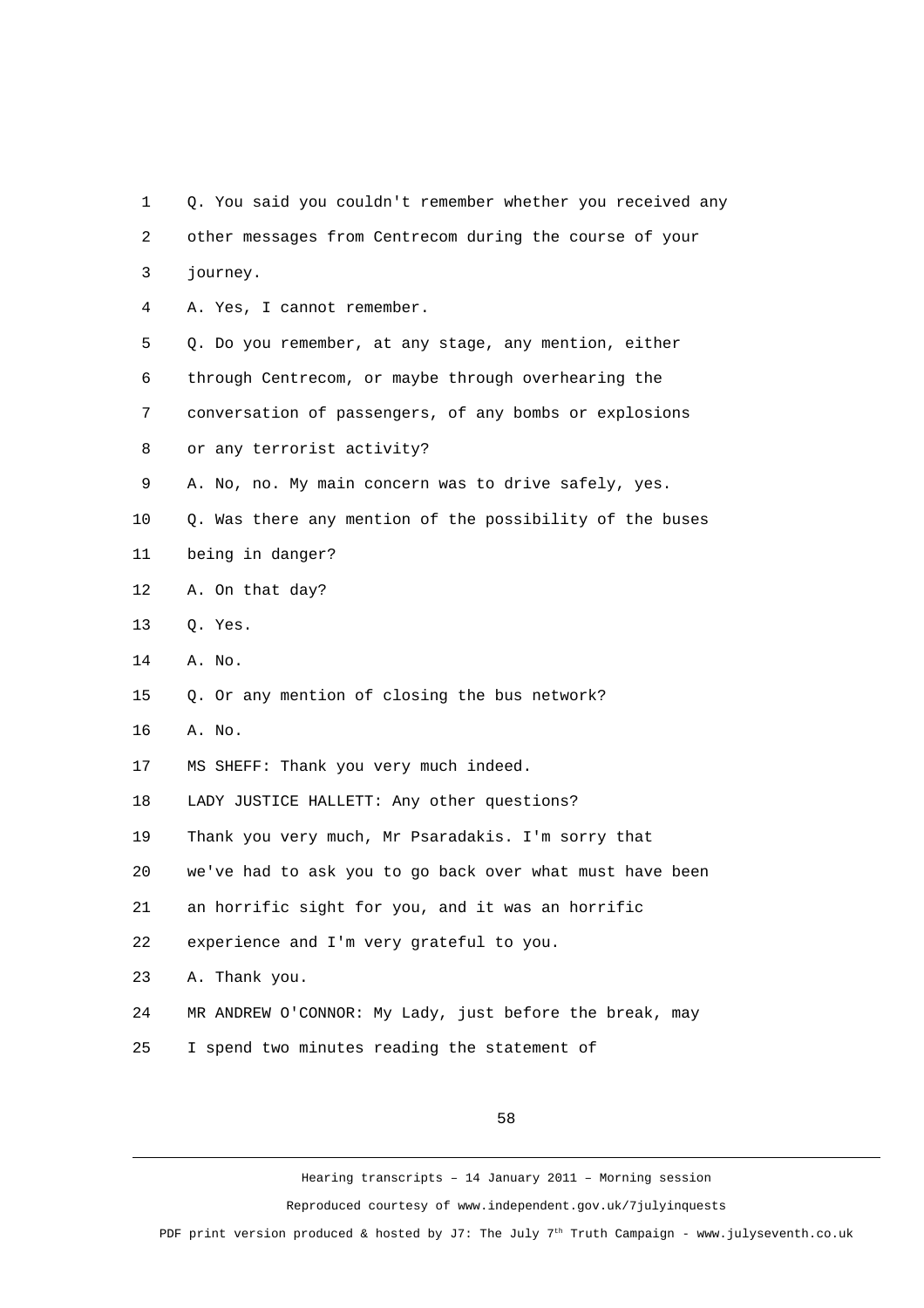1 Mr Adesina Adesoji, who was the parking attendant whom 2 Mr Psaradakis spoke to shortly before the explosion. 3 My Lady, it's a statement dated 9 July 2005, 4 a statement of Mr Adesina Adesoji. He says this. 5 Statement of MR ADESINA ADESOJI read 6 "I work for National Car Parks, which is referred to 7 as NCP and I am employed in the capacity of a parking 8 attendant. I have worked in this role for the past 9 three years. On Thursday, 7 July 2005, I was working 10 and I left the NCP office at approximately 8.30 hours. 11 I was on foot and was tasked to patrol the local area. 12 "My role is to keep the traffic flowing and to issue 13 penalty tickets for vehicles parked illegally. Whilst 14 on patrol, I met up with another parking attendant who 15 I know as Pedro Daskus. I informed him that I had just 16 enforced the area he was walking towards and that he 17 should go the other way. I suggested that, after we had 18 finished our patrol, we should meet up in 19 Gordon Square." 20 He then describes some traffic enforcement activity 21 in Gordon Square and later in his statement he goes on: 22 "As I entered Tavistock Square, I saw a crowd of 23 people coming from the direction of Euston. A lot of 24 different people came up to me and were asking 25 directions to places such as Moorgate and

59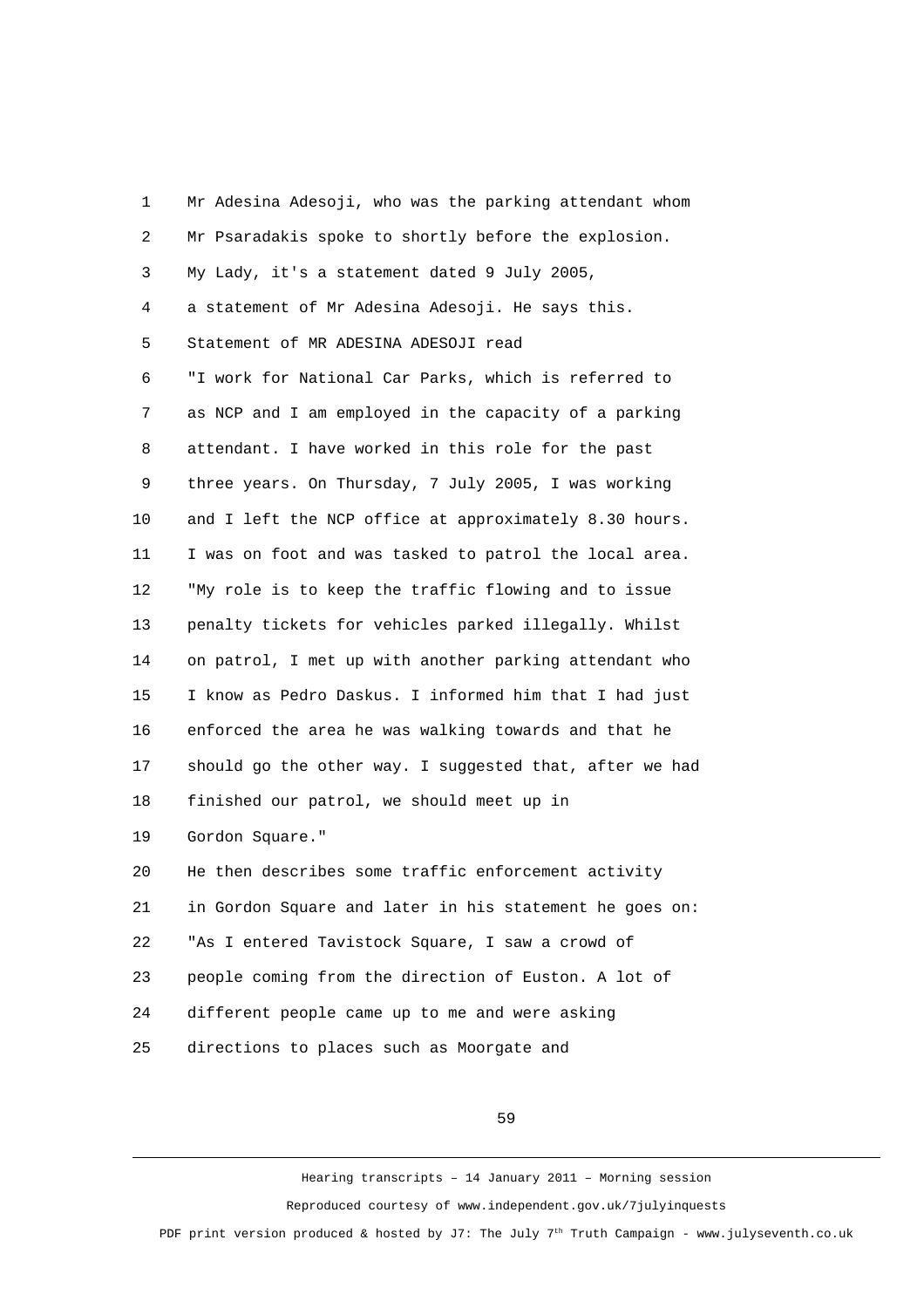1 Liverpool Street. I tried to assist these people as 2 best I could. Further to the above, I would like to 3 clarify that the people approached me whilst in 4 Upper Woburn Place when they asked for directions and 5 that, when I entered Tavistock Square, I saw Pedro's 6 hat. I had, after helping with directions, made my way 7 over to where Pedro was also giving directions to 8 various people. A red London Transport double decker 9 bus has then pulled up almost opposite us on the other 10 side of the road. I recall that Pedro was talking to 11 someone, but I cannot recall any further details. I am 12 unable to state the distance I was from the bus, but 13 I could hear the driver, a white male, say, 'Excuse me, 14 what is this road?' I said, 'Tavistock Square'. The bus 15 driver appeared not to understand me. He beckoned me 16 over with his hand suggesting that I should move closer. 17 I started to move closer to him, when, all of a sudden, 18 I was stopped in my tracks. Something just blocked me. 19 I believe that it was my God blocking me from going to 20 him. I heard a very loud, heavy sound. The next thing 21 I saw was the roof of the double decker bus in the air. 22 Myself and Pedro tried to get out of the way in case it 23 fell on us. I tried to move backwards towards the 24 garden area. It was then Pedro told me that his leg was 25 injured and that he could not walk.

60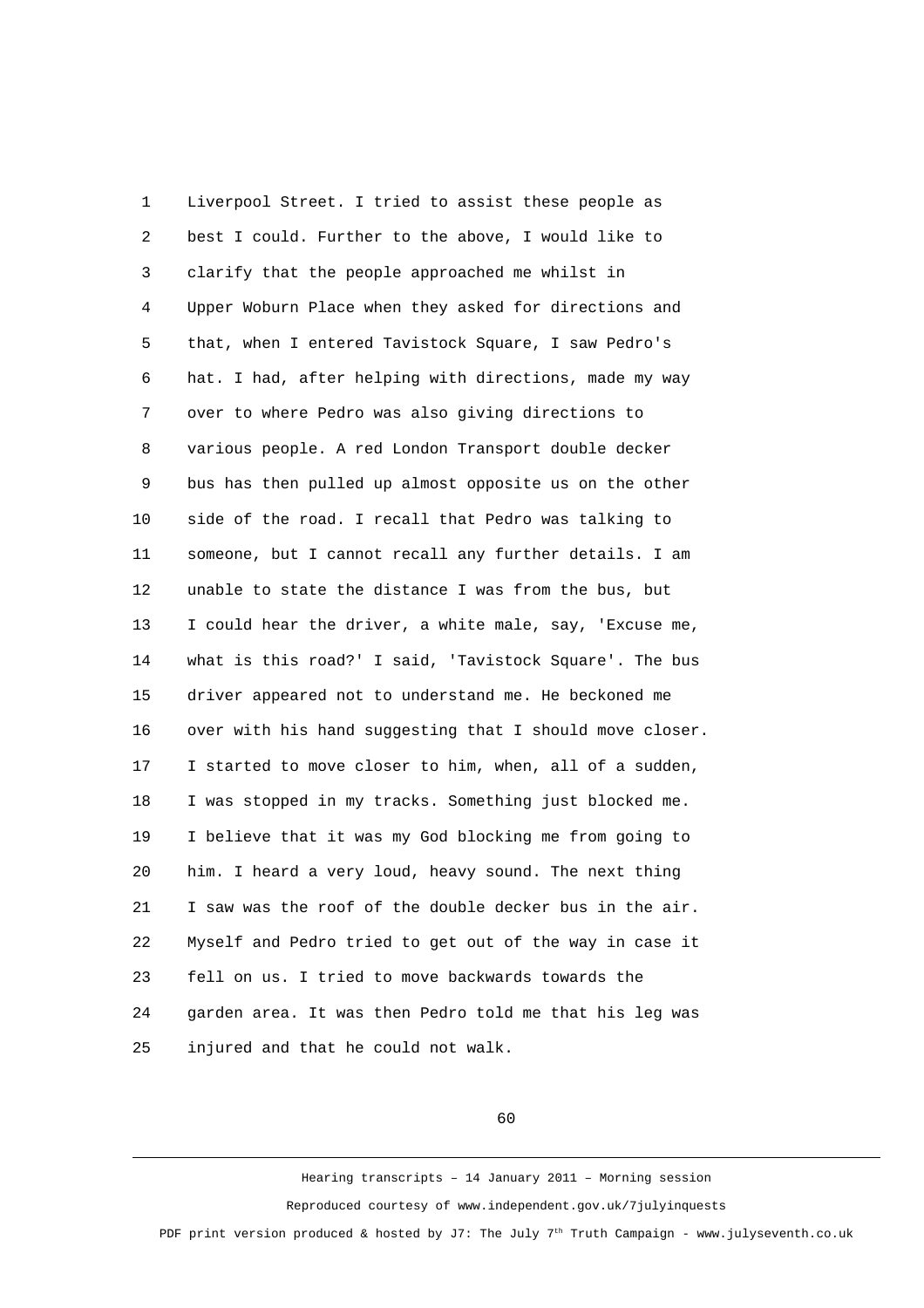| 1              | "I helped him into the garden area, assisted by             |
|----------------|-------------------------------------------------------------|
| $\overline{c}$ | other people who had come into the square. I looked at      |
| 3              | my clothing and I realised that my clothing had been        |
| 4              | covered in blood. Using my personal radio, I informed       |
| 5              | my colleagues that there had been a bomb blast. I left      |
| 6              | my equipment in the square and we were relocated by         |
| $\overline{7}$ | police to the Tavistock Hotel. Whilst at the hotel,         |
| 8              | I was tended to by the emergency services."                 |
| 9              | He then briefly describes his own injuries and              |
| 10             | states:                                                     |
| 11             | "Prior to the explosion, my attention was centred on        |
| 12             | the driver and I did not see anything which made me feel    |
| 13             | suspicious occurring on the bus."                           |
| 14             | He then describes the clothing that he was wearing          |
| 15             | that day, my Lady.                                          |
| 16             | LADY JUSTICE HALLETT: Thank you very much. 11.40, please.   |
| 17             | (11.25 am)                                                  |
| 18             | (A short break)                                             |
| 19             | $(11.40 \text{ am})$                                        |
| 20             | LADY JUSTICE HALLETT: Mr O'Connor.                          |
| 21             | MR ANDREW O'CONNOR: My Lady, before we resume the evidence, |
| 22             | you are aware that there is a matter that has arisen        |
| 23             | about the anonymity application. In short, Mr Hall is       |
| 24             | here and he is going to ask for a variation of your         |
| 25             | directions that you gave earlier this week, and I know      |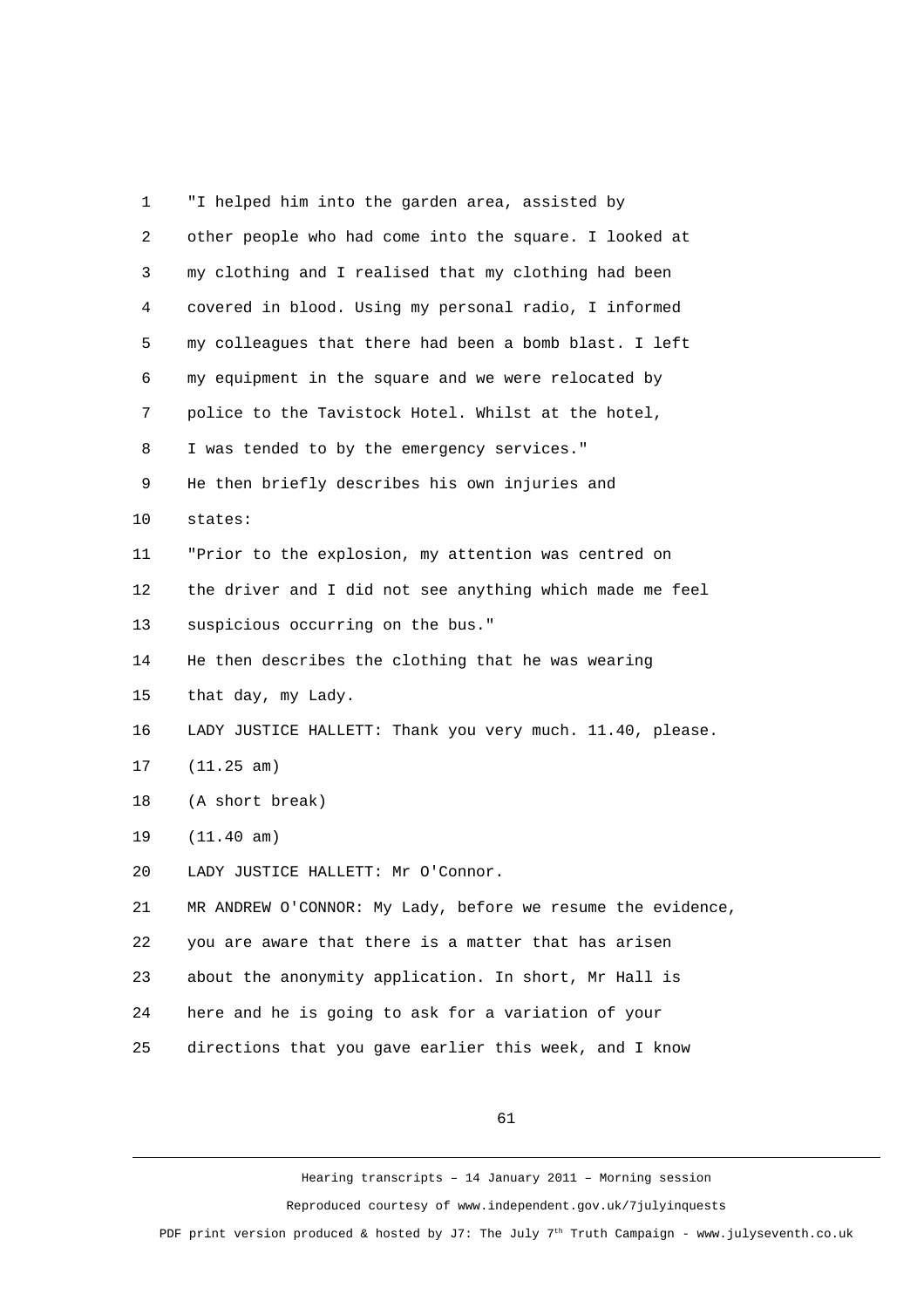1 that Ms Gallagher has spoken to the various

 2 representatives for the families, so she's going to be 3 in a position to respond to his application on behalf of 4 all of them.

 5 My Lady, before Mr Hall makes his application, may 6 I simply say this: the directions that you made provided 7 for the Secretary of State's application to be made by 8 close of play today, and for responses by close of play 9 on Tuesday, for the application to be heard next Friday 10 morning.

11 As I say, insofar as a variation of the first two of 12 those directions are concerned, we are respectfully 13 neutral, we will fit in with whatever order you make, 14 my Lady, but may I simply say that we do submit that, 15 whatever else happens, this anonymity application must 16 be heard by you next Friday.

17 Witness G is due to give evidence at some point in 18 either the third or fourth weeks of February, therefore 19 roughly four weeks from next Friday. We submit that 20 that four weeks is needed; first of all, for practical 21 purposes of arranging the court, making practical 22 arrangements about the screens and so on and, also, in 23 case there is a challenge to any decision that you make, 24 those weeks will also provide an opportunity for that to 25 happen.

62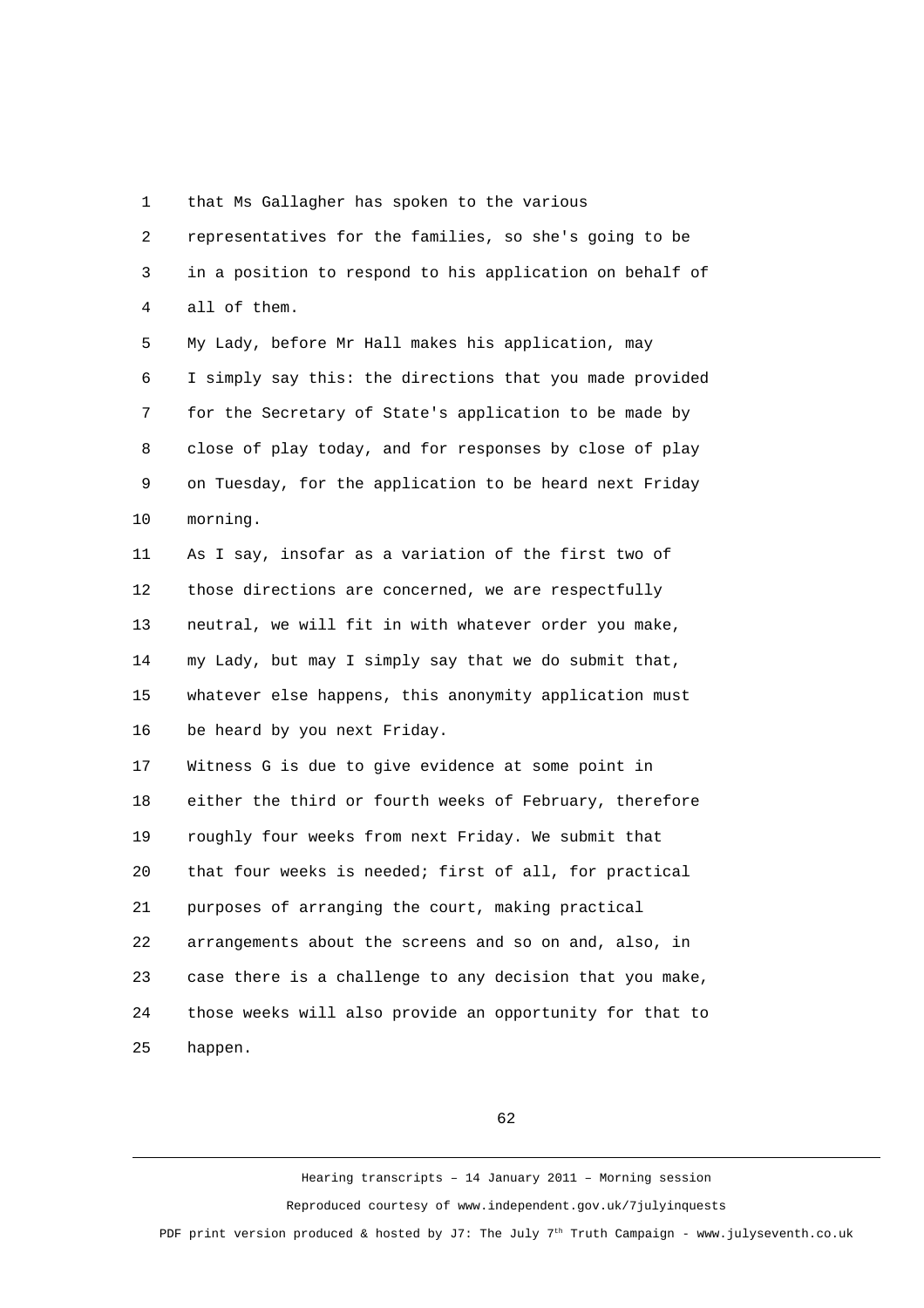| 1  | If the hearing next week were to go off, it wouldn't     |
|----|----------------------------------------------------------|
| 2  | be possible to relist it for more than a week. It would  |
| 3  | have to go off until some ten days or so, given the      |
| 4  | other witness listing that we have and, in our           |
| 5  | submission, that would simply be too long. So the short  |
| 6  | point from us, my Lady, is that we must stick to Friday, |
| 7  | whatever other directions you give.                      |
| 8  | LADY JUSTICE HALLETT: Mr Hall?                           |
| 9  | Submissions re anonymity application by MR HALL          |
| 10 | MR HALL: My Lady, I am appearing again in my traditional |
| 11 | role of asking for more time. What I apply for on        |
| 12 | behalf of the Secretary of State and Security Service is |
| 13 | that until close of play -- I'm applying for until close |
| 14 | of play on Tuesday, the 18th, fully appreciating that    |
| 15 | you need to resolve this on the 21st and accepting that  |
| 16 | this puts further pressure on the PIPs and anyone else   |
| 17 | who would like to resist the application.                |
| 18 | My Lady, the reason for the delay is that the            |
| 19 | Security Service wanted to commission internal threat    |
| 20 | assessments, that is in relation to Northern Irish       |
| 21 | Republican groups and Islamist extremists in relation to |
| 22 | the risks to Witness G, should he give evidence without  |
| 23 | screens and without anonymity.                           |
| 24 | Those have been commissioned but have not yet been       |
|    |                                                          |

25 finalised, and the result is, I'm afraid, that although

63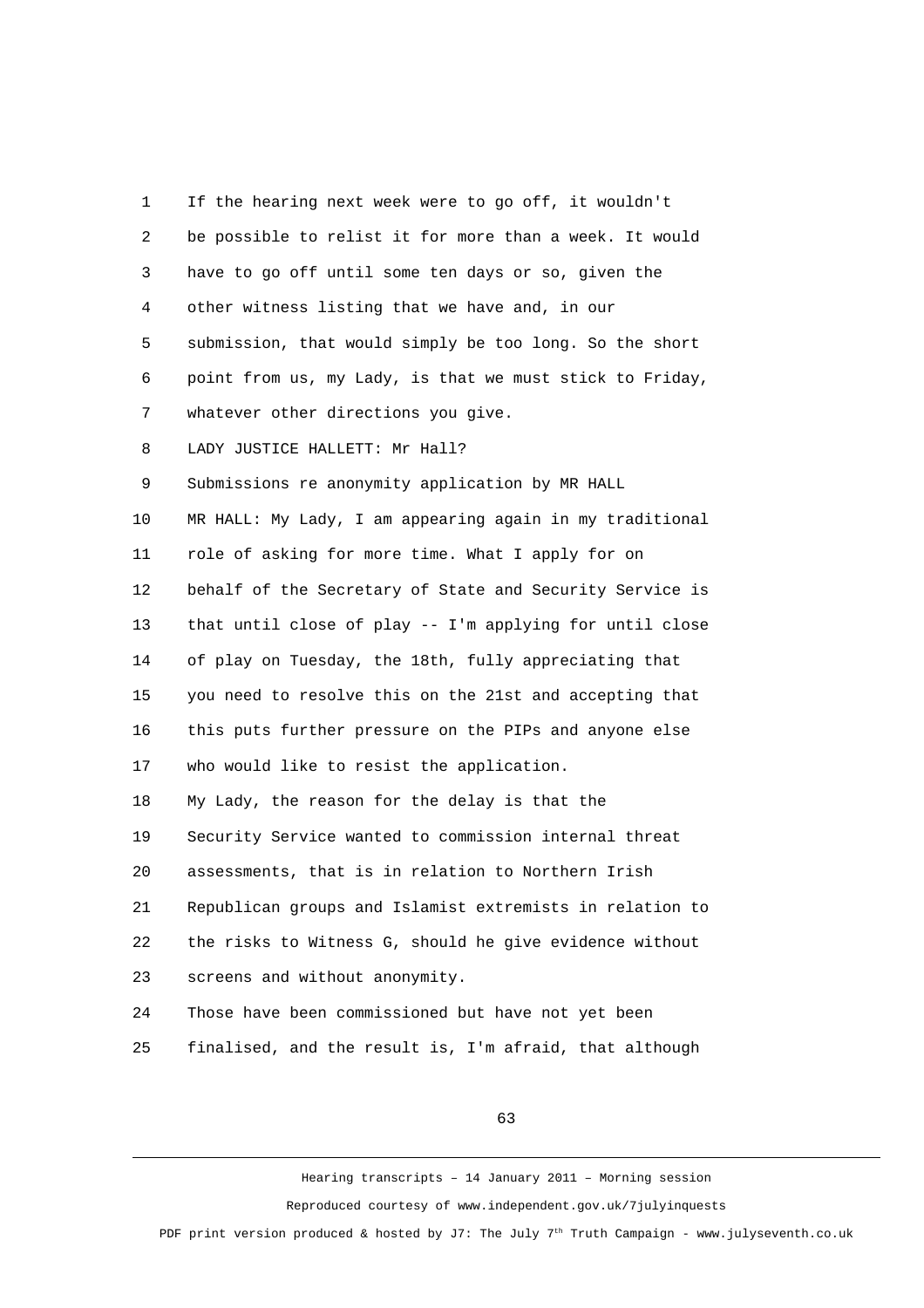1 there's been a great deal of contact between the 2 Security Service and officials of the Home Office, the 3 papers have not yet gone to the Secretary of State to 4 consider and sign. 5 Can I say what is probably obvious but I'll say it 6 anyway. This is not a straightforward exercise at all. 7 First of all, there are the threats to Witness G 8 personally which have to be considered. Secondly, there 9 is the damage to national security which has to be 10 considered; that is in respect of the effect of his 11 disclosure on national security, bearing in mind 12 previous deployments that he had within the 13 Security Service and potentially future deployments that 14 he may have. 15 Secondly, as I know you are well aware, what needs 16 to be considered is not simply screening and anonymity 17 against the world at large, but against separate 18 categories, so, for example, whether screening can be 19 justified against the PIPs as well as the world at large 20 and the media. 21 For these reasons -- and one has regard to the 22 unique circumstances of these inquests -- it's simply 23 not been easy. The Secretary of State, I am instructed, 24 will be taking probably a day to read, consider, ask any 25 questions that she may have and make a decision. She

64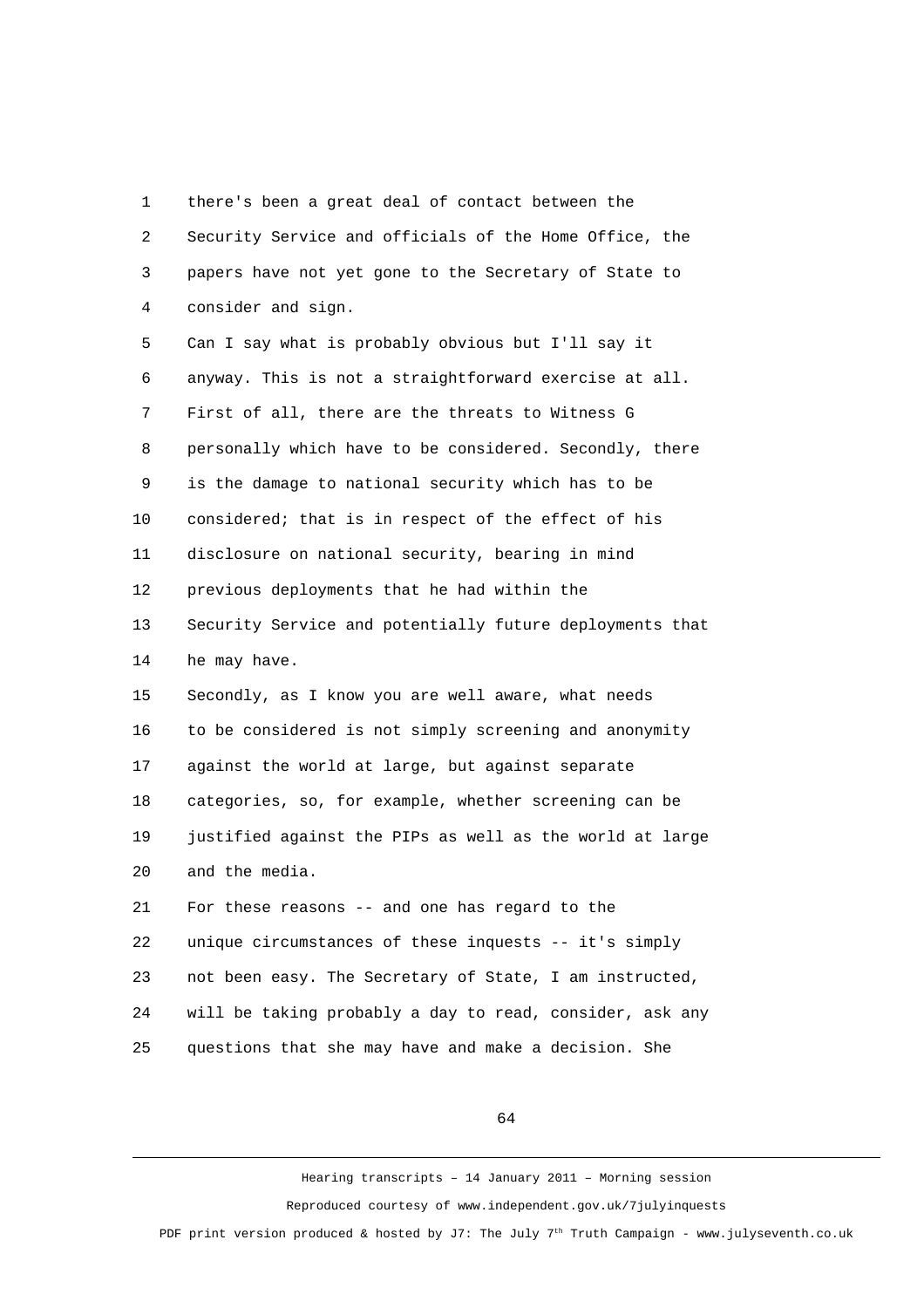1 will not be taking the decision that she ultimately 2 takes lightly and she needs sufficient time to do so, 3 and I should say neither are the Security Service taking 4 this lightly either. 5 It has been an extremely busy period for the 6 Security Service. You are aware that the witness 7 statement has been served, various PII applications have 8 been made, and we believe that we are on track, and so 9 we do ask for this indulgence. It's one of those things 10 where, regrettably, we simply cannot be rushed. I know 11 that's not the intention, but I do ask, therefore, for 12 until the close of play on Tuesday to serve such 13 application as may be made. 14 LADY JUSTICE HALLETT: Thank you. Ms Gallagher? 15 Submissions by MS GALLAGHER 16 MS GALLAGHER: My Lady, the direction you had given already 17 was, of course, for 4.00 pm today for the application to 18 be received with responses from interested persons and 19 others by close of play on Tuesday. That allowed the 20 families and others, such as the press, who are 21 interested in responding, we know, the weekend and two 22 working days to respond. The weekend was of particular 23 importance to the families, given that all of the teams, 24 bar one, are involved in Tavistock Square, and giving us 25 time to respond mid-week is not as useful as giving us

65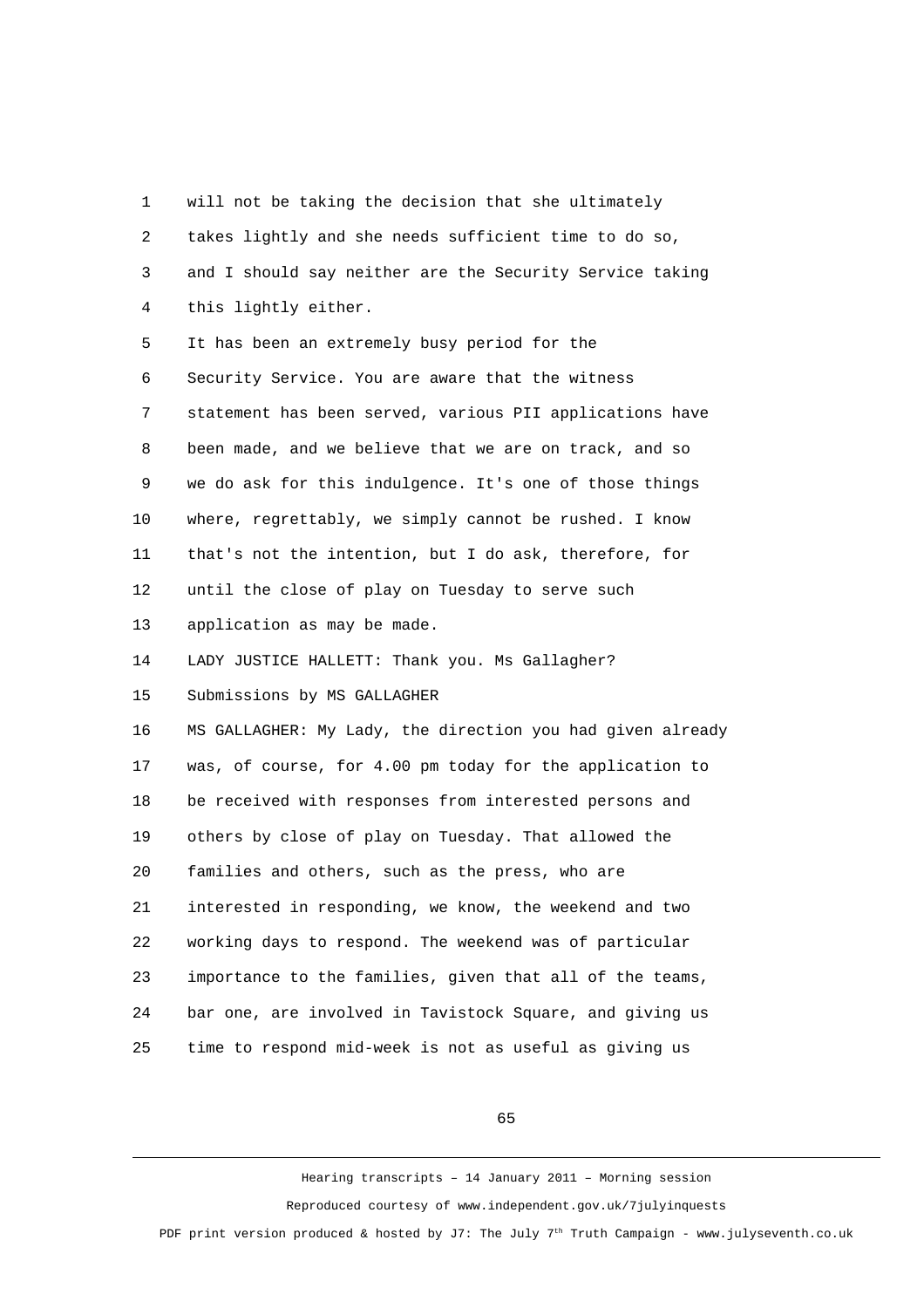1 time to respond over the weekend when we aren't in 2 court.

 3 So I just say that at the outset. I'd also say at 4 the outset that it's very unfortunate that this 5 application is being made at 11.30 am on the day of the 6 deadline. Mr Hall rather glibly referred to his 7 "traditional role", but I'm afraid that the delays and 8 the traditional role which Mr Hall has referred to is 9 causing very real distress to the families on this 10 hugely important issue which, as you know, was the most 11 important issue for the families who responded to 12 Dr Reid's questionnaire and it's an issue on which all 13 five legal teams representing the families have been 14 united since the early hearing in April, despite 15 differences on some other issues between individual 16 families or between individual firms. 17 So on such an important issue, for us to get, at 18 very short notice, an application like this by Mr Hall 19 in his traditional role is not helpful. So I say that 20 at the outset. 21 This is also an application that is made in 22 circumstances where, last night, on Lextranet, the 23 bereaved families and other interested persons received 24 a 92-page witness statement from Witness G. It's 25 clearly been some time in the preparation. This isn't

66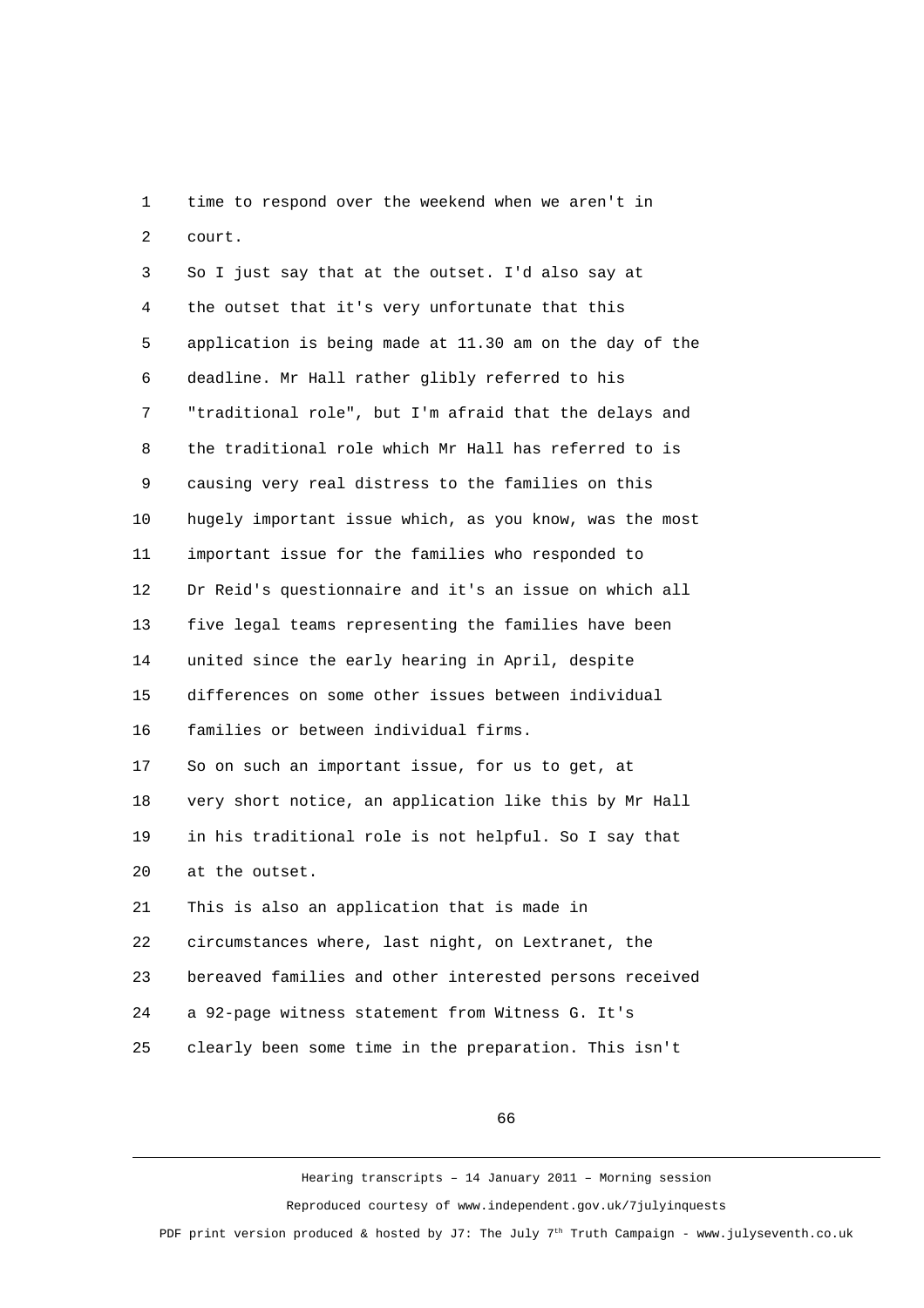1 a surprise rabbit out of the hat, they haven't decided 2 in the last few days or weeks that Witness G is the 3 person who is to be put forward by the 4 Security Services. They've clearly known that for quite 5 some time. Indeed, we know that the families were 6 publicly informed and the public more generally were 7 publicly informed at the hearing on 3 December, my Lady, 8 your PII directions hearing, that the intention was for 9 MI5 to put forward one corporate witness rather than an 10 operational witness. 11 It wasn't clear to us at that time -- in fact, it 12 wasn't clear to us until the last week -- that that 13 corporate witness would not be a public figurehead, like 14 Eliza Manningham-Buller and Jonathan Evans, both of 15 whom, as you know, gave evidence for ISC 2. At that 16 stage, we knew it was not going to be an operational 17 witness, an individual on the ground who took particular 18 decisions. It could have been a public figurehead or it 19 could have been someone in between, a management type 20 who requires anonymity but can't perform that public 21 figurehead role which Eliza Manningham-Buller and 22 Jonathan Evans could. 23 It plainly was apparent to Mr Hall and his 24 colleagues on 3 December that the person preparing the 25 statement was going to be Witness G rather than a public

67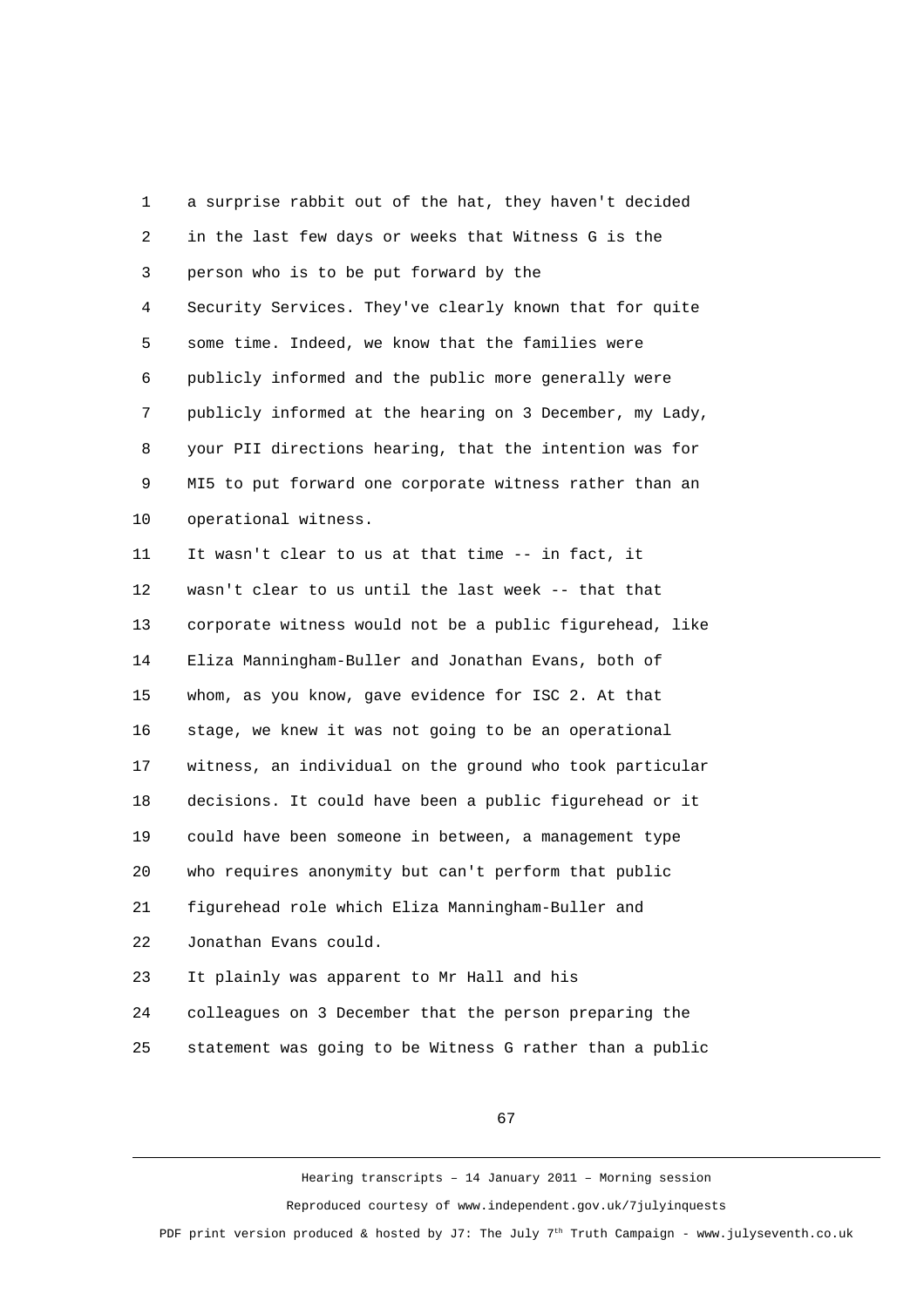1 figurehead who wouldn't require anonymity and it's 2 simply baffling that we are receiving this application 3 now.

 4 We are told by Mr Hall that the justification for 5 the application being made is that internal risk 6 assessments are required and we would just say this, 7 my Lady: firstly, why were these internal risk 8 assessments and the timing of those not known on Monday 9 of this week when the directions were made? So what's 10 changed between Monday and today -- Monday of last week? 11 What's changed between Monday and today, my Lady, for 12 Mr Hall to now be making this application, when, in 13 fact, when you gave the direction, the indication was 14 that they were willing to comply with the timetable? 15 But also, what's changed between 3 December and now? 16 Of course, the wider context, my Lady, is that the 17 Security Services have known since your judgment in May, 18 some ten months ago, that witness evidence would be 19 required and over the course of that ten months it's 20 rather confusing as to why they haven't identified at 21 a much earlier stage that Witness G was the person who 22 was going to be put forward and that internal risk 23 assessments would be required.

24 So I make that complaint on behalf of the families 25 generally. I should say I've spoken to the teams in the

68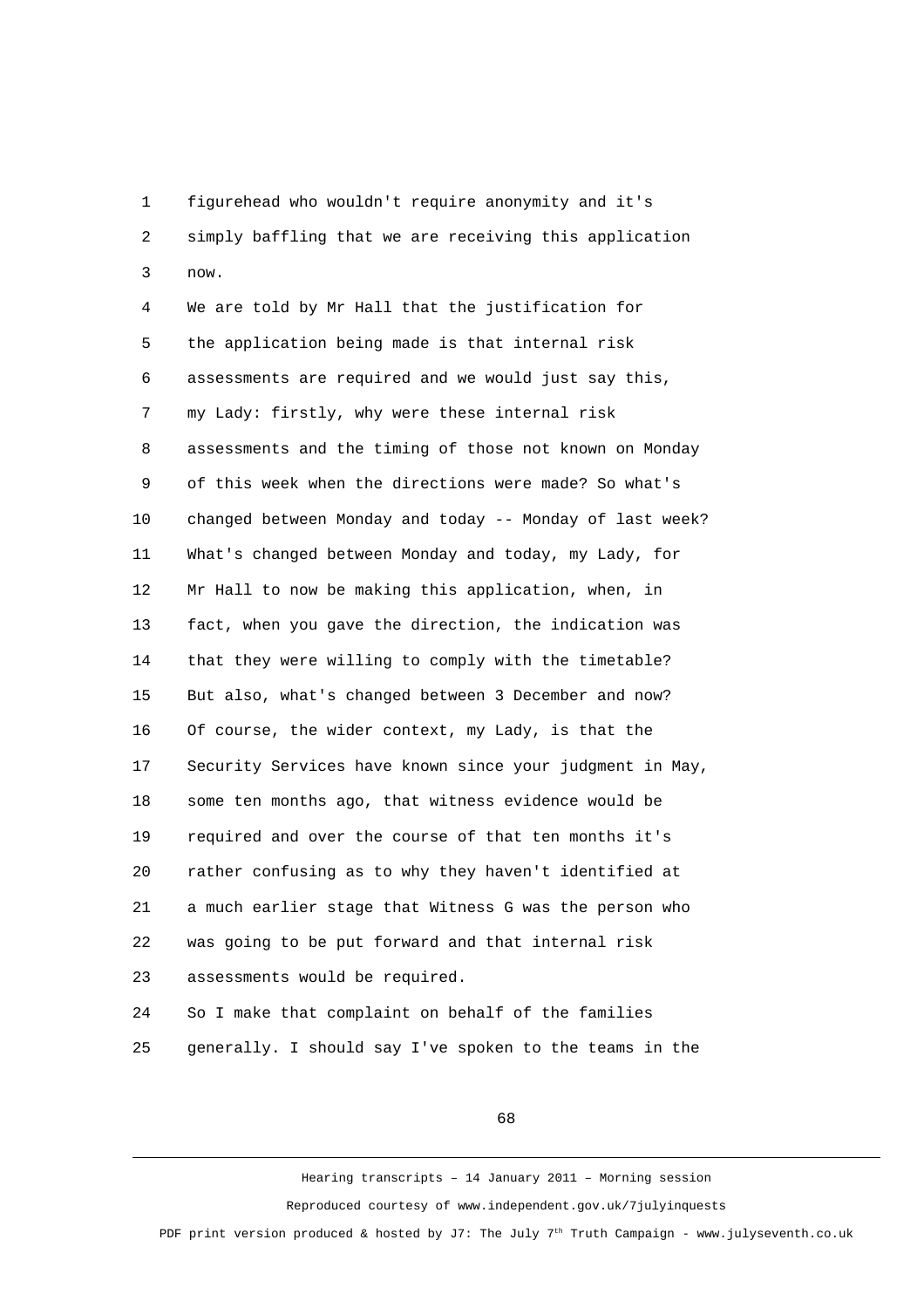1 10-minute, 15-minute break, that we had. I haven't had 2 the opportunity to speak to Mr Saunders, one of the 3 other barristers. If he has anything to say to 4 supplement what I say, I presume he'll make submissions 5 after me. 6 My Lady, with that general background, I accept that 7 we are where we are and we're now in this position. 8 There are two issues. The first issue is whether the 9 hearing needs to be on Friday, the 21st. Mr O'Connor 10 has said the hearing must take place on Friday, the 21st 11 and that must be the stop, the end point, which we're 12 working towards. 13 On one view, my Lady, the anonymity application 14 could be determined later, but, on balance, we agree 15 with Mr O'Connor's view that the anonymity application 16 must be heard and determined promptly. That's in part 17 because it's possible that a number of the families may 18 be concerned that getting a witness who falls somewhere 19 in between an operational witness and a publicly 20 accountable figurehead witness, like 21 Eliza Manningham-Buller and Jonathan Evans, may mean 22 that they request that there is a publicly accountable 23 figure as a further witness who appears before you in 24 the same way that such publicly accountable witnesses

25 appeared before ISC 2.

69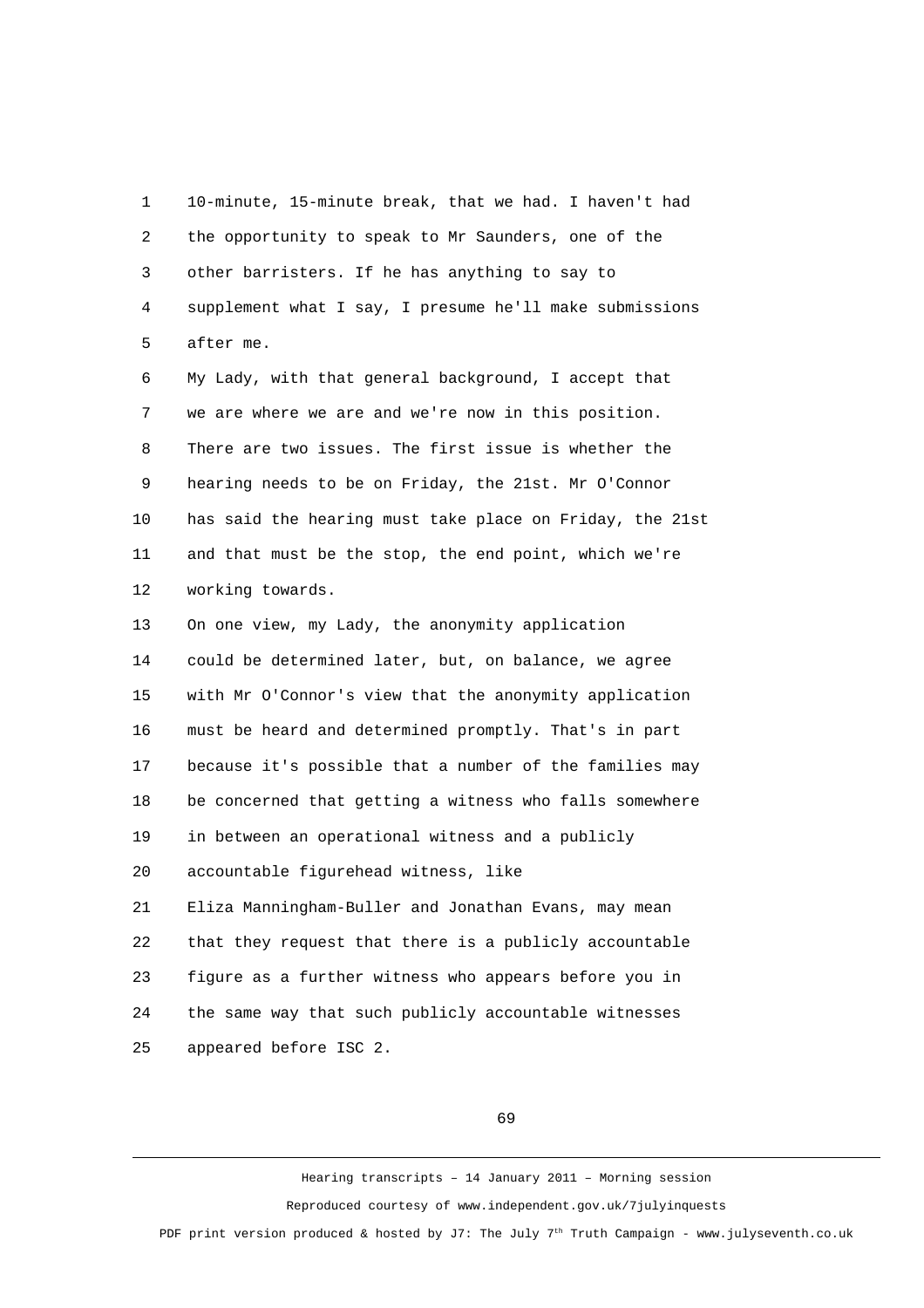1 They're not firm instructions, it hasn't been fully 2 discussed, but it's certainly a matter which is live, so 3 the sooner the anonymity application is determined and 4 we know whether we're getting a faceless, anonymous 5 Witness G or whether we're getting a named, publicly 6 accountable figure, the sooner that's determined, the 7 sooner we can give consideration and take instructions 8 from the families as to whether or not they do want 9 a publicly accountable figure and a further witness is 10 required. 11 Given that the intention is for preventability to 12 start within a month or very close to within a month, 13 clearly it has to be determined very quickly. 14 So we agree with Mr O'Connor that it must be 15 determined on Friday, the 21st. 16 Working backwards, my Lady, while we're anxious to 17 help and we recognise that the application -- certainly 18 the open part of the application -- may require readily 19 predictable -- may include readily predictable arguments 20 about the role of this witness and so on and about 21 potential risk to that person, that allows us to prepare 22 to a certain extent in advance of seeing the actual 23 application, but realistically, we do need two working 24 days to respond. 25 The reason for that is that the Legal Services

70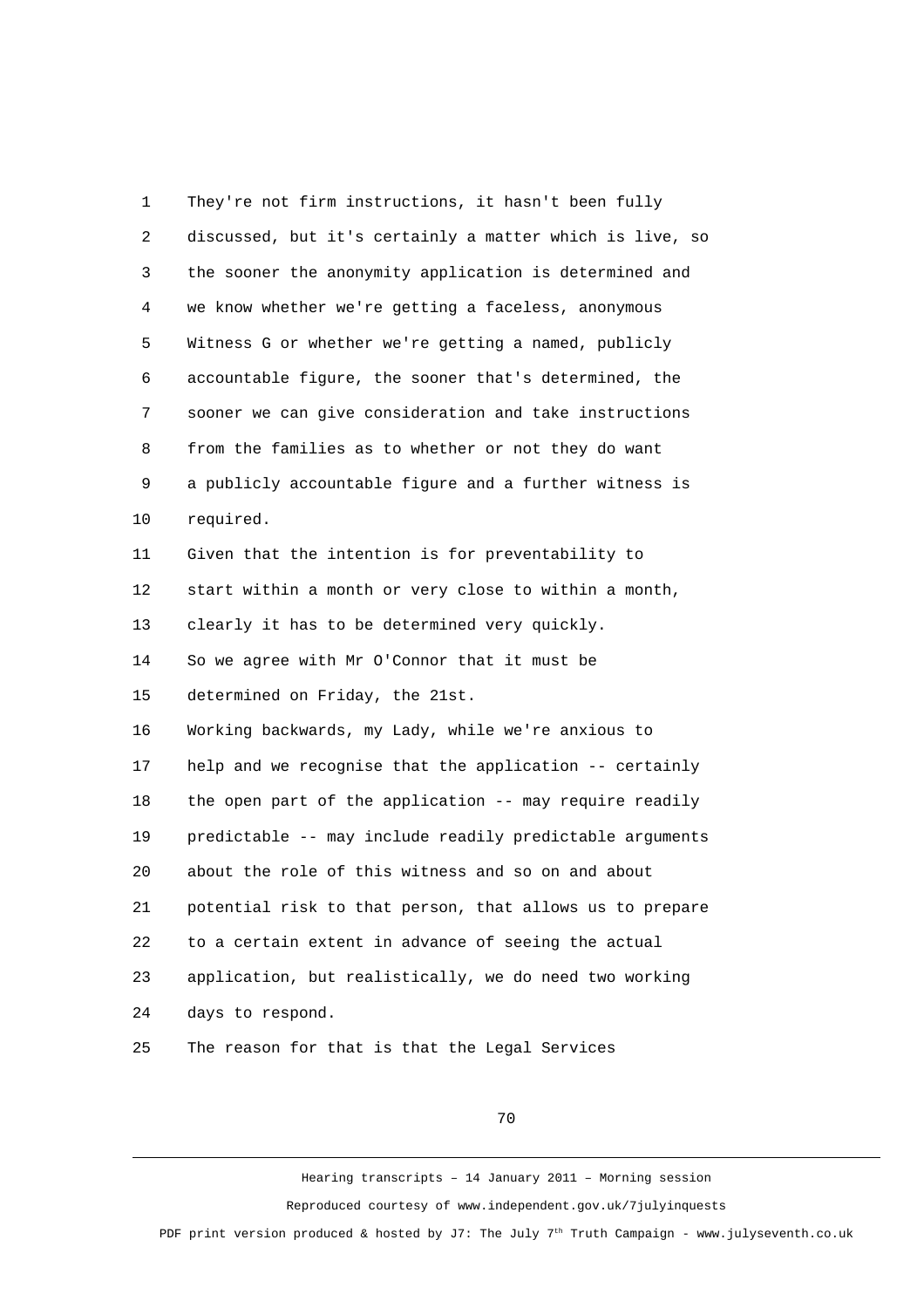1 Commission has divided funding up, as you know, between 2 the teams. There's lead teams, we lead on the issue of 3 preventability. All four other teams must have proper 4 input, may want to make their own supplementary 5 submissions and, as four of the teams are in court, we 6 really need one evening after court for us to consider 7 the material and to initially contact each other with 8 initial views and another evening after court to confirm 9 and finalise our response to the application. 10 So we would say we need two working days. 11 If Mr Hall can give us the application by 4.00 pm, 12 so close of play on Tuesday, we would need until 13 Thursday afternoon or evening. Now, that would, of 14 course, allow for the hearing to ahead on Friday, the 15 21st, but I recognise my Lady you're going to be getting 16 arguments from us late in the evening on Thursday and, 17 indeed, your Inquest team will be receiving them late in 18 the evening on Thursday, and presumably part of the 19 reasoning for Mr O'Connor's original timetable was that, 20 if all materials had been received from both sides, as 21 it were, by Tuesday evening, it would allow the Inquest 22 team to consider the material and to make overall 23 submissions. 24 So we can comply just about, my Lady, but it's very

25 tight, and I should also say that, of course, the press

71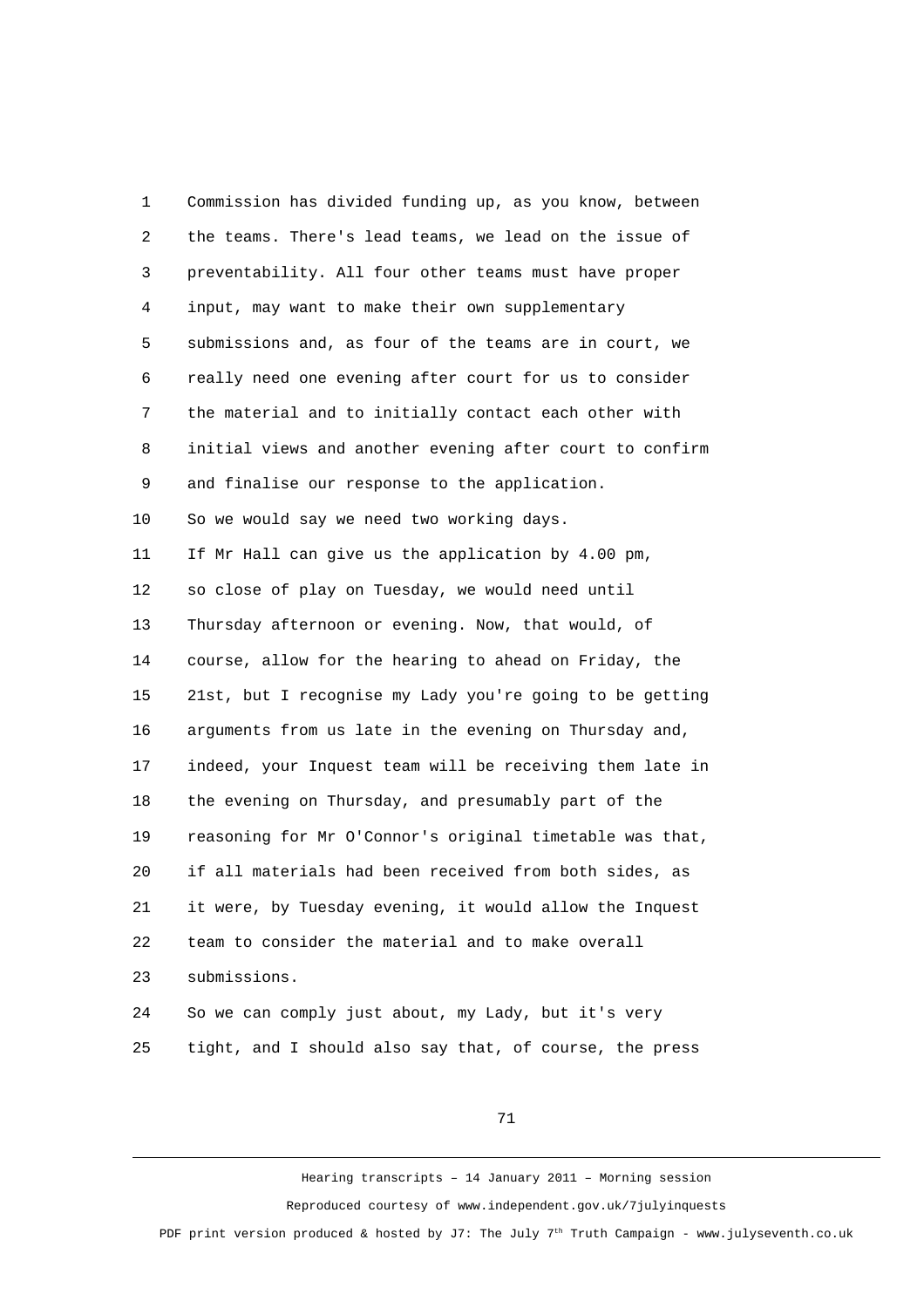1 had indicated that they were likely to oppose any 2 anonymity applications. We clearly can't speak for 3 them. We know Mr Vassell-Adams has made it clear he is 4 able to appear at very short notice. It may be two days 5 is sufficient for them too. But certainly two days is 6 what the families require, we certainly cannot see any 7 way in which we can prepare faster than that and, as 8 I say, it's most unfortunate that we are losing the 9 weekend, which was important to us, and most unfortunate 10 that the families are being put through yet another 11 shifting timetable at this very, very late stage when 12 this matter has been well known for a long time. 13 LADY JUSTICE HALLETT: Ms Gallagher, I very much appreciate 14 the moderation with which you speak. As far as if 15 starting from here is concerned and given what in 16 a matter of practice are my limited powers, which you've 17 obviously recognised in the sense of your submissions, 18 given you need two working days, if the timetable were 19 extended, as Mr Hall has requested, and if that meant 20 the two working days, would it be possible, do you 21 think, to have a deadline of 5.00 Thursday, as far as 22 you are concerned? 23 MS GALLAGHER: I think that should be sufficient. That 24 would allow us Tuesday evening for an initial review of

25 the material. Mr Patrick O'Connor, of course, isn't

72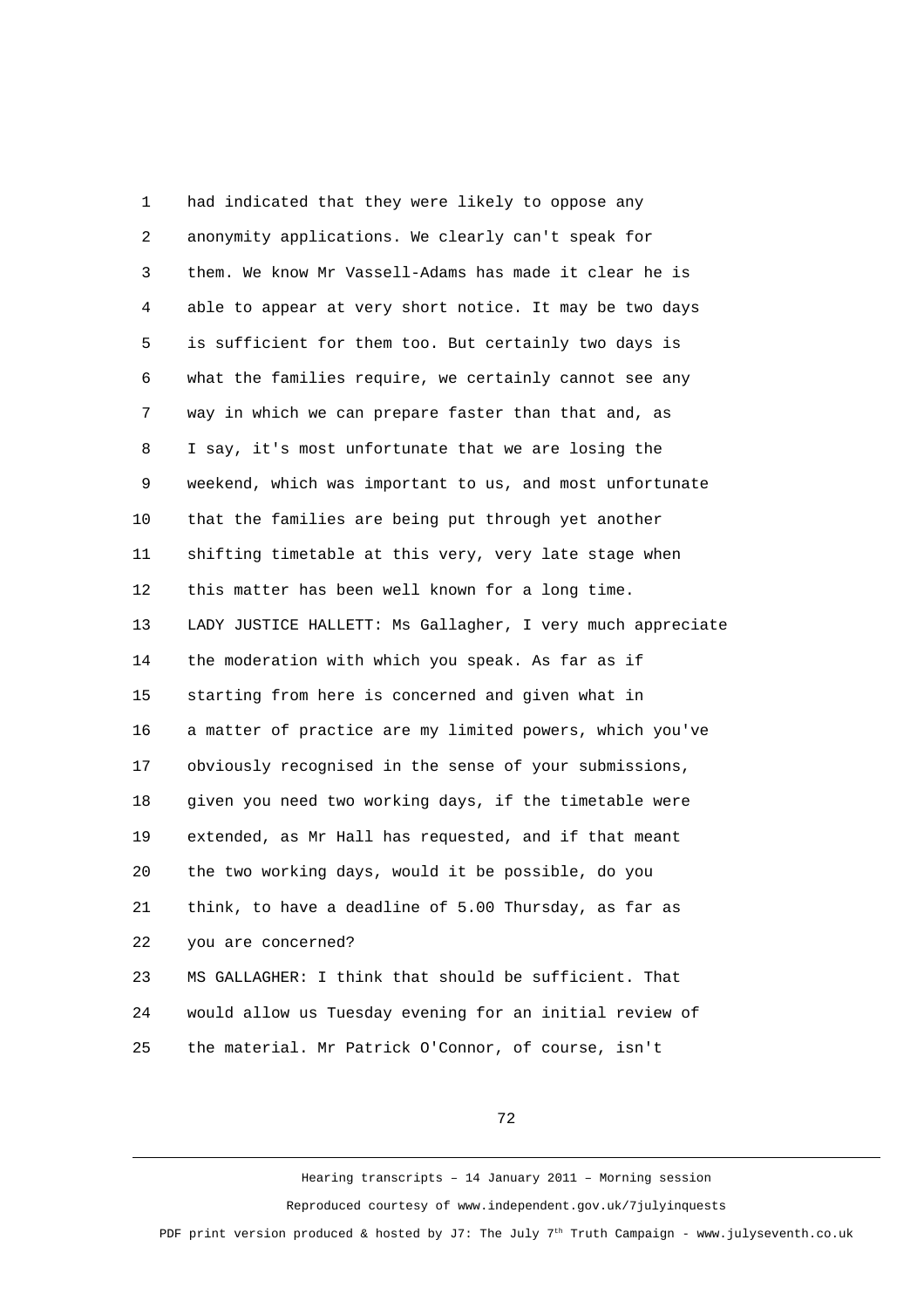1 involved in the evidence here and also Mr Patterson 2 isn't involved in the evidence here, so there can be 3 some work done by individual barristers during court 4 time. For those of us in court, it would give us 5 Tuesday evening to do the initial consideration, contact 6 each other, Wednesday evening to do some further work 7 and then, after court on Thursday, we could deal with 8 any matters which had arisen during the day, finalise 9 the material and send it. I think that should be just 10 about do-able. 11 LADY JUSTICE HALLETT: Thank you very much. 12 Mr Saunders, was there anything you wished to add? 13 MR SAUNDERS: Absolutely nothing, thank you. 14 LADY JUSTICE HALLETT: Thank you. 15 Mr O'Connor, I'm returning to Mr Hall because, in my 16 view, Ms Gallagher has raised some pertinent questions 17 for Mr Hall to answer, but just before I do, given that 18 we are where we are, and knowing how much you are 19 involved in the Tavistock Square explosion, if I were to 20 extend it, as Mr Hall has requested, and if the 21 interested parties replied by 5.00 on Thursday, can 22 Counsel to the Inquests then be ready to deal with the 23 matter on Friday? 24 MR ANDREW O'CONNOR: My Lady, yes, I'm sure we can. I've 25 already indicated that we will work with the directions

73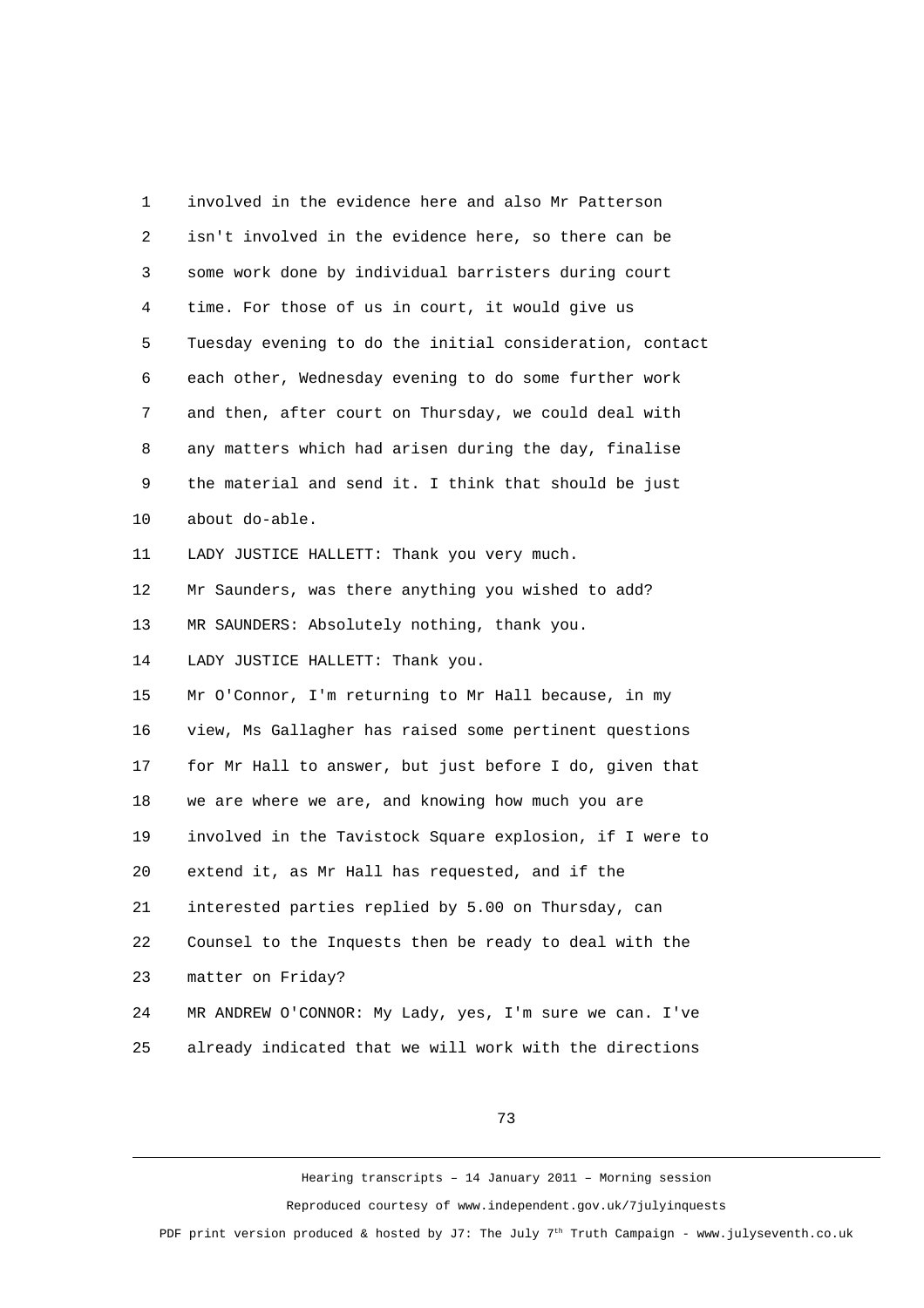1 that you see fit to make and we have some spare 2 capacity. We can obviously commence work in relation to 3 the Secretary of State's application after Tuesday, if 4 that is when it arrives, and I'm sure that we can take 5 on board the families' submissions if we were to get 6 them on Thursday evening. 7 LADY JUSTICE HALLETT: Thank you. 8 Right, Mr Hall, my first question is and was going 9 to be, even before I heard Ms Gallagher: when was the 10 risk assessment first commissioned? 11 MR HALL: I think, from my own knowledge, it was Wednesday. 12 I saw it on Thursday, yesterday, and worked on it 13 yesterday. 14 LADY JUSTICE HALLETT: Well, I don't think I need to ask any 15 counsel to respond to that information because the 16 question is obvious. Why was it left so late, given 17 that it must have been known to the Security Services 18 for some considerable time, including when I made my 19 directions, to which the Security Service has agreed, 20 just a couple of weeks ago? 21 MR HALL: There's a limit to what I can really say on that. 22 It was simply felt that the material that the Secretary 23 of State would have otherwise had available to her -- 24 because bear in mind we've been working on this a lot 25 this week in terms of advices and certificates.

74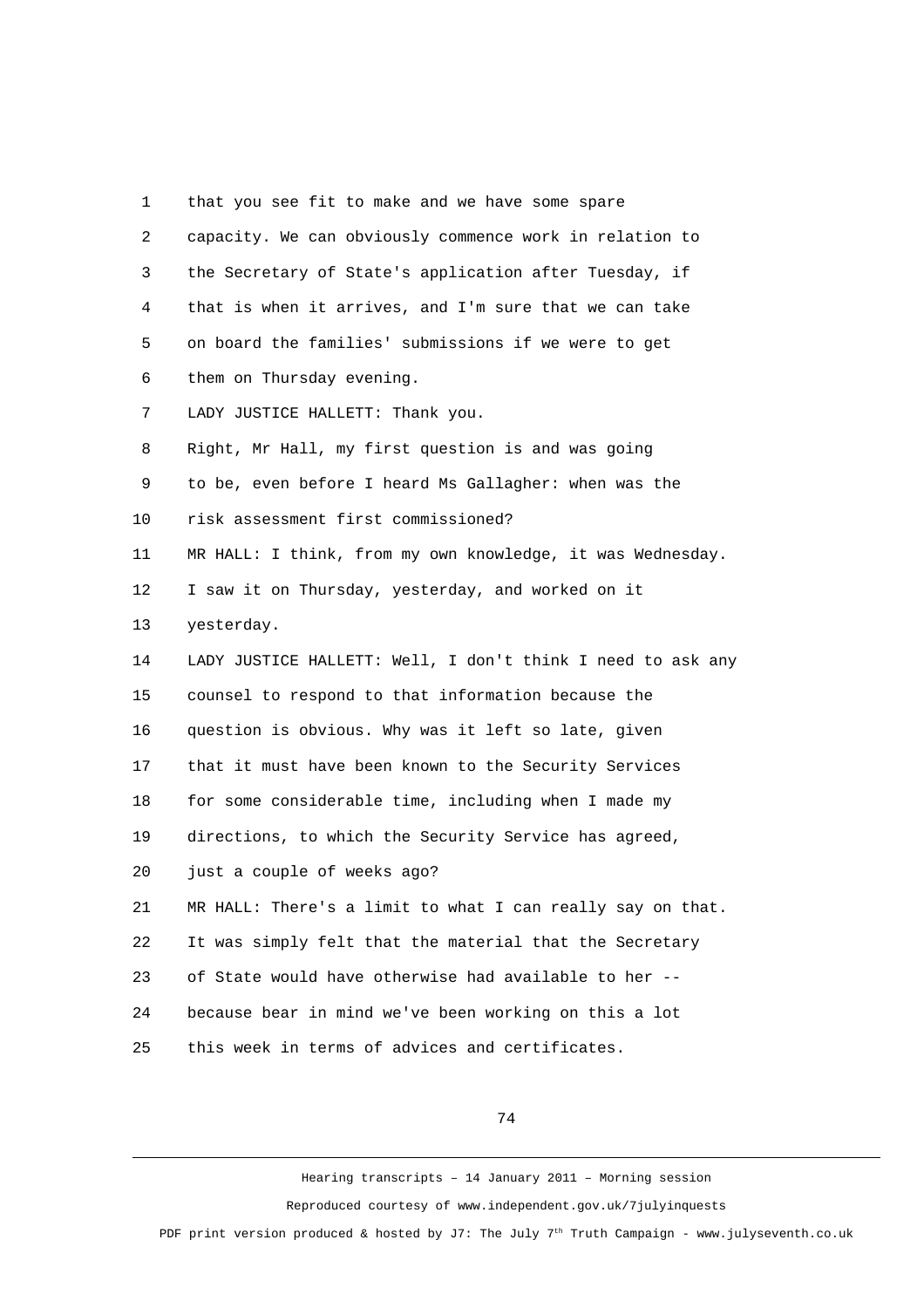1 LADY JUSTICE HALLETT: My question is no criticism of you 2 personally, Mr Hall, I make that plain. 3 MR HALL: No, I agree, but I also include the 4 Security Service. It was simply felt that, for the 5 Secretary of State to have the fullest information to 6 make what is believed to be a very unusual decision -- 7 I'm not aware of any situations in which 8 Security Service witnesses have been unscreened; 9 Ms Gallagher may correct me if I'm wrong -- it was 10 simply felt that that extra information ought to be with 11 her. That's, of course, no good answer to why it 12 couldn't have been commissioned earlier on Monday. 13 Can I also ask you to bear in mind that I think the 14 timetable was set on Monday, and we didn't finish the 15 hearing until late on Monday, so the Security Service 16 only actually had Tuesday. 17 We drafted very busily during that day and, as 18 I say, then it was appreciated that further information 19 should be available to her, and to you, indeed, and to 20 you. 21 LADY JUSTICE HALLETT: Well, Mr Hall, as you will know, 22 I am, unfortunately, virtually powerless in this 23 situation. I make directions. If they're not complied 24 with, I have virtually no power to make sure they are 25 complied with or to impose any kind of penalty. All

75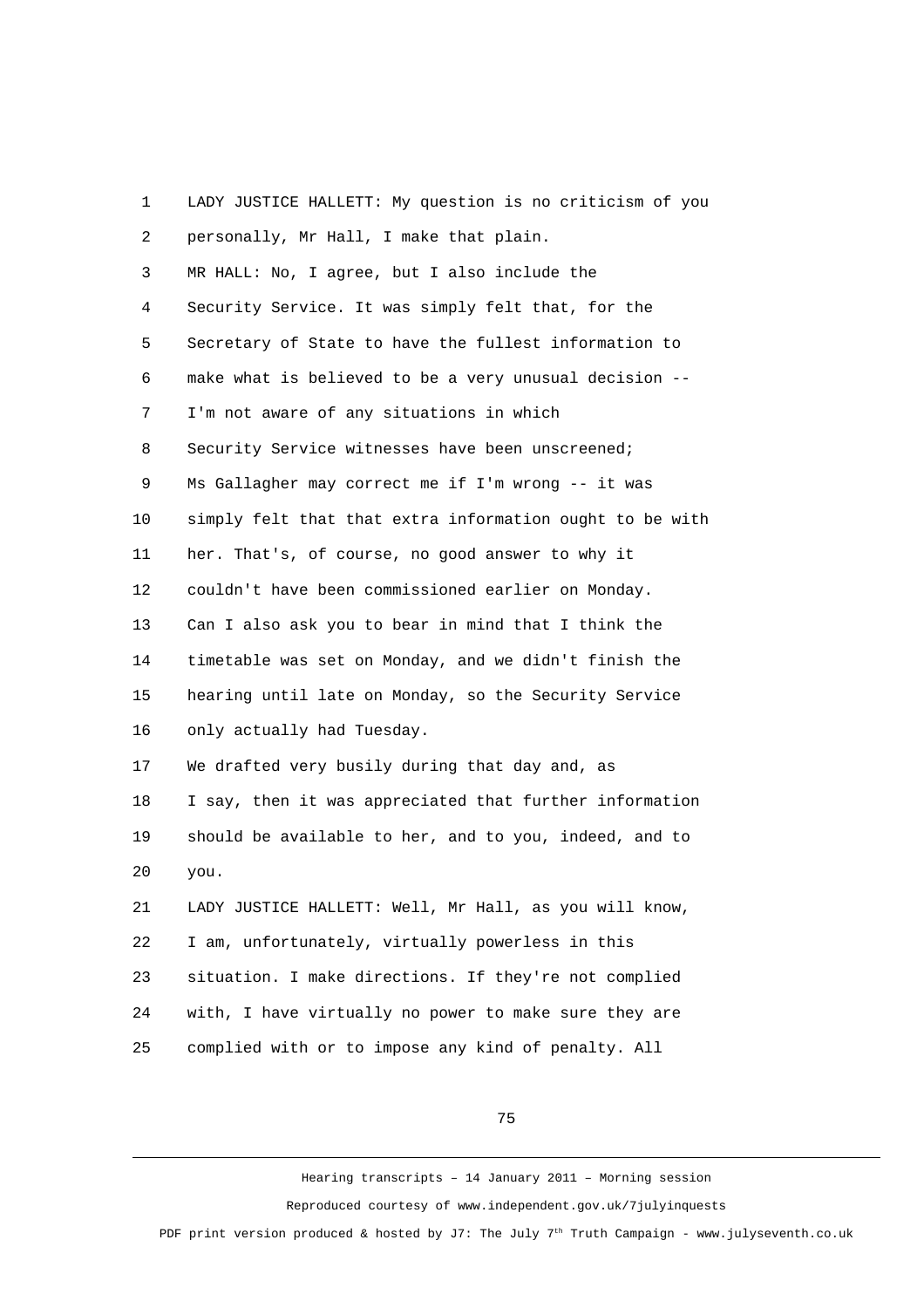1 I will say, publicly, is this: it is most unfortunate, 2 in my view, that it was left so late to commission the 3 risk assessment and that you were instructed to agree to 4 a timetable and very shortly thereafter you come back 5 and you're forced to stand there and make what you 6 described as your "traditional" application. 7 Having said that, and having expressed my 8 dissatisfaction with what has happened, I have no 9 alternative, it seems to me, but to grant your 10 application. 11 Close of play Tuesday is the very latest -- that 12 means 4.00 on Tuesday, no later -- this matter will be 13 heard on Friday, and the families and everybody else 14 involved must have sufficient time to prepare themselves 15 properly for what I consider to be a very important 16 application. 17 MR HALL: I'm grateful. 18 LADY JUSTICE HALLETT: Thank you. 19 Mr Taylor, I'm sorry, I didn't ask you, I saw you 20 this morning at the back of the court and I perhaps 21 should have asked you. I don't think there's really 22 much you could have added, but was there anything you 23 did want to say? 24 MR TAYLOR: Not really, my Lady. I think basically I would 25 be the last person who would ever want to put the

76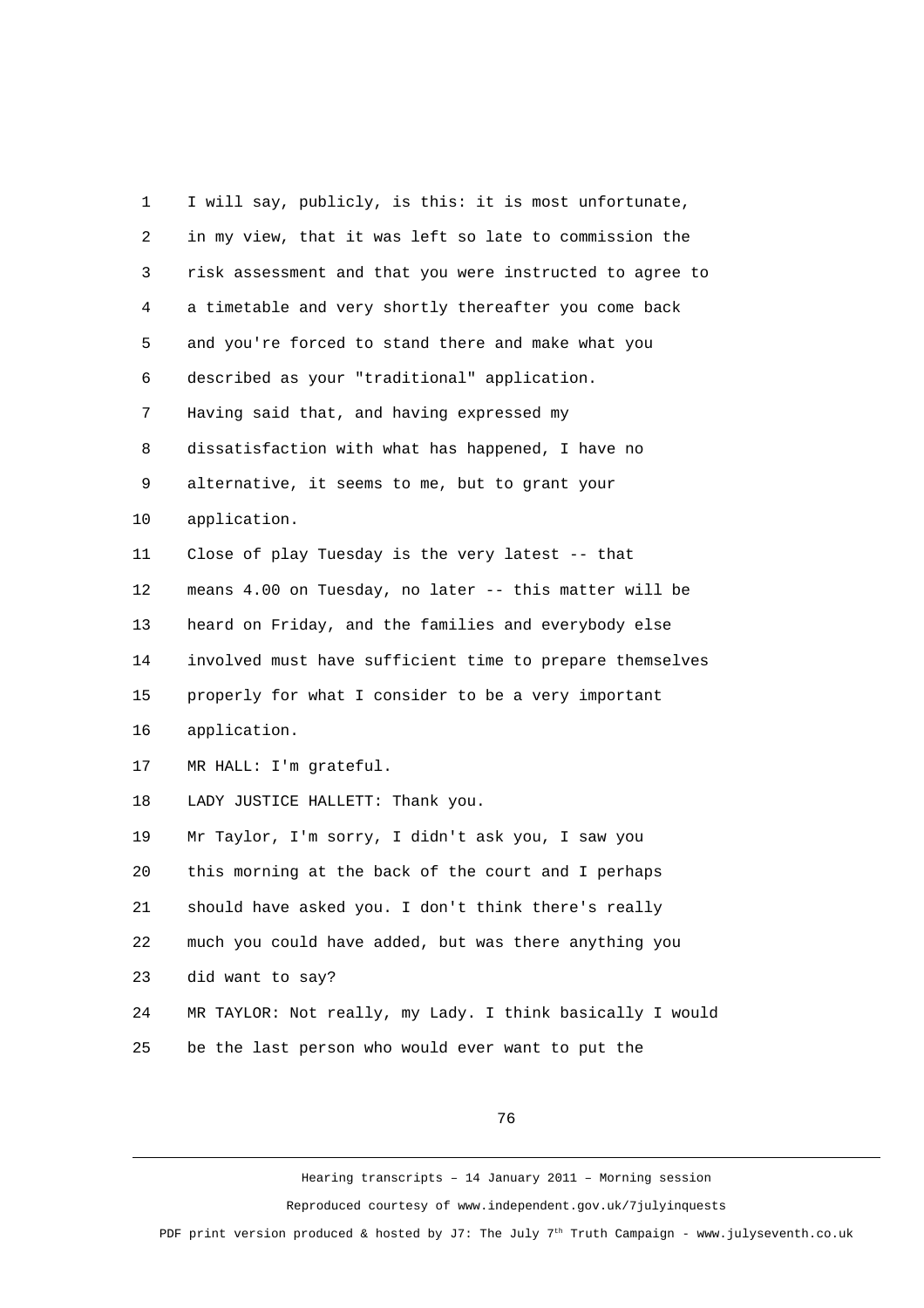| 1              | security of our country at risk or to put anybody's life    |
|----------------|-------------------------------------------------------------|
| $\overline{2}$ | at risk. Like yourself, I am quite concerned about the      |
| 3              | timetable being stuck to, and I would hope that we could    |
| 4              | get it done as soon as possible.                            |
| 5              | LADY JUSTICE HALLETT: I'm sorry I didn't call on you before |
| 6              | I gave my ruling.                                           |
| $\overline{7}$ | Yes, Mr O'Connor?                                           |
| 8              | MR ANDREW O'CONNOR: May I simply clarify whether your order |
| 9              | is to be 4.00 or 5.00 on Tuesday?                           |
| 10             | LADY JUSTICE HALLETT: 4.00, Tuesday.                        |
| 11             | MR ANDREW O'CONNOR: I'm grateful. And, sorry, on Thursday,  |
| 12             | for the responses?                                          |
| 13             | LADY JUSTICE HALLETT: Thursday 5.00.                        |
| 14             | MR ANDREW O'CONNOR: I'm grateful.                           |
| 15             | My Lady, may I invite you to call Georgina Ford?            |
| 16             | MRS GEORGINA EMMA FORD (affirmed)                           |
| 17             | Questions by MR ANDREW O'CONNOR                             |
| 18             | MR ANDREW O'CONNOR: Could you give your full name, please?  |
| 19             | A. Georgina Emma Ford.                                      |
| 20             | LADY JUSTICE HALLETT: Ms Ford, I'm sorry to have kept you   |
| 21             | waiting. As you saw, there was an important matter we       |
| 22             | had to deal with.                                           |
| 23             | A. That's okay.                                             |
| 24             | MR ANDREW O'CONNOR: Ms Ford, in 2005, I think it's right to |
| 25             | say that you worked as a receptionist in the City?          |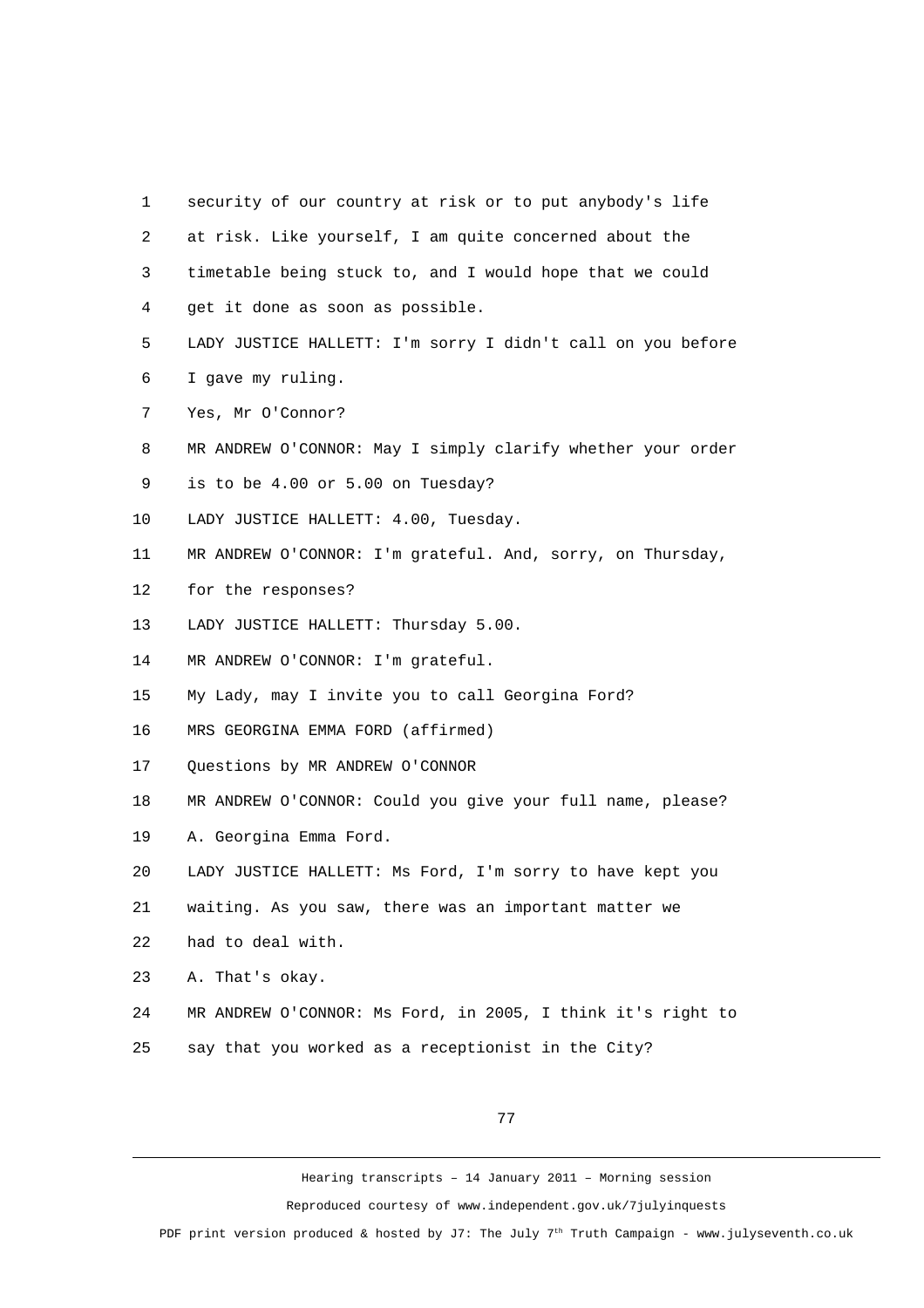- 1 A. In Old Street.
- 2 Q. In Old Street, thank you. You were living in
- 3 Finsbury Park at the time?
- 4 A. Yes, living in Finsbury Park.
- 5 Q. Your journey to work took you via the Piccadilly Line
- 6 from Finsbury Park down to King's Cross and then you
- 7 changed on to the Northern Line and took the
- 8 Northern Line down to Old Street?
- 9 A. That's correct.
- 10 Q. That was your normal route?
- 11 A. Yes.
- 12 Q. That was the route that you had started to follow on the 13 morning of 7 July 2005?
- 14 A. Yes.
- 15 Q. We've heard, of course, a lot of evidence about the
- 16 Piccadilly Line that morning and, in particular, the
- 17 Piccadilly Line travelling westward from Finsbury Park
- 18 and Arsenal down towards King's Cross.
- 19 A. Yes.
- 20 Q. We've heard that it was very busy that morning. Do you
- 21 have a recollection of that?
- 22 A. It was a typical morning, you know, just before rush
- 23 hour going to work. So it was crowded but not unusually
- 24 so. On the Piccadilly Line it was crowded.
- 25 Q. Yes. You travelled from Finsbury Park down to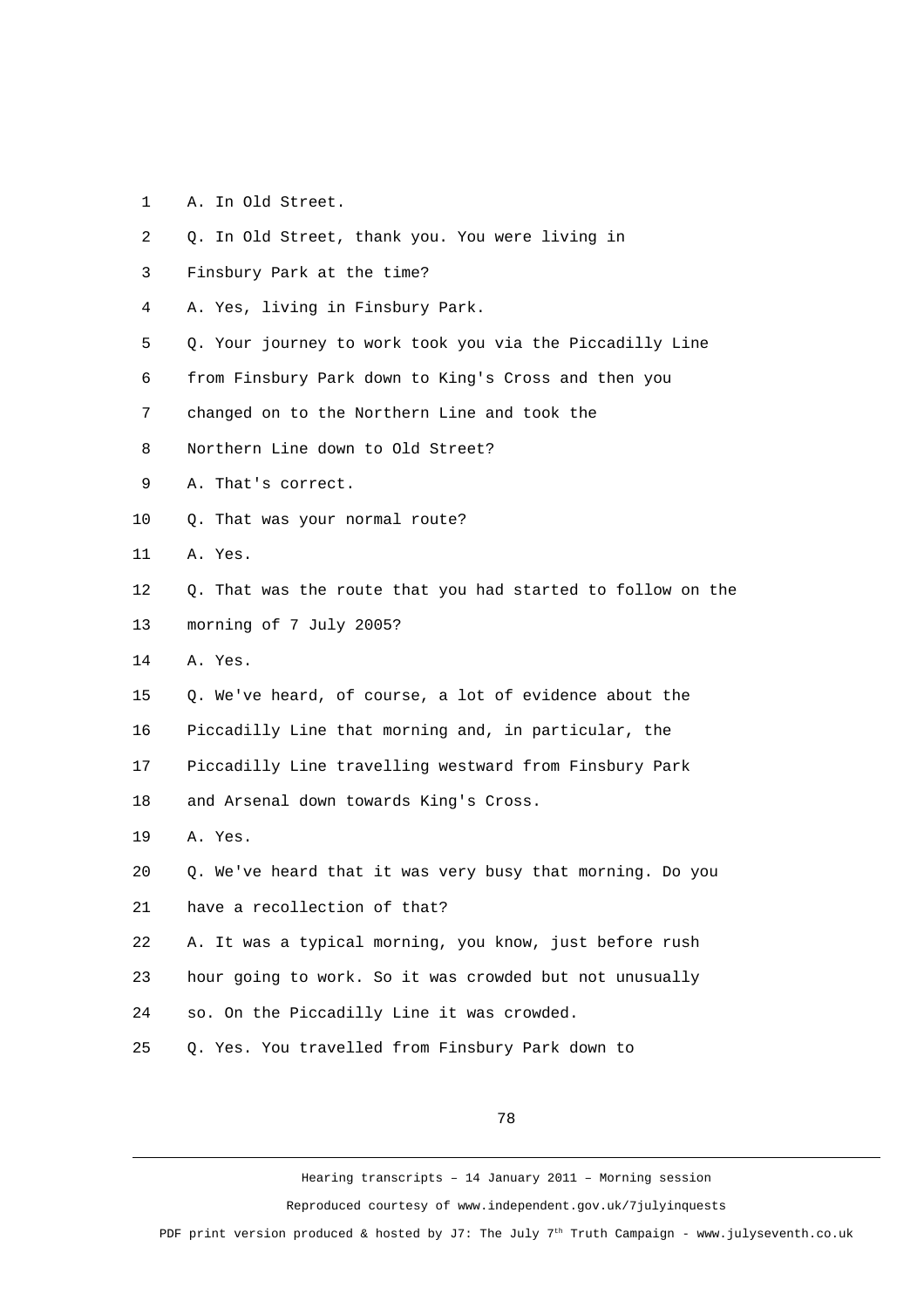1 King's Cross?

| $\overline{2}$ | A. Yes.                                                     |
|----------------|-------------------------------------------------------------|
| 3              | Q. You got off the train at King's Cross?                   |
| 4              | A. I travelled from Arsenal to King's Cross --              |
| 5              | Q. I'm sorry, Arsenal to King's Cross.                      |
| 6              | A. -- and then I got off the train at King's Cross to       |
| 7              | change to the Northern Line to go to Old Street.            |
| 8              | Q. Once you had reached King's Cross station, what is the   |
| 9              | journey you have to make within the station to travel       |
| 10             | from the Piccadilly Line to the Northern Line?              |
| 11             | A. I just switched to the Northern Line -- I can't remember |
| 12             | sort of which route it is through the tunnels and           |
| 13             | corridors.                                                  |
| 14             | Q. No.                                                      |
| 15             | A. I think it's quite direct.                               |
| 16             | Q. Does it involve taking an escalator or not?              |
| 17             | A. I'm not sure. No, I don't think so.                      |
| 18             | Q. You moved then from the Piccadilly Line platform to the  |
| 19             | Northern Line platform?                                     |
| 20             | A. Yes.                                                     |
| 21             | Q. What happened when you got to the Northern Line          |
| 22             | platform?                                                   |
| 23             | A. The train was too crowded to board.                      |
| 24             | Q. I see.                                                   |
| 25             | A. I couldn't get on the train, it was too full, and then   |
|                |                                                             |

79

Hearing transcripts – 14 January 2011 – Morning session

Reproduced courtesy of www.independent.gov.uk/7julyinquests

PDF print version produced & hosted by J7: The July 7<sup>th</sup> Truth Campaign - www.julyseventh.co.uk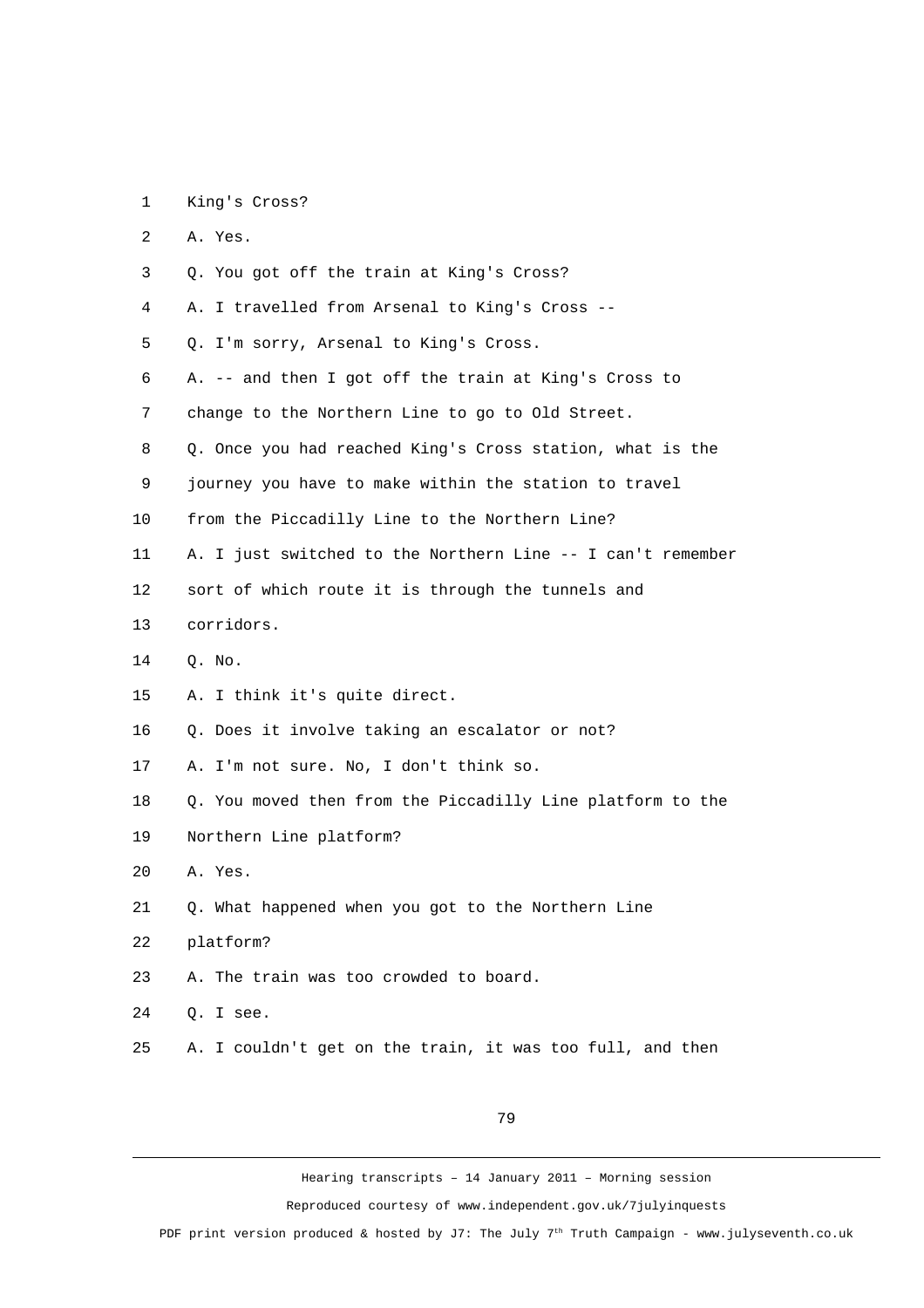| 1              | there was an announcement to evacuate the station.         |
|----------------|------------------------------------------------------------|
| $\overline{c}$ | Q. The announcement to evacuate the station, do you now -- |
| 3              | well, do you now think it took place because of the        |
| 4              | events on the Piccadilly Line and the explosion?           |
| 5              | A. It might have done, but it could have just been         |
| 6              | overcrowding in King's Cross station and that can          |
| 7              | typically happen.                                          |
| 8              | Q. Do you have any idea of what time it was that you were  |
| 9              | at King's Cross station and doing this change from one     |
| 10             | platform to the other?                                     |
| 11             | A. It was shortly before 9.00. Because I remember I was    |
| 12             | frustrated because, if I'd got that Northern Line train,   |
| 13             | I would have just got into work on time.                   |
| 14             | Q. When the announcement came, you obviously complied with |
| 15             | it and moved to go above ground and leave the station?     |
| 16             | A. Yes.                                                    |
| 17             | Q. Was it at that point that you remember taking an        |
| 18             | escalator?                                                 |
| 19             | A. Yes, I went on the escalator at that point.             |
| 20             | Q. Was there anything that stuck in your mind about your   |
| 21             | journey up the escalator?                                  |
| 22             | A. Yes, the escalator stopped and the lights went on and   |
| 23             | off, all at the same time, for about a split second, and   |
| 24             | then they came back on again.                              |
| 25             | Q. I see. From other evidence, that would suggest some     |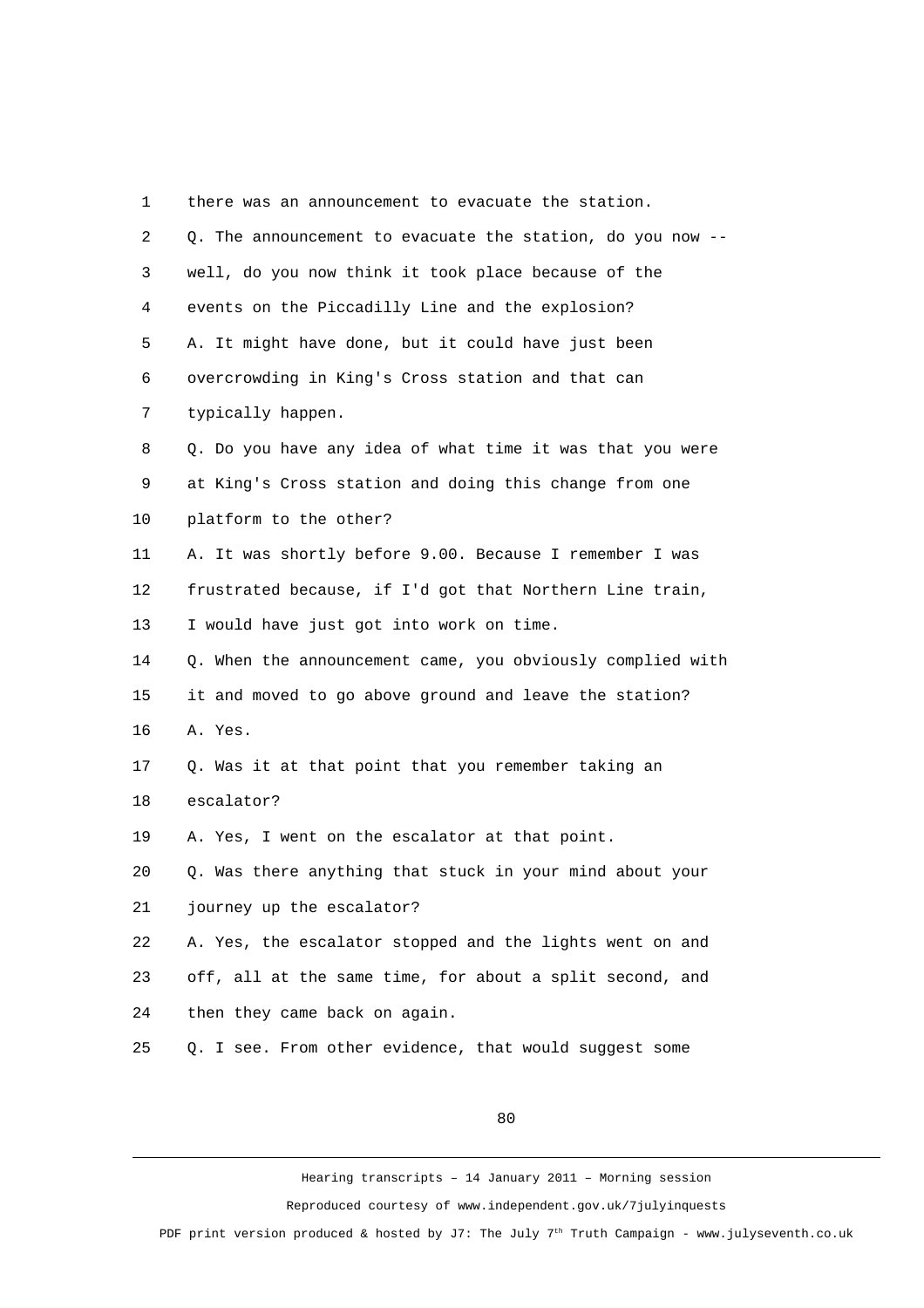| $\mathbf{1}$   | sort of power surge took place at around that time.        |
|----------------|------------------------------------------------------------|
| $\overline{2}$ | A. It could have been. It certainly felt very eerie, but   |
| 3              | I -- you know, I didn't know why, but something didn't     |
| 4              | feel right.                                                |
| 5              | Q. In any event, the escalator did start again?            |
| 6              | A. It did start again, yes.                                |
| $\overline{7}$ | Q. As far as you were concerned that morning, you left the |
| 8              | station?                                                   |
| 9              | A. Yes, I left the station, following the crowds to go to  |
| 10             | Euston to pick up the Northern Line there.                 |
| 11             | Q. Were there, by that point, a lot of people leaving the  |
| 12             | station?                                                   |
| 13             | A. There were. Sort of as I was coming up on to the        |
| 14             | forecourt, there were a lot of people sort of leaving      |
| 15             | the exits of the station.                                  |
| 16             | Q. Did you, at that point, think that something rather out |
| 17             | of the ordinary was happening?                             |
| 18             | A. When the -- the moment on the escalator, that's when    |
| 19             | I thought something wasn't quite right, but obviously      |
| 20             | I -- you know, I had no idea, and at the time I actually   |
| 21             | thought of the IRA, but, you know, at the time, it could   |
| 22             | have just been problems with the Underground which         |
| 23             | typically occur.                                           |
| 24             | Q. Yes. You, as you say, left King's Cross station and you |
| 25             | made your way towards Euston station. What was your        |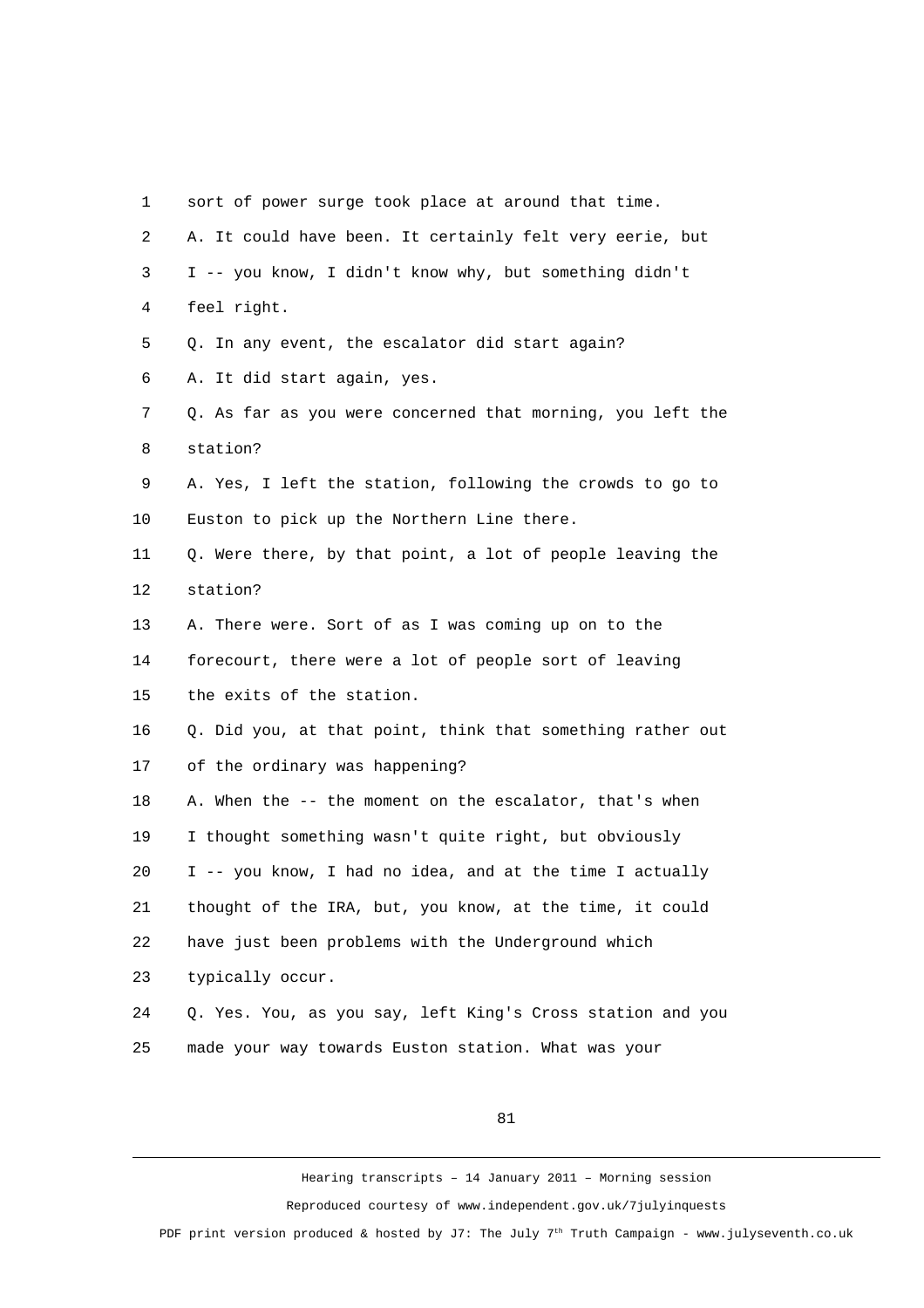1 intention when you reached there?

| $\overline{2}$ | A. To get the Northern Line train and try to pick up the    |
|----------------|-------------------------------------------------------------|
| 3              | train there to Old Street.                                  |
| 4              | Q. Were you able to do that?                                |
| 5              | A. It was very, very crowded, and from the amount of people |
| 6              | and as I walked in through Euston station doors, there      |
| $\overline{7}$ | was many, many people waiting for buses, and I just         |
| 8              | thought it would be opportune just to -- because            |
| 9              | I hadn't eaten anything that day -- just to get             |
| 10             | something to eat quickly at the bagel shop on the           |
| 11             | concourse.                                                  |
| 12             | Q. I see.                                                   |
| 13             | A. Because I thought it's obviously going to be really late |
| 14             | by the time I get into work and I'd be too busy.            |
| 15             | And then -- so I stopped for five minutes, and then,        |
| 16             | sort of just afterwards, they started evacuating Euston     |
| 17             | station.                                                    |
| 18             | Q. I see. We know that Euston station was probably          |
| 19             | evacuated at around 9.15. Would that fit in with your       |
| 20             | timings?                                                    |
| 21             | A. It could have been. I wasn't really checking what the    |
| 22             | time was.                                                   |
| 23             | Q. Obviously, with Euston station being evacuated, the      |
| 24             | prospect of catching a Northern Line train was pretty       |
| 25             | slim?                                                       |

82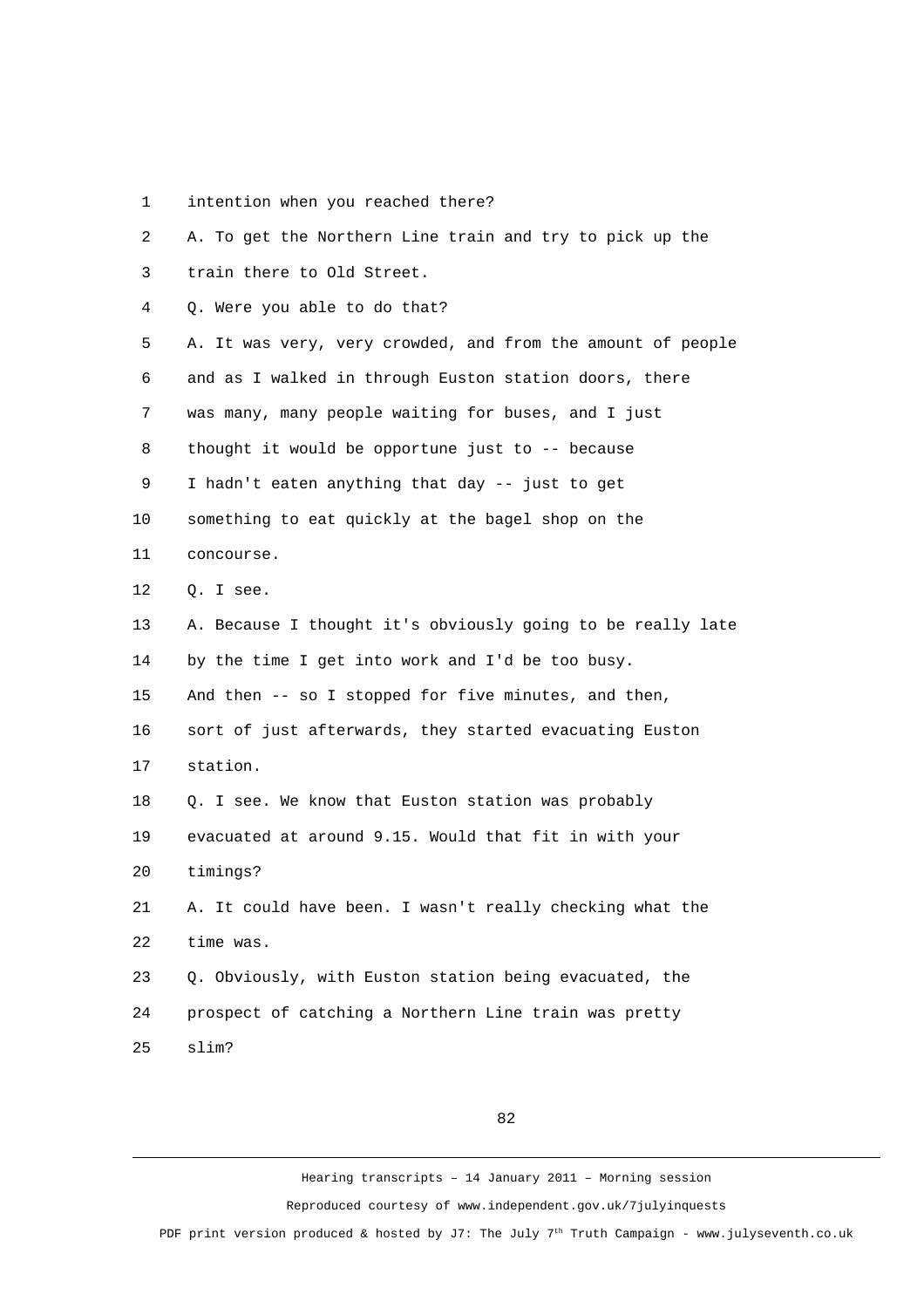| 1              | A. Yes, when I went to the escalators to get the           |
|----------------|------------------------------------------------------------|
| $\overline{c}$ | Northern Line train, and it was being evacuated at that    |
| 3              | point, and there was two London Underground guys there,    |
| 4              | and there was a crowd of people around them sort of        |
| 5              | asking them what was happening and why are we being        |
| 6              | evacuated, I presume.                                      |
| $\overline{7}$ | Q. Yes. Did you have any growing understanding of what was |
| 8              | happening at that point?                                   |
| 9              | A. No, no. I just thought it was -- you know, the typical  |
| 10             | problems that you get with the Underground.                |
| 11             | Q. With the Underground ruled out, though, what did you    |
| 12             | decide to do about making your way to work?                |
| 13             | A. I thought I would go and catch a bus from the bus stops |
| 14             | that were directly outside. By this time, I'd called in    |
| 15             | to work probably a couple of times to say that I would     |
| 16             | be late, and, yes, I went to wait by a bus stop and        |
| 17             | I was thinking of getting a 205 to Liverpool Street,       |
| 18             | which would have gone down the City Road to -- and         |
| 19             | I could have got off near Old Street, but all the buses    |
| 20             | that went by were full up, and then the number 30 came     |
| 21             | along.                                                     |
| 22             | Q. Were you in court when Mr Psaradakis gave evidence      |
| 23             | earlier this morning?                                      |
| 24             | A. Yes, I was.                                             |
| 25             | Q. You heard his evidence, then, about what happened when  |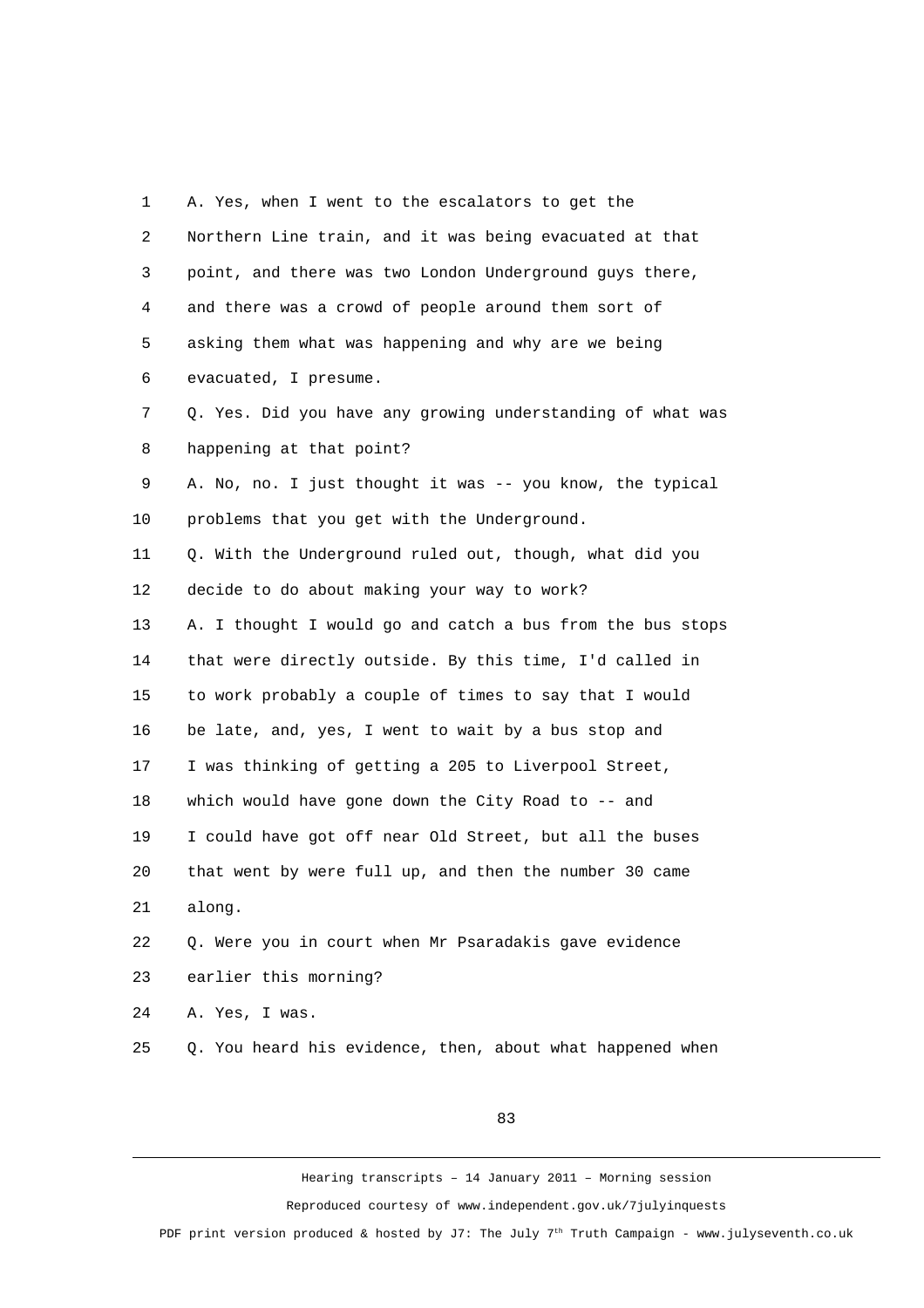1 he arrived at Euston station, people getting off and 2 then immediately followed by people getting on to the 3 bus, including some of the people who had just got off 4 it? 5 A. Yes. 6 Q. Does that coincide with your memory? 7 A. Yes. I think a few people may have got off and then 8 there was a big surge of people to get on the bus. 9 I think the number 30 was one of the few buses that had 10 free seats on it and I think that's why so many people 11 were trying to board it. 12 Q. We've heard that, unusually, people were boarding the 13 bus by both doors, normally one would only board by the 14 front door, but people were boarding by the middle and 15 the front door. 16 A. I don't remember that, but it could possibly have been 17 the case. 18 Q. Did you get on by the front door, then? 19 A. The front door, yes. 20 Q. I think it's right to say that you sat on the lower deck 21 at the rear? 22 A. Yes. 23 Q. Could we just have up on the screen, please, [INQ10285-6]? 24 If we zoom in on the top diagram -- Ms Ford, I hope 25 you've seen this diagram before. This is a diagram of

84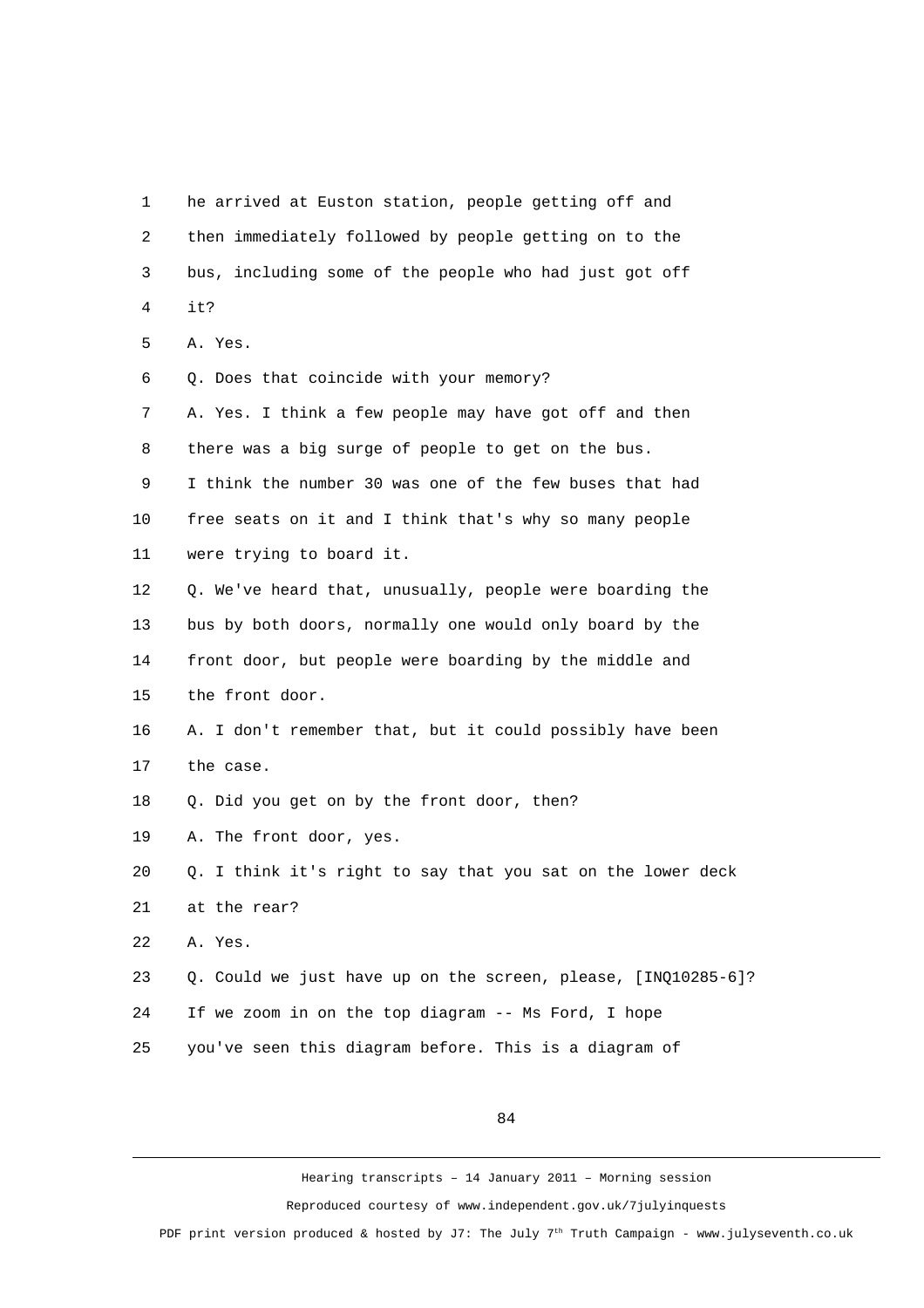1 the upper -- I'm sorry, of both decks, but the upper 2 diagram is of the lower deck. We see the figure 3 number 23 at the rear of the bus, one seat in from the 4 window. 5 A. Yes. 6 Q. Is that where you think you were sitting? 7 A. Yes. 8 Q. We see that that places you next to Ms Barry. I don't 9 know if you were in court when she gave evidence very 10 first thing this morning? 11 A. Yes, I was. 12 Q. Do you have a memory of sitting next to her? 13 A. I don't remember her directly, because the bus was so 14 full of people but, yes, I probably remember there was 15 someone sitting next to me. 16 Q. Certainly. It would also then place you sitting 17 diagonally opposite the person sitting at number 20 on 18 the plan -- 19 A. Yes. 20 Q. -- who, as you will have heard from being in court this 21 morning, was Shyanu Parathasangary. 22 A. Right. 23 Q. Do you have any memory of her while you were sitting on 24 the bus? 25 A. Possibly, vaguely. I know there was someone sitting

85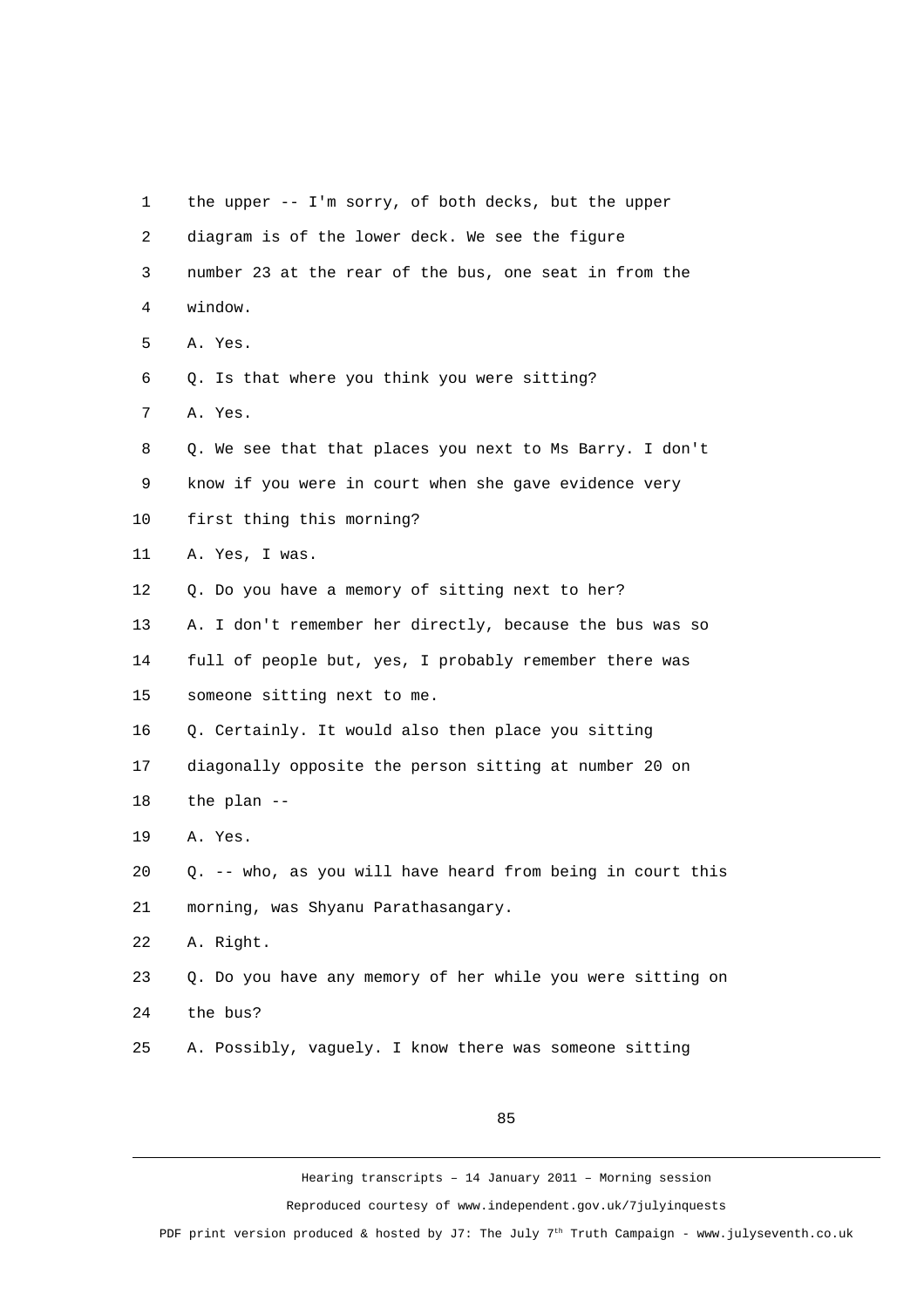1 there, but I didn't know until today that that was her. 2 Q. I see. So you made your way, you found your seat and 3 sat down?

4 A. Yes, I got a seat straightaway, yes.

 5 Q. We've heard that there was a rather sort of social 6 atmosphere in the bus, possibly a rather unusual morning 7 on the bus. Is that your memory as well or not? 8 A. It was a typical crowded bus. I think because, you 9 know, we were delayed so long, I mean, we must have been 10 probably at least 20 minutes just to go out the road 11 that comes out Euston station, and there was a lot of 12 people on their phones, you know, phoning work, phoning 13 people, saying they're late and just talking on their 14 phones to pass the time, and it was a very, very crowded 15 bus.

16 Q. Did you involve yourself in conversation with people 17 sitting around you, or did you keep yourself to 18 yourself?

19 A. No, no, I was just reading the paper.

20 Q. You say that -- the delay of 20 minutes, was that 21 20 minutes actually sitting at the bus stop in front of 22 Euston station or was it the delay that Mr Psaradakis 23 has described as he tried to get out of the station, but 24 was unable to because of the police cordons and him 25 needing to avoid those cordons?

86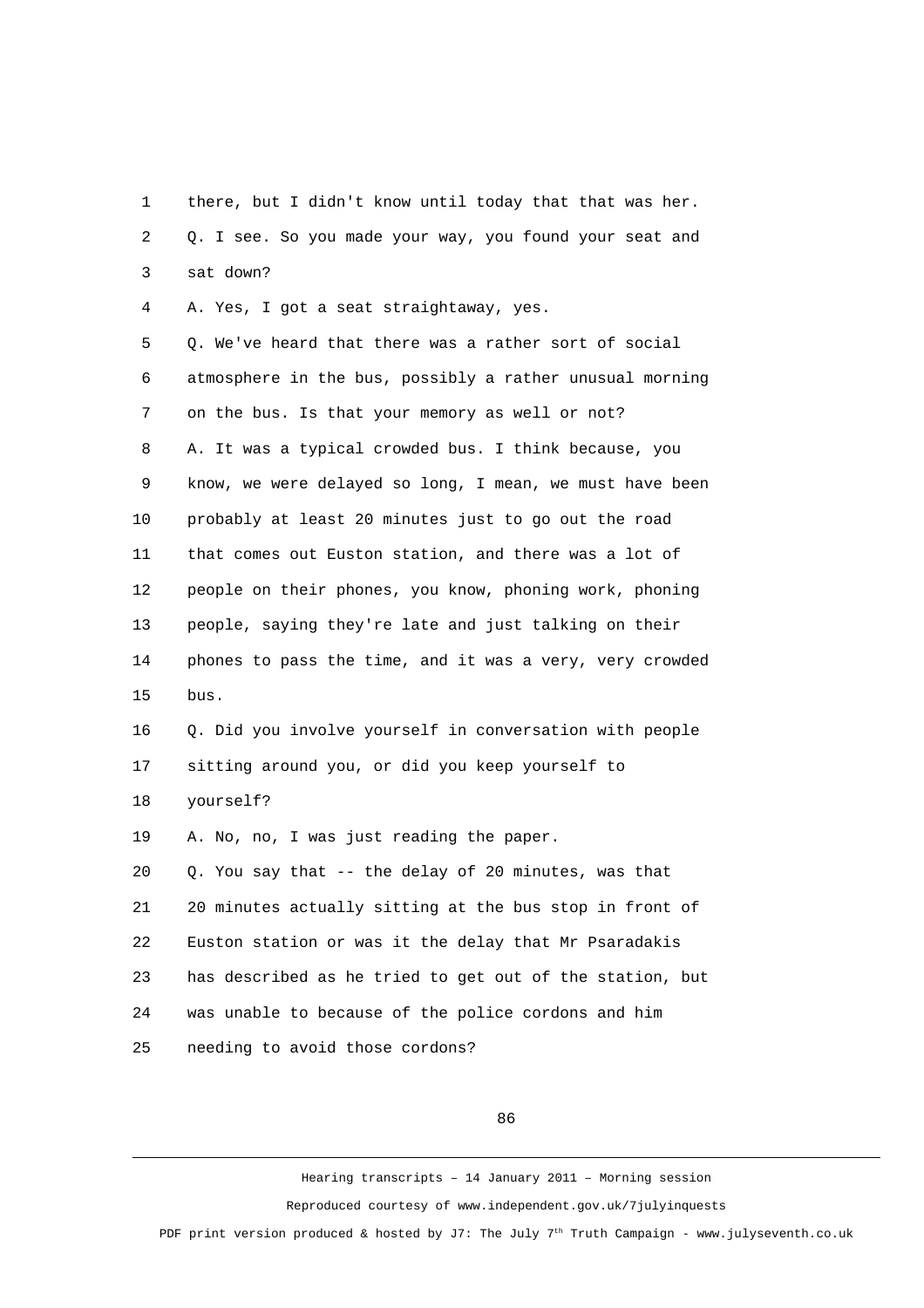| 1              | A. No, it was as he described. We moved off straightaway   |
|----------------|------------------------------------------------------------|
| $\overline{c}$ | but it was just progressing very, very slowly. The bus     |
| 3              | just progressed sort of, you know, a few feet at a time.   |
| 4              | Q. You heard what Mr Psaradakis said about his attempts to |
| 5              | turn left on his intended route towards King's Cross --    |
| 6              | A. Yes.                                                    |
| $\overline{7}$ | Q. -- and, ultimately, that not being possible and him     |
| 8              | driving across the Euston Road and stopping shortly        |
| 9              | after he had driven on to Upper Woburn Place?              |
| 10             | A. Yes.                                                    |
| 11             | Q. Do you remember that happening?                         |
| 12             | A. Yes, I do, yes. But it took a very long time to get     |
| 13             | that far.                                                  |
| 14             | Q. Yes. Then, do you remember him making an announcement   |
| 15             | and that announcement being followed by people getting     |
| 16             | off the bus?                                               |
| 17             | A. I actually don't recall the announcement, but it must   |
| 18             | have been made, and I think it was because it was the      |
| 19             | thundering of all the people disembarking the bus at the   |
| 20             | announcement, but looking back, he must have made an       |
| 21             | announcement. I probably wasn't paying a lot of            |
| 22             | attention.                                                 |
| 23             | Q. Mr Psaradakis, doing the best he could, estimated       |
| 24             | between 30 and 50 people leaving the bus at that point.    |
| 25             | Are you able to add to the evidence about how many         |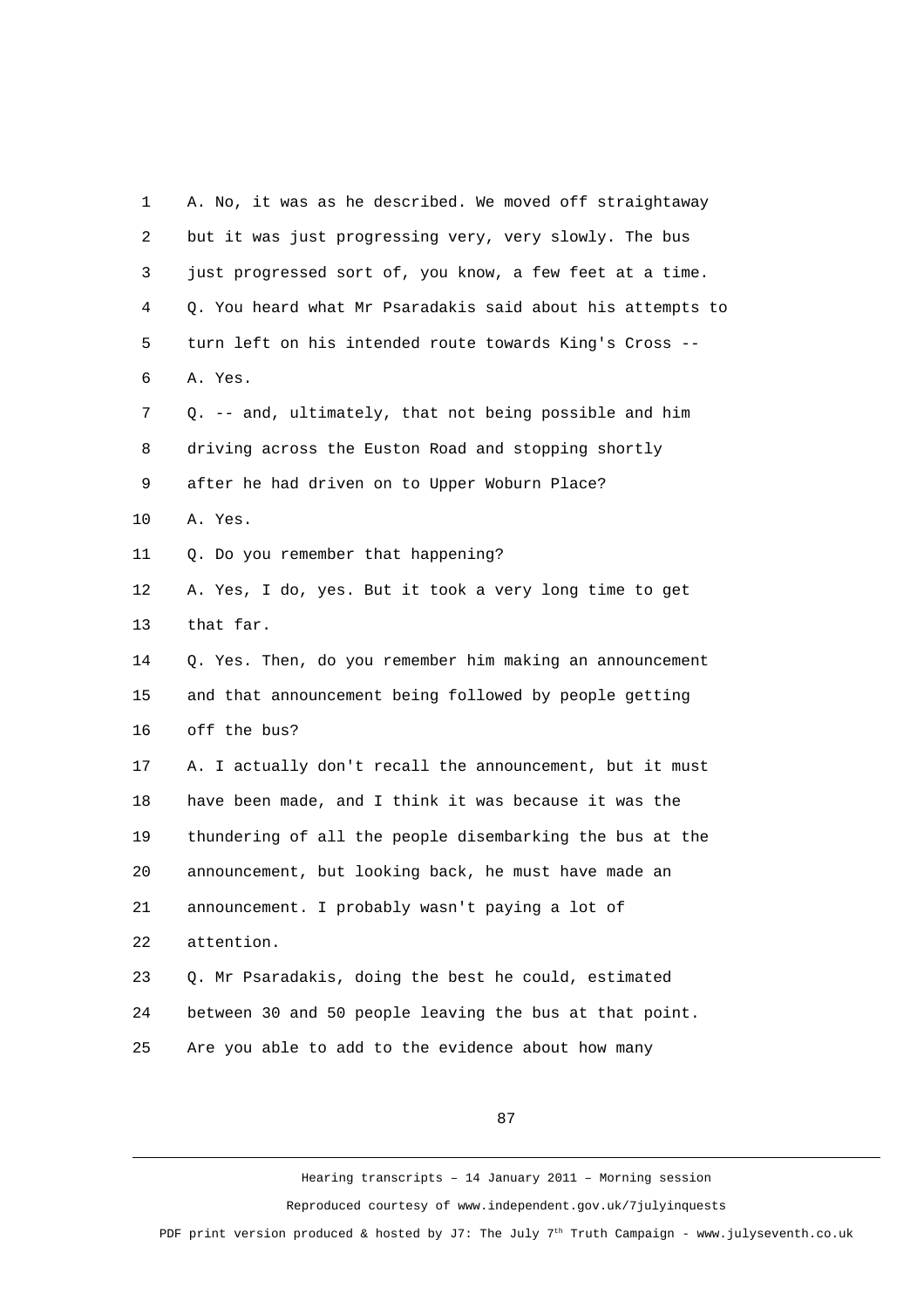## 1 people left?

| $\overline{c}$ | A. Yes, it was probably around about 30, 30 plus.          |
|----------------|------------------------------------------------------------|
| 3              | Q. Why didn't you get off at that time?                    |
| 4              | A. Well, because the road through down to King's Cross was |
| 5              | blocked, I couldn't have picked up another bus, and        |
| 6              | I thought I was better off staying on that bus, because    |
| $\overline{7}$ | it probably would have been diverted around the back       |
| 8              | streets and then joined back on to the City Road.          |
| 9              | So I decided just to stay on, I thought it would be        |
| 10             | just as quick just to wait on the bus, but when everyone   |
| 11             | was disembarking, it seemed there was just something odd   |
| 12             | about it, and I thought I heard someone on their phone     |
| 13             | saying there may have been bombs on the Underground and    |
| 14             | then people talking about power surges, and I did think,   |
| 15             | "Oh", you know, "Maybe I should get off as well,           |
| 16             | everyone else seems to be getting off", but I think        |
| 17             | a lot of them were leaving the bus to walk to their        |
| 18             | destinations that were nearby.                             |
| 19             | Q. Yes. You stayed on the bus?                             |
| 20             | A. Yes, I stayed on.                                       |
| 21             | Q. We've heard from Mr Psaradakis that he closed the doors |
| 22             | and started to drive down Upper Woburn Place, albeit       |
| 23             | slowly, because the traffic was still gridlocked?          |
| 24             | A. Yes, I did think someone boarded the bus.               |
| 25             | Q. Sorry?                                                  |

88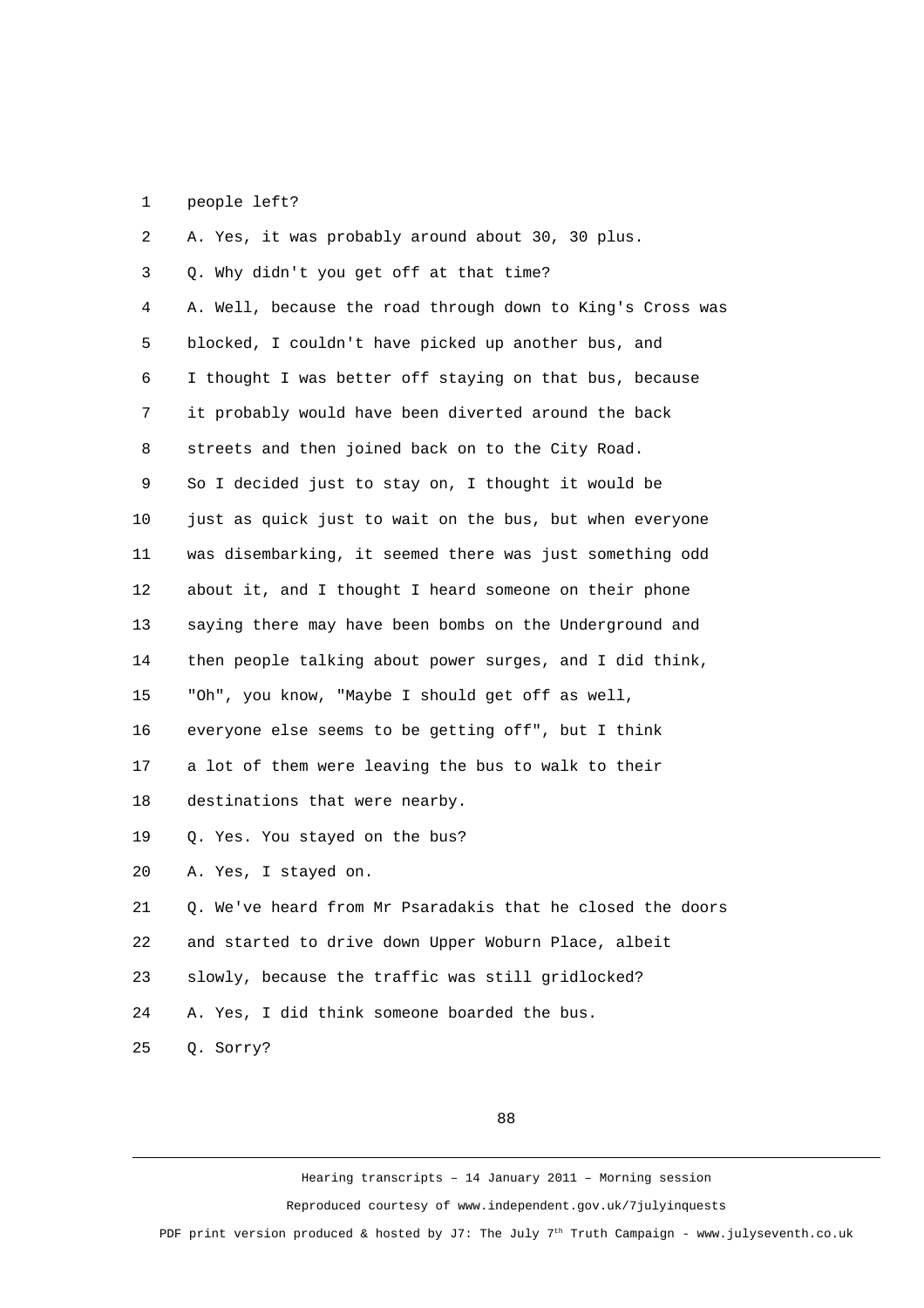1 A. Someone maybe boarded the bus, a black gentleman, 2 I think it was just him, and I think, because someone 3 got on, I thought "Oh, well, someone's getting on this 4 bus", so I thought -- that made me feel like staying on, 5 and he -- but I think he was the only passenger that 6 did, and he came and stood opposite the double doors, 7 standing up. 8 Q. There was then a period when Mr Psaradakis was driving 9 up the road, but not long after that, the explosion took 10 place. What's your memory of the explosion? 11 A. I remember -- well, I was just reading the newspaper 12 because it was quite boring stuck on a long -- being 13 trapped on a long bus journey, but I just remember 14 a piece of the roof coming down in front of me, 15 bending -- like, bending down, it was like a screen, and 16 it came down, sort of down to my waist, and at the same 17 time there was a tinny bang, like a tyre bursting, it 18 was quite muffled, but the bus was sort of vibrating and 19 shaking, and it probably happened within a matter of -- 20 this all sort of happened in a matter of seconds and, at 21 the time, I thought we were crashing into -- we'd 22 crashed into another bus. 23 Q. Was that because of something that you saw or heard or 24 just an immediate reaction? 25 A. I think it was because of the way the bus was vibrating

89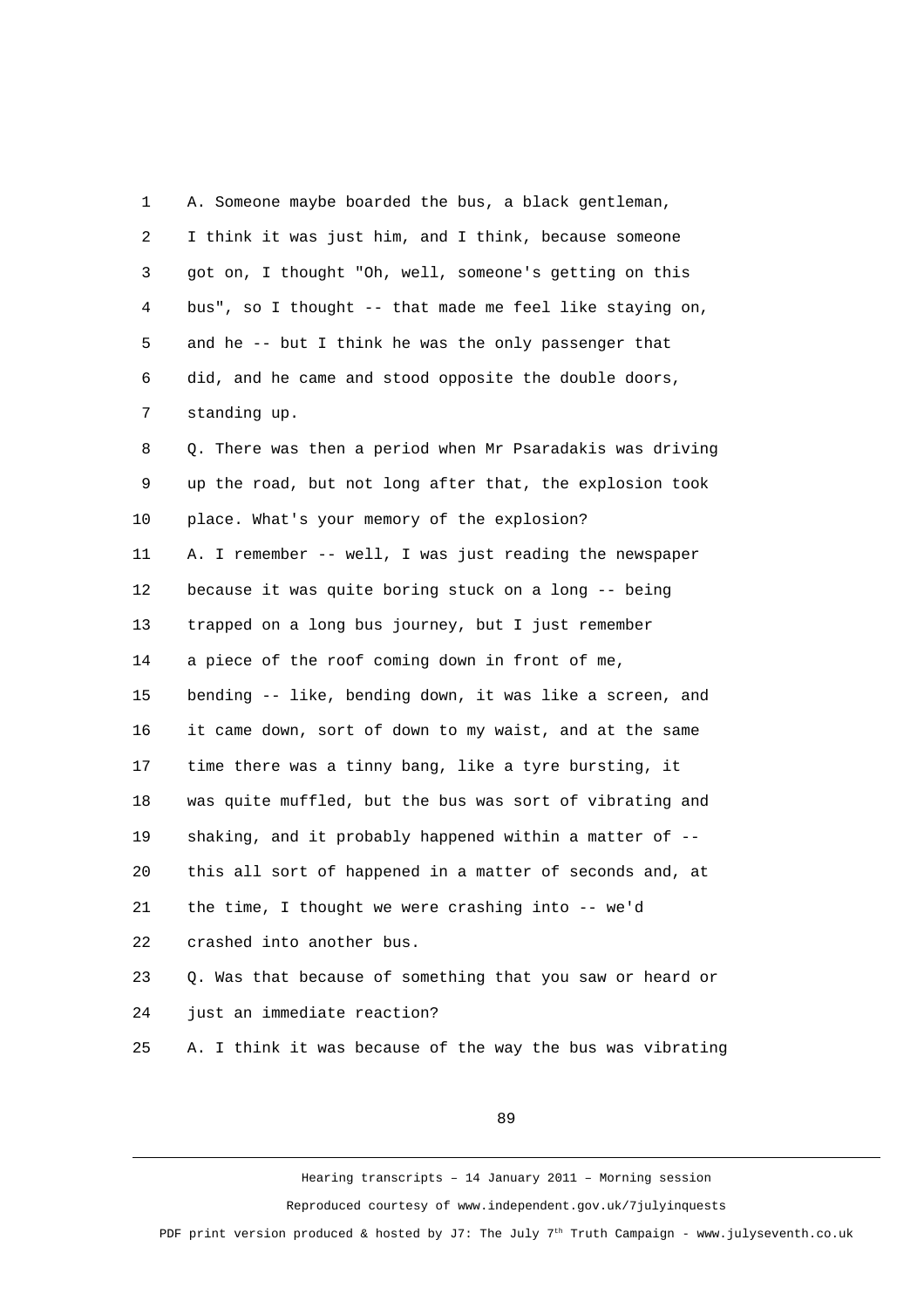1 and shaking.

| $\overline{2}$ | Q. I see. You've described the roof coming down almost in   |
|----------------|-------------------------------------------------------------|
| 3              | front of you.                                               |
| 4              | A. Yes, it was a section of the roof.                       |
| 5              | Q. Did that leave you exposed to the open air at the end of |
| 6              | the explosion, or were you, as Ms Barry has described,      |
| $\overline{7}$ | enclosed by the wreckage?                                   |
| 8              | A. I was enclosed by the wreckage and I looked around to    |
| 9              | see if I could get out any of the windows or the back,      |
| 10             | but I think parts of the glass, the glass of the bus,       |
| 11             | were still intact. So there was no way out from the         |
| 12             | back.                                                       |
| 13             | Q. Do you think that you lost consciousness at all, or do   |
| 14             | you think that you were --                                  |
| 15             | A. I don't believe I did at all, no.                        |
| 16             | Q. How long did it take you, roughly speaking, after the    |
| 17             | explosion, to get out of the bus?                           |
| 18             | A. Probably about ten minutes.                              |
| 19             | Q. Tell us, then, during that time -- I'm going to ask you  |
| 20             | in a minute about what you were able to see around you,     |
| 21             | but just for the moment -- what did you do to get           |
| 22             | yourself out of the bus?                                    |
| 23             | A. Well, I thought at first -- I looked around out the back |
| 24             | to see if I could get out that way, but there was no way    |
| 25             | out. The passenger, passenger 24, was unconscious           |

90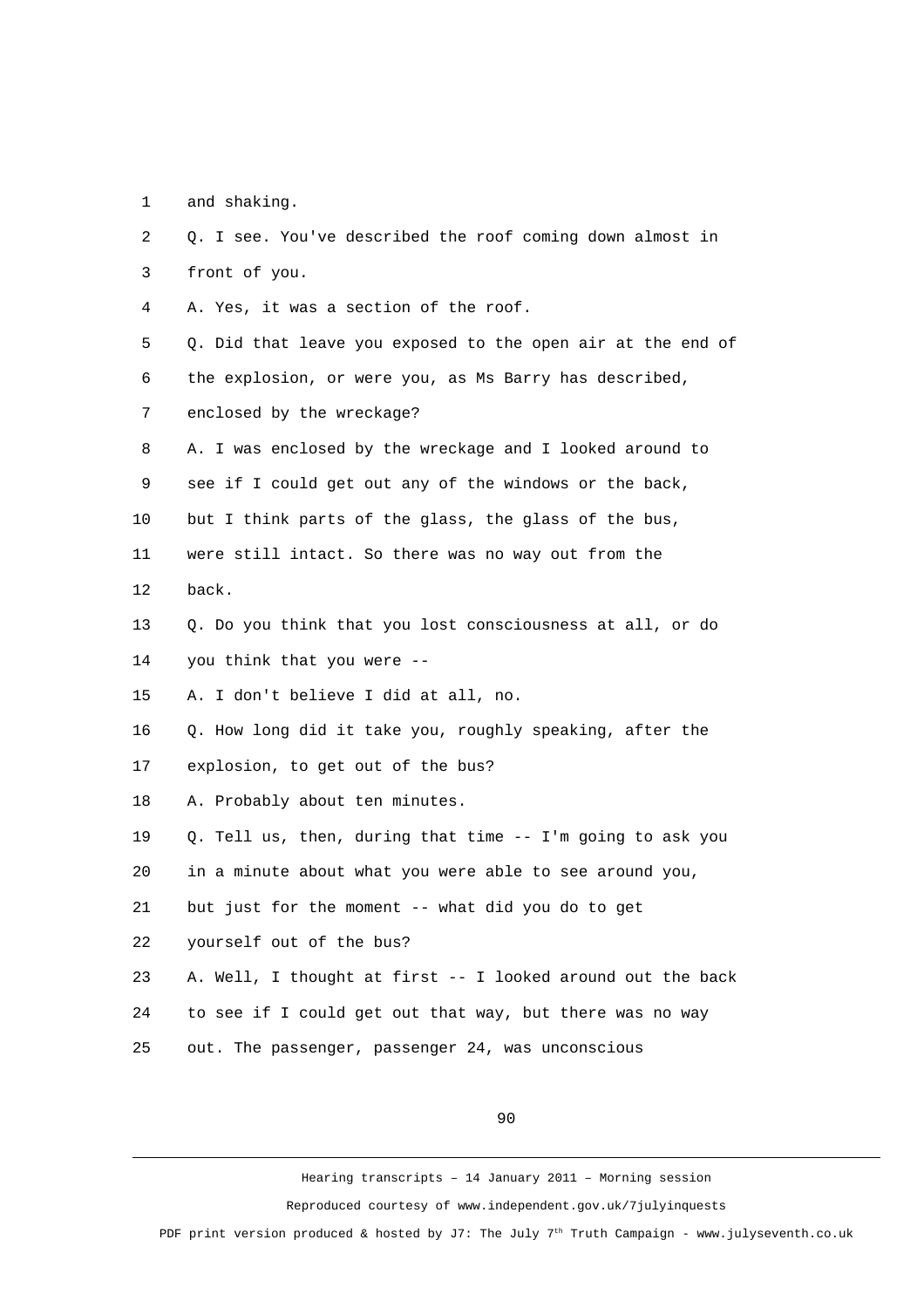1 because I turned round to ask, you know, what happened, 2 you know, sort of thing and I saw that she was just out. 3 Q. You say 24, that is the person we believe to be 4 Ms Barry. 5 A. I thought she was 22. 6 Q. Well, Ms Barry's evidence was that she was sitting in 7 position 24 next to the window. 8 A. Oh, okay. 9 Q. But that's her evidence. I think you said earlier that 10 you don't necessarily remember her particularly being 11 there. 12 A. No, I think she was two to the right of me. I think 13 that was a different -- passenger 24 was a different 14 person. It wasn't the lady that gave evidence on the -- 15 you know, on the link. 16 Q. Was it a lady? 17 A. Yes. 18 Q. So you think you had a lady on either the side of you? 19 A. There could have possibly been someone sitting on my 20 right side, and that could have been her, because, after 21 the explosion, that was -- that seat was totally 22 obscured by bus wreckage. There was like -- there was 23 no seat there, it was just the wreckage of the bus and 24 I couldn't see who was behind it. 25 Q. In any event, Ms Ford, this may not matter terribly, but

91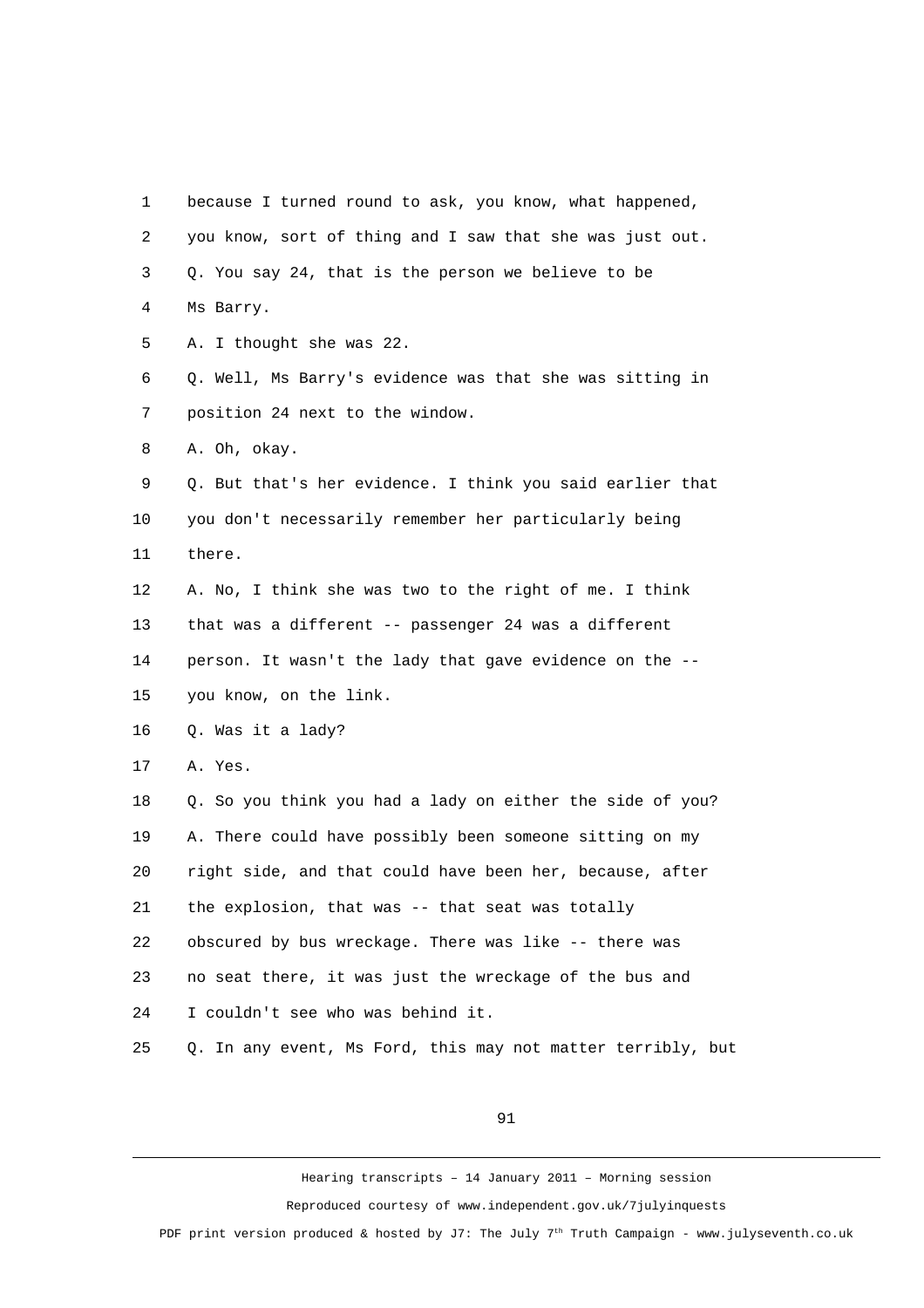1 you do recall seeing someone unconscious next to you?

2 A. Yes.

 3 Q. Carry on with how you managed to get yourself out of the 4 bus.

 5 A. I went to -- the only way out from my seat, seeing as 6 there was no way out the back, was to actually try and 7 get under this piece of the bus roof that had bent down 8 to be just above my legs and I managed -- there was just 9 enough space for me to kind of wriggle out underneath 10 it, and I wriggled out. I had to leave my -- one of my 11 shoes, which was caught in the floor with sort of lots 12 of -- it felt like lots of mangled twisted metal, and 13 I left one of my -- I had to leave my shoe to be able to 14 manoeuvre out.

15 Q. So what you're describing, Ms Ford, is actually

16 wriggling forward in the bus, is it, towards the

17 driver's end of the bus?

18 A. Yes.

19 Q. Do carry on, please.

20 A. And then I got out from underneath it, and I had 21 expected to see the passengers sitting in their seats, 22 but the whole lower deck was completely wrecked, it was 23 all twisted and tangled seats, twisted and tangled metal 24 poles and parts of the bus -- you know, inner parts of 25 the bus that had sort of collapsed in. And I had hoped

92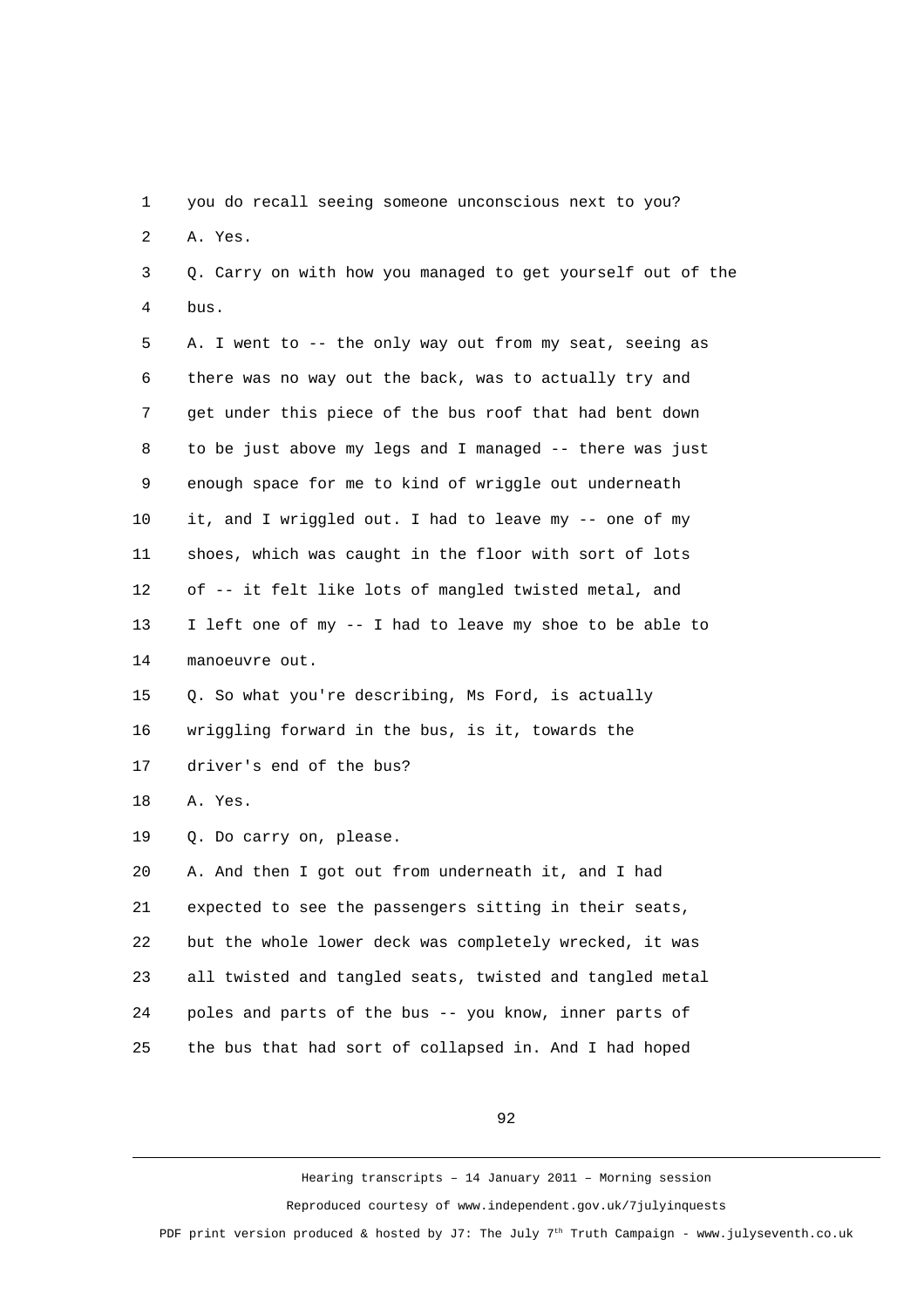| 1              | to get out the rear doors, but that was all blocked off     |
|----------------|-------------------------------------------------------------|
| $\overline{c}$ | by the wreckage from the bus and, at that point,            |
| 3              | I thought I was completely trapped within the bus, and      |
| 4              | then I saw some light coming down sort of through the       |
| 5              | bus wreckage as I was looking up and I climbed up           |
| 6              | through the twisted, tangled seats sort of out on to the    |
| 7              | open.                                                       |
| 8              | Q. I see, so not out of either of the conventional doors at |
| 9              | all, but up into the wreckage, as it were --                |
| 10             | A. Yes, yes.                                                |
| 11             | Q. -- where the rear of the bus --                          |
| 12             | A. Yes, yes, towards where the light was coming.            |
| 13             | Q. Were you able then to make your way down and out on to   |
| 14             | the pavement?                                               |
| 15             | A. Yes, over all the bodies of people that had died and     |
| 16             | been injured.                                               |
| 17             | Q. Let me take you back, then, and ask you about what you   |
| 18             | saw.                                                        |
| 19             | A. Yes.                                                     |
| 20             | Q. From where you were sitting -- we've already referred to |
| 21             | the fact that you must have been sitting very close --      |
| 22             | diagonally opposite, probably -- to                         |
| 23             | Shyanu Parathasangary.                                      |
| 24             | A. Yes.                                                     |
| 25             | Q. Do you think that you saw her after the explosion?       |
|                |                                                             |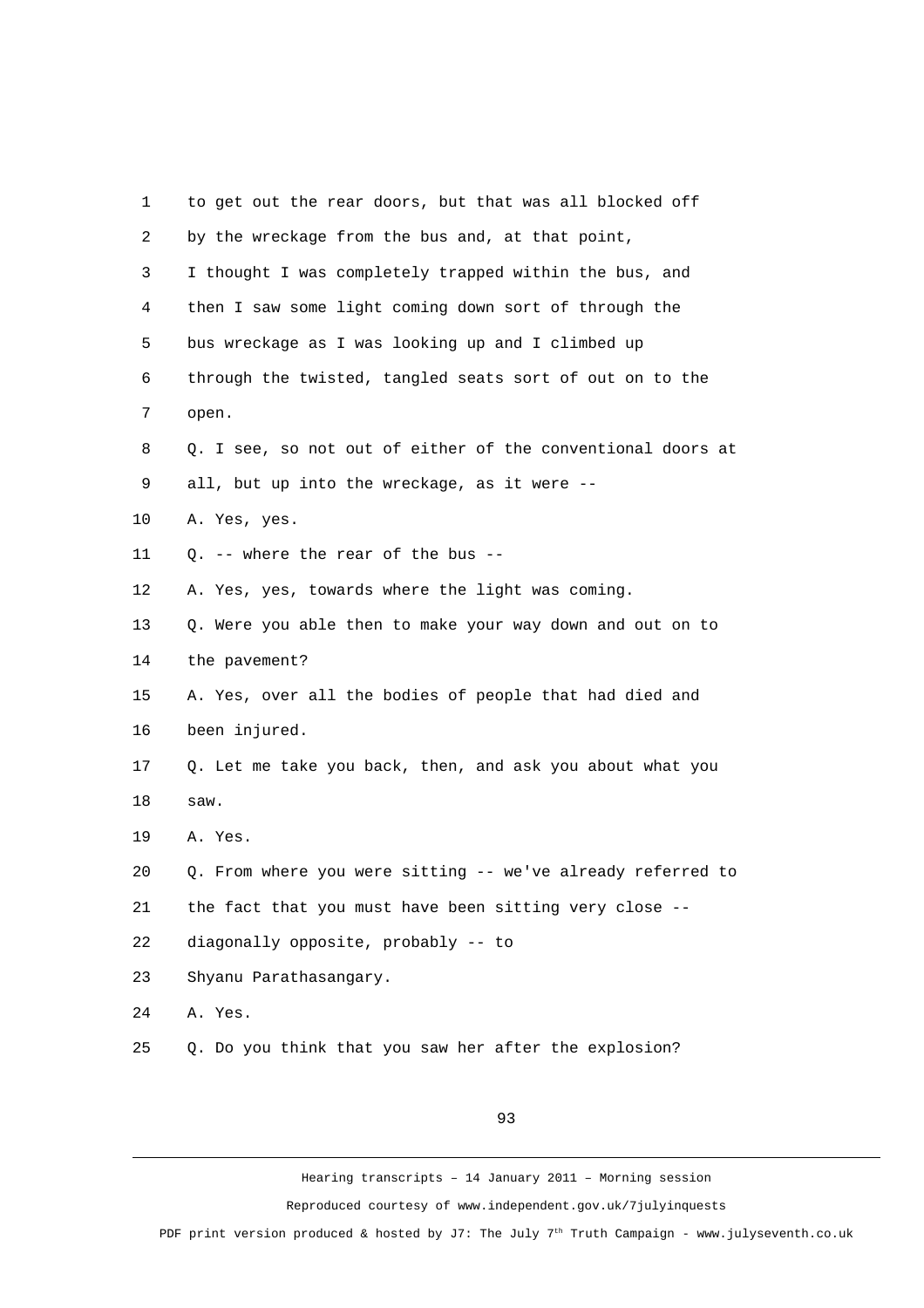| 1  | A. Well, I thought amongst -- when I surfaced on to the top |
|----|-------------------------------------------------------------|
| 2  | of the lower deck, I thought -- because she had -- did      |
| 3  | she have black, curly hair?                                 |
| 4  | Q. I think that's right, yes.                               |
| 5  | A. I thought I saw, like, a shock of hair, sort of black,   |
| 6  | curly hair, that might -- you know, some weeks              |
| 7  | afterwards, I thought that might have been her, but if      |
| 8  | she was sitting opposite me, and I remember thinking at     |
| 9  | the time, "If I had been sitting there, I would have        |
| 10 | been dead", so if that was her, I wouldn't be surprised     |
| 11 | if she was -- she did die on impact.                        |
| 12 | Q. But you saw some hair. It may have been her?             |
| 13 | A. That was when I surfaced later. It could have been her,  |
| 14 | but it could have easily have been anybody.                 |
| 15 | Q. It could have been someone else's?                       |
| 16 | A. Yes.                                                     |
| 17 | Q. But whoever's it was, from what you say, you can't help  |
| 18 | us with whether they were alive or dead, for example,       |
| 19 | just by seeing their hair?                                  |
| 20 | A. No.                                                      |
| 21 | Q. What about anyone else, Ms Ford? As you were wriggling   |
| 22 | out, did you see any other identifiable bodies?             |
| 23 | A. I saw -- yes, I had to -- there was a man, a black man,  |
| 24 | that was clearly dead that I thought was -- I thought       |
| 25 | was the guy that got on the bus when it stopped, when       |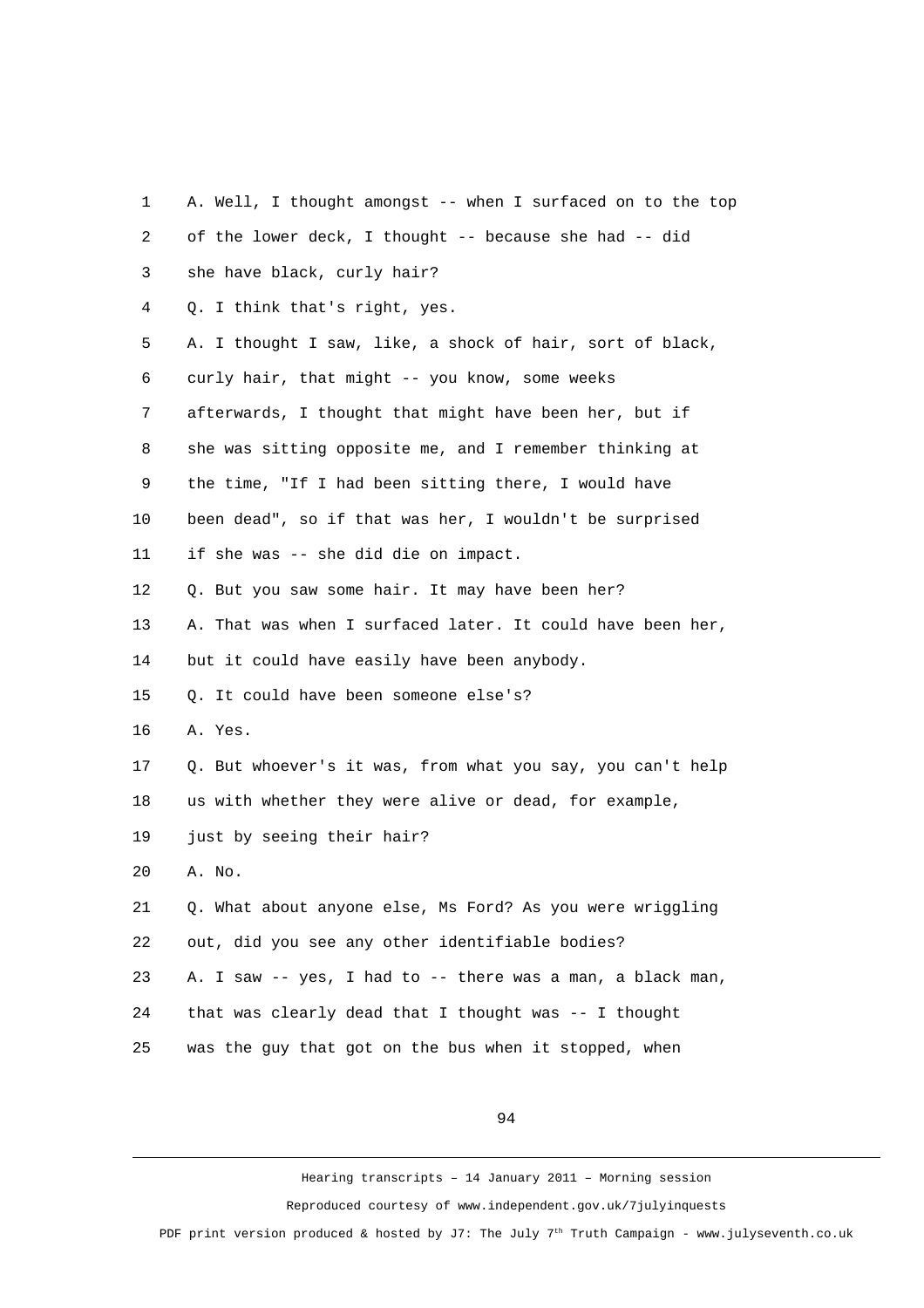1 people got off, and --

| $\overline{2}$ | Q. Just pausing there for a moment, can you describe him in |
|----------------|-------------------------------------------------------------|
| 3              | any more detail? You say he was a black gentleman. Do       |
| 4              | you remember what he was wearing?                           |
| 5              | A. He was just in his shirt and tie. He possibly had        |
| 6              | a sort of gold watch. He got on the bus carrying            |
| 7              | a small sort of briefcase, and I think that's it. He        |
| 8              | wasn't wearing a coat or anything like that.                |
| 9              | Q. Can I ask you to be a bit more precise about where you   |
| 10             | saw him? You've described how you went from sitting         |
| 11             | right at the back of the bus and pushed your way forward    |
| 12             | towards the front of the bus --                             |
| 13             | A. Yes.                                                     |
| 14             | Q. -- and then, as it were, climbed up and out.             |
| 15             | At what point of that journey did you see this man          |
| 16             | who we believe to be Mr Fatayi-Williams?                    |
| 17             | A. Well, when he got on, I saw him standing up opposite the |
| 18             | rear doors. After the explosion, this man was lying on      |
| 19             | top of what appeared to be a pile of bodies, sort of        |
| 20             | where the upper deck would have started.                    |
| 21             | Q. Was that inside the wreckage?                            |
| 22             | A. No, it was outside. He was lying on top. And I was       |
| 23             | a bit surprised how, if it was that gentleman, that he      |
| 24             | got -- that his body got there.                             |
| 25             | Q. When I say "inside", I meant was it sort of inside the   |
|                |                                                             |

95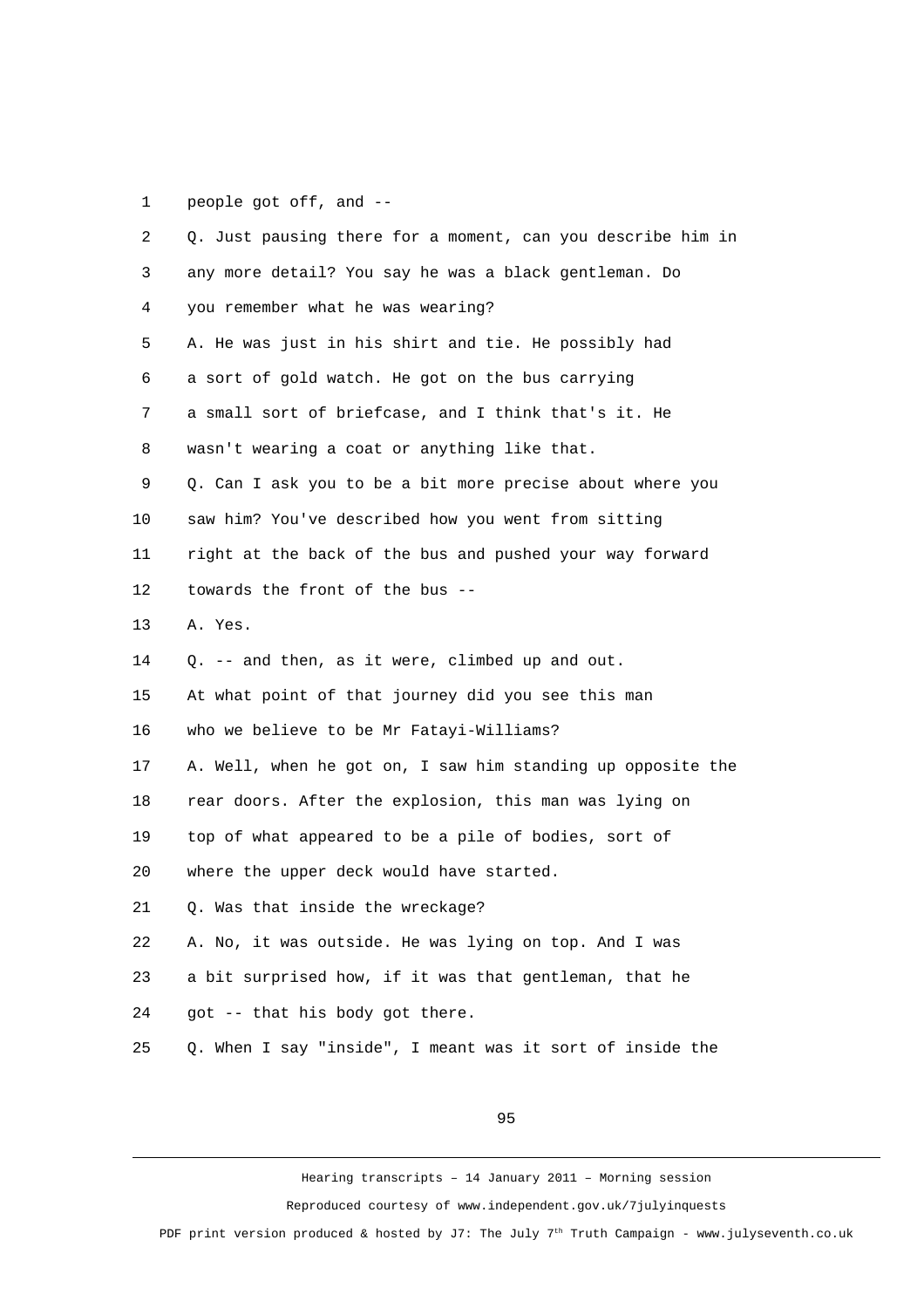1 footprint of the bus, as it were?

| 2  | A. No, it was on top of the pile of bodies.                |
|----|------------------------------------------------------------|
| 3  | Q. I see, I see. You said a moment ago that he was clearly |
| 4  | dead. What did you mean by that?                           |
| 5  | A. Well, he looked completely unconscious, he wasn't       |
| 6  | breathing, his eyes had rolled back totally in his head,   |
| 7  | just rolled back completely so you just saw eye whites,    |
| 8  | and I think there was blood coming from his nose,          |
| 9  | I think.                                                   |
| 10 | Q. From what you say, this must have been within a minute  |
| 11 | or so, or a very few minutes, of the explosion?            |
| 12 | A. I think so, a very few minutes after the explosion.     |
| 13 | Q. Is there anything more you can remember about that      |
| 14 | gentleman?                                                 |
| 15 | A. I think that's about all I can remember. I wasn't sure  |
| 16 | if they were the same man or not.                          |
| 17 | Q. Not sure if it was the same person that you had seen    |
| 18 | getting on in Upper Woburn Place?                          |
| 19 | A. Yes, only because the position of the body -- but then, |
| 20 | in an explosion, anything is possible.                     |
| 21 | Q. Certainly. Was there anyone else that you saw           |
| 22 | sufficiently that you can describe them now?               |
| 23 | A. No, I just remember many -- just many, many bodies on   |
| 24 | the lower deck in various sort of states of -- you know,   |
| 25 | there were several that had -- I think had died on         |

96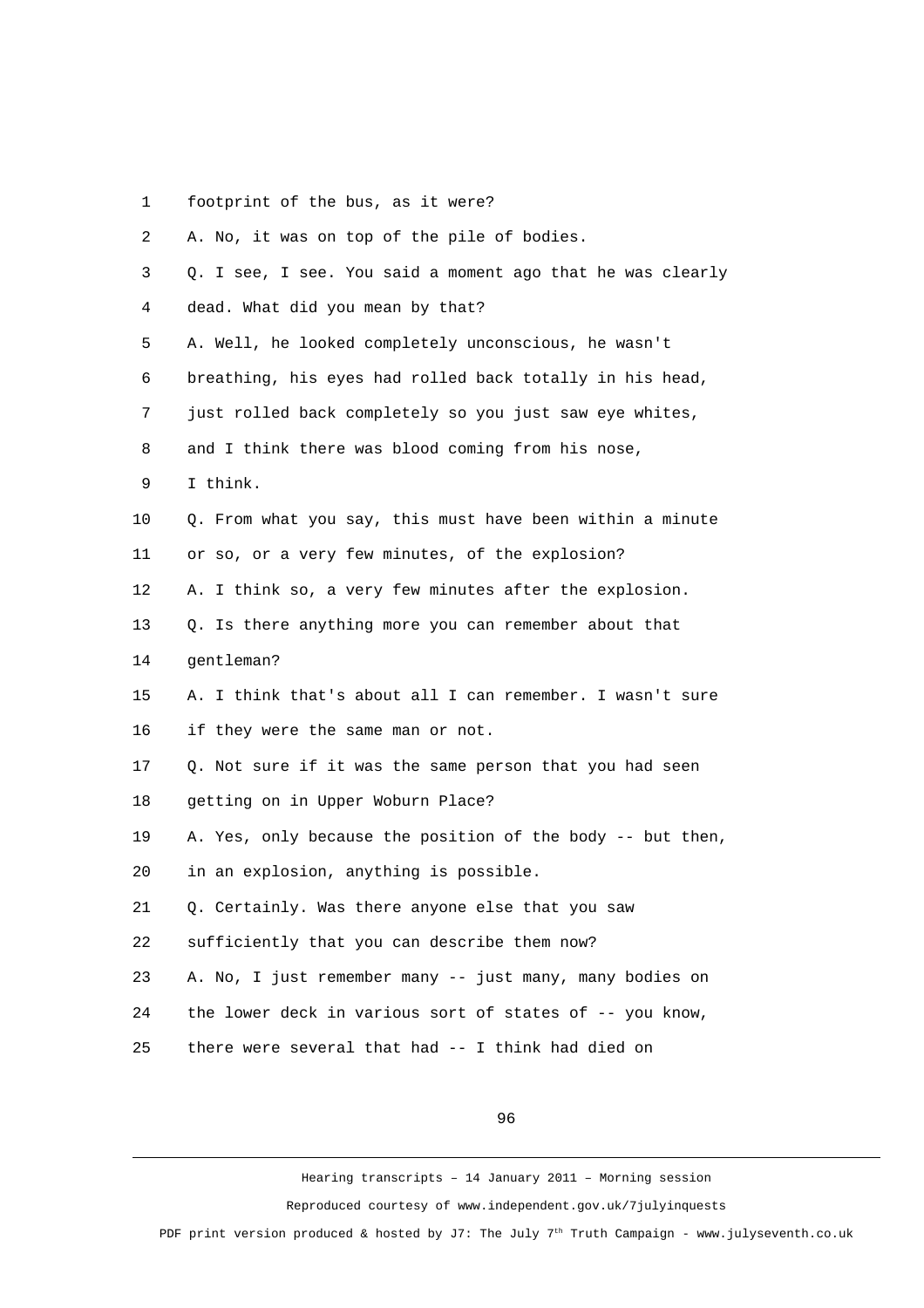1 impact, because what -- you could just -- the first 2 thing I saw when I surfaced was sort of flashing eye 3 whites from when they -- you know, they'd just 4 completely -- they must be completely dead, even if 5 you're unconscious, your eyes don't go back that far. 6 And sort of -- but I think there were probably some 7 people that were unconscious as well and there was a leg 8 sticking out and just, you know, a whole sort of -- it 9 looked like a flatbed truck with bodies on, a bit like 10 an Auschwitz truck, a bit like that, but not starving 11 people obviously. That's how it appeared. 12 So there was just a mass of bodies, and I remember 13 this gentleman because I was so close to him, I had to 14 climb over him. I was so low down in the bus, 15 I actually couldn't see the upper deck. You know, 16 I didn't know there were people on the upper deck. 17 Q. You were able to climb out. Did you make your own way 18 down on to the pavement or were there people there to 19 help you or lift you down? 20 A. No, I think it must have been very soon after the 21 explosion, because there were some very confused 22 passers-by who were probably in a state of shock. 23 I climbed off the wreckage on to the road and 24 I remember -- I mean, there was no police, no ambulance 25 there at that stage, and I remember I had to look for

97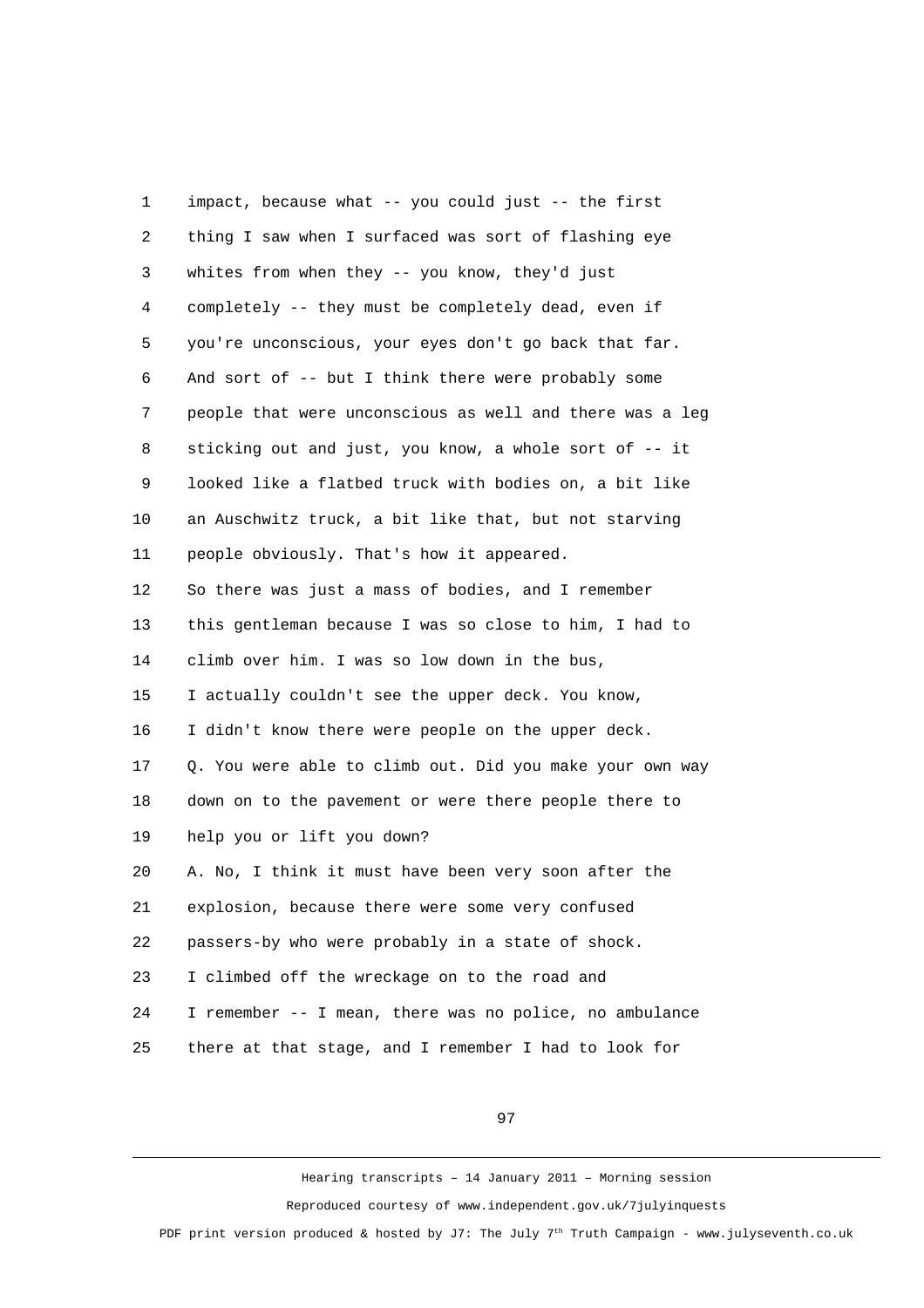1 help and I went up to -- there was someone in 2 a fluorescent jacket who I found out later was a builder 3 and he was very strange with me and he sort of -- 4 I said, "I need help", and he hugged me and walked off. 5 There was a passer-by who took a picture of me on their 6 phone. There was another passer-by that just ignored 7 me. I mean, there was sort of people wandering about 8 very confused and, as I was leaving the bus, there was 9 a crowd of people sort of gawping at all the bodies 10 inside the bus, which was sort of not to be recommended 11 really. 12 Then I made my way to -- sort of down the road 13 adjacent, the park, and a passer-by took me into the 14 lobby of a block of flats there. 15 Q. You had suffered injuries but I think not too severe 16 injuries? 17 A. Well, I mean, they were quite uncomfortable, but, no, 18 they were, in the view of things, not severe injuries. 19 Q. You, in due course, went into the BMA building, I think. 20 A. No, I didn't, I went into a block of flats in 21 Tavistock Court. 22 Q. You went into a block of flats, and you didn't then go 23 on to -- 24 A. No, it was the opposite side of the building. 25 Q. Did you then go to hospital after that?

98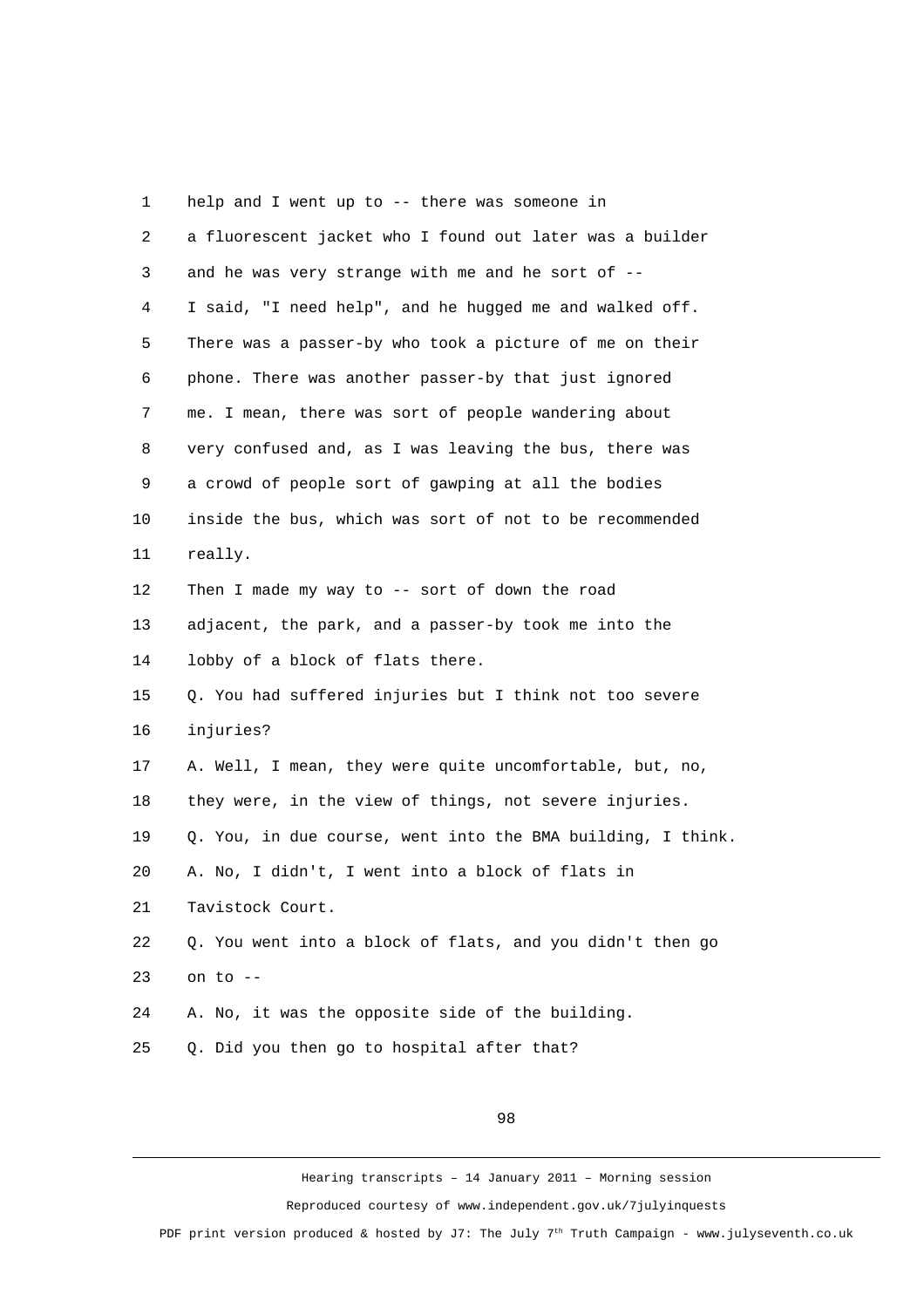- 1 A. I did, much later on in the afternoon, about 4.00, or 2 probably about 3.00, actually.
- 3 MR ANDREW O'CONNOR: Ms Ford, thank you. Those are all the
- 4 questions that I have for you, it may be that others
- 5 have some for you now.
- 6 MS GALLAGHER: Nothing, my Lady, thank you.
- 7 LADY JUSTICE HALLETT: Mr Saunders?
- 8 Questions by MR SAUNDERS
- 9 MR SAUNDERS: Ms Ford, as you know, I represent the family
- 10 of Shyanu Parathasangary, who's the lady, whoever was
- 11 sat on your left, would have been diagonally across from

12 you, and you've described recalling that she may well

- 13 have had the long, curly hair.
- 14 A. Yes.
- 15 Q. I think, going back just one stage, you were saying that 16 you stayed on the bus because, of course, you were going 17 to Old Street --
- 18 A. Yes.

19 Q. -- which is, in fact, exactly where Shyanu was going as 20 well, because she worked in the Post Office there. From 21 where you were, of course, it was too far to think about 22 getting off and walking from as far away as Euston.

23 A. Yes.

24 Q. So you described what happens. You're not really 25 involved in any conversation --

99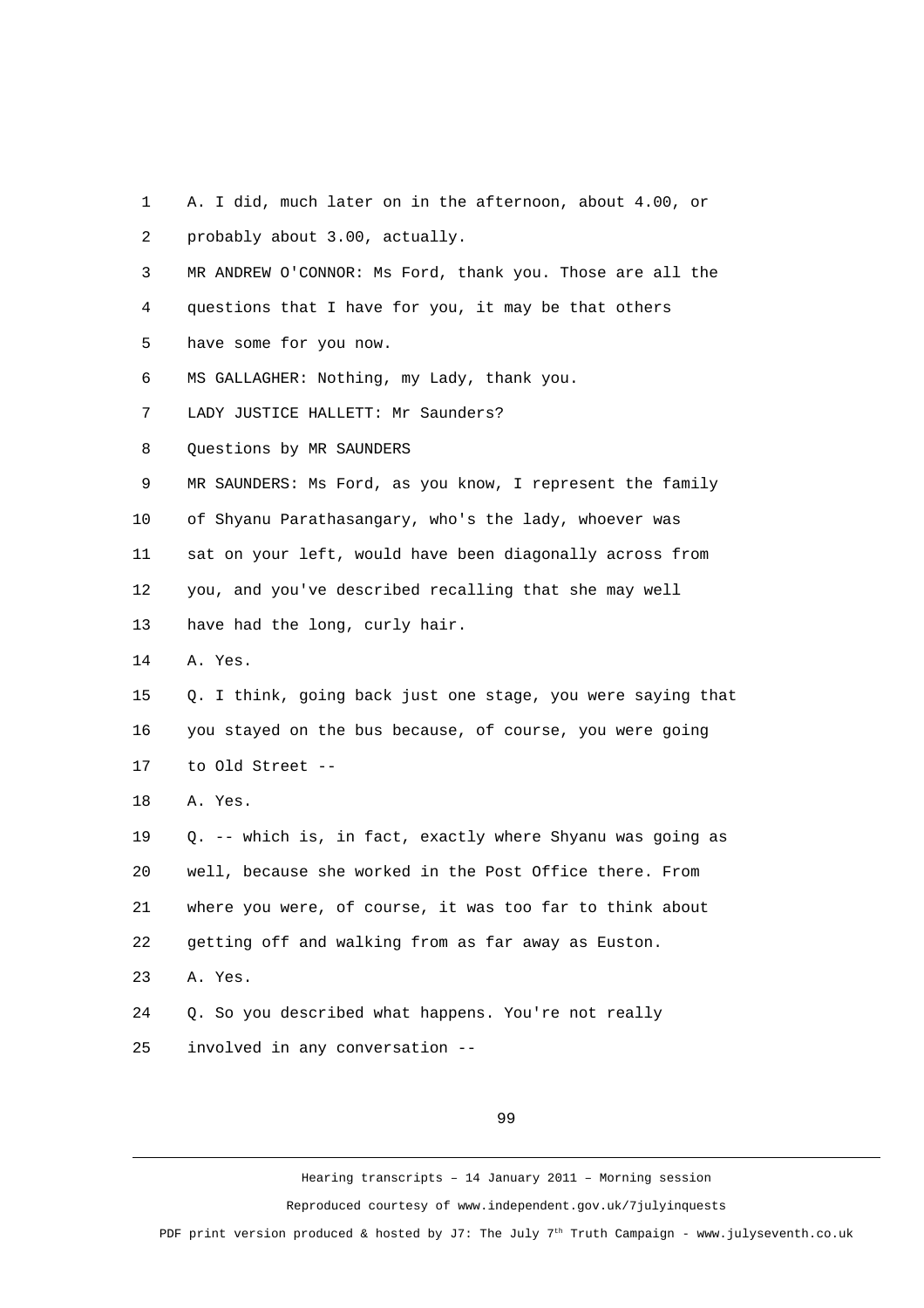1 A. No.

| 3  | explosion?                                                 |
|----|------------------------------------------------------------|
| 4  | A. No.                                                     |
| 5  | Q. So you're not really sure who or whether it was         |
| 6  | Louise Barry on your left, the lady we saw earlier?        |
| 7  | A. See, I think she was on the other side, by the          |
| 8  | emergency -- the window where the emergency door is.       |
| 9  | I think she was on that side, because the lady who was     |
| 10 | by the other window, I don't think she was Louise Barry,   |
| 11 | this lady was a bit -- she was talking to herself          |
| 12 | a little and it just doesn't seem like she was the same    |
| 13 | person. I think Louise Barry was on the other side.        |
| 14 | Q. But whatever was happening, you're aware of somebody on |
| 15 | your immediate left?                                       |
| 16 | A. Yes.                                                    |
| 17 | Q. But it's on the back seat left, when you're talking     |
| 18 | about you thought this lady was possibly unconscious but   |
| 19 | then came to, that's the person immediately next to you?   |
| 20 | A. She was still unconscious when I left the bus.          |
| 21 | Q. But she's the person immediately next to you?           |
| 22 | A. Yes.                                                    |
| 23 | Q. You had no inclination that Shyanu had survived the     |
| 24 | impact and the explosion?                                  |
| 25 | A. No, because there was too much bus wreckage in the way. |
|    |                                                            |

2 Q. -- with those at the back of the bus before the

100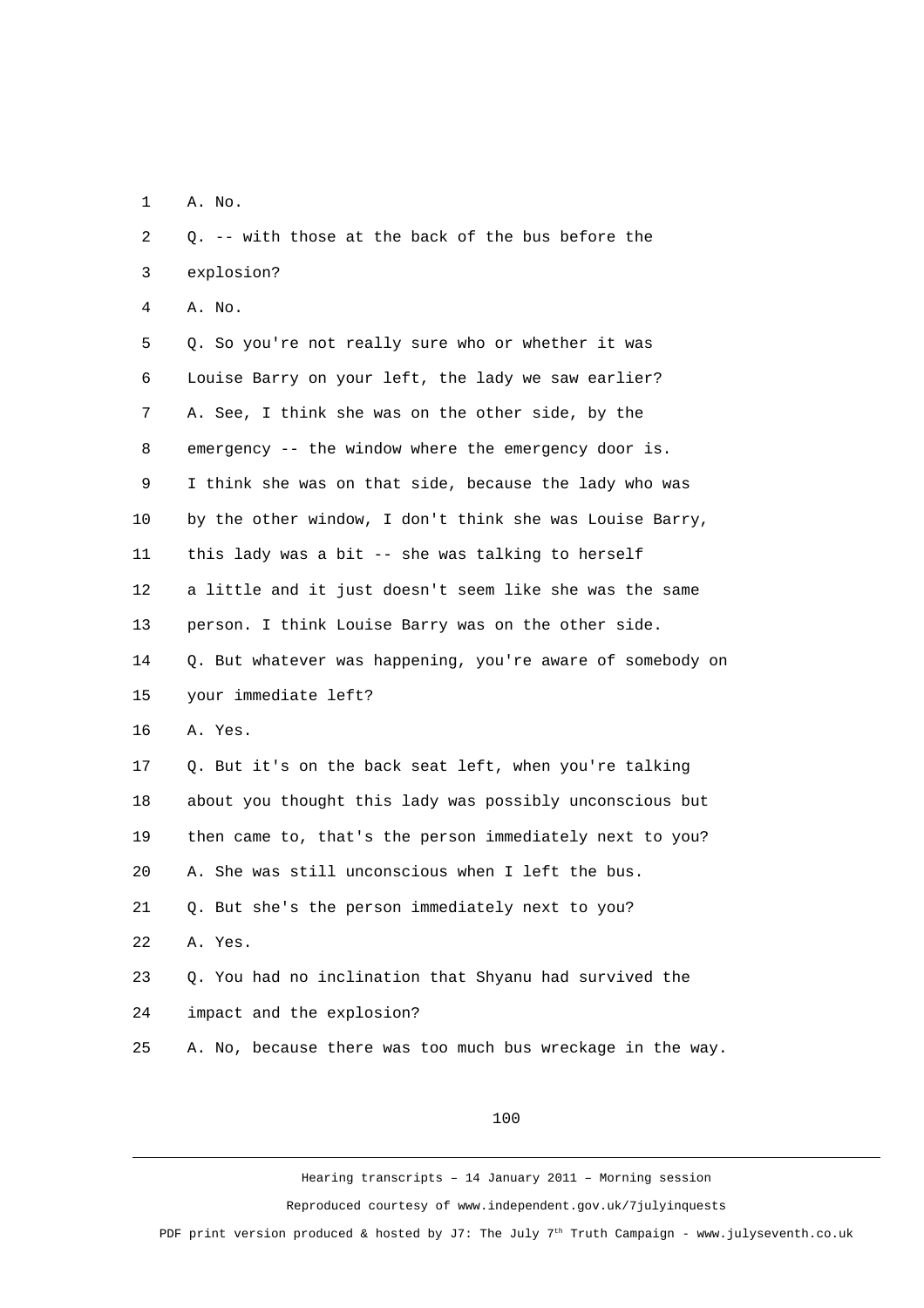| 1              | I couldn't see -- all I could see was the lady on the       |
|----------------|-------------------------------------------------------------|
| $\overline{c}$ | left-hand side by the window, not the window where the      |
| 3              | emergency door is, that was the only person I could see.    |
| 4              | Q. That's on your immediate left?                           |
| 5              | A. Yes. On the other side, where the emergency door was,    |
| 6              | that was obscured by bus wreckage. In front of me,          |
| 7              | I had the panel of the roof and there was bus wreckage      |
| 8              | in front. So I wouldn't have actually seen any bodies       |
| 9              | around me. The only person I saw was this unconscious       |
| 10             | woman.                                                      |
| 11             | Q. Have you seen any of the photographs subsequently of the |
| 12             | bus itself?                                                 |
| 13             | A. Yes, I've seen some of them.                             |
| 14             | MR SAUNDERS: My Lady, I was going to simply ask, because it |
| 15             | may assist, INQ10344 [INQ10344-1].                          |
| 16             | LADY JUSTICE HALLETT: Are you able to cope with             |
| 17             | a photograph?                                               |
| 18             | A. Yes, that's fine. Okay.                                  |
| 19             | MR SAUNDERS: This, in fact, shows the other side of the     |
| 20             | bus, obviously.                                             |
| 21             | A. Right.                                                   |
| 22             | Q. I don't know whether this helps. The description you     |
| 23             | were giving her Ladyship about the top of the bus having    |
| 24             | come down, you're obviously at the back in the middle       |
| 25             | and having to go under, as it were, where the upper deck    |
|                |                                                             |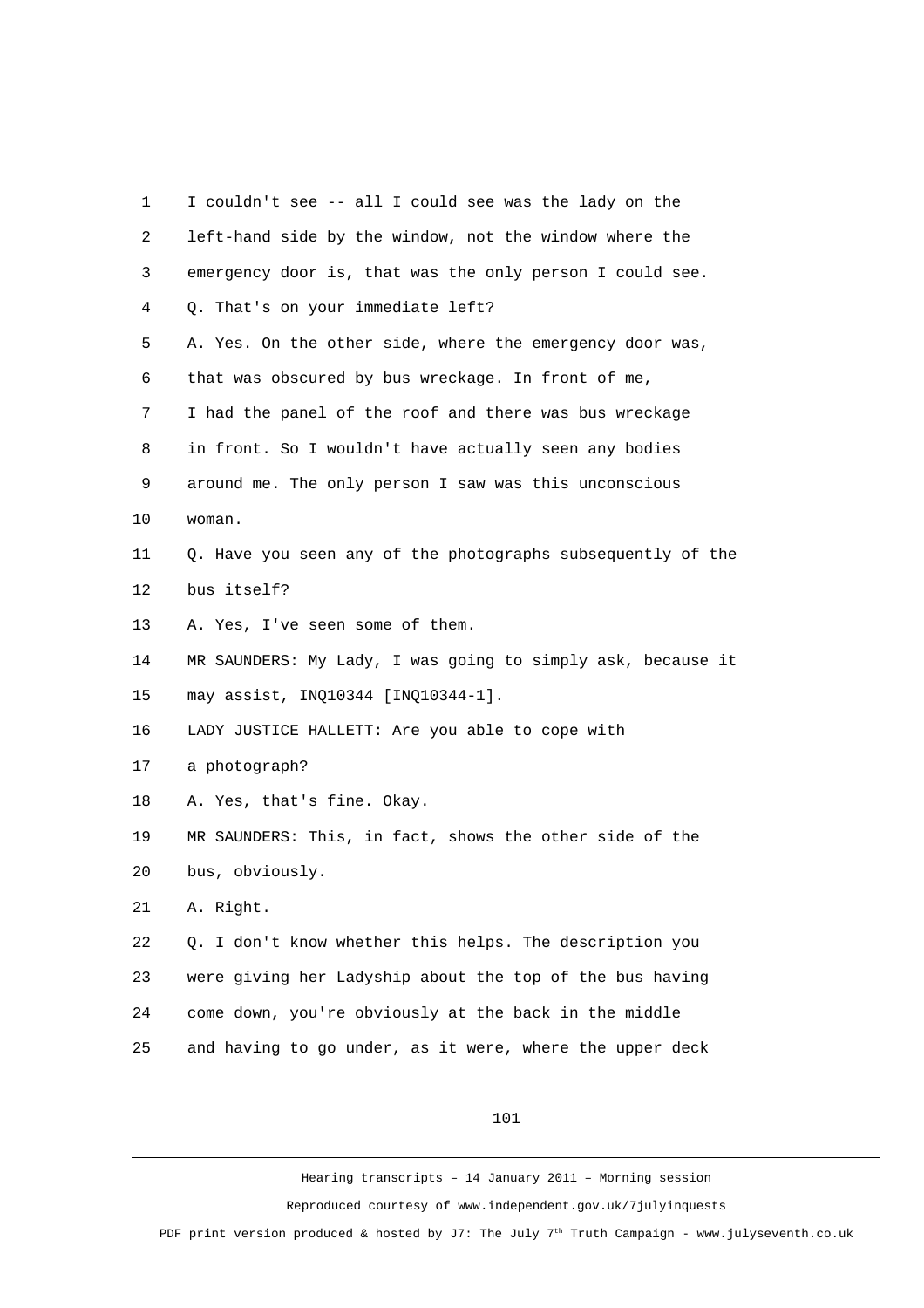1 has collapsed down.

| $\mathbf{2}$ | A. Yes. The bit -- the bit here, where the upper deck's    |
|--------------|------------------------------------------------------------|
| 3            | collapsed down, I --                                       |
| 4            | Q. You're pointing just above the rear wheel?              |
| 5            | A. I climbed out this part -- yes, just to the right of    |
| 6            | the rear wheel, I climbed out this part and I think on     |
| 7            | the road there was, like, a piece of wood, a long plank    |
| 8            | or piece of the bus. It wasn't the side of the bus, but    |
| 9            | that's where I climbed off it.                             |
| 10           | Q. But did you get off -- did you actually get off on the  |
| 11           | pavement side?                                             |
| 12           | A. No, I got off on the roadside, I got off into the road  |
| 13           | and there were cars that had stopped in the road.          |
| 14           | Q. So did you ever walk, as it were -- you're describing   |
| 15           | these various passers-by.                                  |
| 16           | A. Yes.                                                    |
| 17           | Q. Would that have, in fact, been on the pavement side?    |
| 18           | A. That's when I reached the pavement.                     |
| 19           | Q. Right. Because the family are aware that there were     |
| 20           | photographs taken of Shyanu, who was at the window side    |
| 21           | of the bus, quite clear, because she had, as it were,      |
| 22           | her handbag across her and a coat on and could be seen     |
| 23           | and visible. Do you remember seeing her at that point?     |
| 24           | A. No, I don't. Was she on the side of the bus that was on |
| 25           | the pavement by the BMA building?                          |
|              |                                                            |

102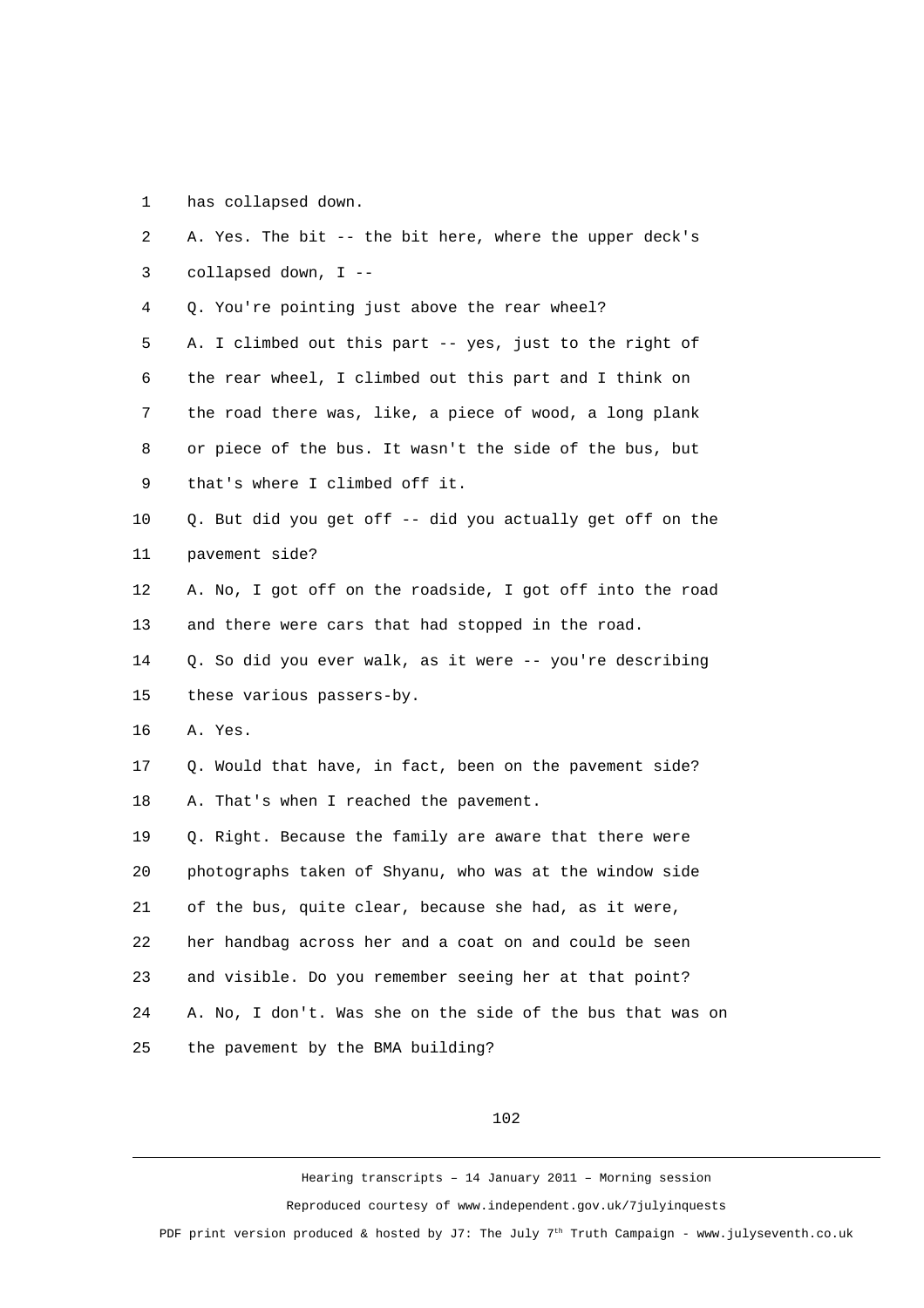1 Q. Yes.

| 2              | A. Well, I didn't get off that side, I got off the other   |
|----------------|------------------------------------------------------------|
| 3              | side.                                                      |
| 4              | Q. I was wondering, when you got to the pavement, whether  |
| 5              | you then saw --                                            |
| 6              | A. No, I didn't. She would have been on the other side to  |
| $\overline{7}$ | me, so, no, I wouldn't have seen her.                      |
| 8              | Q. But I think what you've said to her Ladyship is that -- |
| 9              | I think the words you used are "I wouldn't be surprised    |
| 10             | if she had died on impact"?                                |
| 11             | A. Yes, because of the amount of bus wreckage around.      |
| 12             | I just looked at it and it was just my feeling, my         |
| 13             | judgment, that anyone who would have been sitting there    |
| 14             | would not have survived.                                   |
| 15             | MR SAUNDERS: Thank you very much.                          |
| 16             | LADY JUSTICE HALLETT: Any other questions for Ms Ford?     |
| 17             | Those are all the questions anybody has for you,           |
| 18             | Ms Ford. You have spoken very calmly and matter of         |
| 19             | factly about what must have been the most traumatic of     |
| 20             | events. You don't appear to have been distressed by        |
| 21             | giving evidence, I hope we haven't caused you any          |
| 22             | unnecessary distress.                                      |
| 23             | A. That's fine.                                            |
| 24             | LADY JUSTICE HALLETT: Thank you for helping us.            |
| 25             | MR ANDREW O'CONNOR: My Lady, may I invite you to call      |

103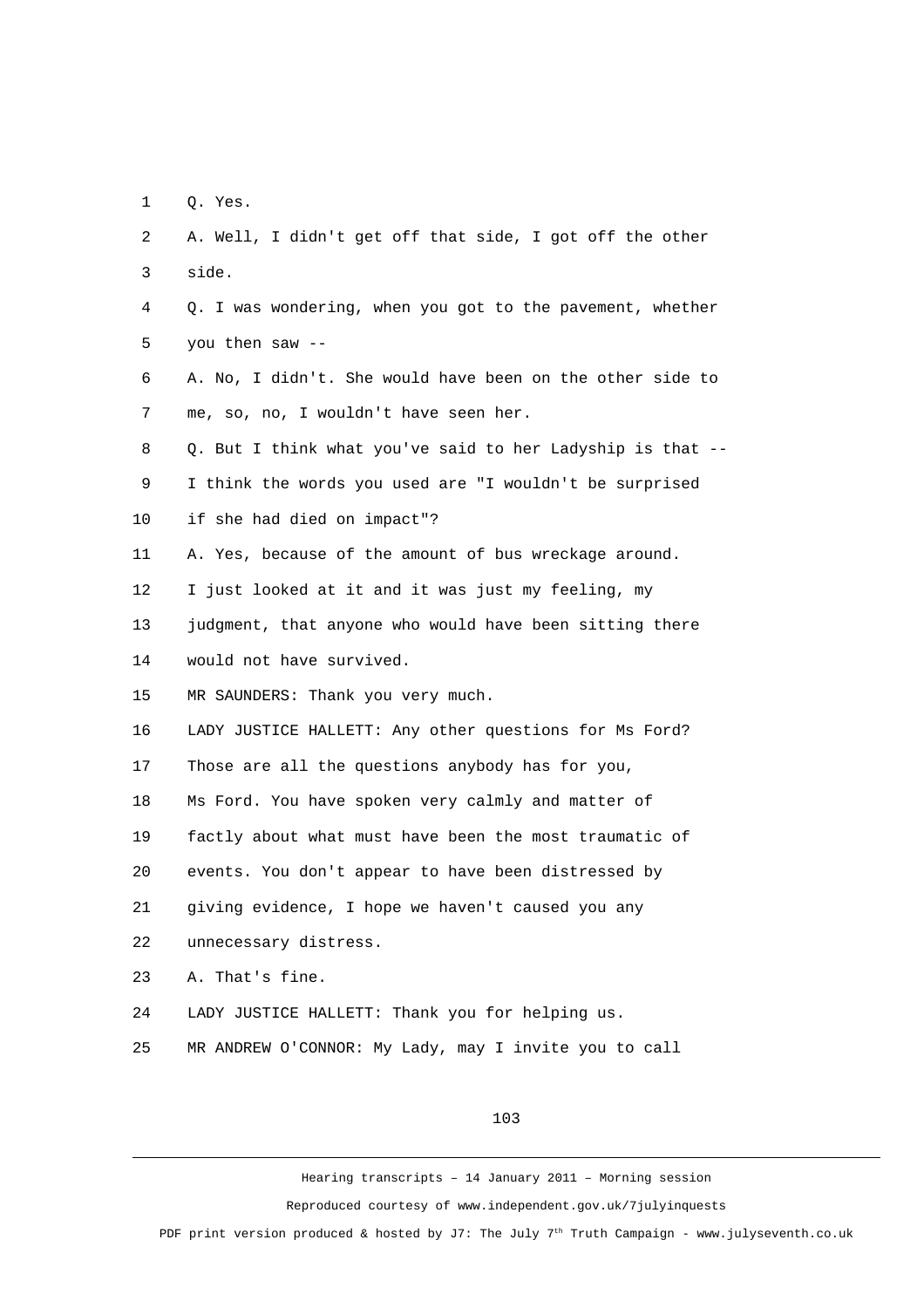## 1 Mr Grygiewicz?

| $\mathbf{2}$   | LADY JUSTICE HALLETT: I don't know if you have received    |
|----------------|------------------------------------------------------------|
| 3              | a message, Mr O'Connor, I'm afraid I must rise at 12.55.   |
| 4              | MR ANDREW O'CONNOR: My Lady, I do have a few questions for |
| 5              | Mr Grygiewicz. I think it's perhaps a little unlikely      |
| 6              | that we will finish by 12.55. We also a videolink with     |
| $\overline{7}$ | a different witness at 2.00.                               |
| 8              | LADY JUSTICE HALLETT: 2.05.                                |
| 9              | MR ANDREW O'CONNOR: 2.05. So it may be that Mr Grygiewicz  |
| 10             | will have to be kept waiting a little while over lunch.    |
| 11             | LADY JUSTICE HALLETT: Let's see how far we get. We'll try  |
| 12             | to get through your evidence, but will you forgive me if   |
| 13             | I have to break off? I have another commitment at          |
| 14             | lunchtime.                                                 |
| 15             | THE WITNESS: Sure.                                         |
| 16             | LADY JUSTICE HALLETT: Thank you.                           |
| 17             | MR TAD GRYGIEWICZ (sworn)                                  |
| 18             | Questions by MR ANDREW O'CONNOR                            |
| 19             | MR ANDREW O'CONNOR: Could you give your full name, please? |
| 20             | A. My full name is Tad Grygiewicz.                         |
| 21             | Q. Mr Grygiewicz, on the morning of Monday, 7 July 2005,   |
| 22             | I think it's right to say that you were travelling from    |
| 23             | your home in Willesden --                                  |
| 24             | A. That's correct.                                         |
| 25             | Q. -- into the Barbican where you had an office?           |
|                |                                                            |

104

Hearing transcripts – 14 January 2011 – Morning session

Reproduced courtesy of www.independent.gov.uk/7julyinquests

PDF print version produced & hosted by J7: The July 7<sup>th</sup> Truth Campaign - www.julyseventh.co.uk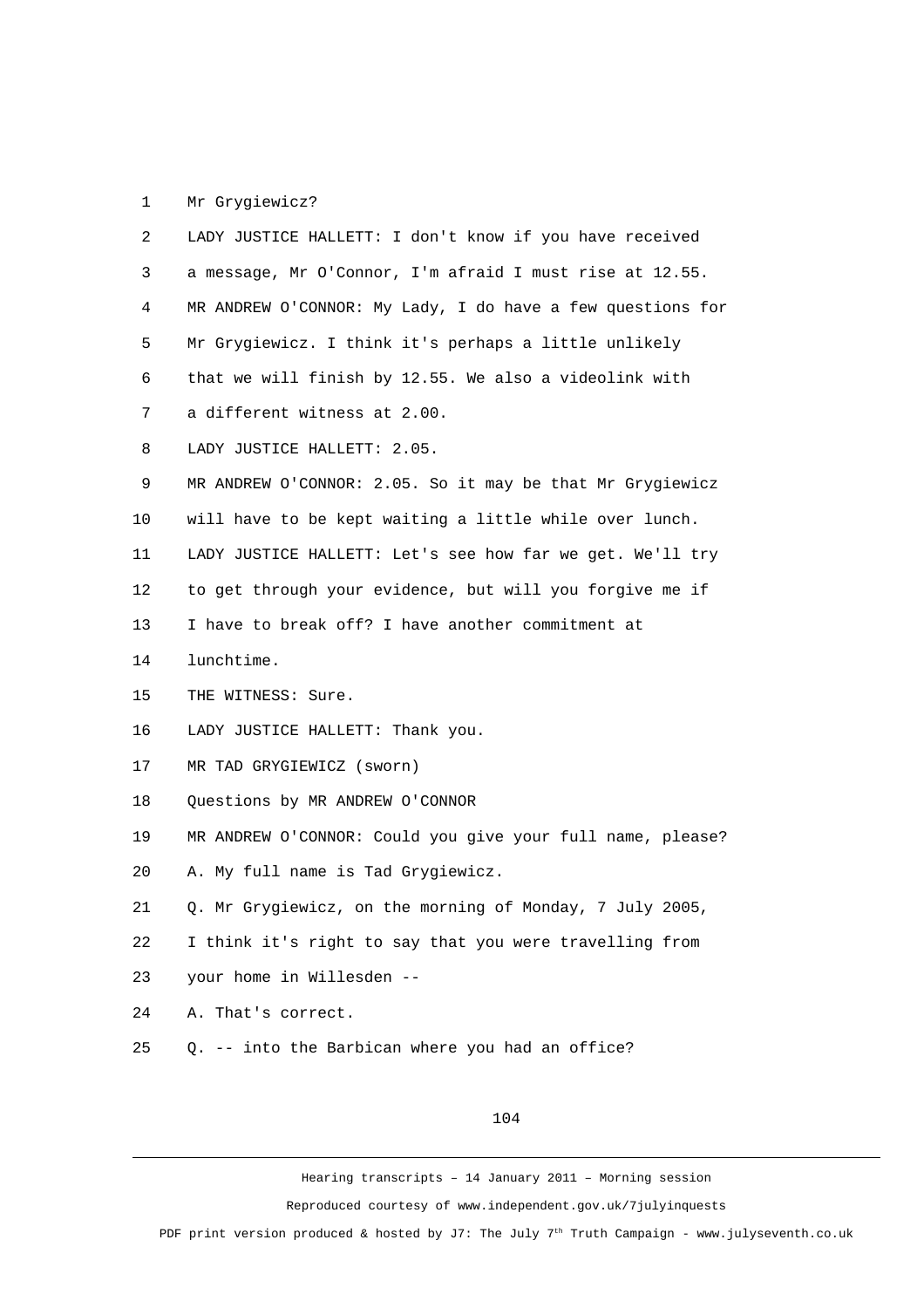1 A. That's absolutely right.

| $\overline{2}$ | Q. In fact, you were travelling on the Tube, on the         |
|----------------|-------------------------------------------------------------|
| 3              | Jubilee Line, I think?                                      |
| 4              | A. I was travelling on Jubilee Line from Willesden Green    |
| 5              | and I changed the train in Finchley Road, I took            |
| 6              | Metropolitan Line.                                          |
| 7              | Q. I see. You were then on the Metropolitan Line, and was   |
| 8              | it at Baker Street that you were told to get off the        |
| 9              | Tube line because the station was being evacuated?          |
| 10             | A. Yes, just before Baker Street station, the train sort of |
| 11             | stopped, perhaps once or twice, and the announcement was    |
| 12             | made that, because of the power surge, the train has to     |
| 13             | be evacuated and the station has to be evacuated.           |
| 14             | Q. You have suggested in the statement that you gave to the |
| 15             | police that, although you heard the announcement about      |
| 16             | a power surge, you weren't quite sure whether that was      |
| 17             | really what had happened.                                   |
| 18             | A. Yes, I'm a professional electrical engineer and          |
| 19             | I thought that it would be sort of a strange                |
| 20             | announcement to shut the entire Tube system just because    |
| 21             | of a power surge. So something flashed through my mind      |
| 22             | which told me that perhaps there is something else          |
| 23             | happening.                                                  |
| 24             | Q. Did you have an idea at that time as to what it might be |
| 25             | or $-$                                                      |

## 105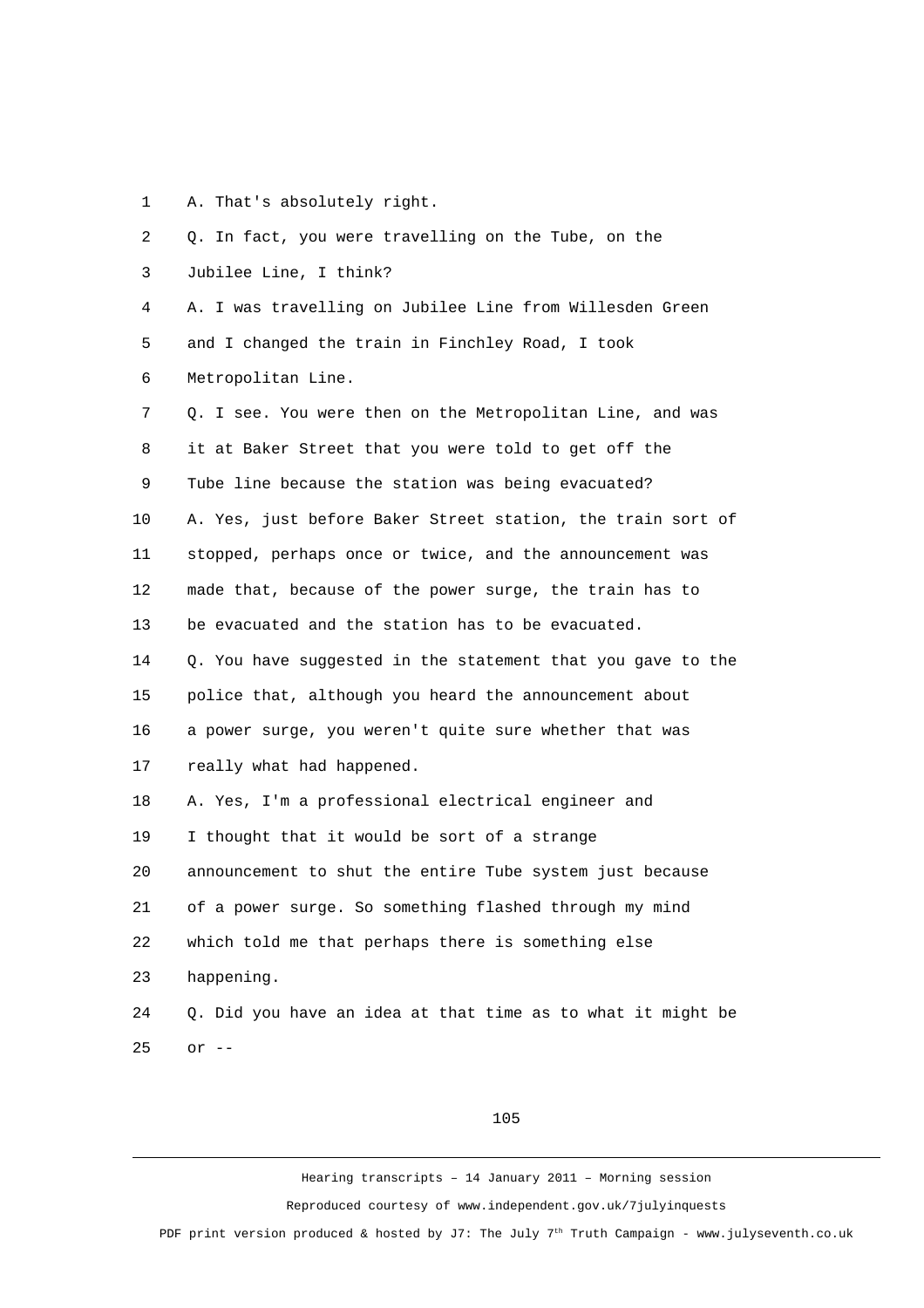1 A. Obviously, I didn't have an idea what was happening, but 2 my suspicion was that maybe something drastic is 3 happening.

 4 Q. Yes. So you then left Baker Street station, I think? 5 A. I did leave Baker Street station and I decided to 6 continue my journey. I wanted to get to the office. 7 Initially, I wanted to get to the office -- I had two 8 offices at the time, one office was in Barbican and the 9 other office was in Farringdon, and I wanted to get to 10 Barbican. So I looked around. I hardly ever use buses 11 and I was just looking for alternative form of 12 transport. So I went to the street, I think it was 13 Euston Street, and I looked at the bus stop and I was 14 just basically trying to find a bus which would take me 15 to the City. 16 And initially, there was a bus going, in fact, to 17 Barbican, but I couldn't get on the bus because it was 18 overwhelmed by people, it was too full. The bus went, 19 and I was standing on the bus stop and subsequently

20 another bus arrived. I didn't look even what the number

21 was. I could see that the bus was travelling to

22 King's Cross. So I thought that, by going to

23 King's Cross, it would bring me nearer to the City and 24 then, from King's Cross, I would be able to perhaps get 25 another bus.

106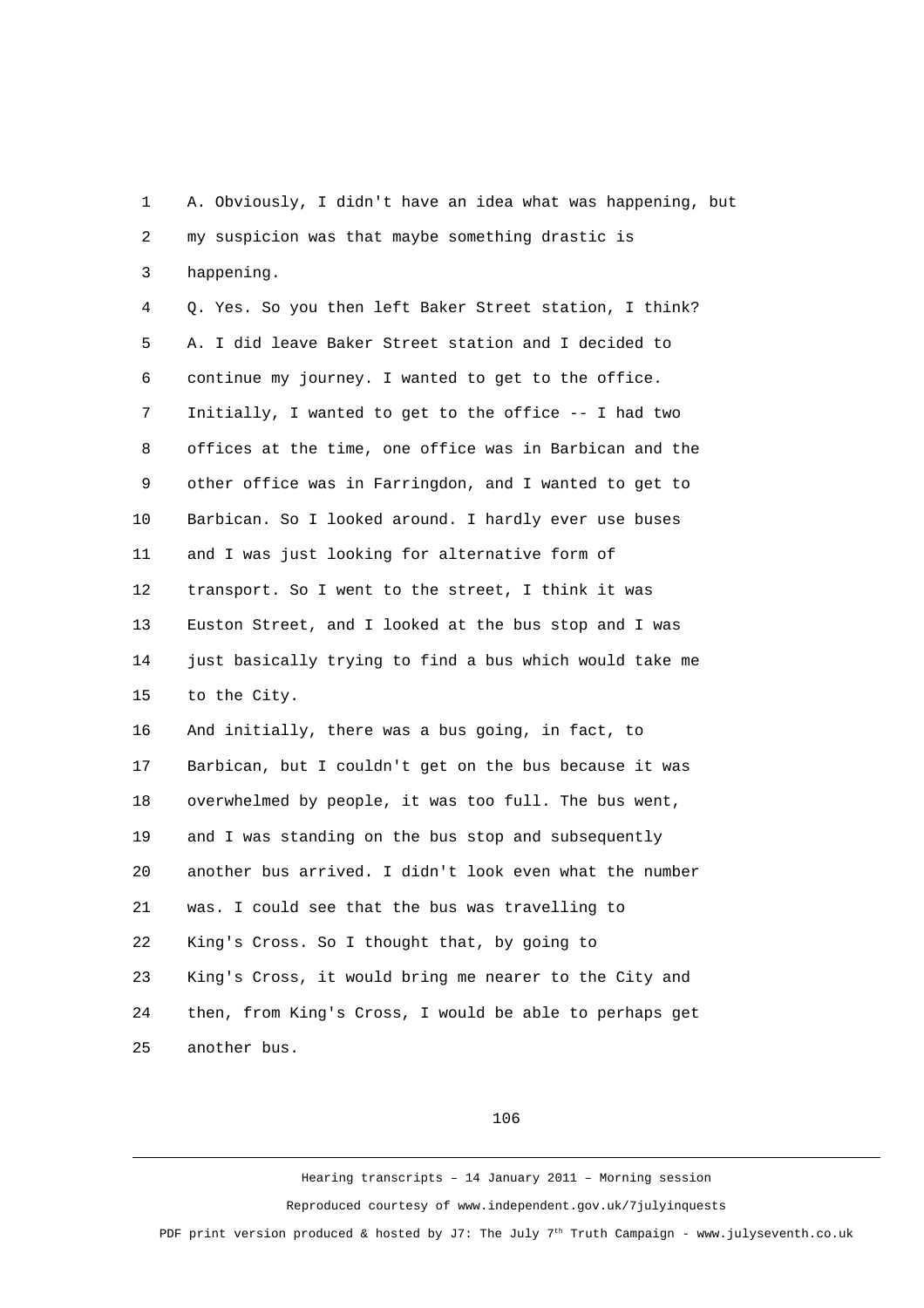- 1 Q. You say you didn't look at the number. We now know, of
- 2 course, that it was the number 30 bus being driven by
- 3 Mr Psaradakis.
- 4 A. That's right. Of course.
- 5 Q. You got on the bus.

 6 A. I got on the bus through the middle door, actually, 7 because there were many people coming to the bus from

- 8 the front, so both doors were open, so I boarded the bus
- 9 from the middle door.
- 10 Q. You took a seat, I believe, on the lower deck?
- 11 A. I took the seat on the lower deck.
- 12 Q. Could we perhaps have a couple of plans up on the
- 13 screen? First [INQ8914-2]. Perhaps we could spin that
- 14 round. Could we then have [INQ10285-6] on the screen as
- 15 well? Just the top one. Thank you.
- 16 Now, Mr Grygiewicz, what we see here is, at the
- 17 bottom, the plan of the bus that you will have seen
- 18 already this morning in court.
- 19 A. That's correct.
- 20 Q. At the top, is it right that that's a plan that you drew
- 21 shortly after these events?
- 22 A. Yes, shortly after, yes, that's right.
- 23 Q. They're orientated both in the same way, I think.
- 24 A. Yes.
- 25 Q. We see the driver's cabin in your plan at the top on the

107

Hearing transcripts – 14 January 2011 – Morning session

Reproduced courtesy of www.independent.gov.uk/7julyinquests

PDF print version produced & hosted by J7: The July  $7<sup>th</sup>$  Truth Campaign - www.julyseventh.co.uk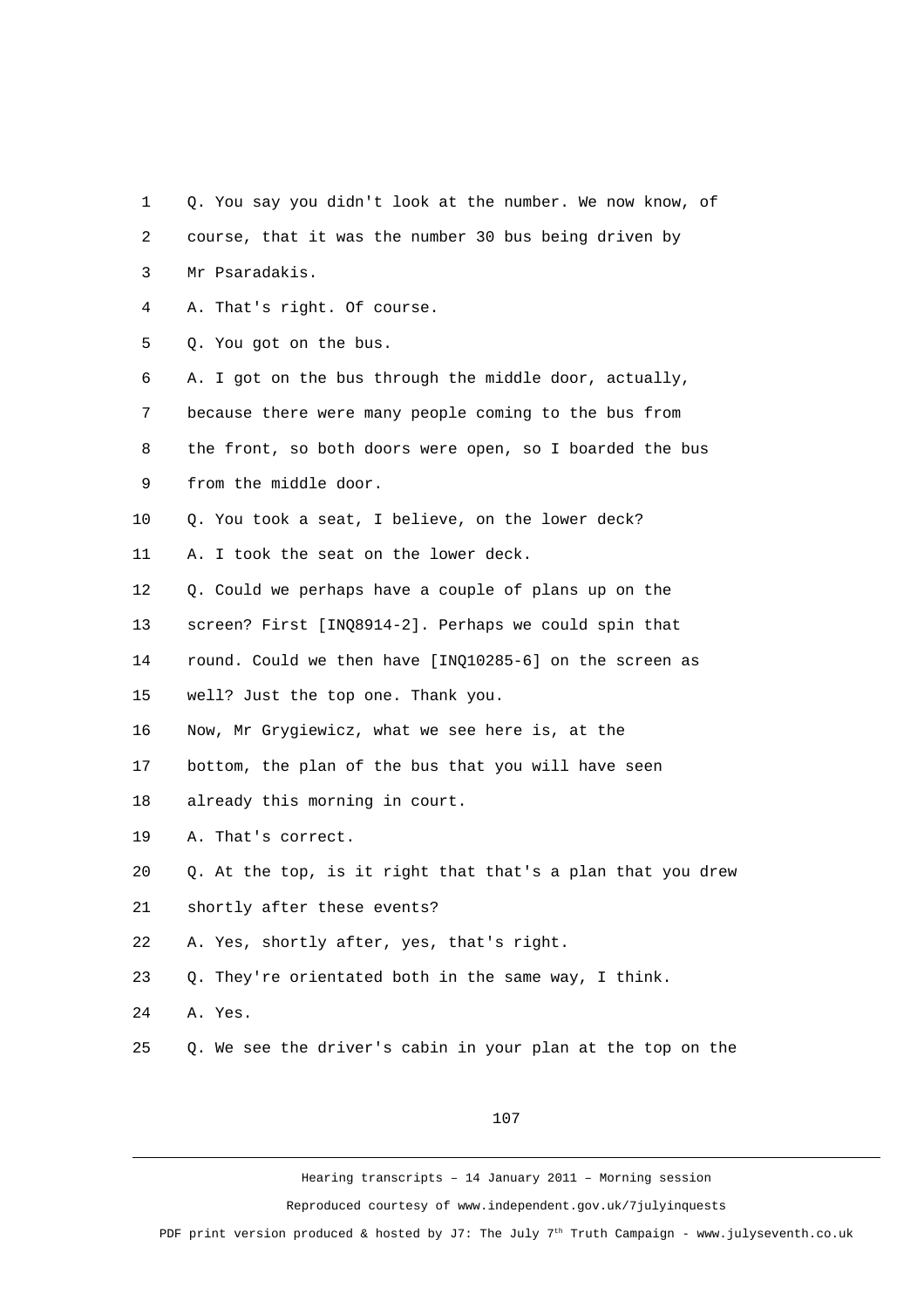1 left.

2 A. Yes.

 3 Q. We see where you've marked the two sets of doors and 4 you've told us that you got on at the rear of those two 5 sets.

6 A. I did indeed, yes.

 7 Q. Is it right that the seat you sat in, initially at 8 least, is the one marked with a question mark just 9 inside those doors?

10 A. That's correct, yes. On the lower diagram, it would 11 represent the seat 10 or 11.

12 Q. Yes, you've missed out on your plan, understandably,

13 those two seats facing into the bus, but the first

14 little row of seats facing forward is where you sat?

15 A. That's correct, yes.

16 Q. We'll hear shortly that you actually moved subsequently,

17 which explains why --

18 A. Yes, it's a very unusual thing for me to do. On the 19 day, when I was sitting very close to the aisle, to my 20 left there was a lady talking on the phone, on the 21 mobile phone, and she was moving continuously and just, 22 for some reason, it felt very uncomfortable, and I just 23 decided to move to the seat number 13.

24 Q. I want to ask you a little bit about the lady you say 25 you were sitting next to where you first sat down. What

108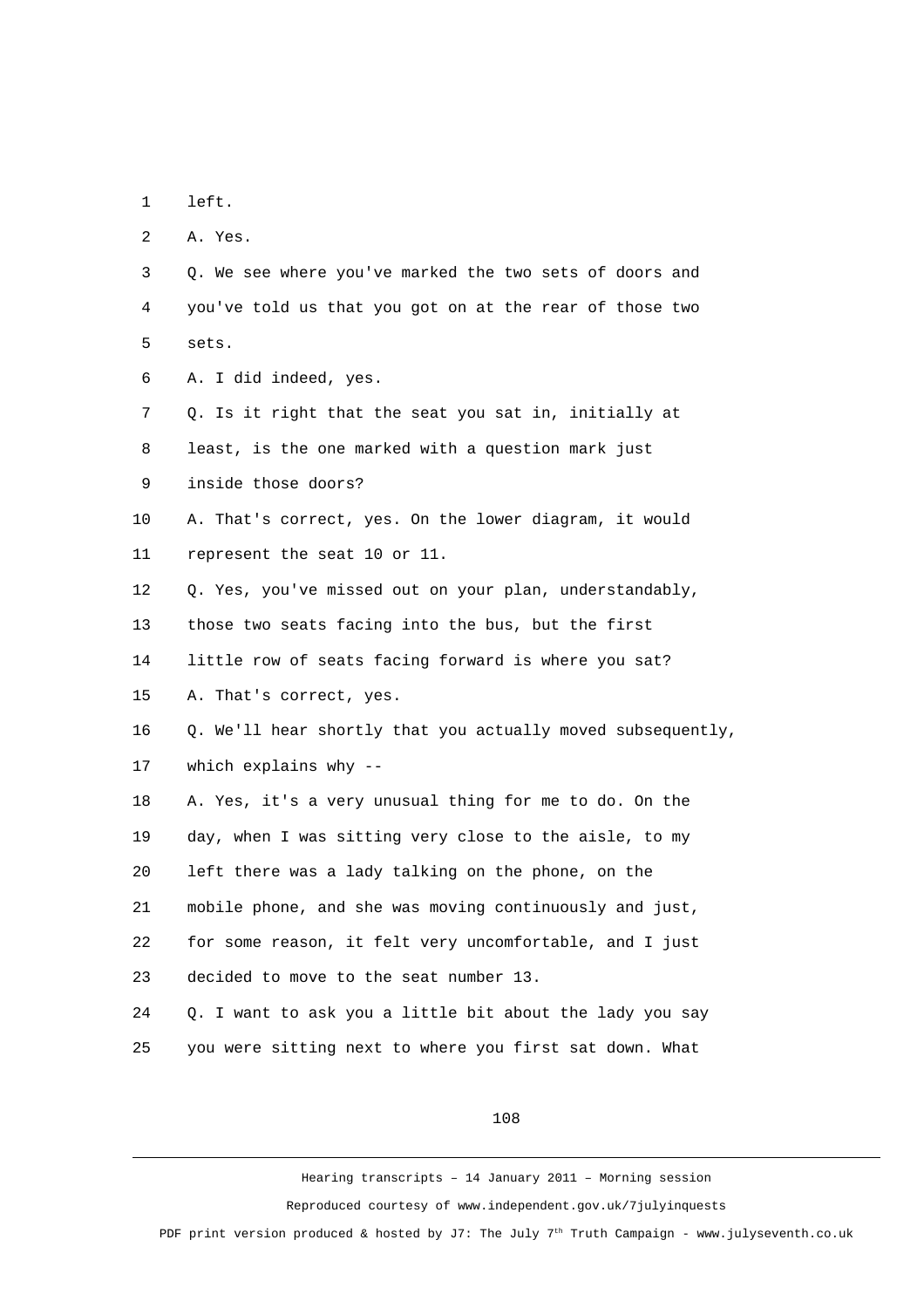1 was it that you noticed about her? You said she was on 2 the telephone. Could you hear what she was saying on 3 the telephone? 4 A. No, I couldn't, actually, because, basically, what it 5 was, obviously I could see on the way, through the 6 Euston Street station, that something dreadful happened 7 in London, I could see ambulances running and police and 8 everything else, and I suppose my way to cope with this 9 kind of situation, I plug my ears with my iPod, my new 10 iPod, and I completely detached myself from reality, 11 I was listening to the music. And I think that the lady 12 to my left that is, I don't know which seat, 11 or 10, 13 the lady to my left was basically moving and speaking on 14 the phone frantically, and I just felt very 15 uncomfortable and that's the reason why I moved, 16 I suppose, to number 13. 17 Q. Just for completeness, then, you moved across the aisle 18 into the aisle seat across it? 19 A. I moved across the aisle, yes. 20 Q. Did this all happen -- did you sit down and then move 21 before the bus arrived at Euston bus station? 22 A. Yes, I did. 23 Q. Now, we see that the seat next to the question mark seat 24 on the plan is written -- you may or may not be able to 25 read it, but it's written -- the word there is "Anat"

109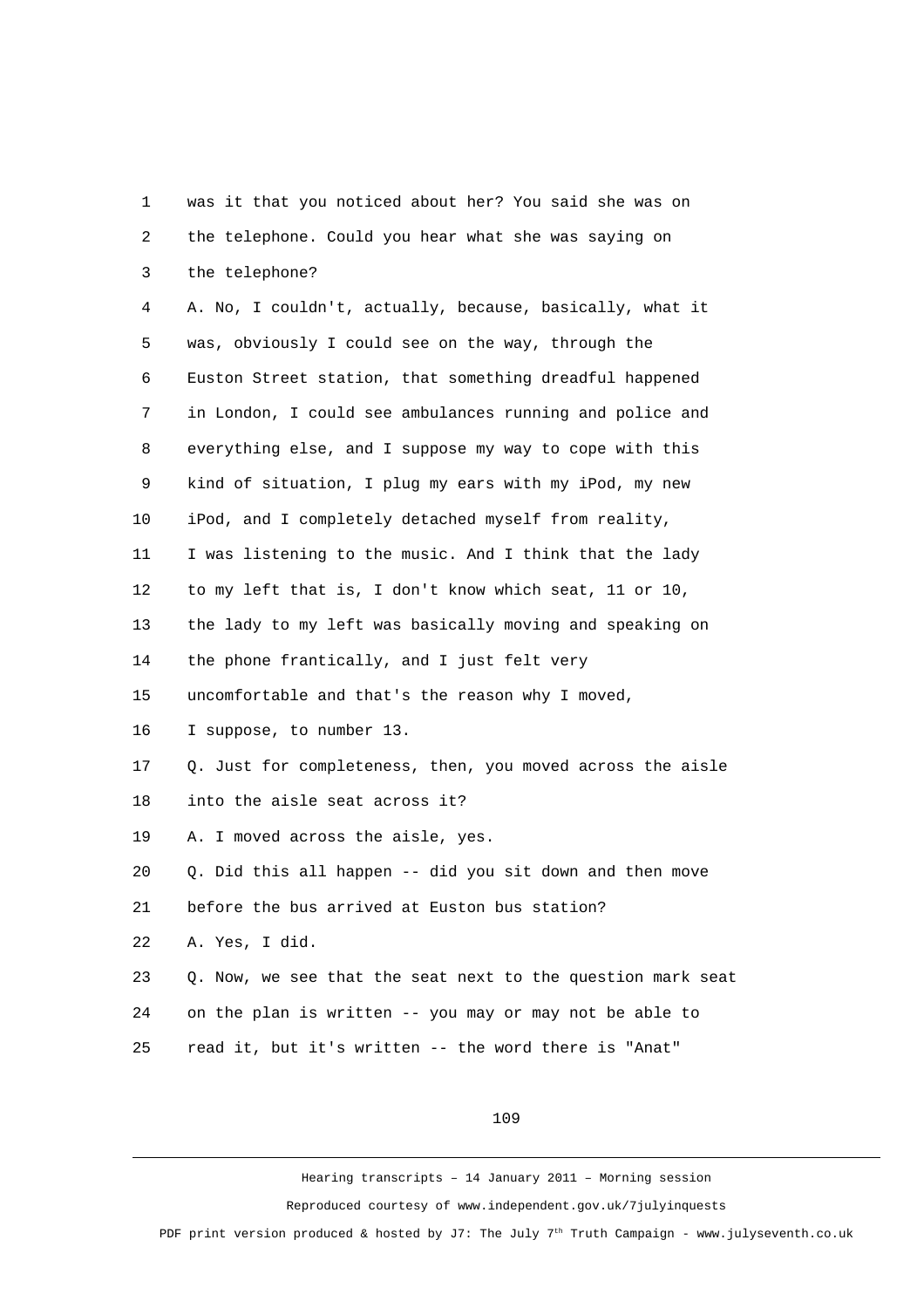1 isn't it?

| $\overline{2}$ | A. Yes, that's what I thought, but I'm not sure.            |
|----------------|-------------------------------------------------------------|
| 3              | Q. I wanted to ask you about that, because you say in your  |
| 4              | statement you thought at the time you wrote the             |
| 5              | statement, which was obviously some time after 7 July,      |
| 6              | a few days, I think, that that may have been                |
| $\overline{7}$ | Anat Rosenberg.                                             |
| 8              | A. It may have been.                                        |
| 9              | Q. What led you to that conclusion?                         |
| 10             | A. Maybe because what I read, that the person was talking   |
| 11             | to her boyfriend on the phone.                              |
| 12             | Q. I see.                                                   |
| 13             | A. And she was very close to the door. So perhaps that's    |
| 14             | why my impression was that perhaps it was Anat. But I'm     |
| 15             | not sure.                                                   |
| 16             | Q. There were, of course, photographs of, initially, people |
| 17             | who were missing and, thereafter, people who had sadly      |
| 18             | died published in the newspapers and some of the            |
| 19             | evidence we have heard is that people realised who they     |
| 20             | had been close to by seeing those photographs.              |
| 21             | Was that the case with you, did you see a photograph        |
| 22             | of Anat Rosenberg and remember the lady?                    |
| 23             | A. I did, but I couldn't remember the face.                 |
| 24             | Q. You describe this person who was on the phone, who you   |
| 25             | were sitting next to, in your statement as wearing          |

110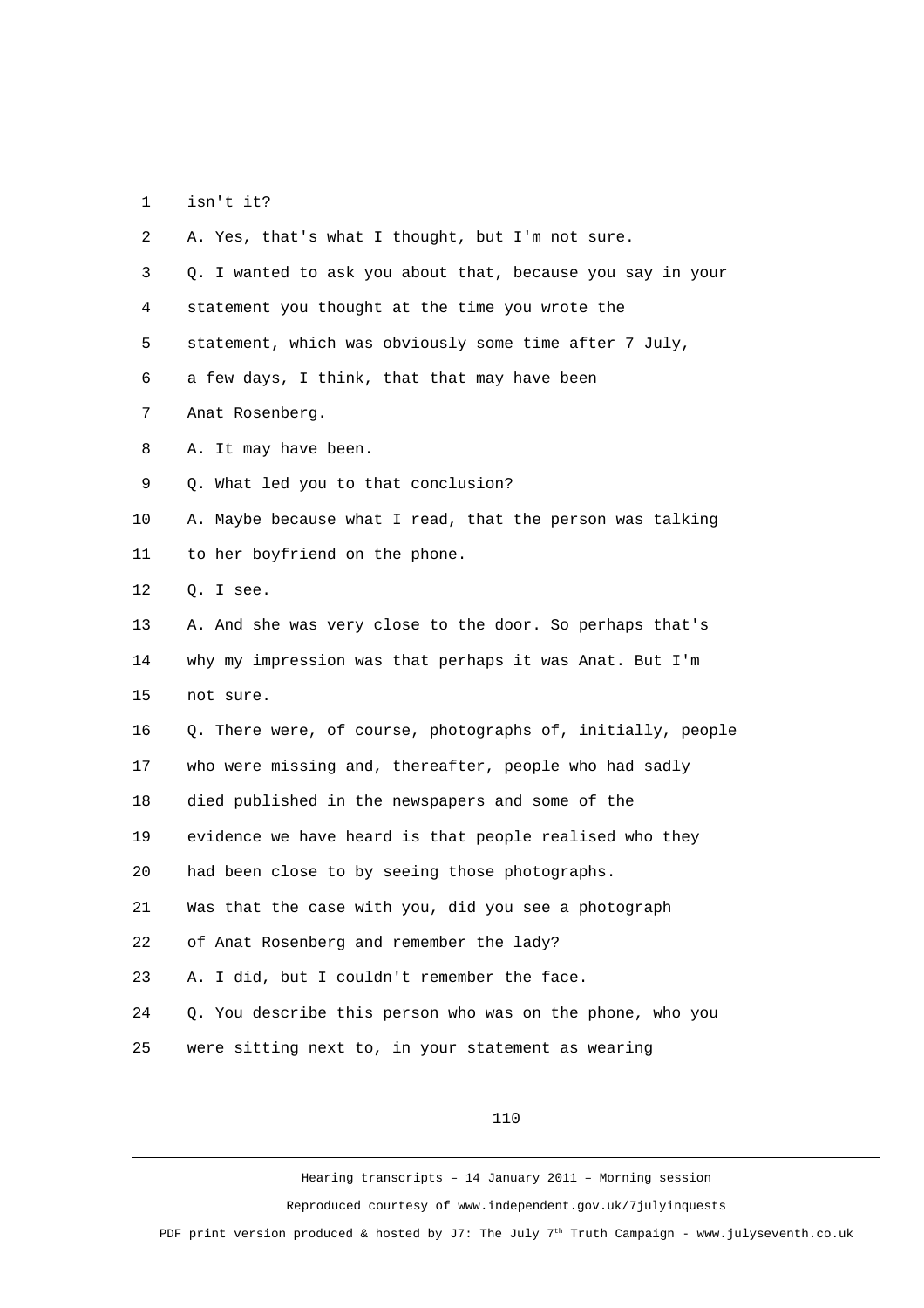1 light-coloured clothing.

| A. Yes, that's what I thought the person was wearing.       |
|-------------------------------------------------------------|
| Q. We know that Anat Rosenberg was actually wearing dark    |
| clothing, a dark-coloured dress and a dark coat.            |
| Do you have quite a clear memory of this person             |
| wearing light clothing or not?                              |
| A. I thought it was the person who was sitting next to me   |
| to my left who was wearing light clothing.                  |
| Q. There's also some evidence at least -- the matter is not |
| entirely clear -- that Anat Rosenberg didn't actually       |
| get on the bus until Euston station, and from what          |
| you've said, if that were to be the case, then that         |
| couldn't have been Anat Rosenberg?                          |
| A. It must have been before, yes.                           |
| Q. In any event, Mr Grygiewicz, you moved across the aisle  |
| in the way that you've described --                         |
| A. Yes.                                                     |
| Q. -- and you remember seeing one or two other people       |
| around you on the bus at the time.                          |
| A. I did indeed, yes.                                       |
| Q. First of all, in fact, you've marked immediately behind  |
| the question marked seat, so immediately behind the         |
| first seat that you took and across the aisle from          |
| where -- the seat that you moved to, you say -- you         |
| describe someone who you've put down as "Asian guy"?        |
|                                                             |

111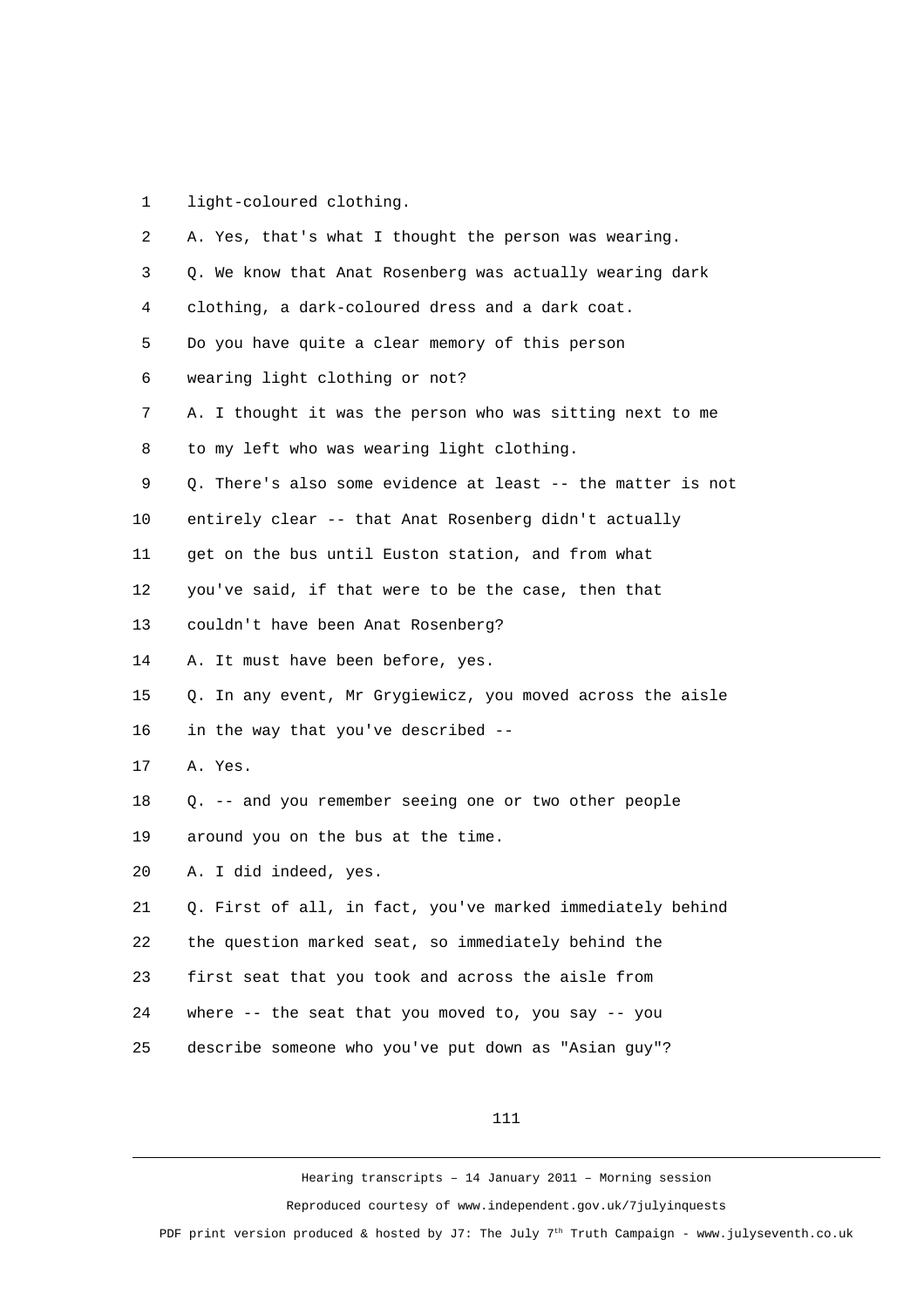1 A. Yes.

| 2              | Q. What do you remember about him?                          |
|----------------|-------------------------------------------------------------|
| 3              | A. Well, what I remember is that my impression was that it  |
| 4              | was somebody from China, maybe. Anyway, somewhere from      |
| 5              | Asia, and a head full of hair, a young person.              |
| 6              | Q. We think it may well have been Sam Ly who was from       |
| $\overline{7}$ | Vietnam. Presumably, that would meet your description?      |
| 8              | A. Yes, it would make sense.                                |
| 9              | Q. We've already heard evidence that Sam Ly was standing up |
| 10             | and talking to others in the bus around him. It may be      |
| 11             | that you can't help very much with that, if you had your    |
| 12             | iPod in at all times?                                       |
| 13             | A. I wasn't talking to anyone, and I basically -- I was     |
| 14             | listening to the music, I was just trying to get somehow    |
| 15             | to Barbican and I just shut my world around me somehow.     |
| 16             | Q. But you, as Ms Barry did when she gave evidence,         |
| 17             | remembered this person who we believe to be Sam Ly          |
| 18             | sitting in an aisle seat?                                   |
| 19             | A. Yes, initially, yes, indeed.                             |
| 20             | Q. At first blush, that is a little inconsistent with       |
| 21             | where, if this was Sam Ly, he ended up after the            |
| 22             | explosion.                                                  |
| 23             | A. Yes, I can explain that, because, for some reason,       |
| 24             | I just looked to my back and, where Sam Ly ended up,        |
| 25             | which is number 17, there was a young lady, a Muslim        |
|                |                                                             |

112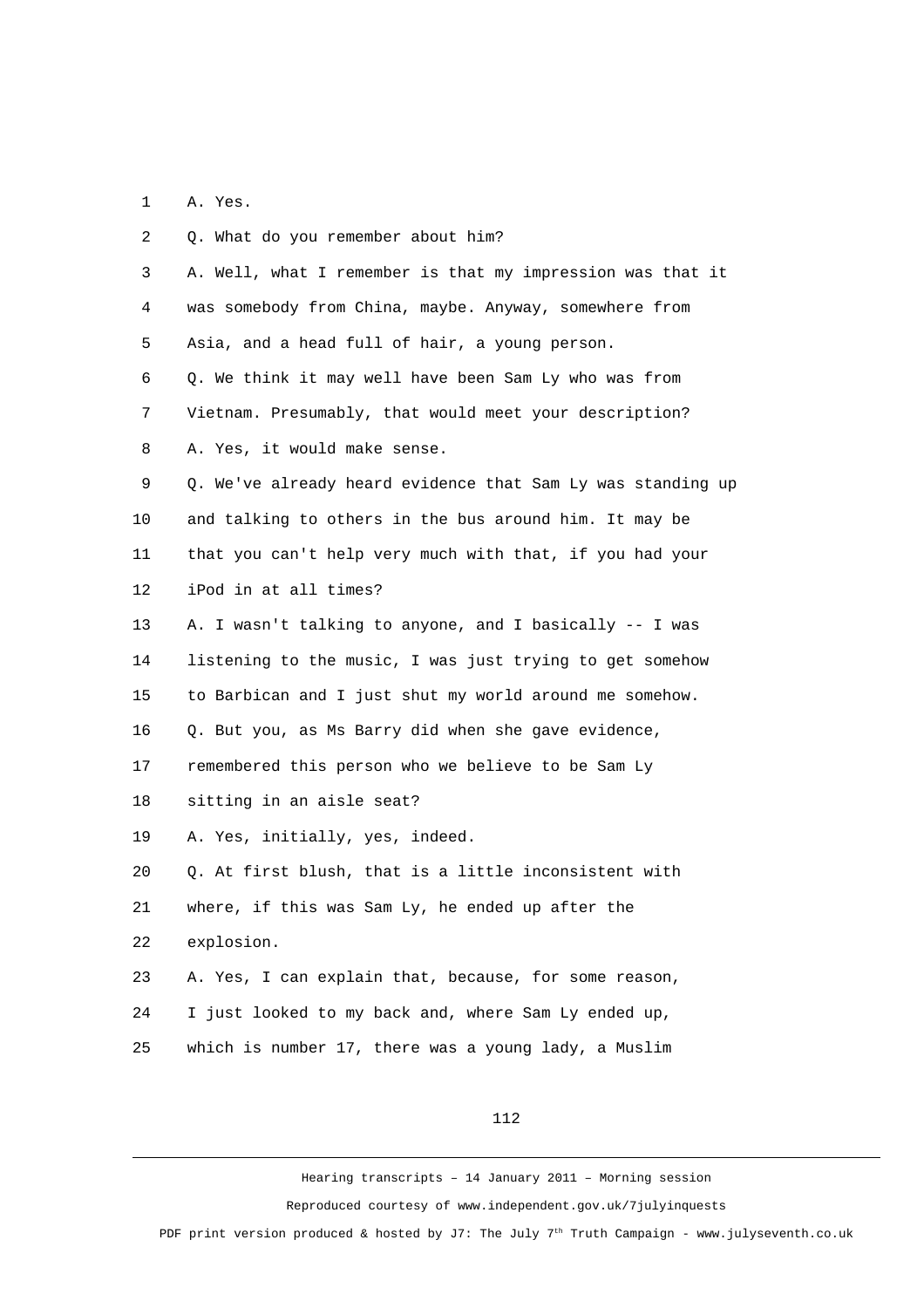1 lady, presumably, because she was wearing Muslim dress, 2 she was sitting on number 17, and subsequently what's 3 happened, when the bus went to Euston station and turned 4 right and wasn't able to continue the journey towards 5 King's Cross, the bus stopped very close to the church, 6 and this lady left seat number 17 and presumably Sam Ly, 7 because that's -- that must be his name, moved to this 8 position. 9 Q. You've been in court this morning, I think, 10 Mr Grygiewicz. 11 A. Yes, I have. 12 Q. So you've heard the evidence about the bus stopping and 13 a large number of people, some 30 or more people, 14 leaving. 15 A. Indeed. 16 Q. Was that when this lady left, do you believe? 17 A. Yes, yes, she definitely did leave, and even it went 18 through my mind should I have left the bus at the same 19 stop, but because it was sort of drizzle outside and 20 I just said, "Well, there's havoc on the roads", 21 I decided to stay. 22 Q. If you have been in court, Mr Grygiewicz, you've heard 23 me ask other witnesses about Shyanu Parathasangary, who 24 was sitting in seat number 20 on the plan. 25 A. Yes.

113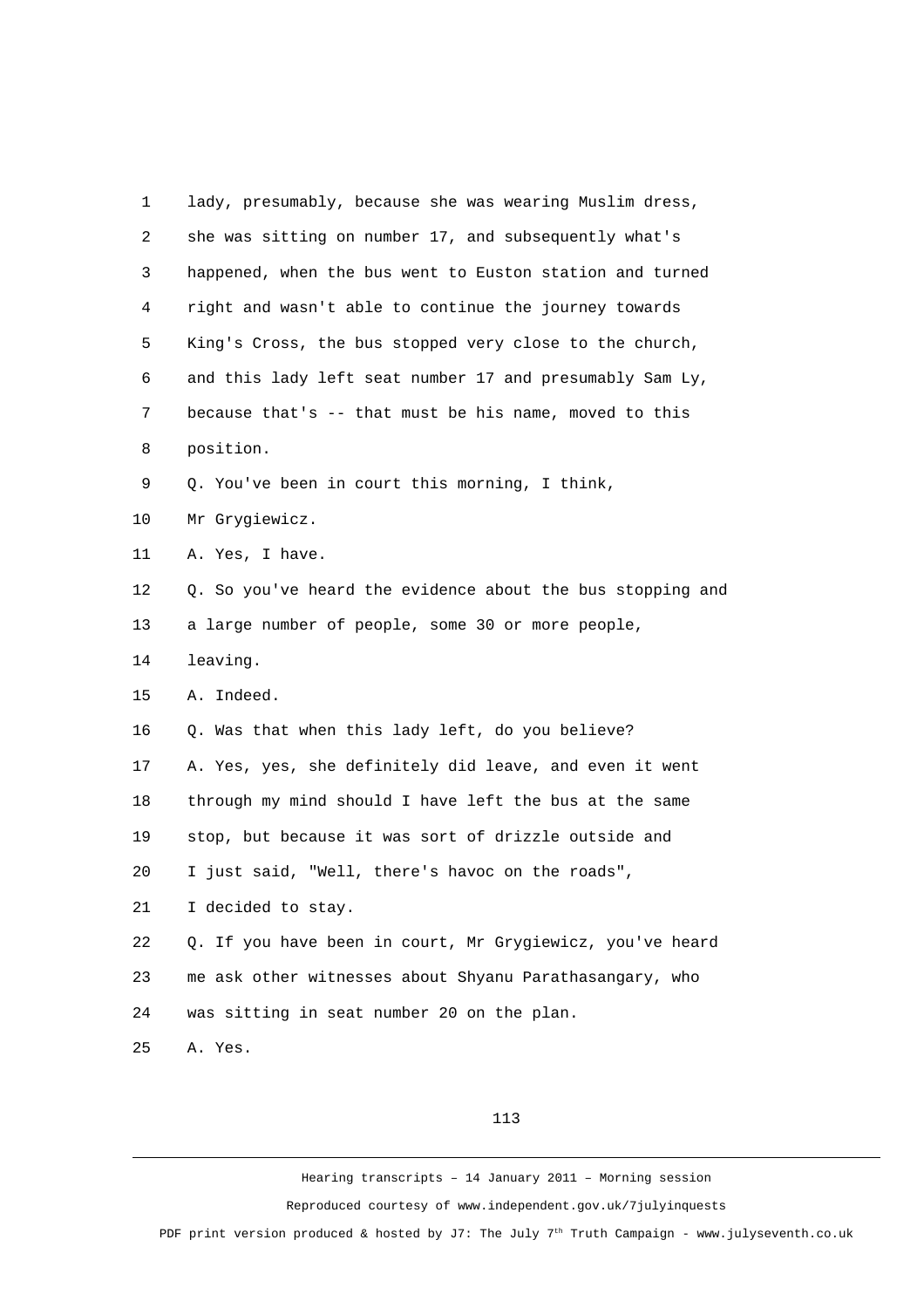1 Q. Do you have a memory of her before the explosion? 2 A. I do. 3 Q. What can you tell us about that? 4 A. Well, I could -- I know that the person was of 5 dark-skinned appearance and I can't remember vividly the 6 hair, maybe it was short hair, but I remember the person 7 sitting in the seat. 8 Q. You remember someone of that description? 9 A. Yes. 10 Q. You didn't speak to her or have anything to do with her? 11 A. No, I haven't spoken to anyone. 12 Q. So you sat down on the bus and listened to your iPod -- 13 A. I did. 14 Q. -- as it crawled its way along the Euston Road -- 15 A. Yes. 16 Q. -- into Euston station -- 17 A. Yes. 18 Q. -- out again -- 19 A. Yes. 20 Q. -- into Upper Woburn Place? You remember, as the other 21 witnesses do, a number of people leaving, including the 22 girl sitting next to Sam Ly? 23 A. Yes. 24 Q. The bus moved off again and, very shortly after that -- 25 A. Actually, before the bus moved on, I just vividly

114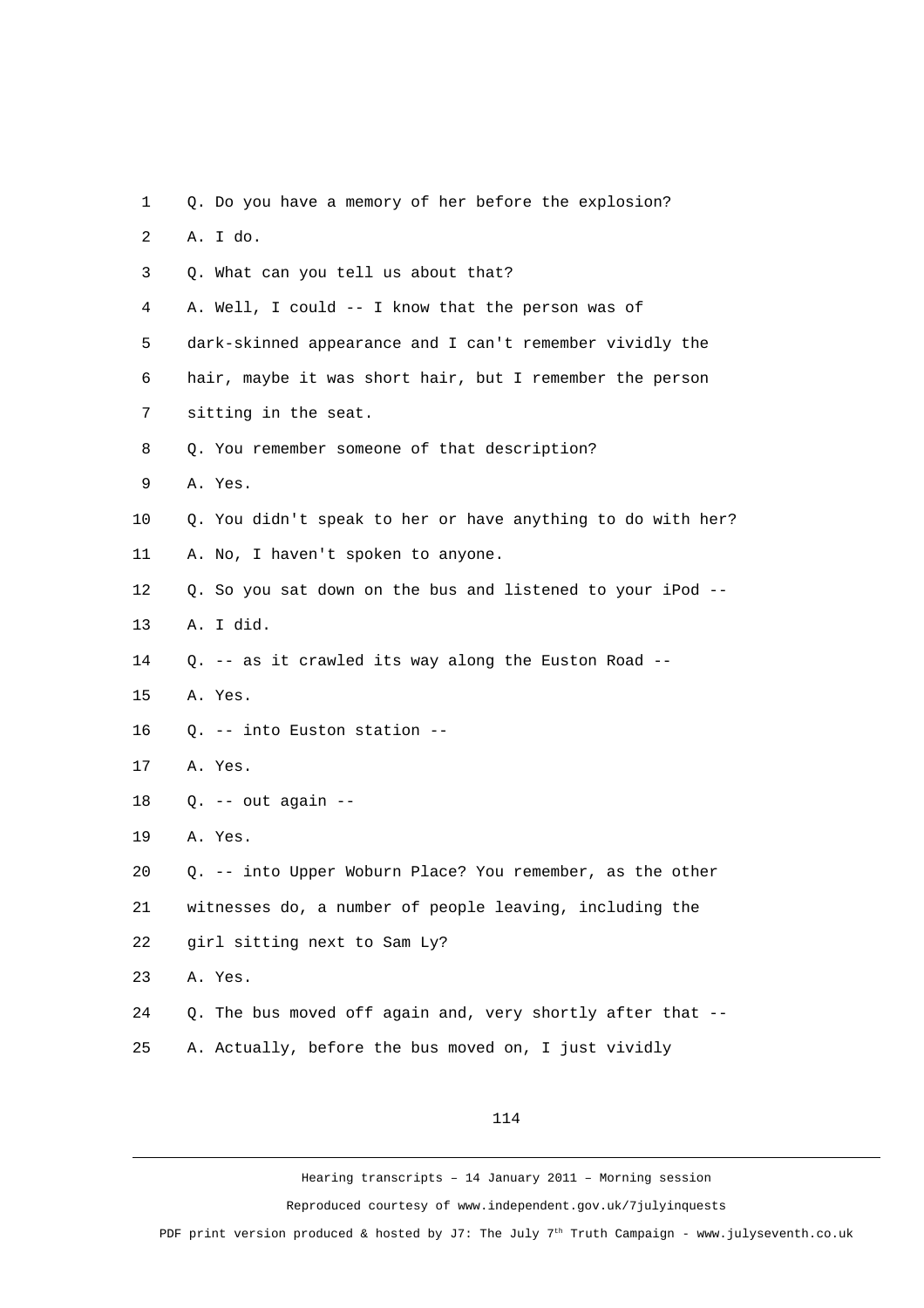| 1              | remember the Asian person, which was sitting next to        |
|----------------|-------------------------------------------------------------|
| 2              | number 17, was talking to a lady I described as Muslim      |
| 3              | lady and they just said goodbye to each other, and then     |
| 4              | the Asian person took the place number 17 and --            |
| 5              | Q. So do you mean -- I'm sorry, do you mean the person that |
| 6              | we think may well have been Sam Ly said goodbye to the      |
| $\overline{7}$ | girl who was sitting next to him?                           |
| 8              | A. Yes, yes, and there was some exchange, I couldn't hear   |
| 9              | anything because I was listening to the music, but there    |
| 10             | was some exchange between the two.                          |
| 11             | Q. We've already heard from Ms Barry that Sam Ly was        |
| 12             | talking to those around him. Would it possibly simply       |
| 13             | have been that he had been talking to her and had said      |
| 14             | goodbye when she left?                                      |
| 15             | A. Yes, very likely, yes.                                   |
| 16             | Q. What happened after that?                                |
| 17             | A. Well, what happened after that, the bus moved on and     |
| 18             | perhaps it travelled another 60 or 80 metres -- I just      |
| 19             | can't assess that -- but shortly after, I moved my head     |
| 20             | towards the back of the bus and then, suddenly, in front    |
| 21             | of me there is an almighty explosion, and straightaway      |
| 22             | it's just like my mind was in overdrive and I could see,    |
| 23             | that you know, this bus is targeted by terrorists and       |
| 24             | I am just on this very bus, and it was absolute             |
| 25             | disbelief that this was happening and I remember that       |

115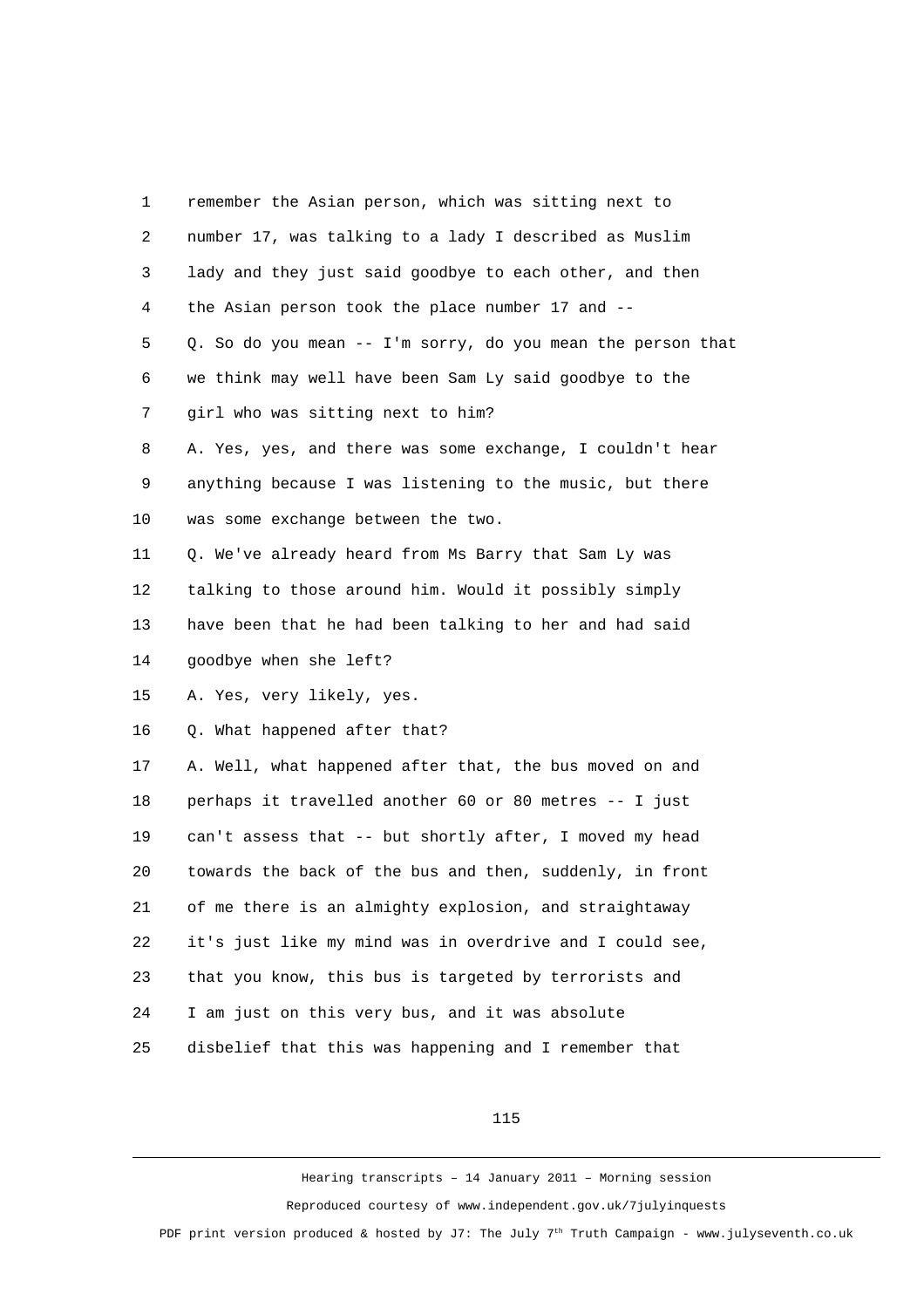1 there was a silence. I suppose my iPod must have 2 been -- my iPod was still in my ears when the explosion 3 happened, but soon after, it must have sort of fallen on 4 the floor or something happened to it, and I just 5 couldn't hear anything. It was shock and disbelief. In 6 a microsecond, the bus has changed beyond recognition. 7 Q. Do you think you lost consciousness at all? 8 A. No, I don't think I lost consciousness. I just 9 basically -- I was conscious but somehow, I suppose to 10 survive maybe, I just -- I was looking at the scene as 11 sort of onlooker as being detached from what's happening 12 around me. 13 Q. How did you get off the bus? 14 A. I basically looked around, I could see that there is no 15 bus anymore, bodies, debris lying all over the place and 16 I must have been thrown on the floor by the thrust of 17 the explosion. I picked myself up and then I looked and 18 I can see that the blood is pouring all over the place 19 and, at first, my impression was that -- for some silly 20 reason -- that my heart has been penetrated by the 21 shrapnel and soon I'm just dying, I'm just going to die, 22 and then I asked myself a question: could I somehow go 23 out and ask for help, even in such a dreadful condition? 24 And I was hesitant to try to walk, but I did go on my 25 fours towards the light, which was middle door, and

116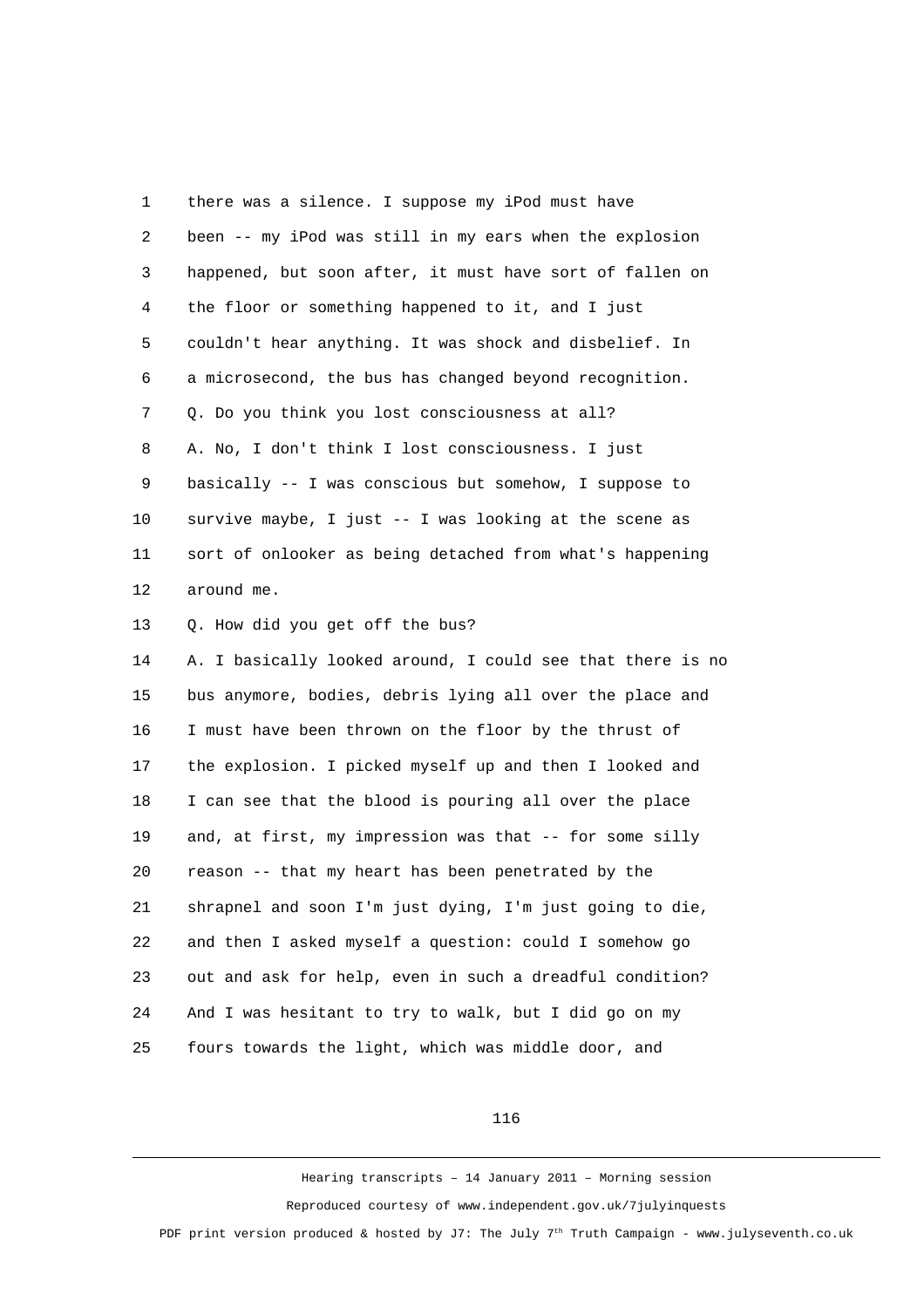1 I found myself on the street.

 2 Q. You say "middle door", do you mean the rear of the two 3 sets of doors? 4 A. Yes, the rear of the two sets of doors. 5 Q. In the time that you were still in the bus, did you see 6 any bodies around you that you could describe now? 7 A. Yes, I definitely -- I was shocked to see that the 8 person who just a moment ago was saying goodbye to the 9 Muslim girl is sitting in a chair and he appeared to me 10 dead, and the lady who was behind, number 20, also was 11 in a seat with her back -- with her head moved towards 12 the back, so both people just sat with their heads 13 turning backwards. 14 Q. Of course, if the person who you referred to as the 15 Asian guy, if that was Sam Ly, of course we now know he 16 wasn't dead, he in fact survived for some days but died 17 in hospital later, but to be clear, is this something 18 that you saw while you were inside the bus or after 19 you'd left? 20 A. That's something I saw when I was inside the bus and 21 I saw it again when I was walking and was being taken 22 across the pavement, passing the bus. 23 Q. When you were still inside the bus, were you able to get 24 a view from where you were across to where both of those 25 two people were, a clear view?

117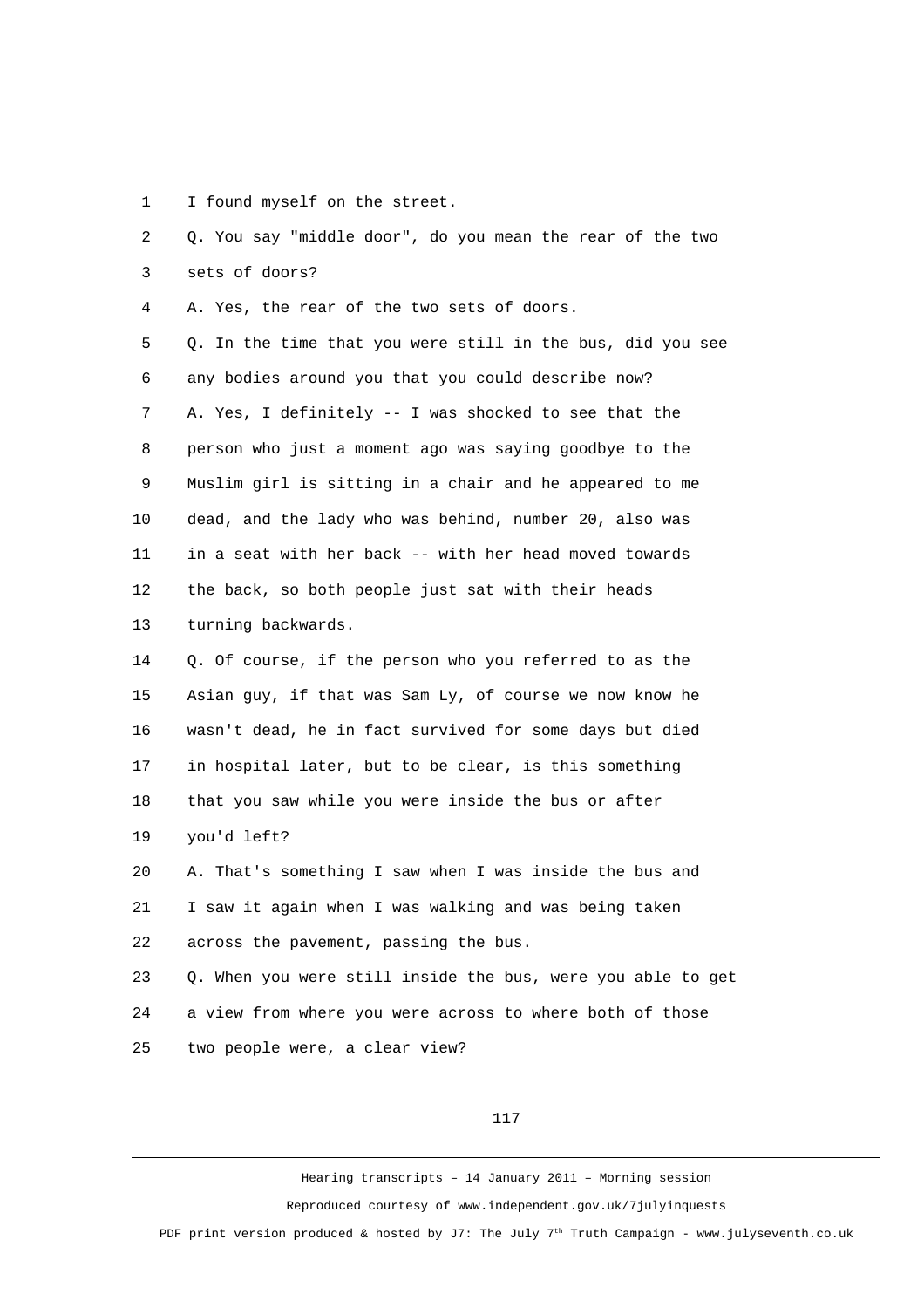| 1              | A. Yes, I could see those two people in their seats, yes.   |
|----------------|-------------------------------------------------------------|
| $\overline{2}$ | Q. As far as the lady is concerned, Shyanu Parathasangary,  |
| 3              | what was it about what you could see that made you think    |
| 4              | that she wasn't alive?                                      |
| 5              | A. I thought the way the body was sitting in the chair with |
| 6              | the head being moved backwards and my impression was        |
| 7              | that maybe -- obviously, it all happened very quickly,      |
| 8              | maybe the back is broken or -- it was unnatural             |
| 9              | position, no movement, no motion.                           |
| 10             | Q. But you weren't able to get very close to her, I assume? |
| 11             | A. No.                                                      |
| 12             | Q. So it was really about the way -- what you could see and |
| 13             | the way that she was positioned --                          |
| 14             | A. Yes.                                                     |
| 15             | Q. -- and the fact that she wasn't moving that led to you   |
| 16             | that view?                                                  |
| 17             | A. Yes.                                                     |
| 18             | Q. As you say, you were able to get off the bus under your  |
| 19             | own steam.                                                  |
| 20             | A. I did indeed, yes.                                       |
| 21             | Q. Was it then that you sort of turned round and saw those  |
| 22             | two people again?                                           |
| 23             | A. No, I obviously looked into my wounds and I looked on    |
| 24             | the pavement and I could see that I'm marking the           |
| 25             | pavement with my blood, and then I was just wondering,      |

118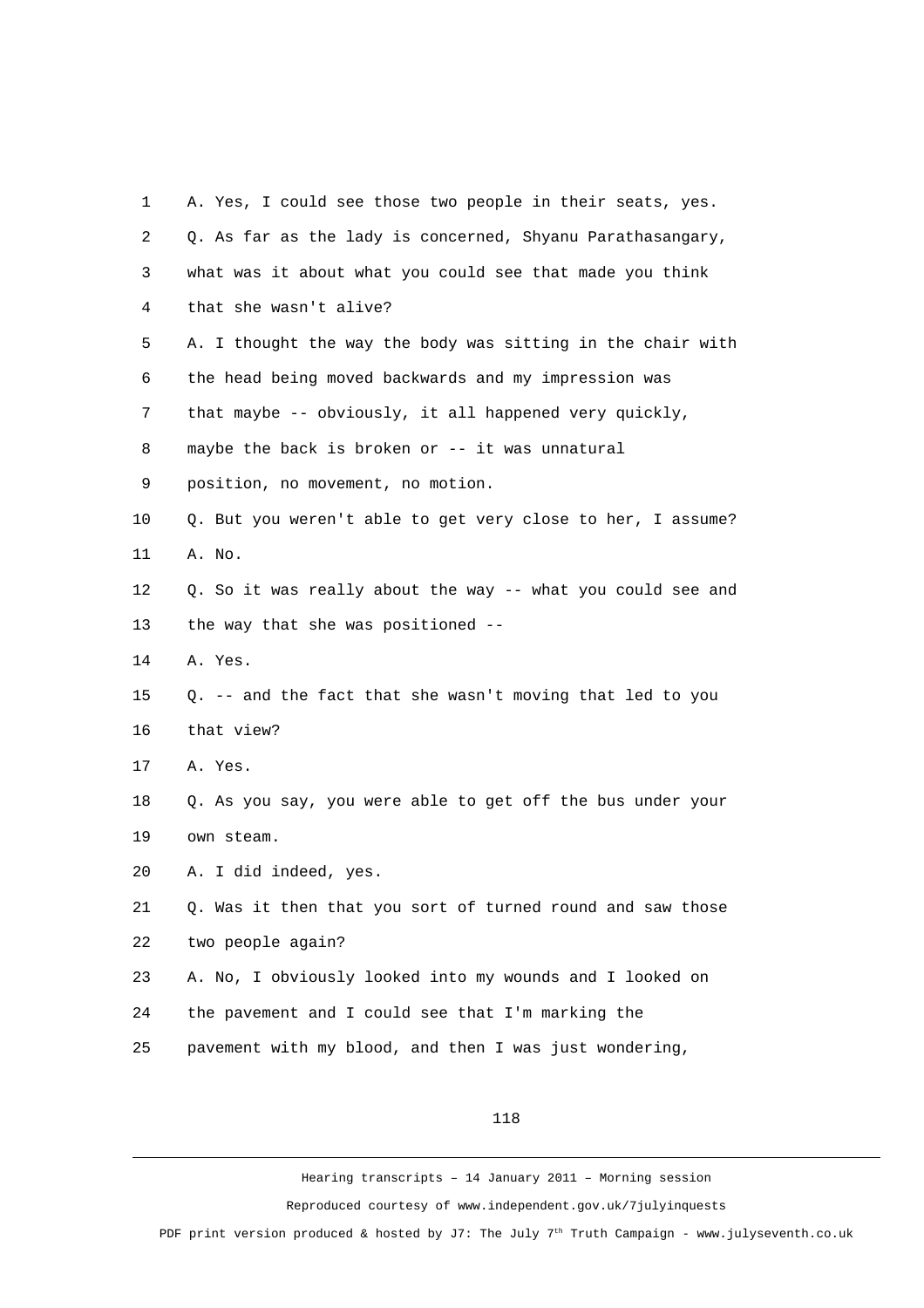1 you know, "Am I going to collapse? Can I still walk?", 2 I was just basically, walking with no purpose, on the 3 pavement towards the person who I am seeing. It was 4 a gentleman coming across towards me. He was about 50 5 or 60 years' old. And I kept thinking that I'm 6 bleeding. From a person who was very clean, wearing his 7 suit, suddenly I don't want him, being well-dressed, to 8 touch me because I don't want to make him dirty. It's 9 just bizarre sort of thoughts going through my mind. 10 Yet the person approached me and was helping me to walk 11 towards the opening, which now I know it was BMA. 12 Q. You then went inside the BMA? 13 A. I went inside the BMA and I sat on the -- what appeared 14 to be coffee table, small table. 15 MR ANDREW O'CONNOR: Mr Grygiewicz, thank you. I will have 16 a few more questions for you after lunch and it may be 17 that some of my colleagues will have some more. I'm 18 afraid we're going to have to pause for our luncheon 19 break now and we'll come back to your evidence after 20 lunch. 21 LADY JUSTICE HALLETT: I'm very sorry about this. We try to 22 avoid it if we can. I'm afraid I just took on another 23 commitment. 24 A. I understand.

25 LADY JUSTICE HALLETT: Thank you very much.

## 119